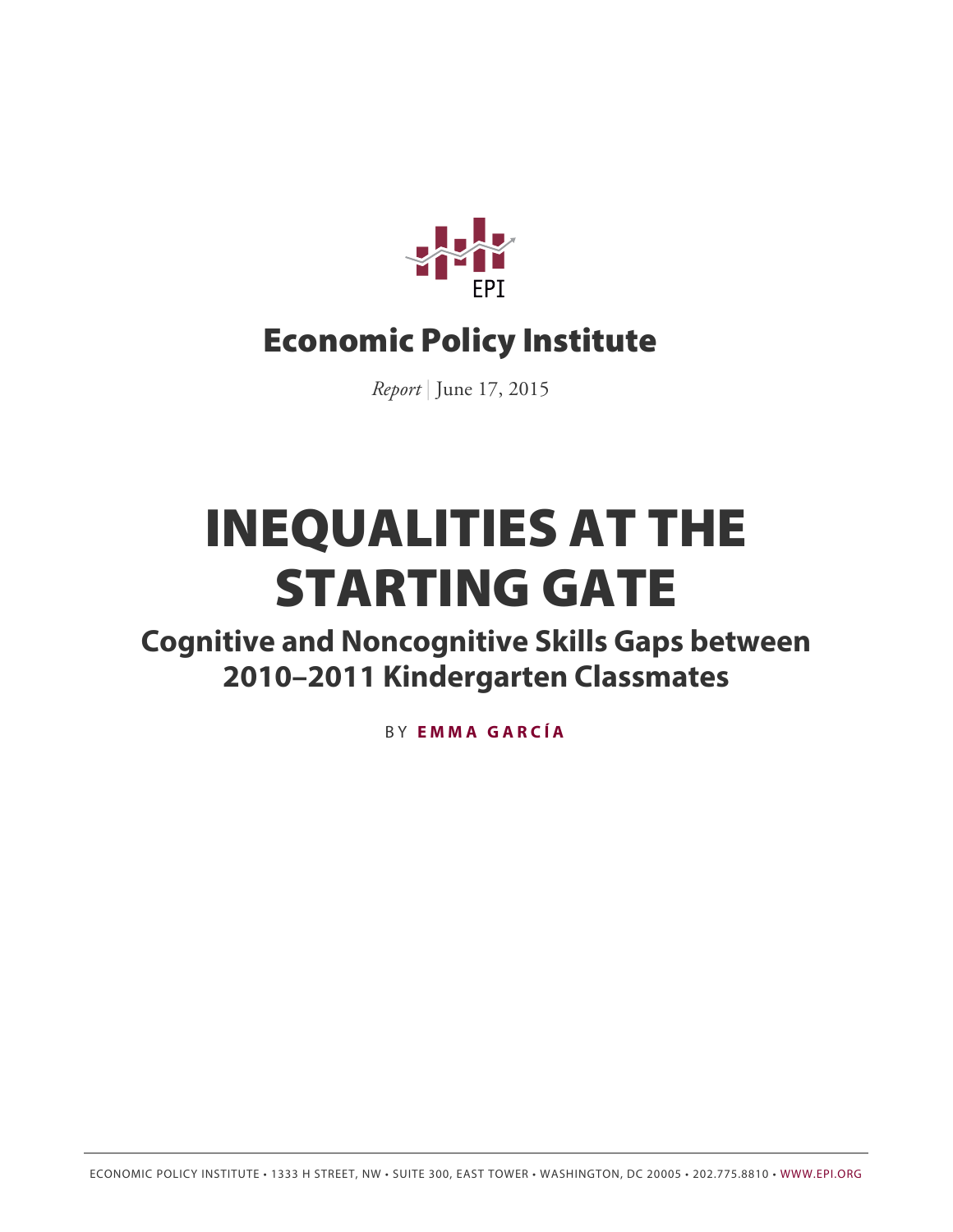# **Table of contents**

| Data issues: Definition of variables, missing data, use of sample weights, and distribution of dependent variables 32 |  |
|-----------------------------------------------------------------------------------------------------------------------|--|
|                                                                                                                       |  |
|                                                                                                                       |  |
|                                                                                                                       |  |
|                                                                                                                       |  |
|                                                                                                                       |  |
|                                                                                                                       |  |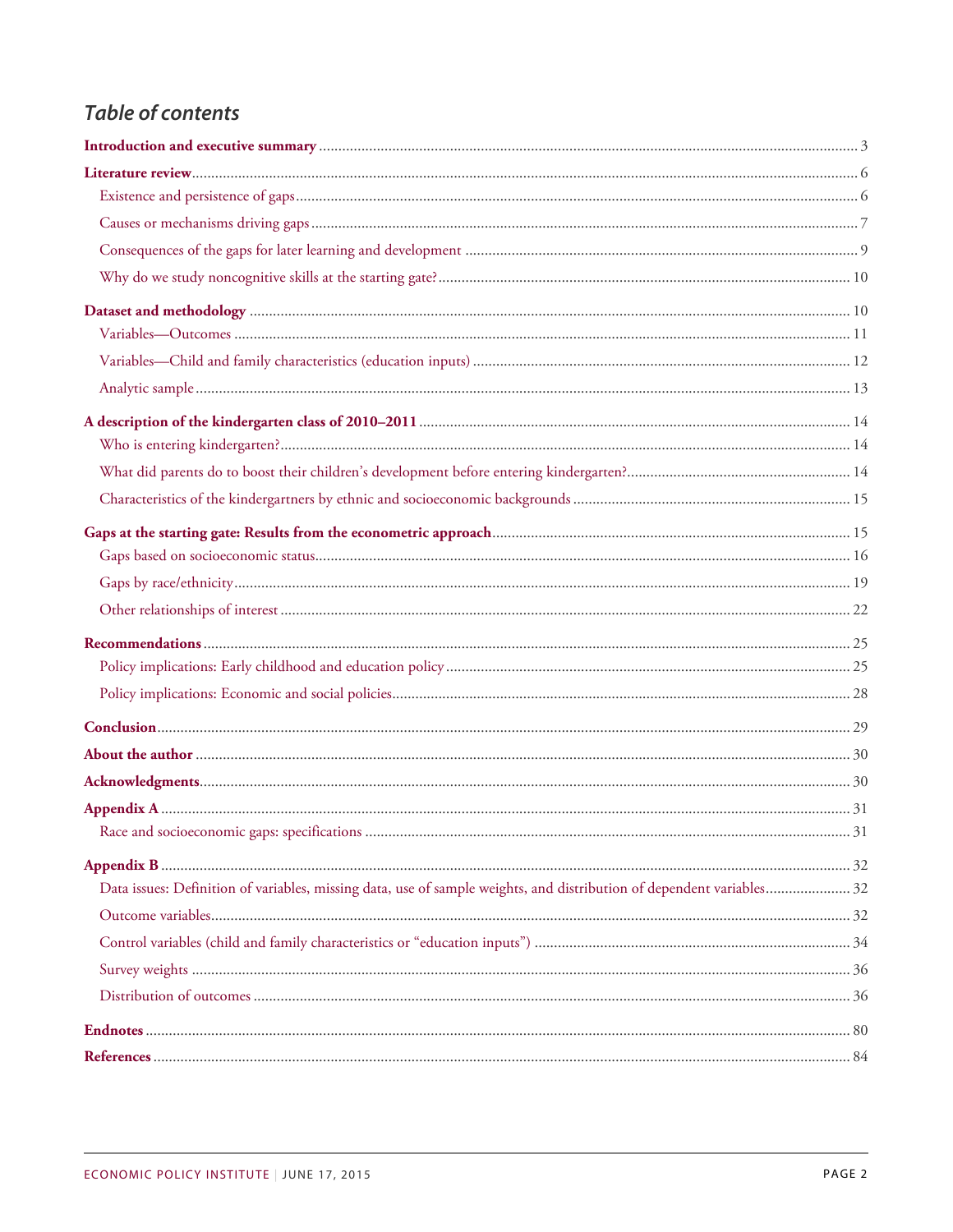# <span id="page-2-0"></span>**Introduction and executive summary**

nequalities in education outcomes such as test scores or degree attainment have been at the center of education<br>policy debates for decades. Indeed, the first seminal national report on the state of U.S. education—the 1966<br> nequalities in education outcomes such as test scores or degree attainment have been at the center of education policy debates for decades. Indeed, the first seminal national report on the state of U.S. education—the 1966 Coleman Report—examined some of these inequalities 50 years ago. Since then, researchers have examined perearned, etc.), employment opportunities, earnings, and even health status and overall well-being—all of which can be seen, partly, as long-lasting consequences of earlier education gaps (Altonji and Blank 1999; Cutler and Lleras-Muney 2010; Duncan and Murnane 2011a; Jencks and Phillips 1998; Magnuson and Waldfogel 2008; Morsy and Rothstein 2015; Rothstein 2004; Schultz 1980).

This study seeks to broaden the debate by examining the education gaps that exist even before children enter formal schooling in kindergarten, and showing that the gaps extend to noncognitive skills, which are also critical for adulthood outcomes (Heckman 2008; Heckman & Kautz 2012). Regarding the analysis of early education gaps, this paper is modeled on Lee and Burkam's 2002 monograph *Inequality at the Starting Gate: Social Background Differences in Achievement as Children Begin School*, which found that cognitive gaps between children of different socioeconomic backgrounds and races and ethnicities were both sizeable and statistically significant at school entry in kindergarten.<sup>[1](#page-79-1)</sup> This is important for policymakers because, if unaddressed, there is the potential that gaps persist over time and compound. Such early-in-life inequalities point to the need for substantial interventions to reduce them, including early educational interventions, to ensure that children arrive in kindergarten ready to learn and for compensatory policies to support these children throughout the school years (from kindergarten through 12th grade). Moreover, the social and economic disadvantages that generate these gaps should be addressed directly and eliminated through social and economic policies, not just education policies (Morsy and Rothstein 2015; Putman 2015; Rothstein 2004).

Newly available data on kindergartners in the 2010–2011 school year allow us to examine the presence of education gaps for a recent cohort of children at their educational "starting gate," their kindergarten year. Given the different conditions in which, relative to earlier cohorts, today's young children have spent their early years, we might expect that gaps among groups in the recent cohort would be different. Presumably, today's kindergartners would have benefited from a decade in which parents, practitioners, policymakers, and researchers actively sought new ways to boost young children's educational experiences (Kagan and Kauerz 2012; Pianta, Cox, and Snow 2007). On the one hand, the newest generation of students potentially started school in a much better shape than the earlier cohort, as they were exposed, on average, to several welfare and education interventions designed to improve their school readiness and skills (such as expanded prekindergarten school, among others). On the other hand, students in 1998 entered school in years of prosperity, while the economy and context for this more recent group of children and their families has been characterized by economic stagnation and high rates of unemployment (Mishel et al. 2012). In addition to these differences, there have been demographic shifts as the proportions of low-income, immigrant, and minority individuals increased.<sup>[2](#page-79-2)</sup>

Whether and how these dynamics have changed education inequalities is the focus of this study. Using recent data from a younger cohort of kindergarten students—the National Center for Education Statistics' Early Childhood Longitudinal Study, Kindergarten class of 2010–2011 (hereafter, ECLS-K 2010–2011 NCES), this paper delineates an updated picture of education inequalities among our youngest children in school. We produce a comprehensive analysis of gaps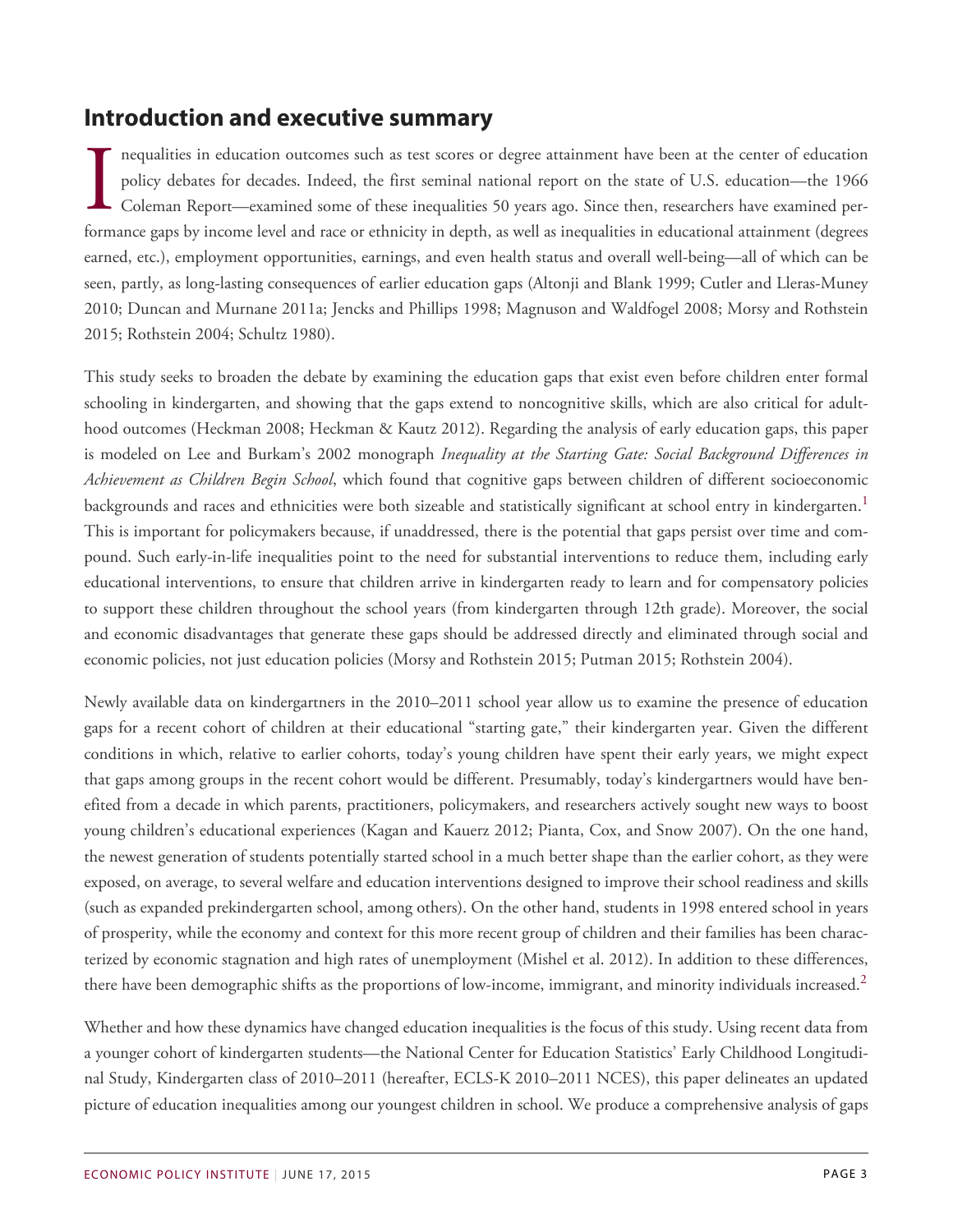in both cognitive and noncognitive skills among this cohort of children.<sup>[3](#page-79-3)</sup> We conclude with a discussion of the research and policy implications of these findings.

Following are the major findings of this report:

- Inequalities based on socioeconomic status (SES) are very significant. Cognitive and noncognitive skills are least developed among those with the lowest socioeconomic status and sharply increase as one ascends the socioeconomic ladder, as these examples show:
	- The relative advantage of a child in the top fifth of the SES distribution (referred to in this report as "high SES") relative to a child in the bottom fifth ("low SES") is of 0.8 standard deviations in reading and math, and 0.4 standard deviations in persistence in completing tasks.
	- Middle-socioeconomic-status children have a relative disadvantage with respect to children in the top SES fifth of about 0.4 standard deviations in the cognitive skills, and almost 0.25 standard deviations in persistence in completing tasks.
- There are statistically significant education inequalities by race and ethnicity before accounting for the circumstances in which children live (i.e., their social class). After these factors are taken into consideration, race-based gaps shrink (and even vanish, in some cases). Importantly, this supports other evidence that education gaps are driven by socioeconomic differences (i.e., racial gaps reflect that racial minorities have lower socioeconomic status).
	- **For cognitive skills such as reading, when controlling for socioeconomic differences, the only group that** shows a highly significant inequality compared with whites is the Hispanic ELL (English Language Learner) group. Black children's disadvantage relative to whites is marginally significant, and small. Hispanic non-ELL children are statistically equivalent to white children, while Asian children are ahead of white children by 0.4 standard deviations. In math and some of the executive function skills, these gaps are larger.
	- Children's reported levels of noncognitive skills differ significantly depending on the race and ethnicity of the parent and whether parents or teachers are doing the assessments. For example, Hispanic ELL or Asian parents' assessments of their children's approaches to learning are lower than white parents' (about 0.2 standard deviations below), but teachers' assessments of these two groups' approaches to learning do not confer any relative advantage to white children (gaps are about 0.1 standard deviations, but statistically insignificant). The opposite can be seen among black parents' and teachers' assessments of black children: black parents' assessments of their children's approaches to learning are equal to white parents' assessments, but teachers confer on black children an average disadvantage of 0.2 standard deviations relative to whites in this skill.
	- It is important to note that unadjusted skills gaps (not controlling for socioeconomic status, family characteristics, and other variables) by race relative to white children are highly statistically significant, especially for black and Hispanic ELL children. Those gaps, and not the adjusted gaps, indicate the degree of disadvantage with which black and Hispanic ELL children start school in reality. However, the adjusted results show that it is the factors that are highly correlated *with* race that drive the racial gaps (Ladd 2012; Rothstein 2004). If instead of race we could control for all that race mediates for, on average, adjusted gaps by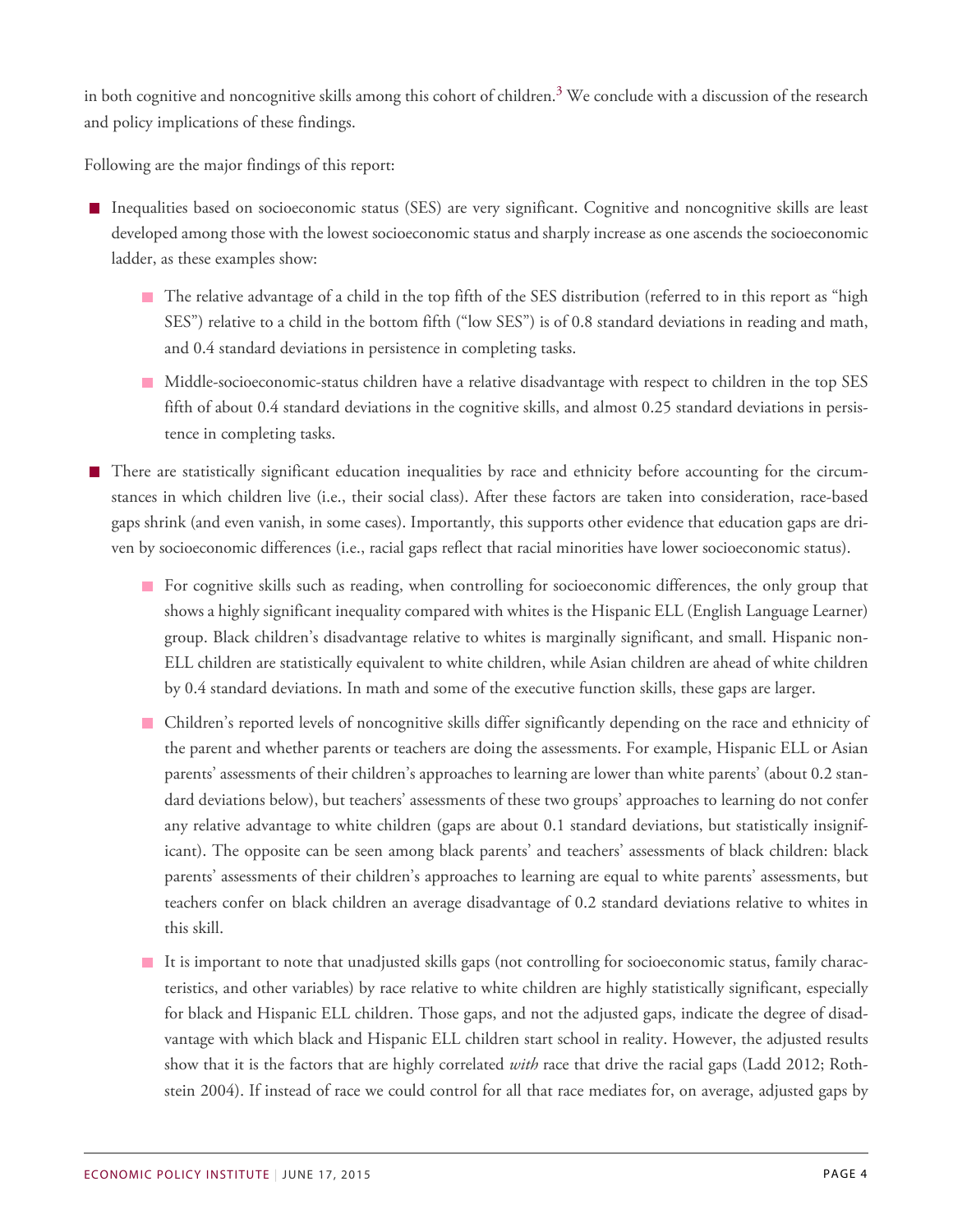race would shrink and/or become statistically insignificant. This implies that if we actually lived in a raceneutral economy these unadjusted racial gaps would be absent.

- Analysis of education gaps by gender at the starting gate lead to two conclusions: that any preexisting cognitive gap between girls and boys when they enter school is very small (with a slight relative advantage of girls in reading and a slight relative advantage of boys in math—0.07 standard deviations in each case); and that girls' noncognitive skills are noticeably superior to boys, as rated by teachers and parents alike (but with teachers' assessments manifesting more pronounced differences between boys and girls).
- Our analytic approach confirms that the following must be considered when designing policies and programs:
	- **We need to be more discerning when looking at children's needs by subgroup**. To effectively identify the performance and needs of groups of children that are highly heterogeneous in themselves analyses must first group them by common underlying characteristics and put them into more homogenous subgroups. Such targeted analysis is especially essential in light of minorities' increasing share of the U.S. population, their heterogeneity, and the concentration of disadvantages many face. For example, among Hispanics, focusing on subgroups of ELL or non-ELL children can help us better understand their performance relative to other groups and their different needs.
	- **We need to look holistically at what matters for children's development**, in terms of the outcomes (cognitive skills and noncognitive skills) and agents involved in the process (children, teachers, and parents). Having this broader understanding will shed light on the real opportunities that children have been given—and the needs that they have—as they cross the school's starting gate.

■ Our findings have important implications for policy:

- **The existence of significant education inequalities at the starting gate poses a strong challenge to education policy**. Programs and policies must account for the fact that schools and teachers serve students who do not start school on equal terms. Many students haven't participated in preschool education and care, nor have they engaged in equal amounts of developmental and play time with adults. Not only are children unequally prepared to learn when they enter school, but, as research shows, their chances of attending unequally resourced schools are high, as they are much more likely to share school with children who face the same circumstances (Adamson and Darling-Hammond 2012; Baker and Corcoran 2012; García and Weiss 2014; Rothstein 2014). In short education policies must grapple with the relative disadvantages that many children face—disadvantages that are concentrated and compounded, and accumulate over time.
- **Whether a child is faring better or worse than her peers is largely determined by her socioeconomic status**. The high poverty levels among the 2010–2011 kindergarten class (a quarter of children live in poverty) and significant income disparities by race and ethnicity (close to two thirds of black and Hispanic ELL children live in poverty) call for critical policy attention to the effect of these inequalities on outcomes—on the real opportunities given to children. (In this data set, poverty is defined as having a household income at or below 200 percent of the federal poverty line.)
- **Education policy alone is unlikely to suffice**. Because severe education inequalities develop before children reach school, addressing these inequalities cannot be left to education policy alone. Interventions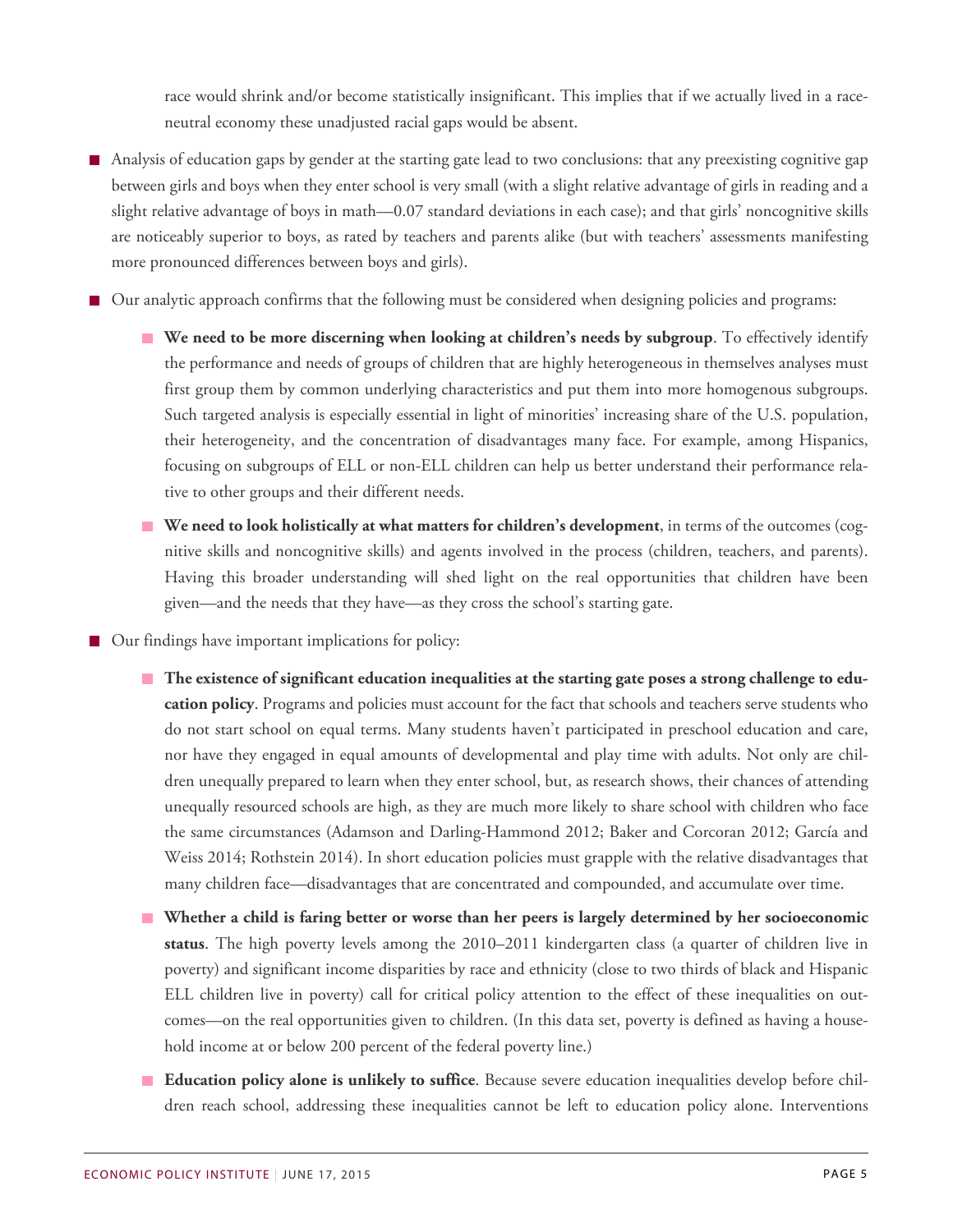need to include wider economic and social policies to tackle the socioeconomic disadvantages that constrict opportunities before children even reach the school starting gate. These broader policies would include strategies to make poor children less poor (including employment, criminal justice, immigration, health, and housing policies); early educational interventions and programs to boost parents' capacity to provide educational opportunities at home; and compensatory policies integrated throughout school (from kindergarten through 12th grade) to offset children's disadvantages at school entry.

This study first reviews the existing literature analyzing education inequalities. The technical details of the analysis are explained in the "Dataset and methodology" section and appendix A. In the fourth section, we describe the characteristics of the 2010–2011 kindergarten class, in terms of race, socioeconomic status, and the other determinants of gaps that are examined in the study. In the results section, we discuss current socioeconomic-based and race-based inequalities in cognitive and noncognitive skills of students at the beginning of their school life. The report concludes with a review of results and a discussion of the implications of the findings for both future research and policy.

# <span id="page-5-0"></span>**Literature review**

Research on achievement gaps can be grouped under three main topics: existence and persistence of gaps, mechanisms driving the gaps, and consequences of the gaps for subsequent learning and development.<sup>[4](#page-79-4)</sup> Major contributions in these three different areas are described below. This section also includes an explanation of the contribution of this paper to the broader literature and provides a justification of why a more comprehensive understanding of the gaps (one that includes assessment of cognitive and noncognitive gaps) could help advance more successful strategies to close them.

# <span id="page-5-1"></span>*Existence and persistence of gaps*

In the United States, the study of education inequalities has been largely associated with the study of education outcomes of whites relative to outcomes of minority groups, especially African Americans. The precedent for this research was the *Equality of Educational Opportunity* study requested by the Civil Rights Act of 1964 and conducted by James Coleman and colleagues (see Coleman et al. 1966), which assessed the differences between the resources or inputs available to minority students attending public schools and those available to white children and discussed the consequences of those differences in terms of outcomes.<sup>[5](#page-79-5)</sup> In response to extensive research demonstrating that the race-education performance link is not a direct association but rather an indirect relationship strongly mediated by income and other factors related to income, recent studies have focused more on income-based gaps, and less on those based on race or ethnicity (Duncan and Murnane 2014; Duncan and Magnuson 2011). Research on gaps in noncognitive skills between ethnic or economic groups is still scarce (Grissmer and Eiseman 2008; Nores and García 2014; Rothstein 2004).

Whether race- or income-based, multiple studies have documented substantial and persistent differences in performance among population subgroups. These works tend to agree that gaps originate early in life, persist over time, and are mea-surable throughout a person's lifetime.<sup>[6](#page-79-6)</sup> On average, a black student's academic score is about 75 percent the score of a white student, and the difference is visible among children as young as three or four years old (Jencks and Phillips 1998). Indeed, one of the main findings in Lee and Burkam's 2002 report is that children from different racial and ethnic groups begin school on very unequal terms. For children starting kindergarten in 1998, math achievement was 21 percent lower for blacks than for whites, and 19 percent lower for Hispanics than for whites. These sizable race-based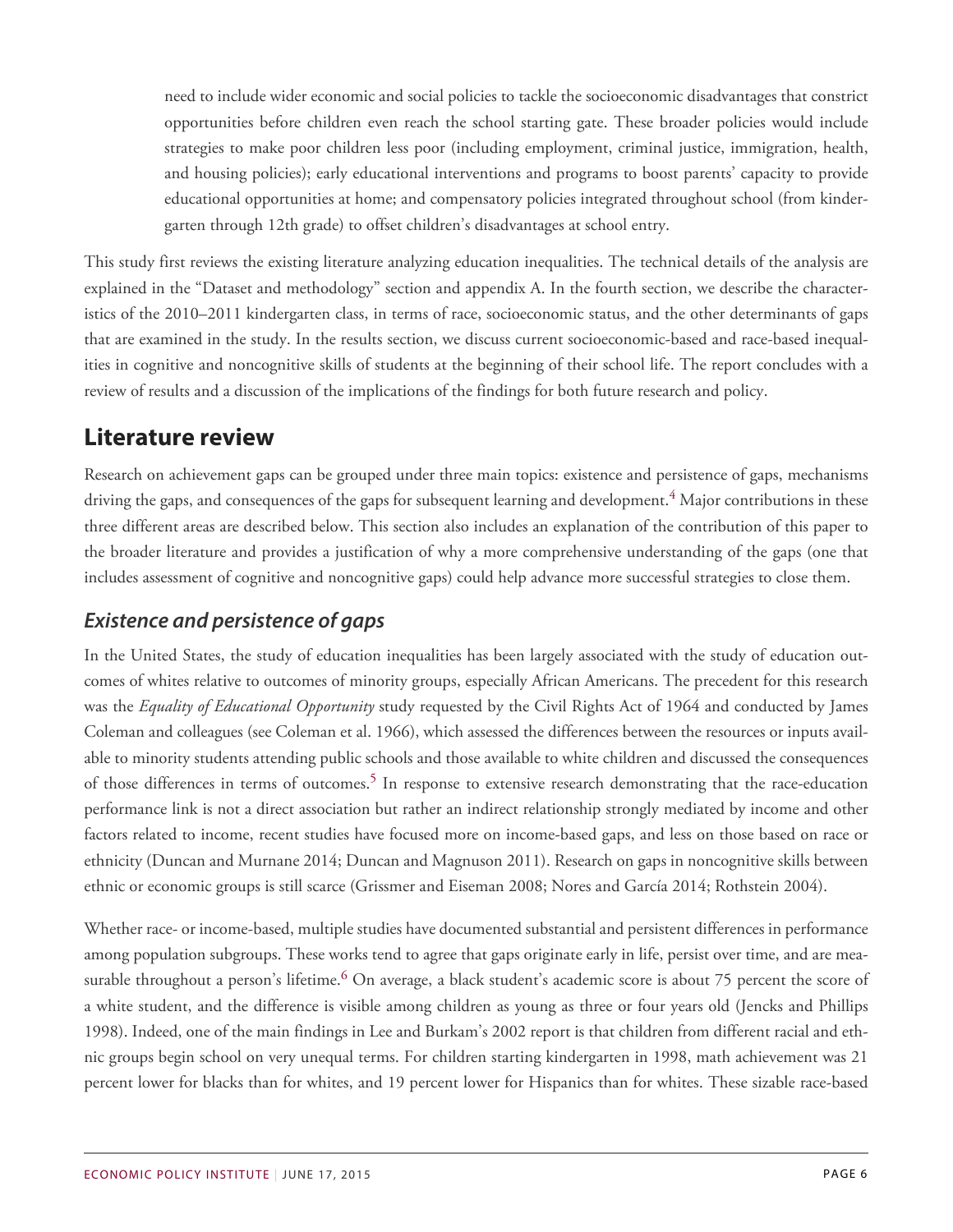gaps are described in-depth in recent volumes edited by Magnuson and Waldfogel (2008) and Duncan and Murnane (2011a).

Along with a review of tentative explanations for the evolution of the gaps, Rothstein (2013) describes changes in the black-white gap since the 1970s. His study highlights a reduction of the gap among these groups, driven by increases in educational achievement among black students that are greater than increases of their white peers in the 1970s and in the early 2000s. In part, the relative convergence was explained by a relative improvement of black parents' educational attainment and subsequent occupational status and income levels, and by reductions in family size (fewer children per family) over those decades (Grissmer et al. 1994; Rothstein 2013). Barton and Coley (2010) agree with the assessment, and highlight that the convergence stalled at the end of the 1980s. They review the impact of school-level policies (such as reductions in class size) or other public policy stimuli (such incentivizing neighborhood desegregation, etc.), which also partially contributed to the narrowing of the gap during the decades when this positive phenomenon occurred.<sup>[7](#page-79-7)</sup>

At the same time, as noted above, education gaps by income (or, more broadly, socioeconomic status, which includes income and other indicators of education attainment, occupation status, or wealth or possessions) are increasingly noticeable. In Lee and Burkam's study, cognitive achievement of children in the highest socioeconomic group is 60 percent higher than that of children in the lowest socioeconomic group, as measured by test scores (and cognitive skills are much less closely related to race/ethnicity after accounting for socioeconomic status). In terms of the evolution of the income gaps, a review of research on trends in education gaps by income gradient offers two complementary views. The intergenerational mobility approach (Reardon 2011) suggests that the academic achievement gap between children at the  $90<sup>th</sup>$  and at the  $10<sup>th</sup>$  percentiles of the income distribution increased in recent decades; Reardon estimated that the gap was between 30 and 40 percent larger among children born in 2001 than among children born in 1975.

Another perspective consists of studying intragenerational education inequalities, or how the gaps evolve over time for the same cohort of students. A recent study on performance gaps (see Nores and García 2014) examines student performance from kindergarten to 8<sup>th</sup> grade. The study divides Hispanic students into different subgroups depending on their knowledge of English and their immigration status, and finds that cognitive inequalities between white and some Hispanics subgroups—especially non–English language speaking Hispanic children—in reading and math achievement at the beginning of kindergarten significantly shrank over the school years (the opposite was true for Hispanic-immigrant children). With respect to noncognitive performance, the gaps are smaller overall and diminish over time, which suggests a small relative advantage of Hispanics versus whites in skills such as approaches to learning, internalizing and externalizing behavioral problems, and self-control (all reported by teachers). Besides the methodological contribution, this paper illustrates the importance of understanding the heterogeneity within certain groups (such as Hispanic children by their knowledge of English, for instance), in order to better disentangle which groups are relatively lagging behind and consequently, to better identify policies to address obstacles and needs (Waldfogel 2001).<sup>[8](#page-79-8)</sup>

### <span id="page-6-0"></span>*Causes or mechanisms driving gaps*

In light of these sizeable achievement gaps, researchers and policymakers have concentrated their efforts on identifying the mechanisms that generate gaps at such early stages. As already mentioned, one of the factors most strongly correlated with achievement disparities among different groups of students is a child's social class or socioeconomic status. As the empirical research shows, socioeconomic status affects achievement gaps in two (compounded) ways. First is the welldocumented direct association between education outcomes and individual economic (dis)advantage, whereby low-SES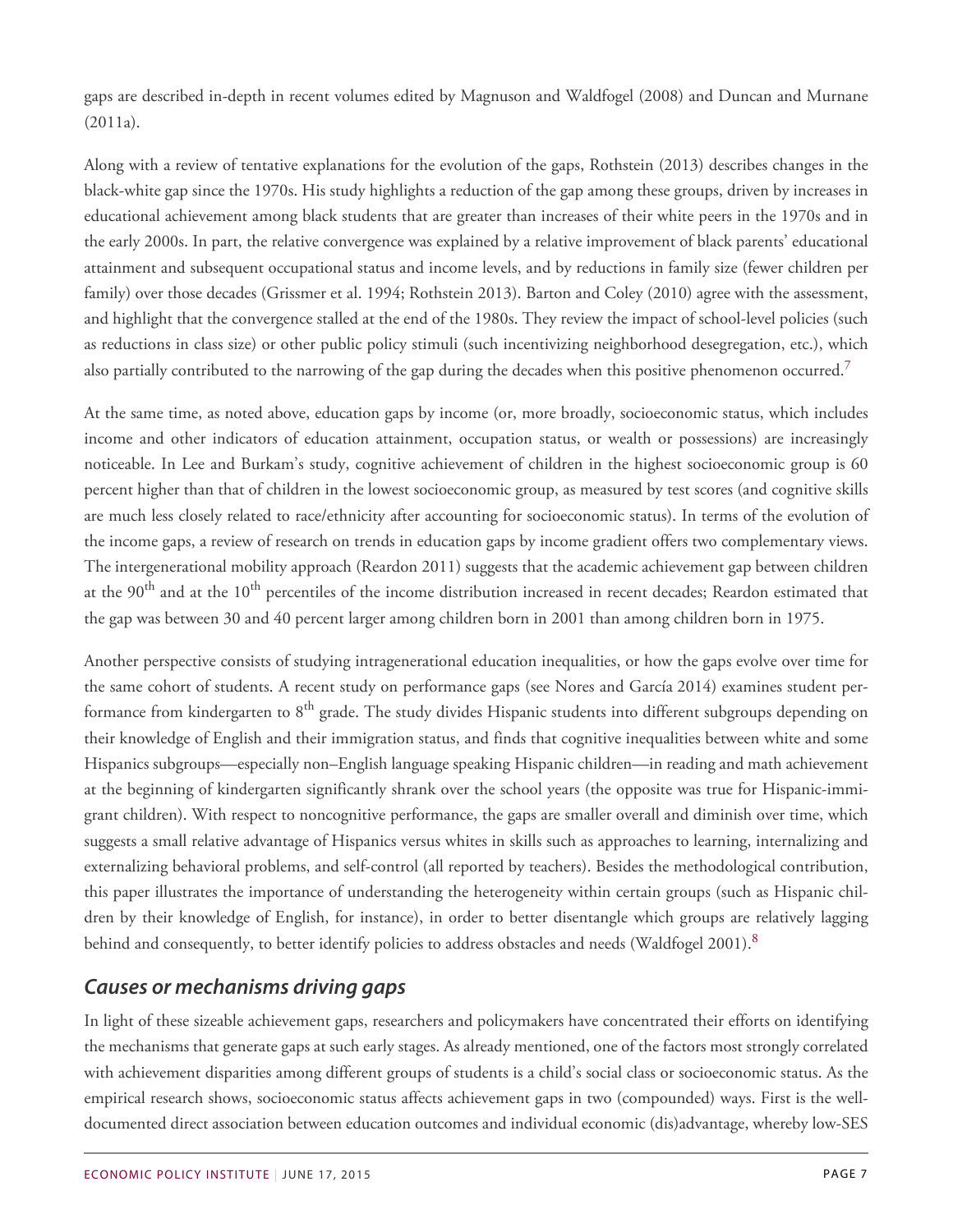status is associated with lower academic performance.<sup>[9](#page-79-9)</sup> Second is the indirect link between SES and outcomes through the statistically significant associations between economic (dis)advantage and multiple factors *also* related to education results (Ladd 2012; Rothstein 2004; Coley and Baker 2013). These factors include the environment in which a child grows up (neighborhood factors and family characteristics), a child's participation in early childhood programs, the quality of those programs, and even the type and quantity of instructional and motivational activities that parents engage in with their children and that affect child development and school readiness. All of these associations are significant, and all help better explain the link between education inequalities and economic inequalities.

Indeed, a child's early environment is one of the fundamental drivers of race- and SES-associated education gaps. Importantly, this attention to conditions in which children live has, for the most part, disproved the misleading theory that innate or genetic factors partly explain the gaps (or account for any unexplained part of them).<sup>[10](#page-79-10)</sup> Two important contributions in this area are Shonkoff and Phillips (2000) and related research, and Wilson (1978), and related research.<sup>[11](#page-79-11)</sup>

Shonkoff and Phillips' book *From Neurons to Neighborhoods* made widely accessible the explanations of how the environment influences human development, and how neurobiology research could contribute to documenting these rela-tionships.<sup>[12](#page-80-0)</sup> The authors emphasize that "every aspect of early human development  $\ldots$  is affected by the environments and experiences that are encountered in a cumulative fashion, beginning in the prenatal period and extending throughout the early childhood years" (Shonkoff and Phillips 2000, 6).

The book illustrates, in particular, how disparities in infants' and toddlers' experiences in out-of-the-home settings translate into large gaps in school readiness. For instance, less affluent parents have less access to information about the importance of children's interactions with adults, less economic capacity to buy stimulating toys, and less time to go to museums (Phillips 2011). Moreover, these early disparities compound differences in children's health and well-being at birth. As Janet Currie and her colleagues have documented, low-income mothers' lack of access to health care during pregnancy, as well as other influences of their environment, increase their babies' health risks (Currie and Goodman 2010; Currie and Almond 2011). In fact, Currie's findings indicate that these health disparities at birth already predict some of the subsequent large education gaps (Currie 2011; 2009).

The second contribution to the acceptance of the early environment as a fundamental driver of race- and SES-based education gaps is a set of studies, beginning with those by William Julius Wilson, whose scope also goes beyond the limits of school walls. These studies note that children of certain minorities are more likely to live in concentrated poverty (Wilson 1978, 1987; Jargowsky 2013; Orfield 2013; 1978; Rothstein 2004), and to do so over prolonged periods of time (Sharkey 2013). Deprived neighborhoods mean deficient learning environments, since growing up in a poor or violent neighborhood limits a child's access to role models, exposes him or her to pollutants in the air and soil, leads to consistently high levels of stress, is associated with lower-quality schooling opportunities, and limits his or her economic opportunities (Sharkey 2013). As well, as recently shown, accumulation of problems in neighborhoods translates into stronger prevalence of disadvantage around minority children in those neighborhoods' schools (such as the proportion of children eligible for free or reduced lunch, the proportion of children not living with their two parents, etc.) (García and Weiss 2014). As a result of all these circumstances, students in highly segregated schools, who are less prepared on average in the fall, make lower relative gains by spring than students in nonsegregated schools (García and Weiss 2014).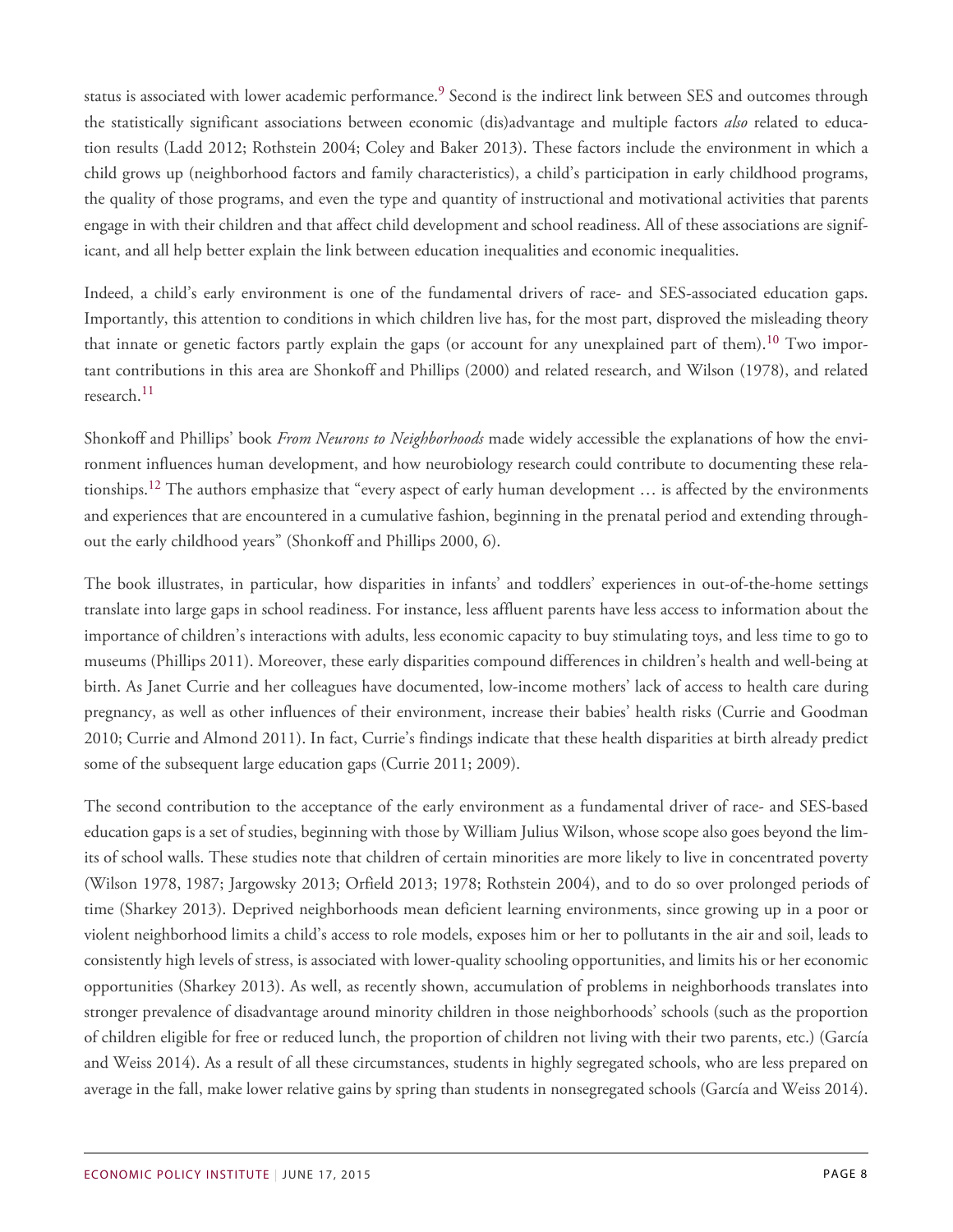Disparities in access to preschool education are widely seen as another major driver of education gaps. Preschool has been identified as one of the most important contributors to school readiness and education success (Magnuson et al. 2004; Cabell et al. 2011; Barnett and Belfield 2006; Barnett 2011; Diamond et al. 2013; Duncan and Magnuson 2013; Heckman 2004; 2000). Studies find that early childhood education increases a child's exposure to learning and provides opportunities to develop his or her social interaction skills with peers and adults. Because all students benefit from early childhood education, but wealthier children are more likely to attain it, lack of universal access can be expected to widen gaps. Indeed, if participation in preschool, the ability to benefit from it, and/or the quality of preschool programs differed by ethnic group (or, more likely, by socioeconomic status), the effects could just be exacerbating other existing differences (Barnett and Yarosz 2007; Pianta et al. 2009; Bridges et al. 2004; Bartik 2011; Kagan 2009).

Parents' efforts to promote their children's development constitute another important contribution to student development and school readiness (Hart and Risley 1995; Belfield and García 2013; Phillips 2011; Brooks-Gunn and Markman 2005). Simple adult-to-child interactions during playtime during the first three years of life improve the child's vocabulary and have been found to drive other educational outcomes (Hart and Risley 1995). Reading to children and other parenting practices likewise contribute to children's learning and development (Barbarin et al. 2010). And parenting styles supportive of children's autonomy have been positively associated with executive function skills, such as working memory and impulse control, at later ages (Bernier, Carlson, and Whipple 2010). As is true of unequal access to high-quality preschool education, low-income parents have less ability to afford leisure and educational time with their children relative to their more economically advantaged counterparts, further increasing gaps by income and racial status (Van Voorhis et al. 2013; Waldfogel 2006; Rothstein 2004; Phillips 2011; Brooks-Gunn and Markman 2005). Disparities in monetary investment in children's education also contribute to gaps; spending on education-enhancing activities by parents in the top income fifth has nearly tripled since the 1970s (from \$3,500 in 1972 to \$8,900 in 2006), while spending by parents in the bottom income fifth has remained low and more stable (\$800 in 1972 and \$1,300 in 2006) (Duncan and Murnane 2011b). [13](#page-80-1)

A natural next question, then, is whether these early disparities are compensated for, or compounded by, the U.S. formal education system. There is some descriptive information that suggests that low-SES children begin kindergarten in lower-quality elementary schools than more advantaged children—whether measured by level of student achievement, school resources, teacher qualifications, positive attitudes toward learning, neighborhood characteristics, or school type (i.e., private or public school) (Adamson and Darling-Hammond 2012). Low-SES students are more likely to fall behind their more advantaged peers during the summer breaks (Peterson 2013). Minority and/or low-SES children are also normally in schools in which the proportion of poor children is high (García and Weiss 2014). Whether this is a cause or a consequence of historical segregation, housing segregation, economic segregation, or any other reason is not clear, but this factor could be highly likely to alter the schooling and economic opportunities of a child (Lee and Burkam 2002; Orfield 2013; Rothstein 2014).

### <span id="page-8-0"></span>*Consequences of the gaps for later learning and development*

As described above, research emphasizes that early skills gaps, both cognitive and noncognitive, translate into differences in students' subsequent learning and development (Duncan et al. 2007; Duncan and Magnuson 2011). And early investments in education strongly predict adolescent and adult development (Heckman 2008; Heckman and Kautz 2012; Cunha and Heckman 2007). Children with stronger skills at school entry are on a more favorable pathway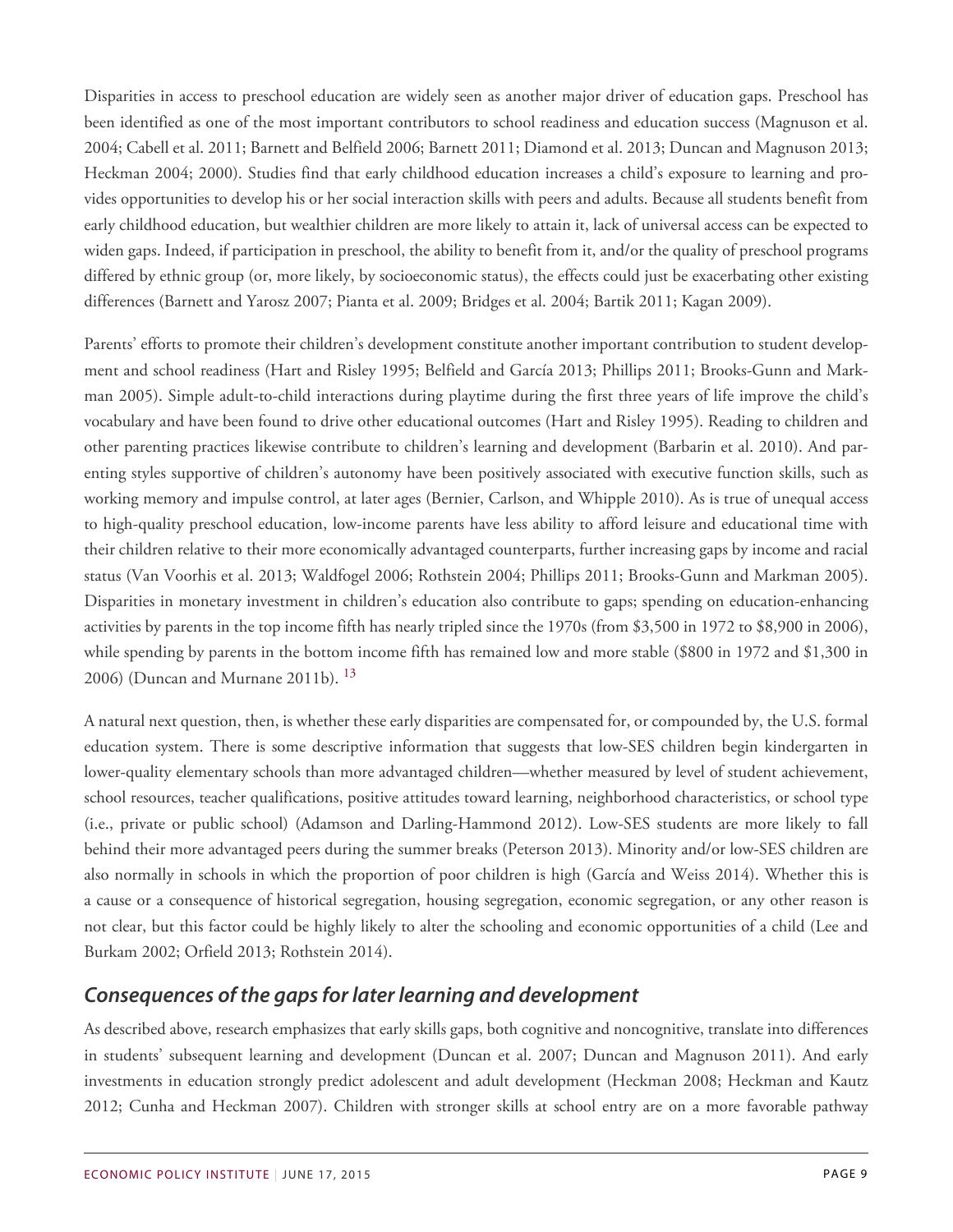toward academic success than are students with weaker initial skills. For instance, students with higher levels of behav-ioral skills learn more in school than peers whose attitudinal skills are lower (Jennings and DiPrete 2010).<sup>[14](#page-80-2)</sup> In general, as Heckman asserted, "skills beget skills," meaning that creating basic, foundational knowledge makes it easier to acquire skills in the future (Heckman 2008).

Conversely, children who fail to acquire this early foundational knowledge may experience some permanent loss of opportunities to achieve to their full potential. Indeed, scholars have documented a correlation between lack of kindergarten readiness and not reading well at third grade, which is a key point at which failing to read well greatly reduces a child's odds of completing high school (Fiester 2010; Hernandez 2011).<sup>[15](#page-80-3)</sup>

# <span id="page-9-0"></span>*Why do we study noncognitive skills at the starting gate?*

Noncognitive skills, which include skills such as persistence, respect for others, academic confidence, teamwork, interpersonal relationships, and creativity, are central to this analysis for a number of reasons.[16](#page-80-4) These skills directly affect the productivity of a person (as a student, worker, and citizen) and also alter the productivity relationships between factors and educational outcomes (for instance, the effect of some teaching styles on learning can differ among children depending on their socioemotional skills). First, noncognitive skills help nurture children's learning. As noted above, children whose behavioral skills are high learn more than children with weak behavioral skills (Jennings and DiPrete 2010); and noncognitive skills help explain achievement gaps between black and white students at young ages (Grissmer and Eiseman 2008). Although the empirical evidence on how these traits predict later cognitive and noncognitive performance is still relatively scarce, research shows a positive and reciprocal relationship between noncognitive and cognitive abilities (García 2013), and of "self-productivity" and "dynamic complementarities" between investments in the two types of skills (Cunha and Heckman 2007).<sup>[17](#page-80-5)</sup> These relationships suggest that boosting cognitive productivity may not be possible without paying attention to noncognitive skills, and that increased attention to noncognitive skills in education policy can thus increase children's opportunities and pathways to develop (García 2014). More broadly, as are cognitive skills, noncognitive skills are a component of a person's development and life potential. Consequently, knowing whether there are gaps in these skills at earlier stages would reveal important mechanisms behind inequalities among children of different characteristics.

Moreover, the examination of noncognitive skills available in the ECLS-K: 2010–2011 study provides an additional, and potentially useful, insight—that the ratings of these skills come from parents' and teachers' subjective assessments, and, as such, reflect those adults' individual characteristics and own social and cultural norms as well as the children's observed abilities and behaviors. Deeper understanding of why parents and teachers rate children differently (through studying the influence of biases and stereotypes), and whether these influences affect children's development, could help us to better understand and address educational inequalities at the starting gate and throughout the school years.

# <span id="page-9-1"></span>**Dataset and methodology**

The analysis developed in this study is based on data from the Early Childhood Longitudinal Study, Kindergarten Class of 2010–2011 (ECLS-K: 2010–2011), sponsored by the National Center for Education Statistics (Institute of Education Sciences, U.S. Department of Education). This study will follow a nationally representative sample of children starting in their kindergarten year, through their elementary school years.<sup>[18](#page-80-6)</sup> It provides information on multiple dimensions of children's development, early learning, and progress in school, as well as information on children's families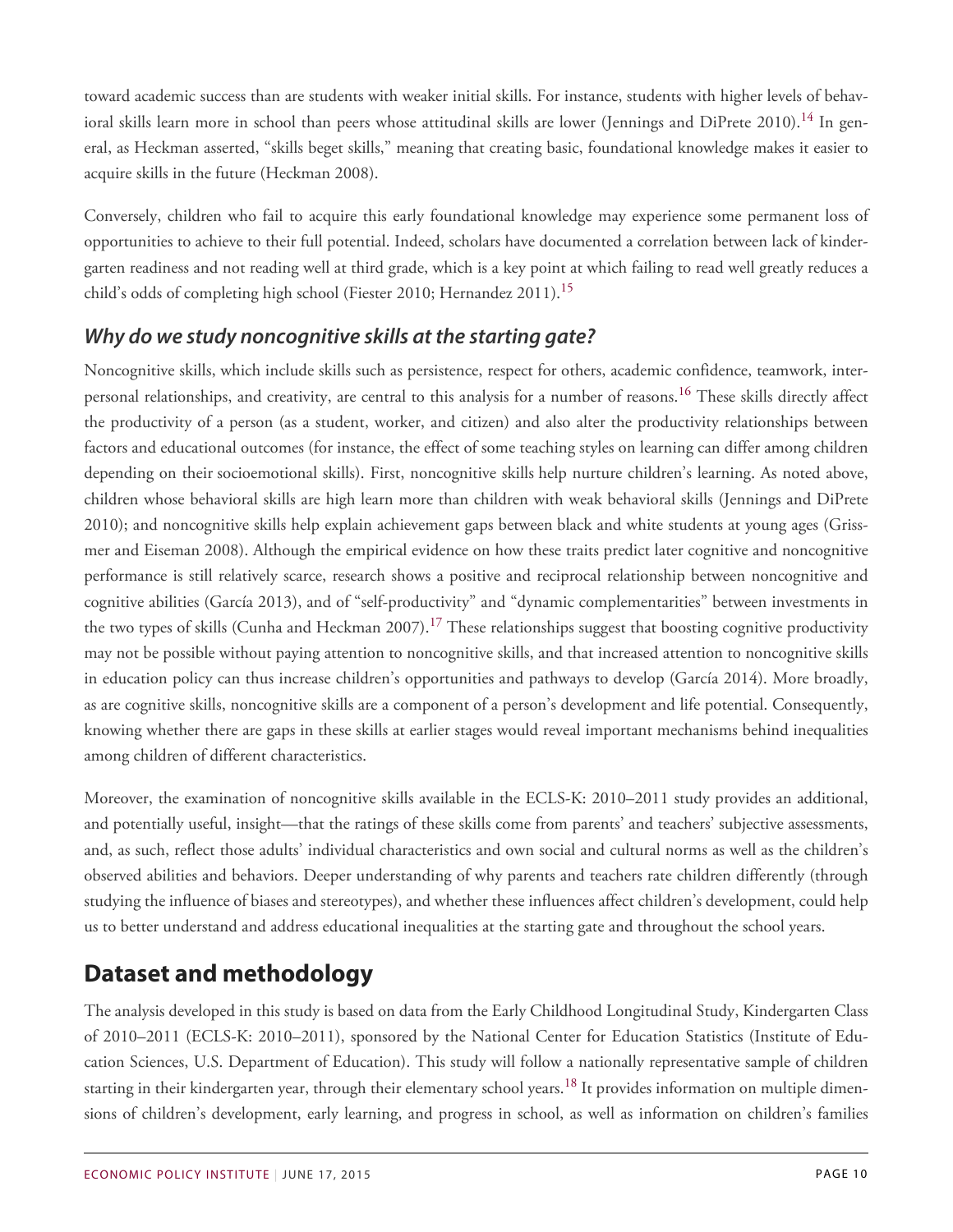and on teachers' and parents' perceptions of children's skills and behaviors. The tracking of students over time is one of the study's most valuable features, as is the availability of two ECLS-K studies (ECLS-K: 1998–99 and ECLS-K: 2010–2011), which will allow for cross-comparisons "of two nationally representative kindergarten classes experiencing different policy, educational, and demographic environments" (Tourangeau et al. 2013).<sup>[19](#page-80-7)</sup>

Both the outcome variables and the individual level characteristics (control variables) that are used in the analysis are described below.

### <span id="page-10-0"></span>*Variables—Outcomes*

For the current analysis, we focus on measurements of the child's cognitive and noncognitive skills at the beginning of the school year (assessments were conducted from August through mid-December 2010).

The definitions that follow summarize and paraphrase the information reported by Tourangeau et al. (2013), which can be consulted for more details. See also Appendix B for a more detailed explanation of the variables used in this analysis.

#### **Cognitive skills and executive function**

These cognitive skills and executive function skills<sup>[20](#page-80-8)</sup> are assessed with instruments that measure the child's:

- Reading skills: print familiarity, letter recognition, beginning and ending sounds, rhyming words, word recognition, vocabulary knowledge, and reading comprehension.
- Math skills: conceptual knowledge, procedural knowledge, and problem solving; number sense, properties, and operations; measurement; geometry and spatial sense; data analysis, statistics, and probability; and patterns, algebra, and functions.
- Cognitive flexibility: ability to sort a series of picture cards according to different rules, and response time at this task.
- Working memory: ability to repeat increasingly long strings of orally presented numbers in reverse order.

#### **Principal noncognitive skills**

We use the term "principal" to identify a set of noncognitive skills that are measured by both the ECLS-K 1998–1999 and 2010–2011 surveys, and that have been relatively extensively used in research. We distinguish these "principal noncognitive skills" from "other noncognitive skills" described later, which, while not available in the public data from the kindergarten class of 1998–1999, are nevertheless important noncognitive skills to measure.

Teachers are asked to assess the child's:

- Self-control: ability to control behavior by respecting the property rights of others, controlling temper, accepting peer ideas for group activities, and responding appropriately to pressure from peers.
- Approaches to learning: organizational skills (keeps belongings organized); curiosity (is eager to learn new things); independence (works independently); adaptability (easily adapts to changes in routine); persistence in completing tasks; focus (ability to pay attention); and ability to follow classroom rules.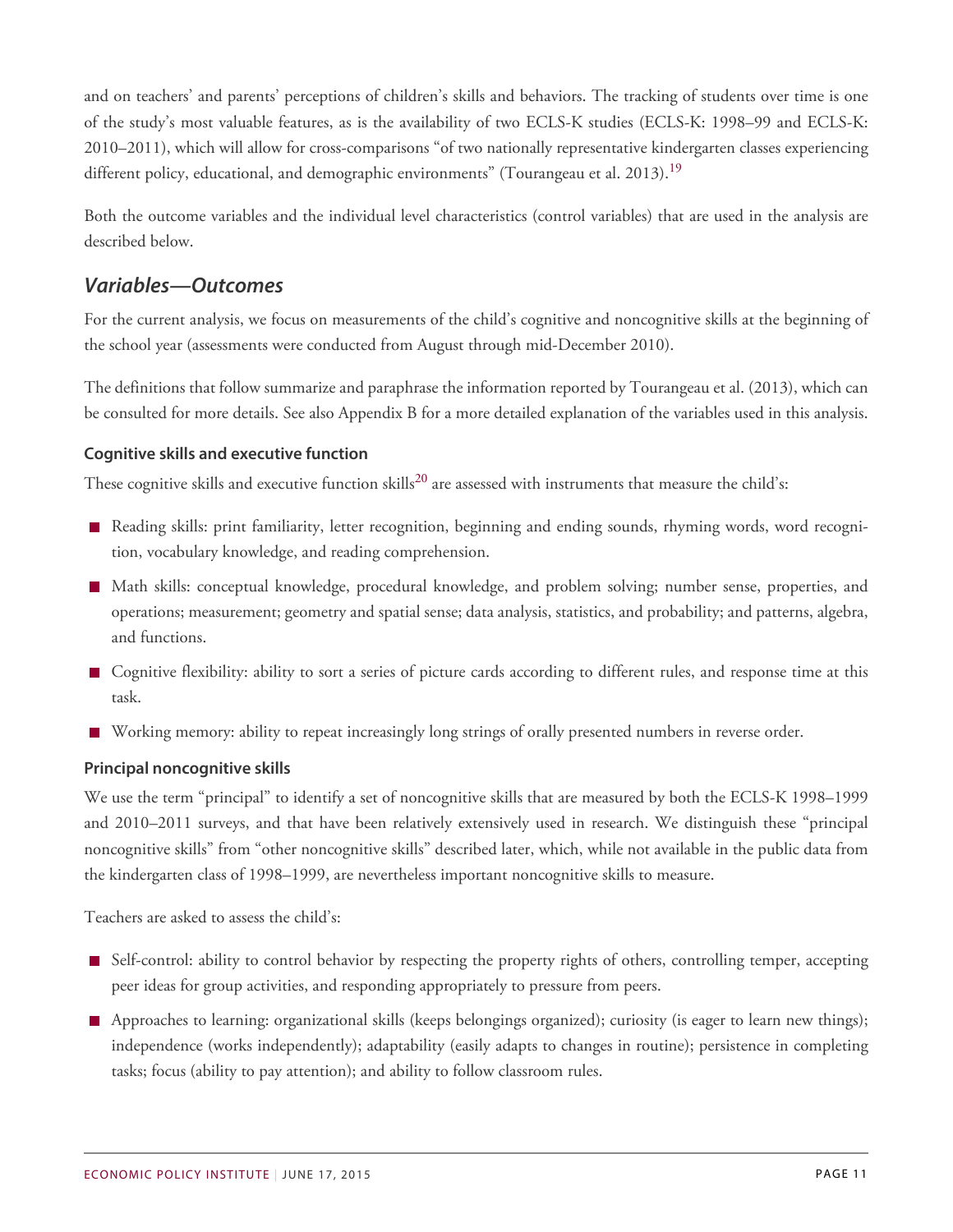- Internalizing problems: degree of internalizing behavioral problems as measured by the frequency with which the child shows anxiety, loneliness, low self-esteem, and sadness.
- Externalizing problems: degree of externalizing behavioral problems as measured by the frequency with which a child argues, fights, gets angry, acts impulsively, and disturbs ongoing activities.

Parents are asked to assess the child's:

- $\overline{\phantom{a}}$ Self-control: ability to control behavior by refraining from fighting, arguing, throwing tantrums, and getting angry.
- Approaches to learning: persistence (keeps working at something until finished); curiosity (shows interest in a variety of things); focus (concentrates on a task and ignores distractions); helpfulness (helps with chores); intellectual curiosity (is eager to learn new things); and creativity (in work and play).
- Social interaction (with peers and adults): ease in joining in play, ability to make and keep friends, and capacity to positively interact with peers (e.g., by comforting or helping).

#### **Other noncognitive skills**

The ECLS-K 2010–2011 includes a range of interesting measures not available in the ECLS-K 1998–1999 public data and our analysis encompasses many of these measures. Other skills reported by teachers and covered in our study include the child's interpersonal relationships (based on items describing the child's skill in forming and maintaining friendships; getting along with people who are different; comforting or helping other children; expressing feelings, ideas, and opinions in positive ways; and showing sensitivity to the feelings of others); closeness to the teacher (based on items that measure the affection, warmth, and open communication that the teacher experiences with the student); eagerness to learn, persistence in completing tasks, and attention (whether the child "pays attention well").

Other skills reported by parents and covered in our study include the child's persistence (ability to work until finished); eagerness to learn new things; and level of creativity in work or play.

For the purpose of the analysis, all variables are standardized to have a mean of zero and standard deviation of one.<sup>[21](#page-81-0)</sup>

### <span id="page-11-0"></span>*Variables—Child and family characteristics (education inputs)*

Variables describing the children and their families are used as controls in our estimates. These variables include:

- *Race/ethnicity*: The groups of interest in the paper are white, black, Hispanic, Asian, or other. Hispanic children are divided into two groups, depending on whether the language spoken at home is English or not. This decomposi-tion is first described and utilized by Nores and Barnett (2014) and Nores and García (2014).<sup>[22](#page-81-1)</sup>
- *Socioeconomic status (SES):* SES is based on five different components, including parents' (or guardians') educational attainment, occupational prestige score, and household income (see more details in Tourangeau et al. 2013, 7-56 to 7-60). We divide the variable into quintiles or fifths, where "low SES" indicates the first or bottom quintile; "middle-low SES" indicates the second quintile; "middle SES" is the third socioeconomic quintile; "high-middle SES" indicates the fourth SES quintile; and "high SES" represents the top quintile.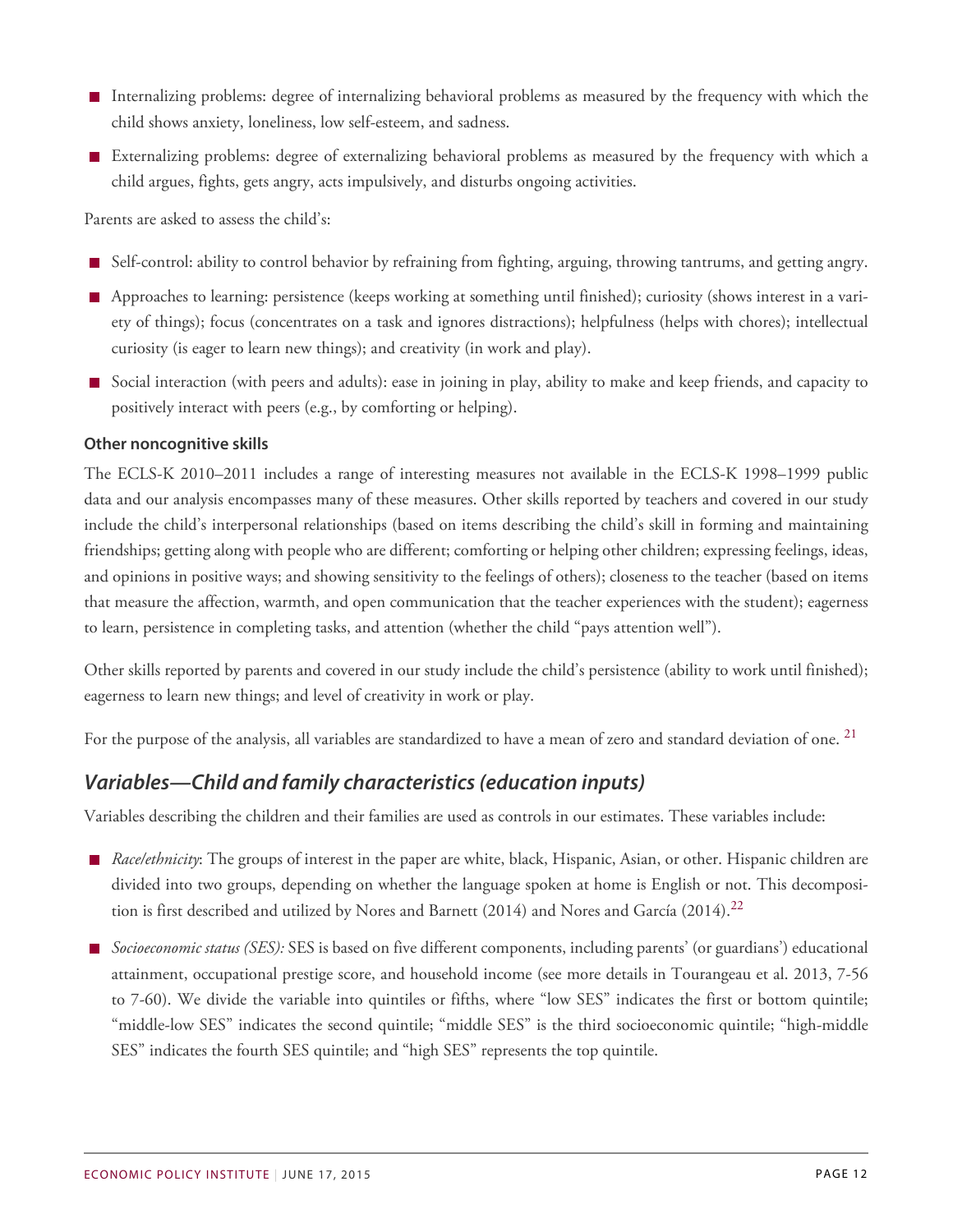- *Other individual and family characteristics:* These other characteristics include the child's gender, age, disability status, immigrant status, ELL status (whether the child is an English Language Learner versus whether she speaks English), number of siblings, and whether the child lives with both parents.
- *Prekindergarten care and parenting experiences:* This variable indicates whether the child was cared for in a center-based setting during the year prior to the kindergarten year<sup>[23](#page-81-2)</sup> and engaged in enrichment activities with parents (as measured by a composite that captures early literacy practices, leisure activities, other rules, and routines<sup>[24](#page-81-3)</sup>).

Following the traditional framework to estimate gaps, we use the economic approach in which education outcomes—cognitive and noncognitive skills—are explained as a function of education inputs, including an indicator for each of the population groups of interest, whether by race/ethnicity (white, black, Hispanic ELL, Hispanic non-ELL, Asian, or other) or socioeconomic status (low SES, middle-low SES, middle SES, high-middle SES; and high SES) (García 2013; Nores and García 2014; Todd and Wolpin 2003).

In order to estimate education gaps for the 2010–2011 kindergarten cohort, we follow a parsimonious strategy with three models for each of the two sets of estimated gaps: by race and by SES.<sup>[25](#page-81-4)</sup> The baseline model shows unadjusted skills gaps by race/ethnicity and language, or by SES, reflecting absolute performance gaps, and model 2 incorporates only controls for SES, or race/ethnicity. The final model provides adjusted race/ethnicity-based and SES-based gaps for both cognitive and noncognitive skills after controlling for other individual and family characteristics, and early educational practices such as pre-K experience and parental activities with children.

In order to control for across-school differences and to account for potential selection of students into schools, we use a schools-fixed-effects model, in which the estimated gaps are within-school gaps.<sup>[26](#page-81-5)</sup> This approach controls for biases that may arise due to selection processes; for instance, certain types of students are more likely to attend certain schools, which in turn is also associated with their outcomes. In the absence of longitudinal information for a child (or in absence of individual fixed effects), this strategy has been utilized to account for such selection both for cognitive and noncognitive outcomes (Neidell and Waldfogel 2010; Nores and García 2014).<sup>[27](#page-81-6)</sup>

The specifications are shown in **Appendix A**. Coefficients of interest for race- and ethnicity-based gaps are represented by  $\beta_1$  to  $\beta_4$ , and represent the unadjusted (Model 1R) to fully adjusted (Model 3R) skills gaps by race/ethnicity (R) and language (L). For the socioeconomic-based gaps, the coefficients of interest are  $\delta_1$  to  $\delta_4$ , obtained under Models 1S (unadjusted socioeconomic gaps) to Model 3S (fully adjusted socioeconomic gaps).

### <span id="page-12-0"></span>*Analytic sample*

While the ECLS-K: 2010–2011 is designed to provide a nationally representative sample of the 2010–2011 U.S. kindergarten population, the study has experienced the problem of lack of responses (i.e., missing data) on some vari-ables of interest. As such, the analytic samples do not fully represent the intended population of interest.<sup>[28](#page-81-7)</sup>

In order to select the analytic samples used in the study, we proceed as follows. The descriptive analyses in the next section are based on the maximum number of per-child responses for each variable, and provide an updated description of the student population at kindergarten entry as of 2010. Analytic samples supporting the results shown in the "Gaps at the starting gate" section vary as a function of the complete response in the predictors (the control variables, e.g., race,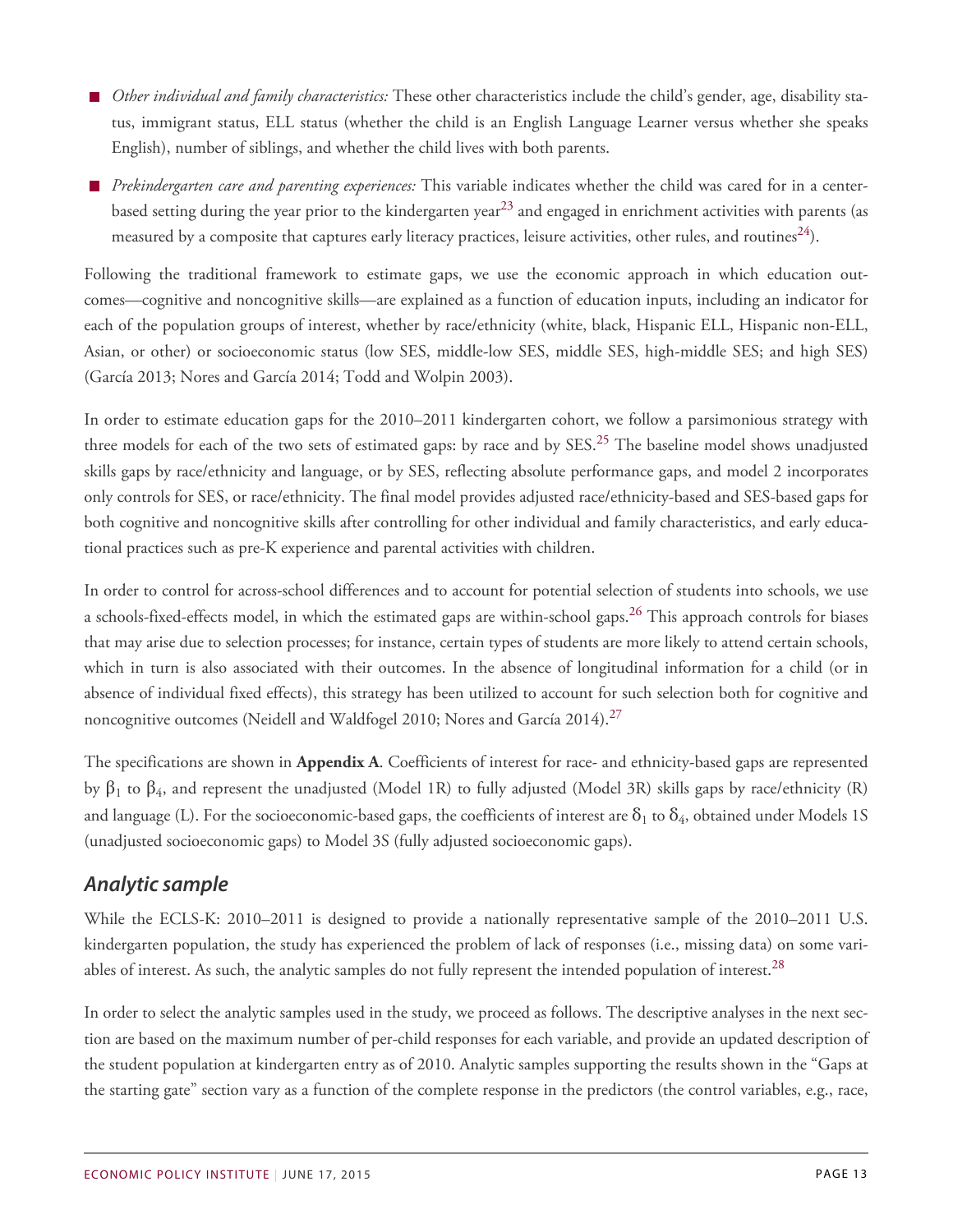ethnicity, SES, etc.) minus the missing responses of each skill. A more detailed discussion of how missing data affects the different outcomes and the predictors is included in **Appendix B**.

Child-level weights are used in all results in the following sections (see more details in Appendix B).

# <span id="page-13-0"></span>**A description of the kindergarten class of 2010–2011**

Our analysis starts with a description of the characteristics of the members of the 2010–2011 kindergarten class, with a focus on several demographic dimensions that are relevant to assessing educational performance. In particular, we describe the characteristics of the slightly over four million children in the 2010–2011 class by their race/ethnicity and socioeconomic status. We also examine parents' characteristics, including their investment in their children's prekindergarten care/schooling, and activities aimed at promoting their children's development.

# <span id="page-13-1"></span>*Who is entering kindergarten?*

**Table C1** in **Appendix C** shows the characteristics of the kindergarten class of 2010–2011. The first set of variables indicates that white students represent just over half of the group, while black students are about 14 percent (13.7 percent). One of every four kindergarteners is Hispanic (and, among the respondents for the immigration question, almost one of every five students is a Hispanic English language learner (ELL). Four percent (4.4 percent) of the children are Asian, and the remaining 5.5 percent are classified in the "other races/ethnicities" group.

With respect to children's families, we highlight the fact that almost one-third of kindergarten entrants live in a family that does not include two parents (31.8 percent). The vast majority of the children speak English at home (84.7 percent), and three-fourths (74 percent) are native born with native parents. Of particular importance for our analysis of achievement gaps, as reported in Table C1 (second panel), one of every four children  $(25.5 \text{ percent})$  lives in poverty.<sup>[29](#page-81-8)</sup>

# <span id="page-13-2"></span>*What did parents do to boost their children's development before entering kindergarten?*

As discussed above, research makes clear the importance of providing all children with a high quality preschool education (Gormley, Phillips, and Gayer 2008; Barnett 2013; 2010). While providing such support has not yet become the norm, economic and employment realities dictate that most young children receive some type of paid care outside the home. Indeed, more than half of the students in the cohort have received some center-based pre-K care (55.1 percent), and nearly four-fifths of parents made some nonparental care arrangements during the year prior to kindergarten (79.3 percent).

In addition to early education arrangements, parents undertake a multitude of activities with their children, from reading to children to ensuring playing time, which also contribute to children's development. ECLS-K includes an extensive set of questions about the frequency with which parents engage in different activities. According to the descriptive findings (available upon request), the majority of children are read to and/or told stories on a daily basis (52.0 and 39.4 percent respectively). In addition, parents sing songs with their children (45.3 percent) and practice reading (61.3 percent) and writing (50.7 percent) with their children, and children read picture books or read outside of school daily (36.9 percent). The majority of parents also play games (41.6 percent) and sports (37.4 percent) with their children with a high frequency (three to six times a week) and 36.9 percent have children help with chores. Parents report that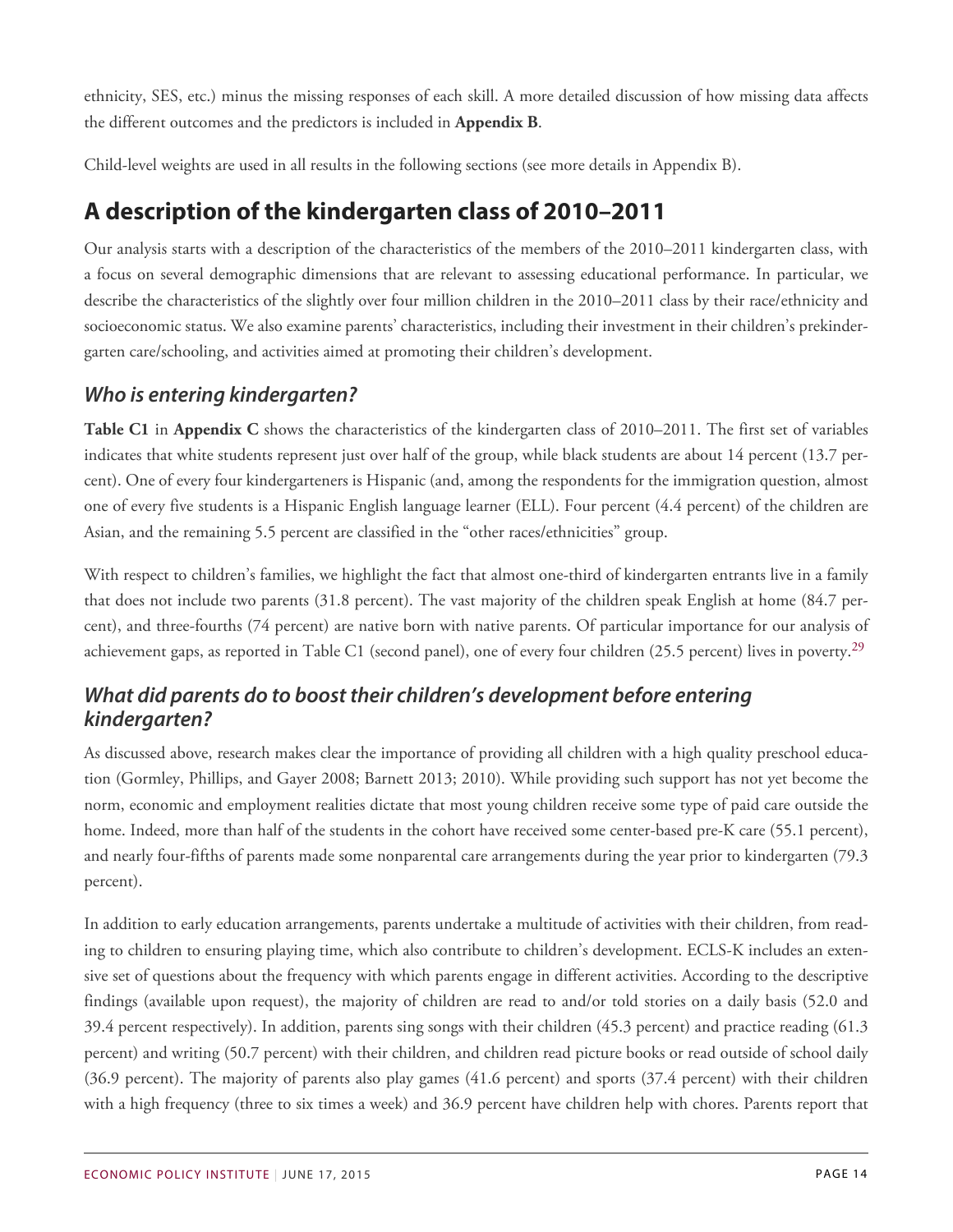they engage their children less frequently (once or twice per week) in talking about nature (49.2 percent), building things (42.5 percent), or doing art projects (36.7 percent).

Given the high correlation among the activities, for the empirical analysis, we construct an index that captures the joint variance of all these activities (see Appendix B). The index reflects the frequency with which parents engage in a range of educational and leisure activities with their children.

### <span id="page-14-0"></span>*Characteristics of the kindergartners by ethnic and socioeconomic backgrounds*

Understanding the education gaps we are studying requires, first, analyzing some of these inequalities with respect to inputs. **Table C2** shows the descriptive statistics of such inputs by racial/ethnic group and by socioeconomic status.

Over half (52 percent) of white children are in the two highest socioeconomic quintiles (high-middle or high), while only 8.9 percent fall into the lowest SES quintile. A similar pattern is true among Asian kindergartners: 59.9 percent are in the highest two quintiles, and 11.8 percent are in the lowest. For black and especially for Hispanic children, however, the situation is reversed. Over half (56.8 percent) of black children and over two-thirds (66.6 percent) of Hispanic children are in the two lowest quintiles, and fewer than one in 10 of either group are in the highest SES quintile (8.3 percent of black children and 6.8 percent of Hispanic children). Another angle through which to see these numbers is the proportion of children who live in poverty by race/ethnicity: 13.1 percent of white children, 17.3 percent of Asian children, and nearly half of black children (45.5 percent) and Hispanic children (46.3 percent). Among Hispanics, 30.5 percent of non-ELL, and 62.5 percent of ELL children live in poverty. Among all racial/ethnic groups, the Hispanic ELL group has the largest share living in poverty.

Other disparities are also clear along racial/ethnic lines. Almost two-thirds of black children (64.5 percent) do not live with two parents, compared with 9.6 percent of Asian children. Both Asian and Hispanic children are more likely to speak a language other than English at home (54.5 percent and 47.5 percent respectively), versus white and black children (1.8 percent and 4.0 percent respectively). And Asian children are the most likely to have received center-based pre-K care (61.7 percent), while Hispanic children—especially ELL-Hispanic—are among the least likely to have participated in center-based care (46.5 and 41.3 percent respectively).

Regarding the disparities by socioeconomic status (shown in the bottom half of the table), all statistics consistently confirm the correlation between socioeconomic status and obstacles to educational development (selected control variables are shown in table). Low-SES students are more likely than their higher SES peers to not speak English, to not live with two parents, to be immigrants, to not have participated in center-based pre-K care activities in the previous year, and to have a lower index of early literacy practices at home. Among children in the low SES group, half (50.4 percent) are Hispanic, 23.1 percent are white, 19.6 percent are black, and 2.5 percent are Asian.

# <span id="page-14-1"></span>**Gaps at the starting gate: Results from the econometric approach**

This section includes the results of the analysis estimating education (or more specifically, cognitive and noncognitive skills) gaps at the school starting gate. Results are presented for different socioeconomic groups (see specific results in Appendix D, figures D1 to D6 and tables D1 to D6; Appendix F, tables F1 to F6; and Table 1) and for different racial/ ethnic groups (see specific results in Appendix E, figures E1 to E6 and tables E1 to E6; Appendix F, tables F1 to F6;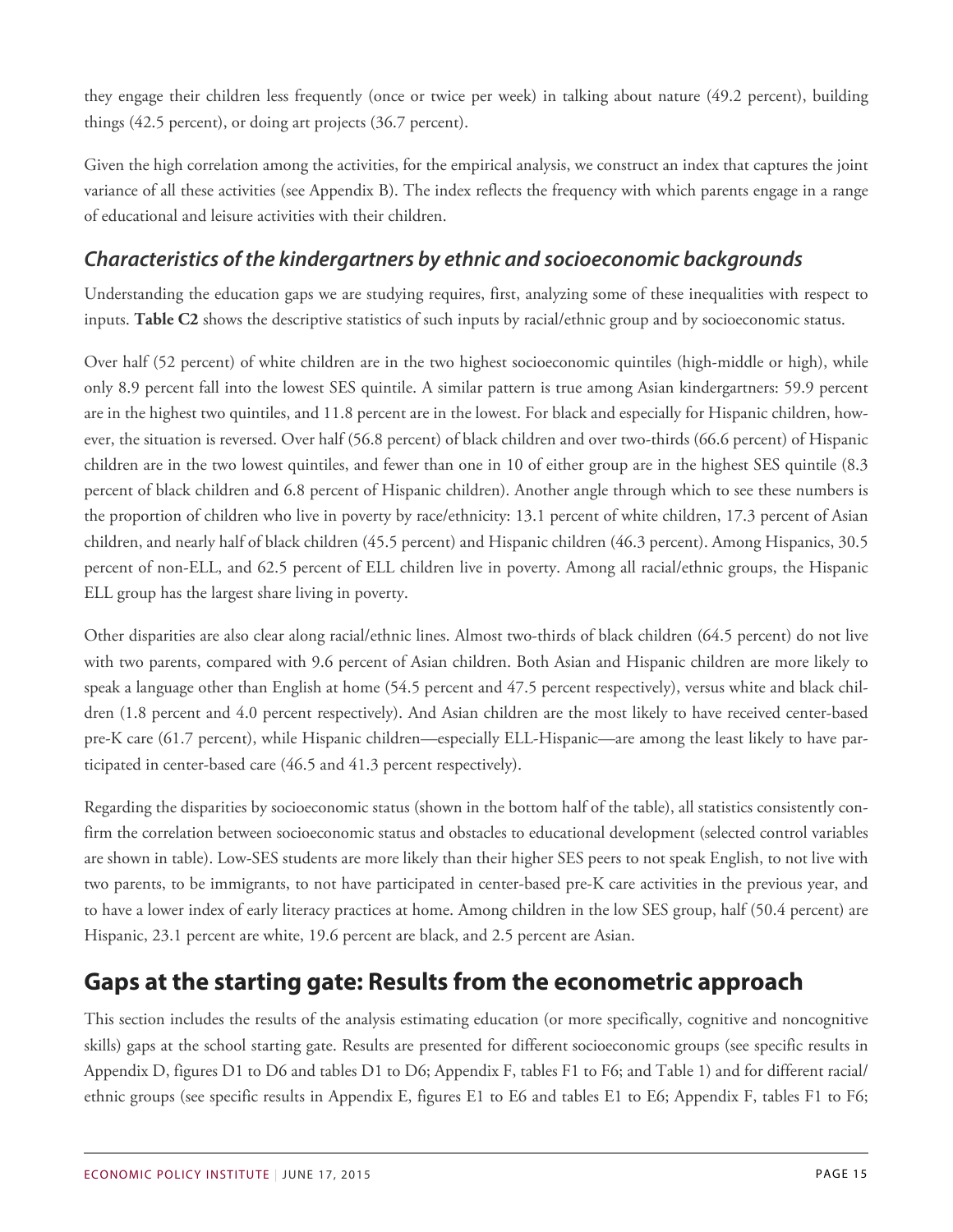and Table 2). The section ends by highlighting some other relationships between outcomes and inputs of interest (see results in Appendix F, tables F1 to F6; and Table 3).

The sizes of the real education gaps between groups of U.S. kindergartners are revealed by the unadjusted gaps estimates. As the findings illustrate, skills gaps by SES in both cognitive and noncognitive dimensions are sizeable by the time children enter kindergarten. In other words, if we compare the achievement of each of the SES groups relative to the lowest SES children (the reference group in the analyses), we see that gaps exist between all groups, as average scores increase for each step up the SES distribution. Low-income children come to the starting gate well behind their more affluent peers, those in the four SES groups above them. And if we compare their position with each of the four SES groups, that gap widens steeply for each step up the SES distribution.While the skills gaps by socioeconomic status shrink slightly when adjusted for controls such as race, other individual and family characteristics, and pre-K care arrangements and parenting activities, substantial inequalities remain, and this is true for all the skills analyzed. Conversely, the unadjusted gaps by race/ethnicity are, in many cases, statistically significant, but they shrink—and even disappear for some groups—after the inclusion of the different covariates that identify the children's socioeconomic background (i.e., they are very sensitive to the inclusion of SES covariates). Although skills gaps for black children and a subgroup of Hispanic children (the ELL Hispanic group) also diminish when adjusted for the covariates, the analysis by race/ethnicity for these two groups points out their relative disadvantage, compared with white children.

### <span id="page-15-0"></span>*Gaps based on socioeconomic status*

When children in the bottom socioeconomic quintile (low SES) are compared with children in the other four quintiles (low-middle, middle, high-middle and high SES), we find no educational outcome for which a sizeable gap does not exist under the unadjusted to fully adjusted models. All gaps and gradients are sizeable, and virtually all are statistically significant (with just a few exceptions for average performance between students in the low-middle and middle SES groups compared with the poorest children). While strong and persistent, though, all of the gaps narrow slightly with the addition of controls, which implies that gaps can be narrowed to some extent by using compensatory policies in favor of children (such as preschool and parental engagement activities) and by providing support associated with the family circumstances that most contribute to the reduction of the unadjusted gaps (economic support, knowledge of English, immigration status, etc.).

#### **Socioeconomic-based gaps in cognitive skills**

Overall, our results—showing significant socioeconomic-based gaps in cognitive skills—confirm what multiple other research analyses (e.g., Reardon 2011) have found: that students' levels of readiness and development are closely associated with their parents' socioeconomic status. Unadjusted differences in cognitive domains indicate that each move up a socioeconomic quintile in the SES distribution is associated with approximately a quarter of a standard deviation (sd) improvement in performance in both math and reading, with students in the top quintile (the high SES group) scoring nearly a full standard deviation above students in the bottom quintile (the low SES group).<sup>[30](#page-81-9)</sup> While the gaps shrink when controls are included, all of the adjusted differences remain statistically and educationally significant. Fully adjusted gradients show that moving each subsequent quintile up in the SES distribution improves performance by about 0.2 standard deviations (with a minimum of 0.15 sd and a maximum of 0.23 sd), in both math and reading, and the gaps between the lowest and highest SES groups still surpass three-fourths of a standard deviation in the two cognitive skills.<sup>[31](#page-81-10)</sup>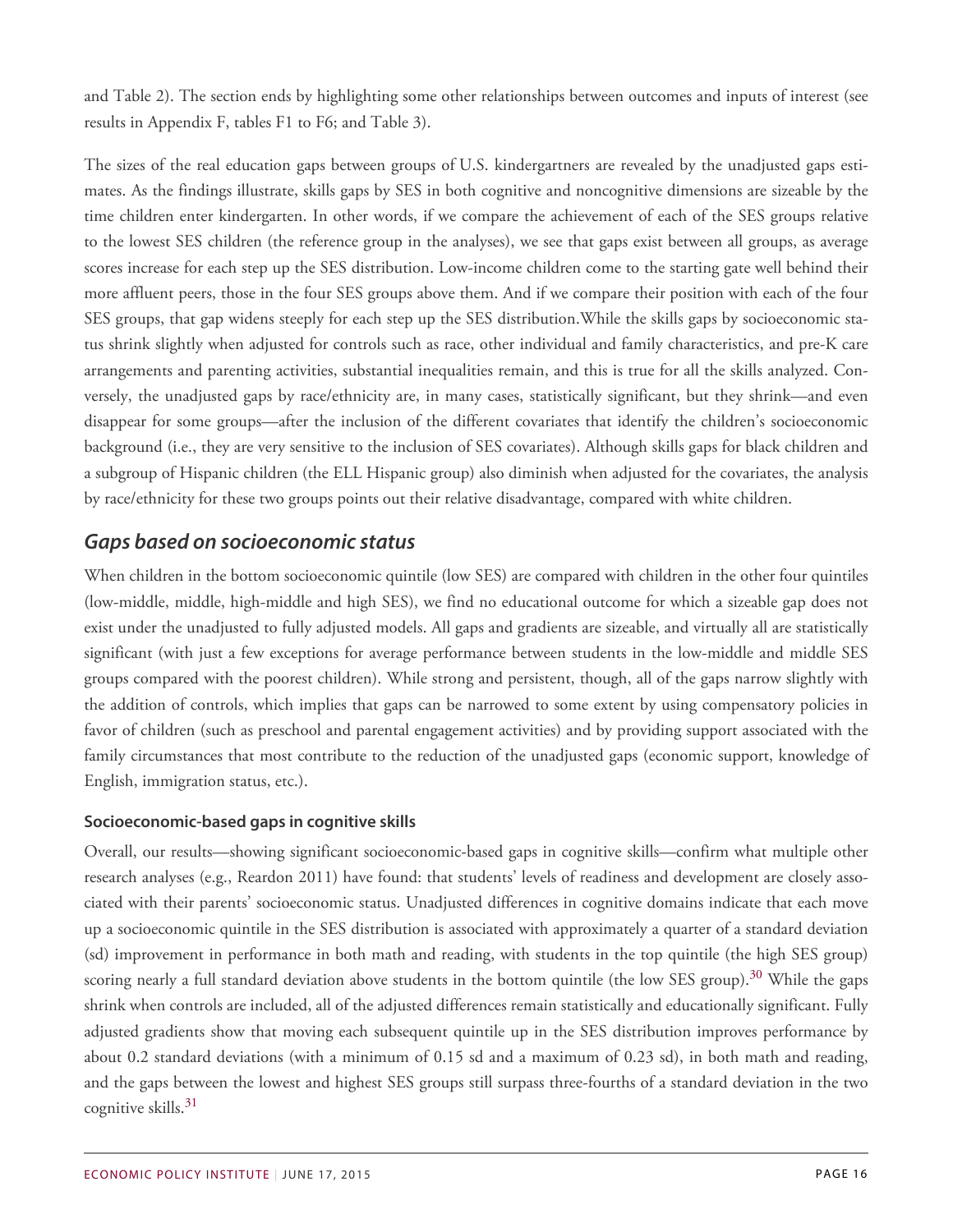One interesting finding is that, when all controls are included, the coefficients associated with math and reading performance of the two lowest SES quintiles narrow more, proportionately, than do the coefficients associated with the two highest SES quintiles. In other words, adding controls such as family composition and early education practices has a bigger influence on gaps at the low-SES versus the high-SES end of the distribution. This may indicate that education supports that children receive outside their homes and/or parenting enrichment activities are particularly beneficial for low- to middle-income children, since higher-income parents likely provide such supports from their own resources. This suggests that increasing low-income children's access to educational activities that can complement the attention and stimulation received within their homes could substantially reduce their relative disadvantage in reading and math skills.

While SES-based gaps for a set of executive function indicators—cognitive flexibility and working memory—are also substantial, a closer look offers some interesting findings that contrast with the trends for math and reading. Controlling for race/ethnicity (Model 2S) significantly decreases the gaps, whereas the decrease was smaller in math and reading. There is also a small additional shrinking effect from adding child and family characteristics, pre-K schooling, and the various parenting educational activities (Model 3S), but this additional decrease is much smaller than it was for reading and math. The adjusted advantages for children across the socioeconomic distribution compared with children in the low-SES quintile in the cognitive flexibility skill are between 0.10 and 0.25 standard deviations. A similar gradient, but steeper, is also observed for the working memory skill (adjusted gaps relative to children in the low SES quintile are between 0.10 and 0.51 standard deviations).

#### **Socioeconomic-based gaps in noncognitive skills**

Estimates of SES-based gaps in noncognitive skills, as reported by parents and teachers, reveal two important trends. First, both parent- and teacher-based assessments reveal gaps or socioeconomic gradients. Related to this main finding, as we will see, the steepness of the gradients is not uniform, and depends both on the skills and on whether parents or teachers are providing the assessments. In terms of sensitivity to the controls, gaps do not always shrink when race/ ethnicity controls are added (comparing unadjusted with adjusted-by-race gaps). Second, the size of the gaps in comparable constructs (e.g., persistence in completing tasks) differs depending on whether parents or teachers are doing the rating. In other words, parents sometimes rate their child as having better behaviors than the child's teacher rates the child, and vice versa.

According to the estimates, children's noncognitive skills as rated by teachers clearly differ by socioeconomic status, for all the skills studied. The steepest gradients are found in teachers' assessments of children's approaches to learning, eagerness to learn, persistence, and attention. In the approaches to learning category, fully adjusted scores for children rise from 0.13 standard deviations for children in the low-middle SES quintile to 0.51 standard deviations for children in the high SES quintile (compared with children in the poorest quintile). In the eagerness to learn category, the range from low-middle to high quintiles is from 0.09 to 0.41 standard deviations. In the persistence category, the range from low-middle to high quintiles is from 0.12 to 0.42 standard deviations. In the attention category, the range from lowmiddle to high quintiles is from 0.10 to 0.44 standard deviations.

Compared with the steep ladders just described, gradients are not as uniformly steep for internalizing behavioral problems, externalizing behavioral problems, and closeness to teachers, especially when comparing children in the two lowest SES quintiles. In each of these categories, under the fully adjusted model, there is no statistically significant difference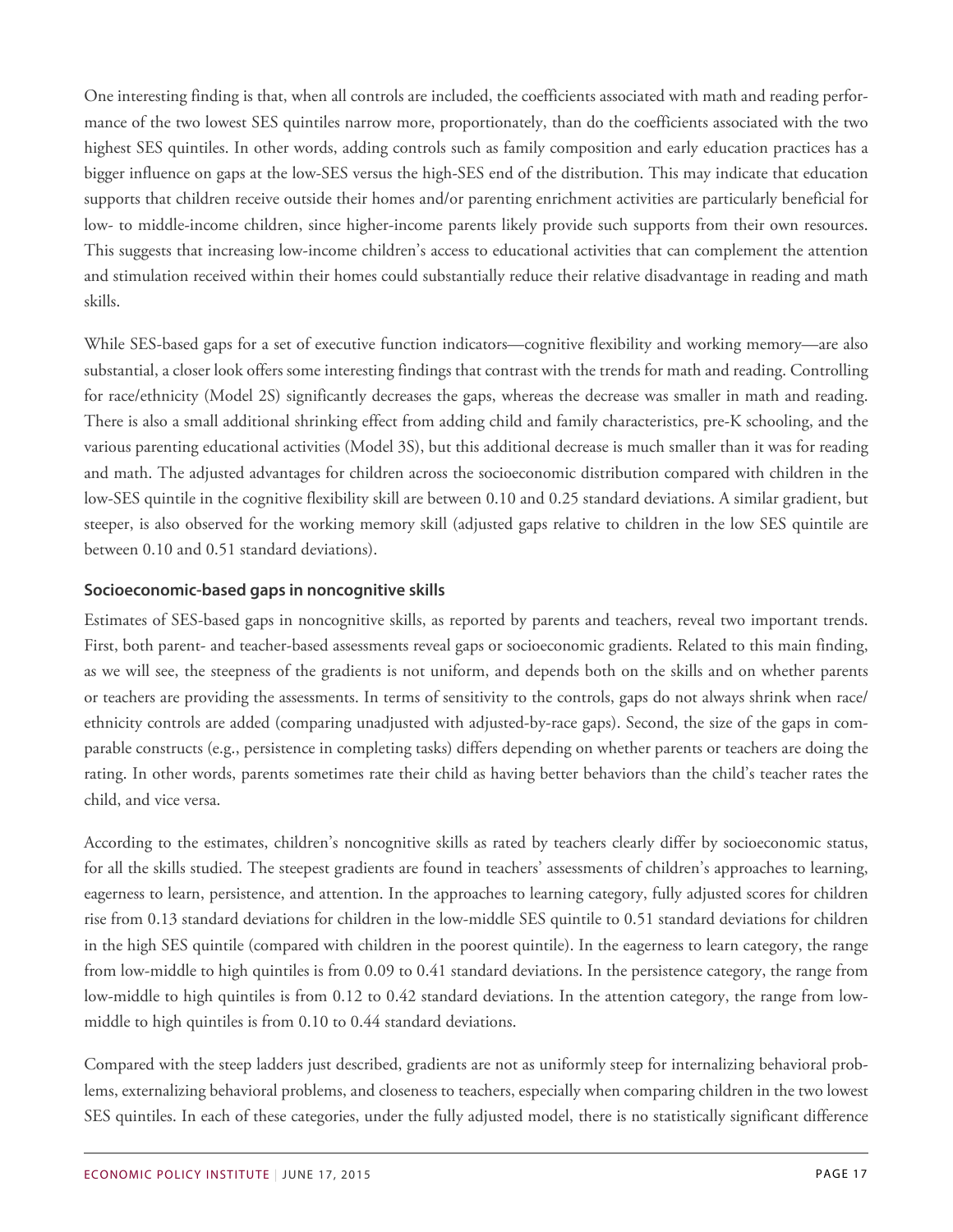between teacher's ratings of the poorest children versus those of children in the low-middle SES. However, the gaps become significant when comparing the poorest children with children in the top two SES quintiles (these gaps range from 0.15 to 0.23 standard deviations). The gaps are also marginally statistically significant for middle-SES children relative to low-SES children in the internalizing behavioral problems and teacher closeness skills.

Finally, although SES-based gaps in noncognitive skills as rated by teachers are narrowed by the controls included in the fully adjusted model, intermediate adjustments show some trends that are in clear contrast with cognitive skills gaps. For example, controlling for race alone (model 2 in the tables) increases, rather than reduces, the perceived disadvantage of low-SES children relative to all the other children. The only exceptions are estimated gaps in closeness to the teacher, in which race controls decrease the gap, and interpersonal relationships, where the gap essentially remains the same). Moreover, when controlling for race/ethnicity and certain other family and child characteristics (not shown in tables), the gradients become fixed; they are not responsive to either prekindergarten attendance or parental enrichment activities. This is in contrast to parents' reports of noncognitive skills.

Unfortunately, we found no research evidence explaining the key trends in teacher-reported gaps discussed above: why teachers rate noncognitive skills higher for higher-SES children and why gaps increase rather than decrease after adjusting by race. Clearly, it is important that further research explores why this occurs and the potential implications of these gaps for educational performance as children progress in school.

Turning to children's noncognitive skills as rated by parents, we also see clear differences by socioeconomic status. The gradients or slopes are markedly steep for most measures of noncognitive skills. This is particularly true for approaches to learning, self-control, and persistence in completing tasks. In these three areas, the fully adjusted gaps relative to the poorest children are between 0.07 and 0.15 standard deviations for students in the low-middle SES group and 0.20 to 0.30 standard deviations for students in the high SES group, relative to the poorest children. However, a slight exception to the general finding of sizable socioeconomic gaps is found in the gradient for the social interactions index. Under the fully adjusted model, it is statistically significant but shows almost no slope, suggesting that, according to parents, only the most disadvantaged students have a meaningful gap relative to other students (on average, they score between 0.16 sd and 0.19 sd below the SES groups further up in the distribution; this gap would be considered a sizable gap in any event). Similarly, a small gap appears in parents' perception of their children's creativity, where the slope is relatively flat and the gaps are relatively small. Under the fully adjusted model, the gaps—while statistically significant for children in the low-middle, middle-high and high SES quintiles (and not in the middle SES quintile) compared with the poorest quintile—each rounds to 0.1 standard deviations (except the gap at the middle) .

In comparing unadjusted and adjusted gaps (in the figure models and also in nonreported, more parsimonious, estimations), we note that for all the noncognitive skills reviewed, SES gaps as reported by parents shrink when controls are added. The unadjusted gaps show steeper SES gradients than the adjusted gaps. In particular, adding an adjustment for the index of parental enrichment activities (as we did in a nonreported estimation) systematically reduces the gaps. This finding (from the underlying data but not portrayed specifically in the figures) shows that early stimulation by parents delivers benefits across all SES groups. As such, improving parents' understanding of which activities can be beneficial for their children would boost those children's skills, and may also make parental perceptions of children's skills more accurate.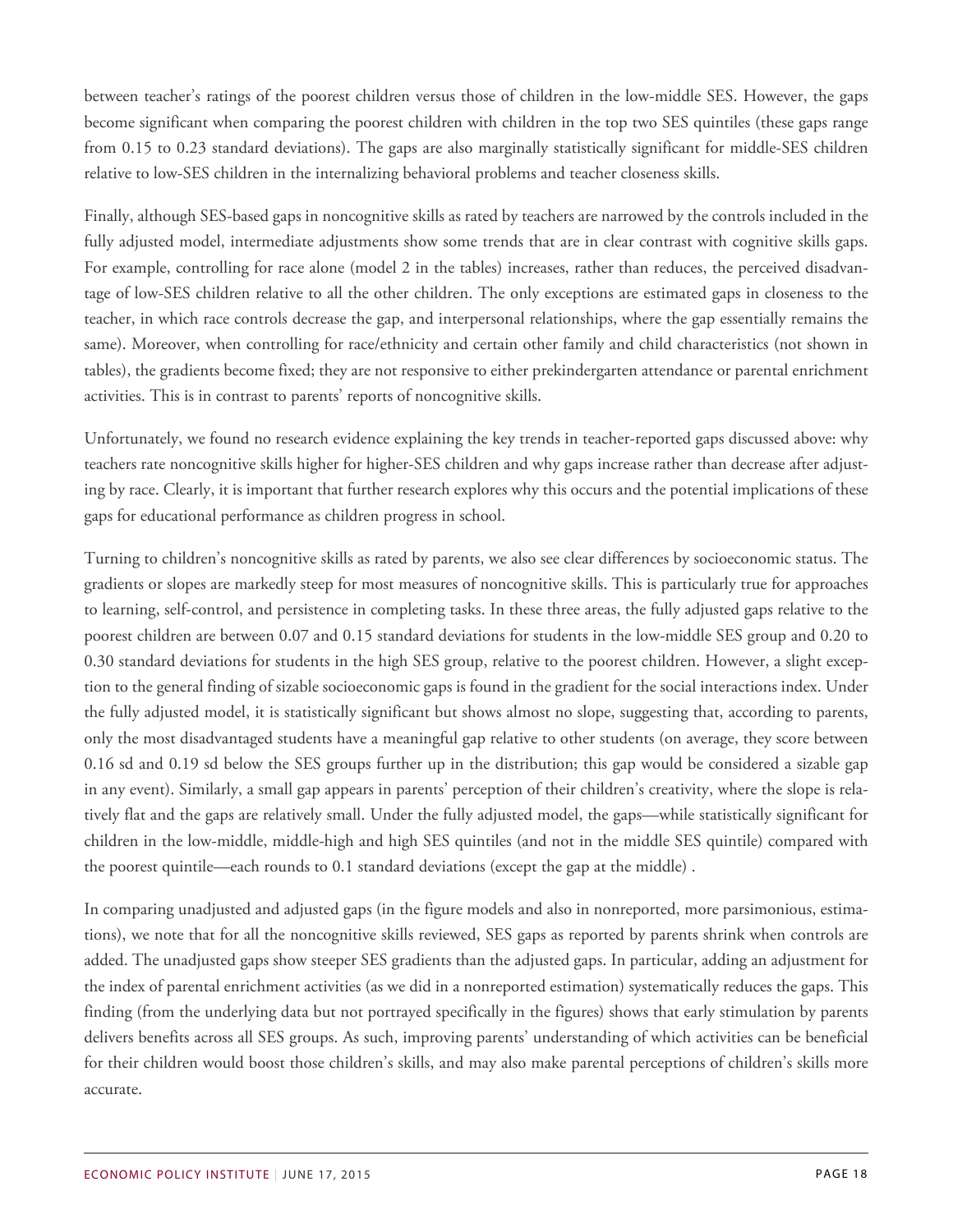Although the results discussed above show clear differences by socioeconomic status, it is unclear whether parental SES directly influences children's noncognitive abilities, or whether SES influences the parents' *perceptions* of their children's noncognitive skills. In other words, we may be seeing real differences in the low-SES children's social, behavioral, and interpersonal skills, or something that reflects a negative self-perceived bias on the part of parents, perhaps due to a level of isolation that affects low-SES parents' ability to objectively evaluate their children's abilities. Although the research on this issue is thin and inconclusive, in extreme cases, severe isolation could lead to self-esteem issues and/or lowered expectations, both of which could lead low-SES parents to perceive their children in a more negative light.

Finally, the differences between parents' and teachers' perceptions of children in seemingly comparable skills merit a separate comment. Both assessed the children's approaches to learning, self-control, eagerness to learn, social skills ("social interactions" by parents and "interpersonal relationships" by teachers), and persistence in completing tasks (technically, "works until finishes" by parents and "persists in completing tasks" by teachers). The comparison in their assessments will be more concerning in the discussion of gaps by race/ethnicity, but even in this discussion of SES gaps, in general, teachers' perceived gaps are significantly greater than parents' reported gaps. For example, teachers' ratings of high-SES children on these paired skills are close to twice as high as the ratings of high-SES children by their parents (the exception being self-control). The differences could be partly attributed to the fact that adults answered slightly different questions about children's behavioral skills. But the differences could also reflect real differences in how children behave at home and in school, or some type of bias on the part of the adults (respondents' assessments inherently build on their perceptions and individual characteristics, see Salzinger et al. 1984), or both. Teachers could be influenced by what they know about the children's parents, or even by the children's academic performance. Parents could be influenced by their perceptions of the skills levels of their children's peers, etc. As before, we found no research evidence that could explain these biases.<sup>[32](#page-82-0)</sup> Because adults' perceptions create expectations or perceptions that can influence the way children see themselves, which may affect their performance, it is also important to conduct further research exploring these differences in more depth.

# <span id="page-18-0"></span>*Gaps by race/ethnicity*

Unlike persistent socioeconomic-based skills gaps, gaps by race/ethnicity shrink substantially, and sometimes disappear, when controls for children's socioeconomic background are included. While gaps exist for all ethnic or racial groups when no adjustments are made, the fact that they shrink substantially with the inclusion of other indicators means that education gaps are not actually driven by race, but rather reflect the fact that some racial/ethnic groups are more likely to be economically disadvantaged and have experienced deficits related to economic disadvantage (as shown in **Appendix C**, **Table C2**). As such, the fully adjusted models reveal no large or statistically significant differences between students who are white, Hispanic English speakers, Asian, and "other" races (with a few exceptions explained below). Race/ ethnicity-based gaps remain partly unexplained for black and Hispanic-ELL children, although in different senses, as discussed below.

Another important finding is that, generally, once SES is accounted for, the remaining predictors (preschool experience and parenting) contribute relatively little to explaining the education gaps at the starting gate. These results could support the idea that gaps by race/ethnicity are actually the result of higher rates of poverty and associated disadvantages among minority children than among their white counterparts.<sup>[33](#page-82-1)</sup> This is an important finding; it confirms that the challenges minority children face at the starting gate are a result of their socioeconomic disadvantage, not their race, as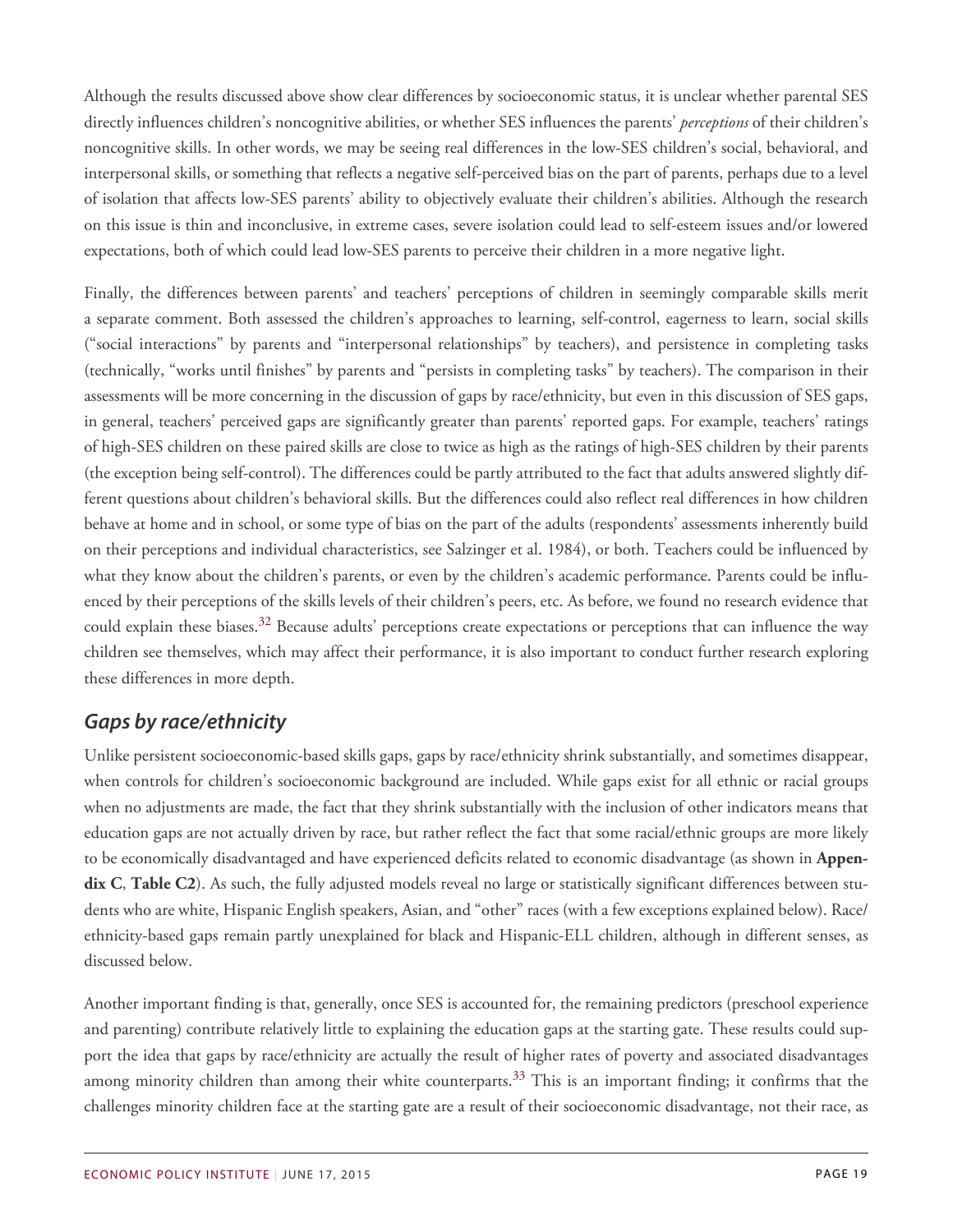#### **TABLE 1**

|  | Summary of socioeconomic-based education gaps; fully adjusted differences (Model 3, M3S) |  |  |  |  |
|--|------------------------------------------------------------------------------------------|--|--|--|--|
|--|------------------------------------------------------------------------------------------|--|--|--|--|

| <b>Variables (measured in standard</b><br>deviations)            | Low-middle<br><b>SES</b> | <b>Middle</b><br><b>SES</b> | High-middle<br><b>SES</b> | <b>High</b><br><b>SES</b> | Ν      | Adj.R2 |
|------------------------------------------------------------------|--------------------------|-----------------------------|---------------------------|---------------------------|--------|--------|
| <b>Cognitive skills and executive</b><br>function                |                          |                             |                           |                           |        |        |
| Reading                                                          | $0.167***$               | $0.345***$                  | $0.555***$                | $0.784***$                | 10,240 | 0.339  |
| Math                                                             | $0.153***$               | $0.372***$                  | $0.539***$                | $0.761***$                | 10,220 | 0.362  |
| <b>Cognitive flexibility</b>                                     | $0.098**$                | $0.192***$                  | $0.182***$                | $0.254***$                | 10,220 | 0.097  |
| <b>Working memory</b>                                            | $0.101***$               | $0.259***$                  | $0.416***$                | $0.513***$                | 9,570  | 0.255  |
| Principal noncognitive skills (as<br>reported by teachers)       |                          |                             |                           |                           |        |        |
| Self-control                                                     | 0.073                    | $0.162***$                  | $0.286***$                | $0.311***$                | 8,910  | 0.176  |
| <b>Approaches to learning</b>                                    | $0.132***$               | $0.230***$                  | $0.432***$                | $0.507***$                | 9,690  | 0.202  |
| Internalizing problems                                           | $-0.043$                 | $-0.110**$                  | $-0.151***$               | $-0.163***$               | 9,360  | 0.103  |
| <b>Externalizing problems</b>                                    | 0.016                    | $-0.066$                    | $-0.150***$               | $-0.191***$               | 9,440  | 0.147  |
| <b>Principal noncognitive skills (as</b><br>reported by parents) |                          |                             |                           |                           |        |        |
| Self-control                                                     | 0.068                    | $0.175***$                  | $0.192***$                | $0.258***$                | 10,240 | 0.068  |
| <b>Approaches to learning</b>                                    | $0.151***$               | $0.175***$                  | $0.259***$                | $0.302***$                | 10,260 | 0.186  |
| <b>Social interactions</b>                                       | $0.163***$               | $0.184***$                  | $0.177***$                | $0.186***$                | 10,260 | 0.112  |
| Other noncognitive skills (as reported<br>by teachers)           |                          |                             |                           |                           |        |        |
| Interpersonal relationships                                      | $0.088**$                | $0.176***$                  | $0.319***$                | $0.348***$                | 9,020  | 0.181  |
| <b>Closeness to teacher</b>                                      | 0.046                    | $0.120***$                  | $0.192***$                | $0.229***$                | 9,640  | 0.170  |
| <b>Eagerness to learn</b>                                        | $0.092**$                | $0.189***$                  | $0.355***$                | $0.407***$                | 9,730  | 0.146  |
| <b>Attention</b>                                                 | $0.104***$               | $0.185***$                  | $0.360***$                | $0.438***$                | 9,730  | 0.163  |
| Persistence in completing tasks                                  | $0.116***$               | $0.177***$                  | $0.346***$                | $0.422***$                | 9,710  | 0.174  |
| Other noncognitive skills (as reported<br>by parents)            |                          |                             |                           |                           |        |        |
| Persistence in completing tasks                                  | $0.076*$                 | $0.099**$                   | $0.169***$                | $0.203***$                | 10,260 | 0.077  |
| <b>Eagerness to learn</b>                                        | $0.166***$               | $0.189***$                  | $0.174***$                | $0.232***$                | 10,260 | 0.099  |
| Creativity in work or play                                       | $0.081**$                | 0.062                       | $0.109**$                 | $0.136***$                | 10,250 | 0.132  |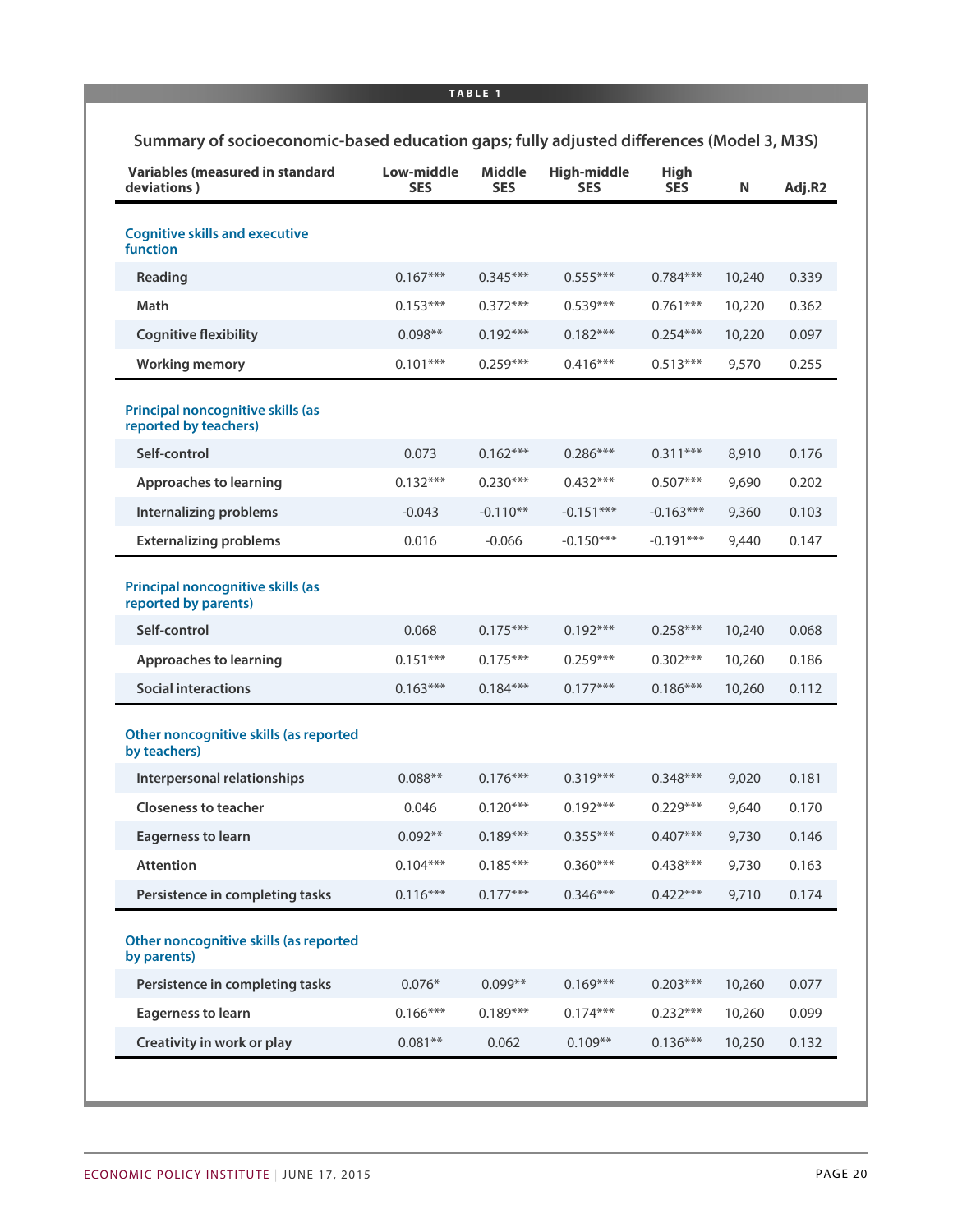#### **TABLE 1 (CONTINUED)**

**Note:** Columns 1 to 4 are extracted from Model M3S (see Appendices D and F).

**Source:** EPI analysis of ECLS-K, Kindergarten Class of 2010–2011 (National Center for Education Statistics)

ECONOMIC POLICY INSTITUTE

poverty both directly impedes minority children's development and mediates for many factors that further the disparities in readiness to learn.

#### **White-black gaps**

Education gaps for black children relative to their white peers are not only large but also remain statistically significant (though smaller) after adjusting for SES, other individual and family characteristics, and early childhood experiences. Gaps are statistically significant for almost all cognitive outcomes. On math skills and executive functions, black children score between 0.24 and 0.29 standard deviations below whites; for reading, the gap is marginally statistically significant and small, 0.07 standard deviations. Fully adjusted skills gaps between black and white children are also statistically significant for all but one of the noncognitive skills reported by teachers, with differences between 0.14 and 0.25 standard deviations (the exception is internalizing behavioral problems). However, there are no statistical differences between how black parents and white parents perceive their children's approaches to learning, social interactions, persistence in completing tasks, and eagerness to learn new things). Black parents do rate their children as less creative, on average, than white parents (-0.11 standard deviations) but report that their children show higher self-control than white parents  $(+0.17 \text{ standard deviations})$ , a gap that actually increases after including controls.<sup>[34](#page-82-2)</sup>

#### **White-Asian gaps**

Asian children start school with significant relative advantages compared with white (and other) students in both the cognitive skills (reading and math) and the noncognitive skill of persistence as reported by their teachers. But they also begin with a significant disadvantage compared with white children in closeness to teachers. Teachers perceive no differences between Asian and white children in self-control, approaches to learning, behavioral problems, interpersonal relationships, eagerness to learn, and attention (under the fully adjusted model). Interestingly, however, parents of Asian children perceive them as relatively behind, compared with white parents' perceptions of their children, in all the reported noncognitive skills except for self-control, persistence, and eagerness to learn new things (differences on these three measures are not statistically significant under the fully adjusted model).<sup>[35](#page-82-3)</sup> In light of these results, there appears to be a negative bias expressed by parents of Asian children, whose reference or measurement bar is, if anything, higher than and different from teachers' in comparable outcomes such as approaches to learning or persistence.

Another interesting finding is that, as is true of black-white skills gaps, the skills gaps between Asian and white students tend to shrink after controlling for SES and other individual and family factors and for children's early education experiences, although the relative decrease is much lower than it is for black children. There are two noticeable exceptions: reading and math. Indeed, the fully adjusted gaps between Asian and white children on reading and math are *larger* than the unadjusted gaps (under the fully adjusted model the gap is about one-third of a standard deviation or higher).<sup>[36](#page-82-4)</sup>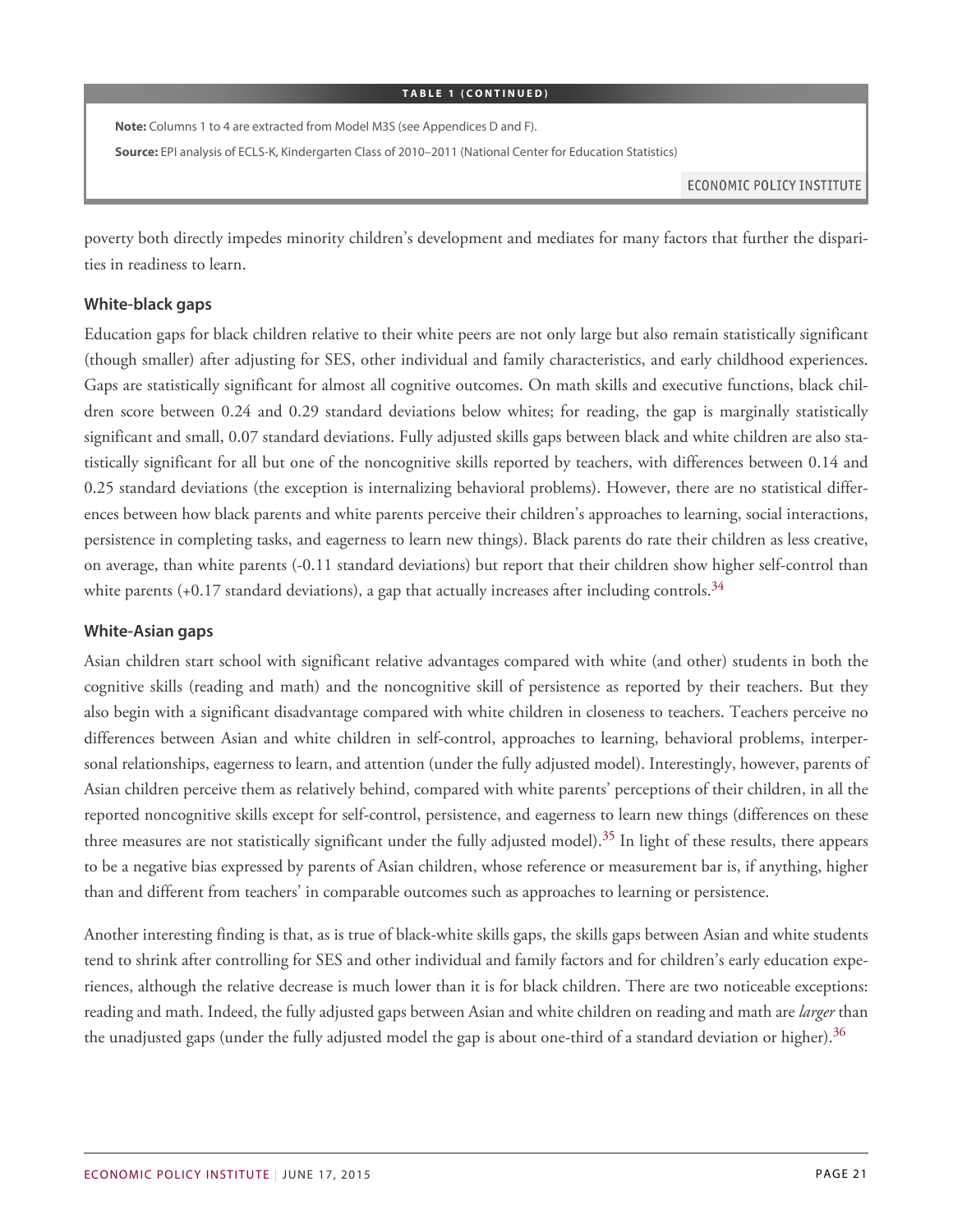#### **White-Hispanic gaps**

The observed patterns suggest a significant disadvantage for Hispanic children versus white children across all the cogni-tive variables, with the degree depending on their use of English at home.<sup>[37](#page-82-5)</sup> While both Hispanic subgroups—ELL and English speakers—perform worse than white children, absolute gaps for ELL children are much larger than for English speakers. Indeed, unadjusted ELL Hispanic-white gaps are the largest estimated gaps among any nonwhite-white pairing across all cognitive skills and parents' reported noncognitive skills (the unadjusted differences are between about 0.2 and 0.3 sd for English speakers in reading and math, but near 0.7 sd for ELL).

After all controls (SES, family characteristics, etc.) are added, these cognitive gaps relative to white children shrink by about half for English speakers, to 0.08 sd in reading and 0.16 sd in math. And, though they shrink even more for ELL students, because they are so large to begin with, they remain sizeable—0.20 sd in reading and 0.26 sd in math. Both Hispanic subgroups also lag behind their white peers in working memory (their performance is 0.2 sd and 0.4 sd behind their white peers for English speakers and ELL, respectively). Interestingly, the gap between cognitive flexibility of Hispanic ELL children and white children loses its significance after all controls are included (falling from -0.38 sd under the unadjusted model to a statistically insignificant -0.08 sd) but remains significant among English speakers (falling from -0.11 sd to -0.08 sd).

Turning to noncognitive skills, after controls are introduced, any differences between English-speaking Hispanics and white children disappear, with three exceptions: compared with white children, they have a relative advantage in creativity and eagerness to learn as perceived by parents and a relative disadvantage in persistence in completing tasks as reported by teachers.<sup>[38](#page-82-6)</sup>

In contrast, parents of Hispanic ELL children perceive their children to be substantially disadvantaged compared with whites in social interactions, approaches to learning, and persistence, after all controls are introduced.<sup>[39](#page-82-7)</sup> For this group, too, moderate initial gaps in self-control and creativity as reported by parents vanish after the incorporation of con-trols.<sup>[40](#page-82-8)</sup> Similarly, once controls are introduced to teachers' assessments, gaps between white students and non-Englishspeaking Hispanics become insignificant, for all of the considered outcomes. So teacher-parent gaps operate similarly for Hispanic ELL and Asian children, although they apply to different behavioral skills, and somewhat opposite to how they operate for black children, suggesting an interesting avenue for further analysis (see footnote 32).

### <span id="page-21-0"></span>*Other relationships of interest*

The tables in **Appendix F** reveal some relationships of interest between educational outcomes and the inputs (other individual and family characteristics and prekindergarten care and parenting experiences) that are utilized as controls under the fully adjusted model. We examine whether the child is a boy or a girl, whether the child lives with one parent or with two parents, whether the child participated in some center-based pre-K schooling the year before kindergarten, and the level of enrichment activities with parents (as captured by an index). The coefficients are summarized in **Table 3** (models 3RL/3S, which include all the control variables).

Children living in single-parent homes begin school at a relative disadvantage compared with children who live with two parents, with gaps in reading (-0.14 sd), math (-0.12 sd), and teacher-reported noncognitive skills (gaps between 0.07 and 0.26 sd). They also lag behind children living with two parents in three of the parent-reported noncognitive variables (self-control, creativity, and persistence in completing tasks, -0.09, -0.06 and -0.10 standard deviations,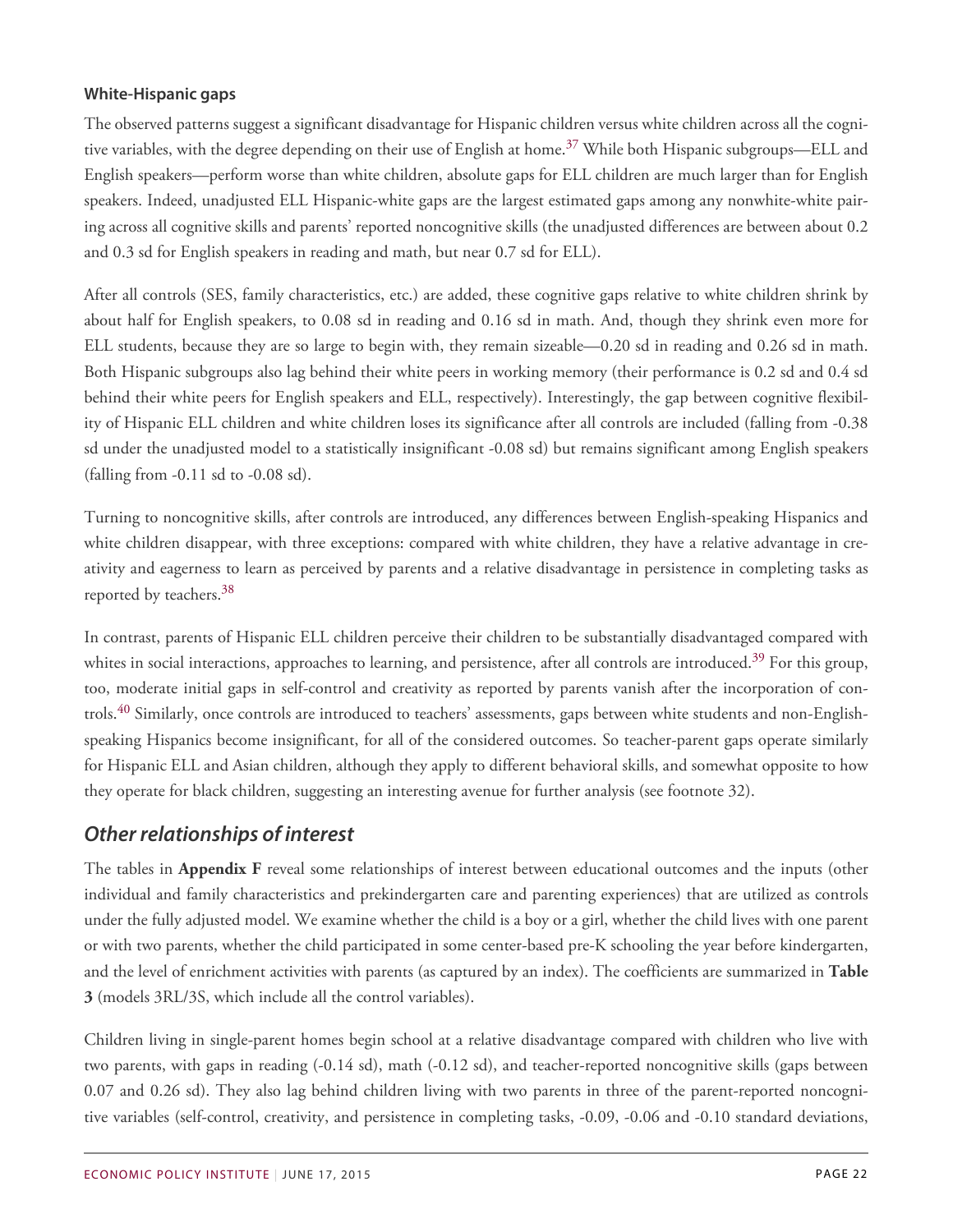|  |  |  | Summary of race/ethnicity-based education gaps, fully adjusted differences (Model 3, M3R) |  |  |
|--|--|--|-------------------------------------------------------------------------------------------|--|--|
|--|--|--|-------------------------------------------------------------------------------------------|--|--|

| <b>Variables (measured in</b><br>standard deviations)            | <b>Black</b> | <b>Hispanic</b><br><b>ELL</b> | <b>Hispanic</b><br><b>English</b> | Asian       | Other       | N      | Adj.R2 |
|------------------------------------------------------------------|--------------|-------------------------------|-----------------------------------|-------------|-------------|--------|--------|
| <b>Cognitive skills and executive</b><br>function                |              |                               |                                   |             |             |        |        |
| Reading                                                          | $-0.069*$    | $-0.200***$                   | $-0.083**$                        | $0.373***$  | 0.060       | 10,240 | 0.339  |
| Math                                                             | $-0.236***$  | $-0.256***$                   | $-0.155***$                       | $0.267***$  | 0.006       | 10,220 | 0.362  |
| <b>Cognitive flexibility</b>                                     | $-0.240***$  | $-0.077$                      | $-0.079**$                        | $-0.038$    | $-0.090**$  | 10,220 | 0.097  |
| <b>Working memory</b>                                            | $-0.291***$  | $-0.361***$                   | $-0.167***$                       | $-0.015$    | 0.047       | 9,570  | 0.255  |
| Principal noncognitive skills (as<br>reported by teachers)       |              |                               |                                   |             |             |        |        |
| Self-control                                                     | $-0.194***$  | 0.075                         | 0.005                             | $-0.010$    | $-0.052$    | 8,910  | 0.176  |
| <b>Approaches to learning</b>                                    | $-0.185***$  | 0.051                         | $-0.038$                          | 0.079       | $-0.049$    | 9,690  | 0.202  |
| <b>Internalizing problems</b>                                    | $-0.043$     | $-0.052$                      | 0.007                             | $-0.090$    | $-0.003$    | 9,360  | 0.103  |
| <b>Externalizing problems</b>                                    | $0.160***$   | $-0.040$                      | $-0.043$                          | $-0.031$    | 0.051       | 9,440  | 0.147  |
| <b>Principal noncognitive skills (as</b><br>reported by parents) |              |                               |                                   |             |             |        |        |
| Self-control                                                     | $0.174***$   | $-0.066$                      | $-0.029$                          | $-0.022$    | 0.062       | 10,240 | 0.068  |
| <b>Approaches to learning</b>                                    | 0.009        | $-0.172**$                    | 0.057                             | $-0.154***$ | 0.025       | 10,260 | 0.186  |
| <b>Social interactions</b>                                       | 0.002        | $-0.212**$                    | $-0.007$                          | $-0.255***$ | $-0.027$    | 10,260 | 0.112  |
| Other noncognitive skills (as<br>reported by teachers)           |              |                               |                                   |             |             |        |        |
| Interpersonal relationships                                      | $-0.200***$  | 0.061                         | $-0.020$                          | $-0.047$    | $-0.050$    | 9,020  | 0.181  |
| <b>Closeness to teacher</b>                                      | $-0.246***$  | 0.015                         | $-0.003$                          | $-0.193***$ | $-0.164***$ | 9,640  | 0.170  |
| <b>Eagerness to learn</b>                                        | $-0.188***$  | 0.061                         | $-0.069$                          | 0.031       | $-0.019$    | 9,730  | 0.146  |
| <b>Attention</b>                                                 | $-0.136***$  | 0.061                         | $-0.055$                          | 0.040       | $-0.063$    | 9,730  | 0.163  |
| Persistence in completing<br>tasks                               | $-0.144***$  | 0.027                         | $-0.071*$                         | $0.132**$   | $-0.008$    | 9,710  | 0.174  |
| Other noncognitive skills (as<br>reported by parents)            |              |                               |                                   |             |             |        |        |
| Persistence in completing<br>tasks                               | 0.071        | $-0.178*$                     | 0.007                             | $-0.105$    | 0.022       | 10,260 | 0.077  |
| <b>Eagerness to learn</b>                                        | 0.026        | $-0.080$                      | $0.072*$                          | $-0.056$    | $-0.022$    | 10,260 | 0.099  |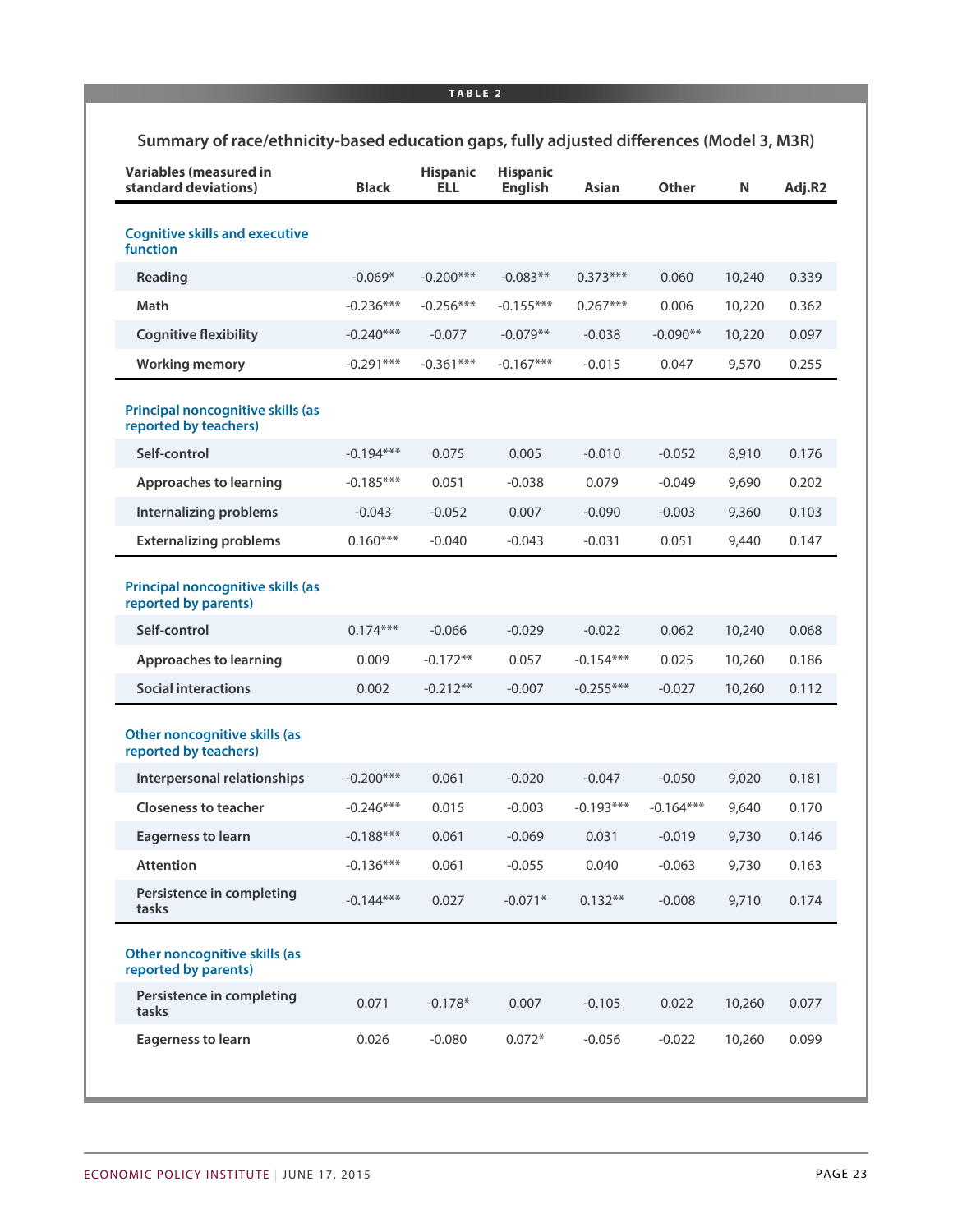| <b>TABLE 2 (CONTINUED)</b>                                                                                                                                                 |              |                        |                                   |            |              |                           |        |  |
|----------------------------------------------------------------------------------------------------------------------------------------------------------------------------|--------------|------------------------|-----------------------------------|------------|--------------|---------------------------|--------|--|
| <b>Variables (measured in</b><br>standard deviations)                                                                                                                      | <b>Black</b> | <b>Hispanic</b><br>ELL | <b>Hispanic</b><br><b>English</b> | Asian      | <b>Other</b> | N                         | Adj.R2 |  |
| Creativity in work or play                                                                                                                                                 | $-0.112**$   | $-0.082$               | $0.091**$                         | $-0.151**$ | 0.043        | 10,250                    | 0.132  |  |
| <b>Note:</b> ELL stands for English-language learner. English refers to English-language speaker. Columns 1 to 4 are extracted from Model<br>M3R (see Appendices E and F). |              |                        |                                   |            |              |                           |        |  |
| Source: EPI analysis of ECLS-K, Kindergarten Class of 2010-2011 (National Center for Education Statistics)                                                                 |              |                        |                                   |            |              |                           |        |  |
|                                                                                                                                                                            |              |                        |                                   |            |              | ECONOMIC POLICY INSTITUTE |        |  |

respectively). However, children's executive function skills do not seem to be affected by the adult composition of their homes, nor are children in single-parent homes, according to parents, lagging on the noncognitive skills of approaches to learning, social interactions, or eagerness to learn new things.

Center-based preschool care has a positive and statistically significant correlation (after controlling for SES and the remaining predictors) with children's math skills (of 0.07 sd), and reading skills (0.11 sd), but no association with executive functioning. It also improves children's social interaction skills (0.06 sd), and reduces their internalizing behavior problems (-0.05 sd). However, it also reduces self-control, and increases children's externalizing behavioral problems, as reported by teachers. We find no independent effect of prekindergarten schooling, on top of other SES-mediated factors, on approaches to learning, self-control reported by parents, creativity, or persistence. As discussed earlier, more detailed information on the characteristics of the nonparental care arrangements (type, quality, and quantity) would help researchers further disentangle the importance of this variable. This additional information would provide a much clearer picture of the effects of early childhood education on the different educational outcomes.

The different parenting activities that are summarized in the index called "enrichment activities with parents" are positively associated with all outcomes other than the index of internalizing behavioral problems, as reported by the teacher. The association with cognitive skills is strong, especially for reading performance (0.14 sd) and for math (0.09 sd).

The correlation between parents' assessments and parenting activities is noteworthy, and it could be interpreted as a bidirectional association. The coefficients are 0.55 sd for approaches to learning, 0.43 for creativity, 0.24 for self-control, 0.28 for social interactions, and 0.32 for persistence in completing tasks. On the one hand, parents who are more inclined to participate in their children's early play and educational time are probably more likely to perceive or judge that this had an impact on these school preparation and social skills. On the other hand, the activities might affect their children's skills.

The association between the enrichment index and teachers' assessments of children's noncognitive skills is positive but weaker than the associations between parental engagement and parent assessments. The standardized coefficients for the former show an association that is about 0.1 sd or lower in all cases (and is statistically insignificant for internalizing behavioral problems).

Finally, we find little evidence of the alleged gender gap in mathematics at the beginning of kindergarten. Girls have a small relative advantage with respect to boys in reading (0.07 sd), and a relative disadvantage in math (0.08 sd). Girls outperform boys in cognitive flexibility, but there is no statistical difference in working memory performance. This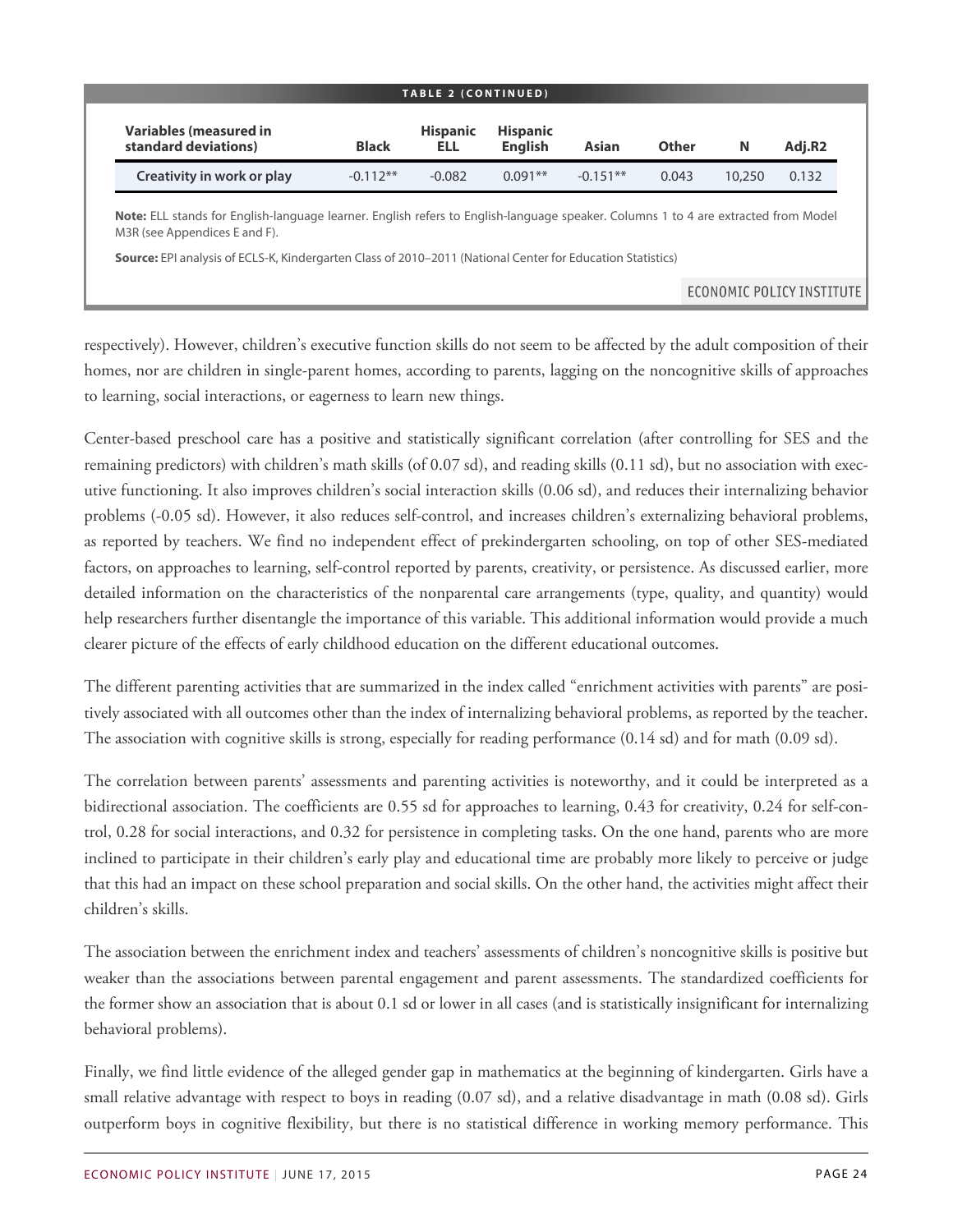finding—that any preexisting cognitive gap between girls and boys when they enter school is very small—is important because it shows that subsequent differences in boys' and girls' academic trajectories are likely not due to differences in readiness when they start school. Rather, as researchers have suggested, different contextual factors, role models, and gender roles, etc., may drive the observed increase in gender-based gaps (Entwisle, Alexander, and Olson 1994).

We do however find gender gaps in noncognitive areas: both parents and teachers perceive girls as having better noncognitive skills. Moreover, teachers have a much more positive opinion of girls than do parents when assessing other skills (the teacher-reported gender gaps are two to three times bigger than the parent-reported gender gaps in children's selfcontrol, persistence, and approaches to learning). Girls also outperform boys in creativity as reported by parents (0.19 sd), closeness to teachers (0.32 sd), and behavioral control (with negative scores—0.05 and 0.39—on the frequency of internalizing and, specially, externalizing behavioral problems).

# <span id="page-24-0"></span>**Recommendations**

This analysis affirms decades of research that connects parents' economic resources and opportunities (or lack thereof) to their children's degree of school readiness, with gaps in readiness growing as we compare families that are further and further apart on the socioeconomic spectrum. Moreover, the fact that unequal starts are found in both traditional cognitive skills such as math and reading and in noncognitive skills such as creativity or approaches to learning means that socioeconomic inequality affects all aspects of children's early development.

These significant education gaps by socioeconomic status raise important questions about the potential for efforts to improve the U.S. education system. Not only are our schools and teachers serving students who are unequally prepared to learn, but, as research shows, those who enter behind tend to enter under-resourced and racially and economically segregated schools (Adamson and Darling-Hammond 2012; Baker and Corcoran 2012, García and Weiss 2014; Rothstein 2014). This compounds early disadvantages, expands them over time, and threatens the promises of equal opportunity and social mobility based on educational attainment.

These education gaps serve, as well, to raise the question of whether our public policies sufficiently address the needs of young children (and their families) in their formative years. The gaps highlight the urgent need to not only rethink how we design and implement education policies, but also, more broadly, pursue a range of social and economic policies proven to avert and narrow early gaps and improve vulnerable children's odds of success.

# <span id="page-24-1"></span>*Policy implications: Early childhood and education policy*

While controlling for parenting practices and investments in early care and education does not substantially alter education gaps once we've already factored in socioeconomic status and race, there are strong reasons to prioritize investments in quality early care and education. First, such experiences had the biggest impact on gaps at the low end of the SES spectrum, supporting existing research that shows that preschool and similar activities particularly benefit children at the bottom of the socioeconomic distribution (who start school further behind in cognitive and noncognitive domains). Second, these children are less likely to have access to such supports: only 44 percent of the children in the lowest SES quintile in the 2010 kindergarten class attended preschool, compared with 70 percent of children in the highest quintile (see Table C2). This disparity in access occurred despite efforts to increase targeted and universal pre-K across states (U.S. Department of Education 2015). Moreover, the poorest kids (low and low-middle SES quintiles) who do have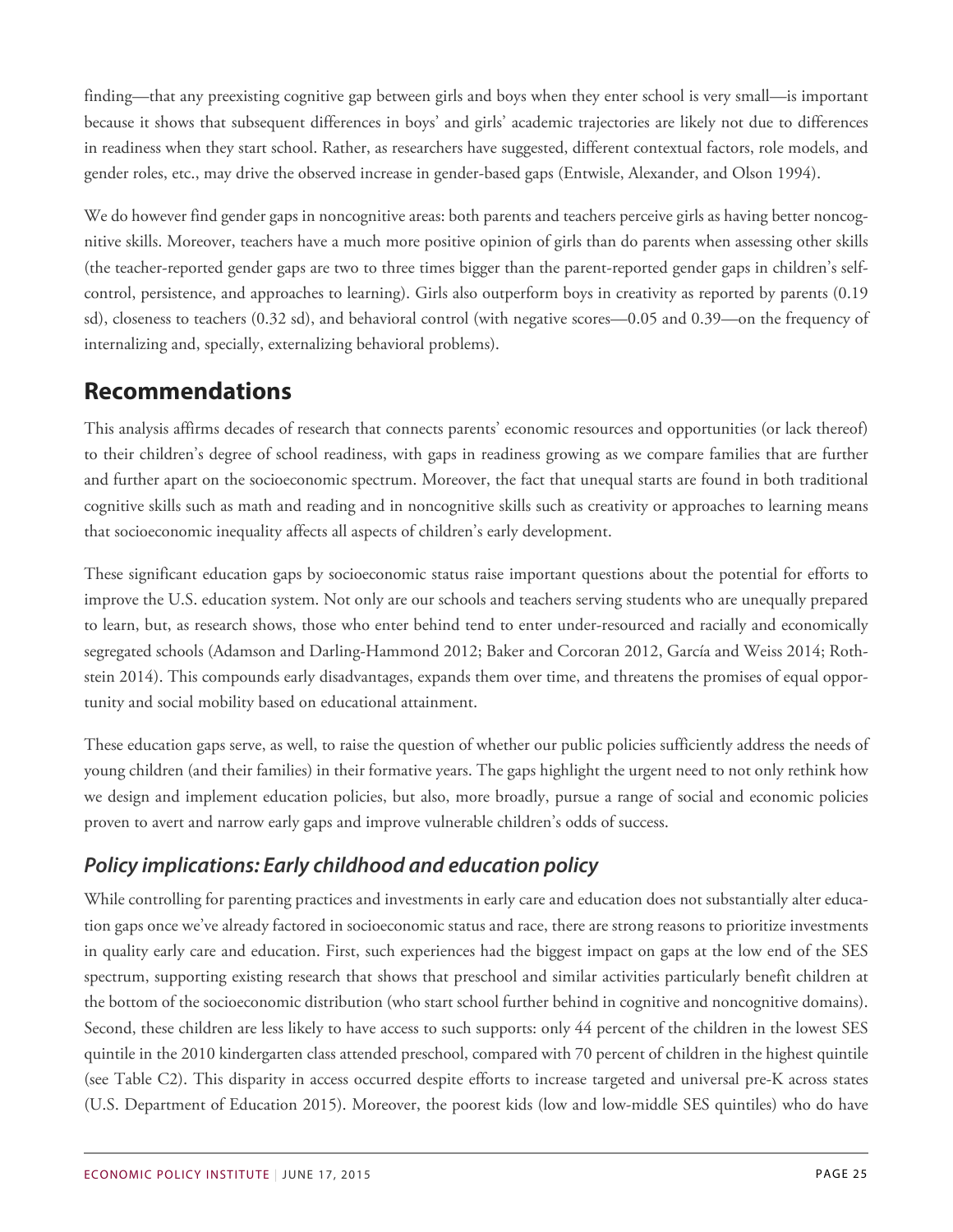#### **Summary of association between educational outcomes and selected child and family characteristics, fully adjusted differences (Model M3S/M3R)**

| <b>Variables (measured in</b><br>standard deviations)         | Girl        | <b>Not living</b><br>with two<br>parents | <b>Center-based</b><br>pre-K | <b>Enrichment</b><br>activities with<br>parents | N      | Adj.R2 |
|---------------------------------------------------------------|-------------|------------------------------------------|------------------------------|-------------------------------------------------|--------|--------|
| <b>Cognitive skills and</b><br>executive function             |             |                                          |                              |                                                 |        |        |
| Reading                                                       | $0.069***$  | $-0.141***$                              | $0.108***$                   | $0.144***$                                      | 10,240 | 0.339  |
| Math                                                          | $-0.075***$ | $-0.117***$                              | $0.069***$                   | $0.094***$                                      | 10,220 | 0.362  |
| <b>Cognitive flexibility</b>                                  | $0.055***$  | 0.006                                    | 0.012                        | $0.044**$                                       | 10,220 | 0.097  |
| <b>Working memory</b>                                         | 0.023       | $-0.042$                                 | 0.032                        | $0.073***$                                      | 9,570  | 0.255  |
| <b>Noncognitive skills (as</b><br>reported by teachers)       |             |                                          |                              |                                                 |        |        |
| Self-control                                                  | $0.325***$  | $-0.221***$                              | $-0.062***$                  | $0.084***$                                      | 8,910  | 0.176  |
| <b>Approaches to learning</b>                                 | $0.414***$  | $-0.233***$                              | $-0.006$                     | $0.104***$                                      | 9,690  | 0.202  |
| Internalizing problems                                        | $-0.045**$  | $0.144***$                               | $-0.047*$                    | $-0.020$                                        | 9,360  | 0.103  |
| <b>Externalizing problems</b>                                 | $-0.386***$ | $0.255***$                               | $0.098***$                   | $-0.075***$                                     | 9,440  | 0.147  |
| <b>Noncognitive skills (as</b><br>reported by parents)        |             |                                          |                              |                                                 |        |        |
| Self-control                                                  | $0.092***$  | $-0.087***$                              | $-0.029$                     | $0.241***$                                      | 10,240 | 0.068  |
| <b>Approaches to learning</b>                                 | $0.176***$  | $-0.036$                                 | 0.028                        | $0.548***$                                      | 10,260 | 0.186  |
| <b>Social interactions</b>                                    | $0.123***$  | 0.030                                    | $0.060***$                   | $0.280***$                                      | 10,260 | 0.112  |
| <b>Other noncognitive skills</b><br>(as reported by teachers) |             |                                          |                              |                                                 |        |        |
| Interpersonal<br>relationships                                | $0.345***$  | $-0.221***$                              | $-0.032$                     | $0.065***$                                      | 9,020  | 0.181  |
| <b>Closeness to teacher</b>                                   | $0.318***$  | $-0.074**$                               | 0.019                        | $0.086***$                                      | 9,640  | 0.170  |
| <b>Eagerness to learn</b>                                     | $0.210***$  | $-0.162***$                              | 0.005                        | $0.115***$                                      | 9,730  | 0.146  |
| Attention                                                     | $0.385***$  | $-0.209***$                              | $-0.012$                     | $0.099***$                                      | 9,730  | 0.163  |
| Persistence in<br>completing tasks                            | $0.270***$  | $-0.172***$                              | $-0.002$                     | $0.069***$                                      | 9,710  | 0.174  |
| <b>Other noncognitive skills</b><br>(as reported by parents)  |             |                                          |                              |                                                 |        |        |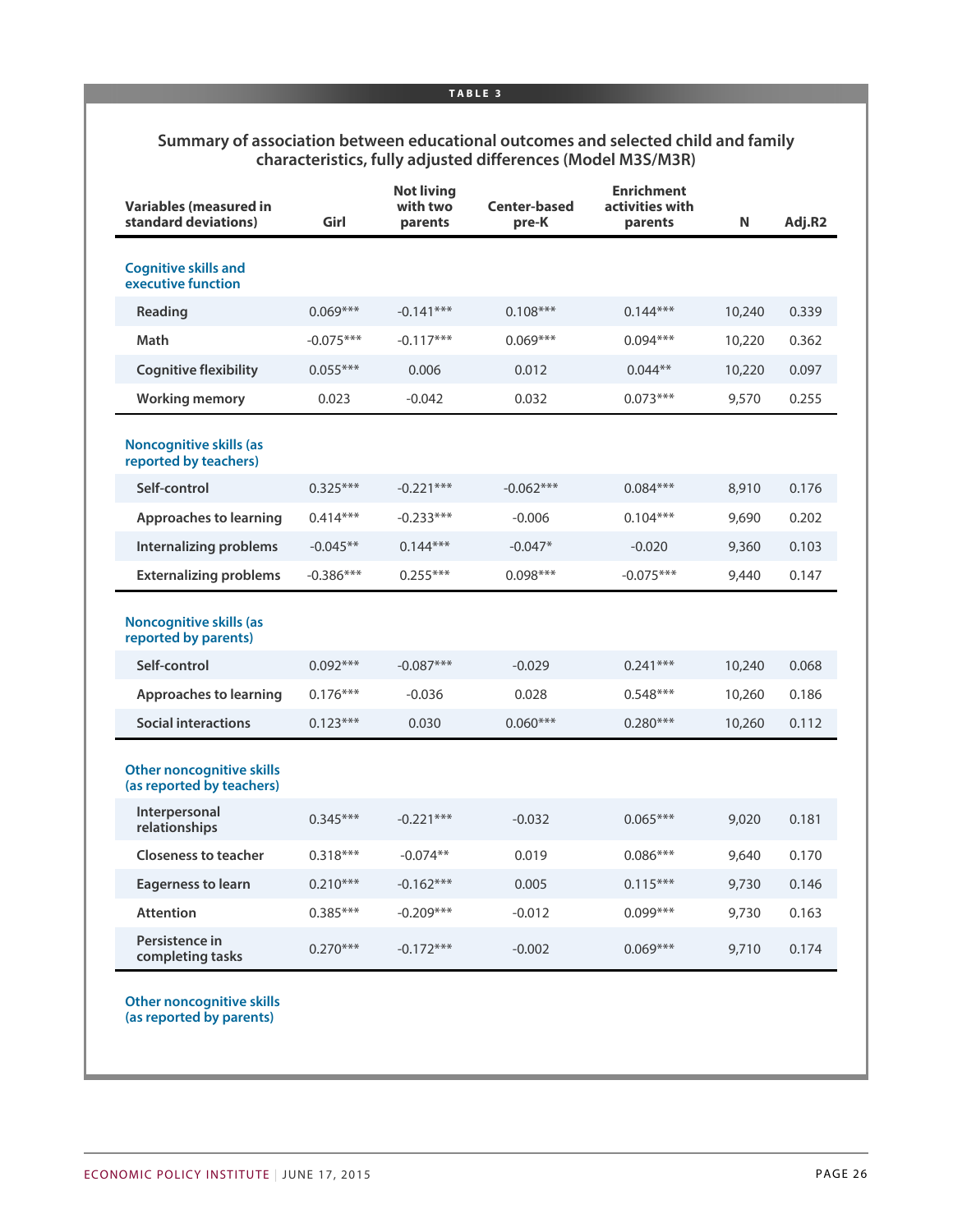| <b>Variables (measured in</b><br>standard deviations) | Girl       | <b>Not living</b><br>with two<br>parents | <b>Center-based</b><br>pre-K | <b>Enrichment</b><br>activities with<br>parents | N      | Adj.R2 |
|-------------------------------------------------------|------------|------------------------------------------|------------------------------|-------------------------------------------------|--------|--------|
| Persistence in<br>completing tasks                    | $0.133***$ | $-0.099***$                              | 0.021                        | $0.318***$                                      | 10,260 | 0.077  |
| <b>Eagerness to learn new</b><br>things               | $0.122***$ | $-0.028$                                 | $0.057**$                    | $0.354***$                                      | 10,260 | 0.099  |
| Creativity in work or<br>play                         | $0.187***$ | $-0.057**$                               | 0.016                        | $0.427***$                                      | 10,250 | 0.132  |

**Source:** EPI analysis of ECLS-K, Kindergarten Class of 2010–2011 (National Center for Education Statistics)

**ECONOMIC POLICY INSTITUTE** 

access to paid care outside the home are more likely than their more affluent peers to be in non-center-based care, which is often unlicensed, poorly regulated, and of low quality (Weiss and Brandon 2010; Waldfogel 2009). Investments in quality early care and education are only one component of the set of policy strategies needed to close socioeconomic status–related gaps, but they are an important piece, and one for which research provides helpful guidance.

A number of initiatives at the federal, state, and district levels show promise in advancing the early childhood policy agenda. For example, in the recent reauthorization of the Child Care and Development Block Grant Act, Congress took important steps toward improving the safety and quality of child care for children whose parents need federal subsidies. New York City increased the number of 4-year-olds served in all day pre-K from 13,000 in 2013 to over 70,000 in fall 2015 (Potter 2015). And Boston currently serves a majority of children in high-quality settings and recently announced plans to scale up to serve every four-year-old in a full-day program (Office of Mayor Martin J. Walsh 2014.) Scaling up these and similar programs and expanding them to create a nationwide system of early supports will be critical to a push to substantially narrow education gaps. These policies enhance children's readiness for school while also improving their parents' job prospects and productivity, and have a high public return on investment (Barnett 1985; Bartik 2014; Heckman 2006; Heckman et al. 2010; Nores et al. 2005; Rolnick and Grunewald 2003).

Given the close association between inequalities at the starting gate and parents' practices and characteristics, improving parents' capacity to provide educational opportunities at home represents another policy opportunity (Magnuson and Duncan 2004). For example, home visits by nurses who help parents understand and enhance their children's healthy development provide a significant societal return in the form of improved child well-being and school readiness (Currie 2011; Olds et al. 1998; The White House 2014). While Congress has reauthorized federal funding for the Maternal Infant and Early Child Home Visiting program, which supports state home-visiting programs, insufficient funding levels still leave many at-risk mothers without access.

The benefits of investments in early care and education extend beyond improving children's school readiness to developing the human capital early in a child's life that is predictive of future outcomes (Currie and Almond 2011). Interventions such as nurse home visits improve child well-being more broadly (Currie 2011; The White House 2014). And increasing access to high quality early childhood education would also boost job options for low- and middle-wage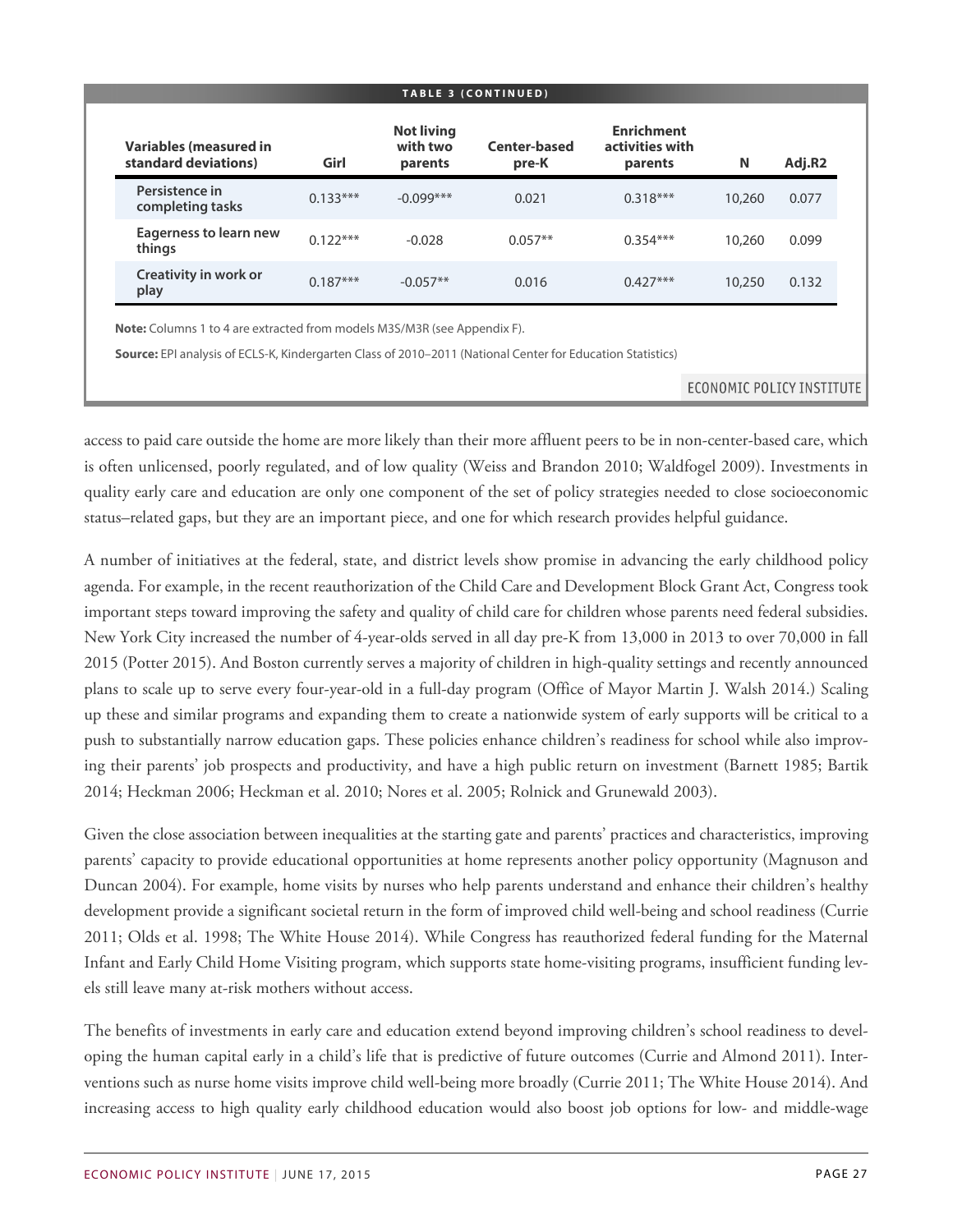workers (U.S. Department of Education and U.S. Department of Health and Human Services 2014; The White House 2014).

# <span id="page-27-0"></span>*Policy implications: Economic and social policies*

Socioeconomic status is by far the largest predictor of early education gaps, and one-fourth of the children entering kindergarten in our study live in poverty, with that share rising to nearly half (46 percent) among black children and almost two-thirds (63 percent) among Hispanic ELL children. While investing in early care and education can help narrow these gaps by mitigating the effects of poverty, this is insufficient to overcome the huge challenges to life success that absolute poverty poses. As Putnam (2015) warns, saving the American Dream requires ensuring not just opportunity but mobility (both of which are compromised when a child's life odds are as clearly shaped by her parents' jobs or wealth as they are). We cannot ensure real opportunities for all our children unless we tackle the severe inequities underlying our findings.

The most straightforward way to decrease poverty among children and thus increase the resources available to them is to boost their parents' incomes. Wage stagnation among low-paid workers has been the greatest barrier to reducing poverty in recent decades (Cooper 2014).<sup>[41](#page-82-9)</sup> Policies aimed at increasing overall wages and employment, especially at the lower rungs of the employment and wage ladders, include raising the federal minimum wage (many states and cities have already raised their minimum wages above the federal minimum).<sup>[42](#page-82-10)</sup> For example, increasing the minimum wage to \$10.10— less than the proposed increase currently on the table—would reduce the number of non-elderly individuals living in poverty by an estimated 4.6 million and increase family incomes by 12 percent for those families in the lowest income decile (Dube 2013). Raising the minimum wage would also help ensure that parents working full-time do not have to rely on public assistance to provide their children with the basic necessities (Cooper 2014; Economic Policy Institute 2015).

We could also make those wages go further by increasing the earned income tax credit (EITC) and child tax credit, which together account for only about 2 percent of total federal outlays.<sup>[43](#page-82-11)</sup> Research demonstrates that such strategies are effective: for children living in the lowest-income households, increasing their parents' incomes to above the federal poverty line during their first formative years had lasting educational and other benefits (Duncan, Magnuson, and Votruba-Drzal 2014).

Raising incomes for middle– and low–social class families is key to ensuring that children do not grow up in poverty, and that today's children become less poor. (Of course, federal budgetary and monetary policies that boost employment are also part of the solution.) At the same time, we must protect families that fall on hard times, so that parents can still provide what their children need. As extensive studies have shown, federal "social safety net" policies such as unemployment insurance, food stamps, and cash assistance are a critical supplement for parents who are out of work or earning chronically low wages. These programs help ensure that children do not suffer the effects of poverty (Trisi 2014; Steinberg 2014).

Closing education gaps also calls for policies that address other structural factors that influence a child's odds of growing up poor. For example, children who are poor are disproportionately growing up in single-parent households—and black kindergartners are three times as likely to live in such households as are white kindergartners. While the factors that contribute to living with fewer than two parents are many, research has shown that boosting low-income workers' wages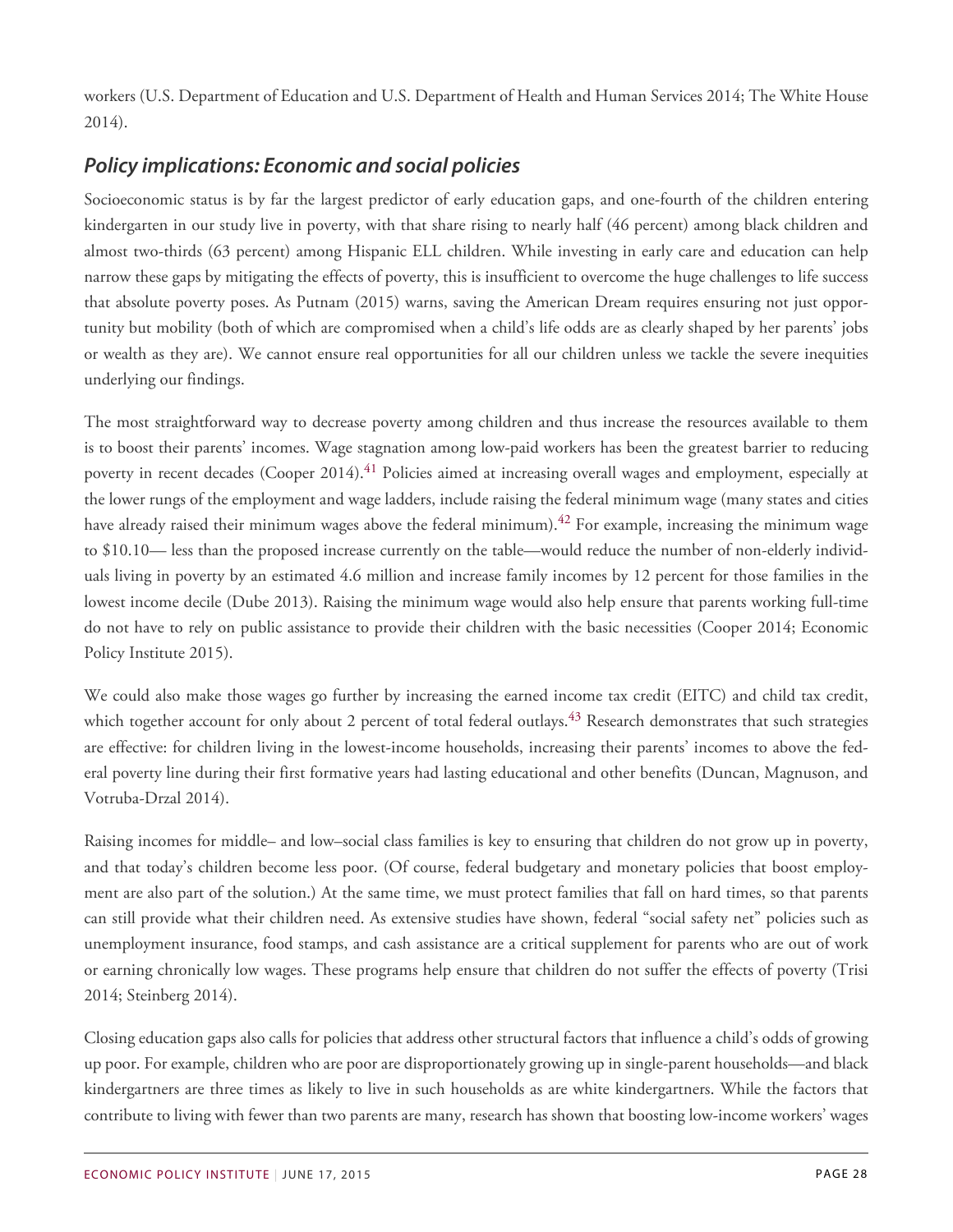will bring many men who are currently not eligible or able to marry into the eligible pool (Carbone and Cahn 2014). And since a high proportion of young, poor, black men are excluded from that pool because they are in prison or the correctional system, policies that ultimately could help close education gaps could also include reforming correctional systems (Gudrais 2013; The Sentencing Project 2013).<sup>[44](#page-82-12)</sup>

Immigration reform discussions are also relevant to school improvement efforts. Virtually half of the low-SES children in the study are from an immigrant background (49.8 percent), compared with 26 percent of all kindergartners who are immigrants. Hispanic children growing up in immigrant households may face additional barriers to success. Lack of legal status severely limits the work options and incomes of their parents, and the stability of many of their families. Given the impact of these factors on children's well-being, immigration policies that limit the access that these children and their families have to basic supports merit close scrutiny.

Finally, we must address societal and structural biases that compound the effects of poverty on children of color. Poverty-related disadvantages work at multiple levels: at the individual level (as documented in the study), at the neighborhood and school levels (García and Weiss 2014; Wilson 1987), and at the state level (Carnoy et al. 2015). One of the major socioeconomic inequities that must be addressed is school funding disparities at the school, district, and state levels.

Moreover, because poor black and Hispanic ELL children tend to live in isolated neighborhoods of concentrated poverty, and many black children live in those conditions over multiple generations, reducing segregation and multigenerational poverty is an additional policy imperative (Sharkey 2013; Rothstein 2013 and 2014).

In terms of research, scholars should further analyze the factors underlying race-based disparities in teachers' versus parents' perceptions of their children—which are particularly stark with respect to black children—and explore their repercussions. Research could seek to understand whether these influence students' performance and parental engagement and, also, any potential connection between race-based perceptions of students' abilities and race-based disparities in school-discipline practices at both the preschool and high school levels (recent research has found that minorities experience harsher discipline, see U.S. Department of Education 2014).

# <span id="page-28-0"></span>**Conclusion**

Whether assessed from the perspective of socioeconomic status or race and ethnicity, our analysis confirms substantial education gaps between subgroups of a recent cohort of U.S. kindergartners as they begin their academic lives. The analyses make palpable the harsh differences in cognitive and noncognitive skills in the 2010 kindergarten class, with gaps in cognitive skills larger than gaps in noncognitive skills.

Gaps based on socioeconomic status are very significant and prevalent, while those based on race/ethnicity are largely sensitive to the inclusion of socioeconomic status (and other controls). These findings indicate that inequalities at the starting gate are largely the result of accumulated social and economic disadvantages; that socioeconomic status, or social class, is the single largest predictor of early education gaps; and that gaps based on race are primarily a result of the many factors for which race mediates and that minority groups disproportionately experience (Ladd 2012; Rothstein 2004).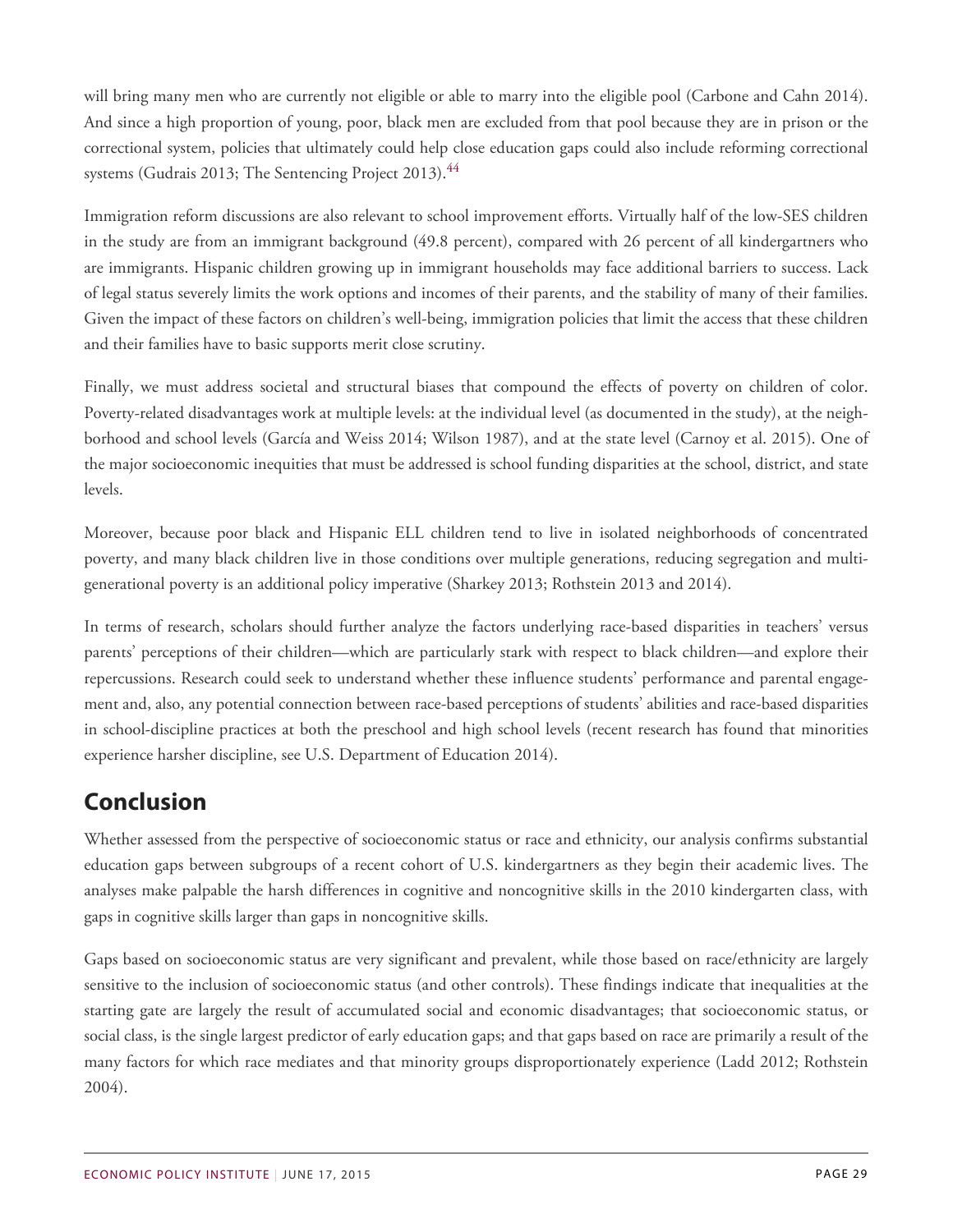Inequalities at the starting gate sometimes narrow as children grow. But whether they remain or shrink, they represent bleak life prospects that portend serious problems for our society as a whole if we do not treat them as the moral and economic crisis they represent. In failing to address these education gaps, we lose enormous potential human capital among groups that have historically contributed to the uniquely diverse, dynamic, and entrepreneurial nature of the country. And we are shortchanging too many of our youth. The findings of this study are a contribution to voices urging that the real and equal opportunities always envisioned when a child crosses the school's starting gate are provided to all children.

# <span id="page-29-0"></span>**About the author**

Emma García joined the Economic Policy Institute as an economist in 2013. She specializes in the economics of education and education policy. Her areas of research include analysis of the production of education, returns to education, program evaluation, international comparative education, human development, and cost-effectiveness and cost-benefit analysis in education. Prior to joining EPI, García conducted research for the Center for Benefit-Cost Studies of Education and other research centers at Teachers College, Columbia University, and did consulting work for MDRC, the Inter-American Development Bank, and the National Institute for Early Education Research. García has a Ph.D. in Economics and Education from Teachers College, Columbia University.

# <span id="page-29-1"></span>**Acknowledgments**

The author gratefully acknowledges Elaine Weiss, Valerie E. Lee , and Lawrence Mishel for their helpful comments and advice on earlier drafts of the paper. She is also grateful to Lora Engdahl, for having edited this report, and to Chris Frazier and Chris Roof, for their work on the appendix of the study. She appreciates the assistance of communications staff of the Economic Policy Institute who helped to disseminate it, especially Dan Essrow, Susan Balding, and Elizabeth Rose.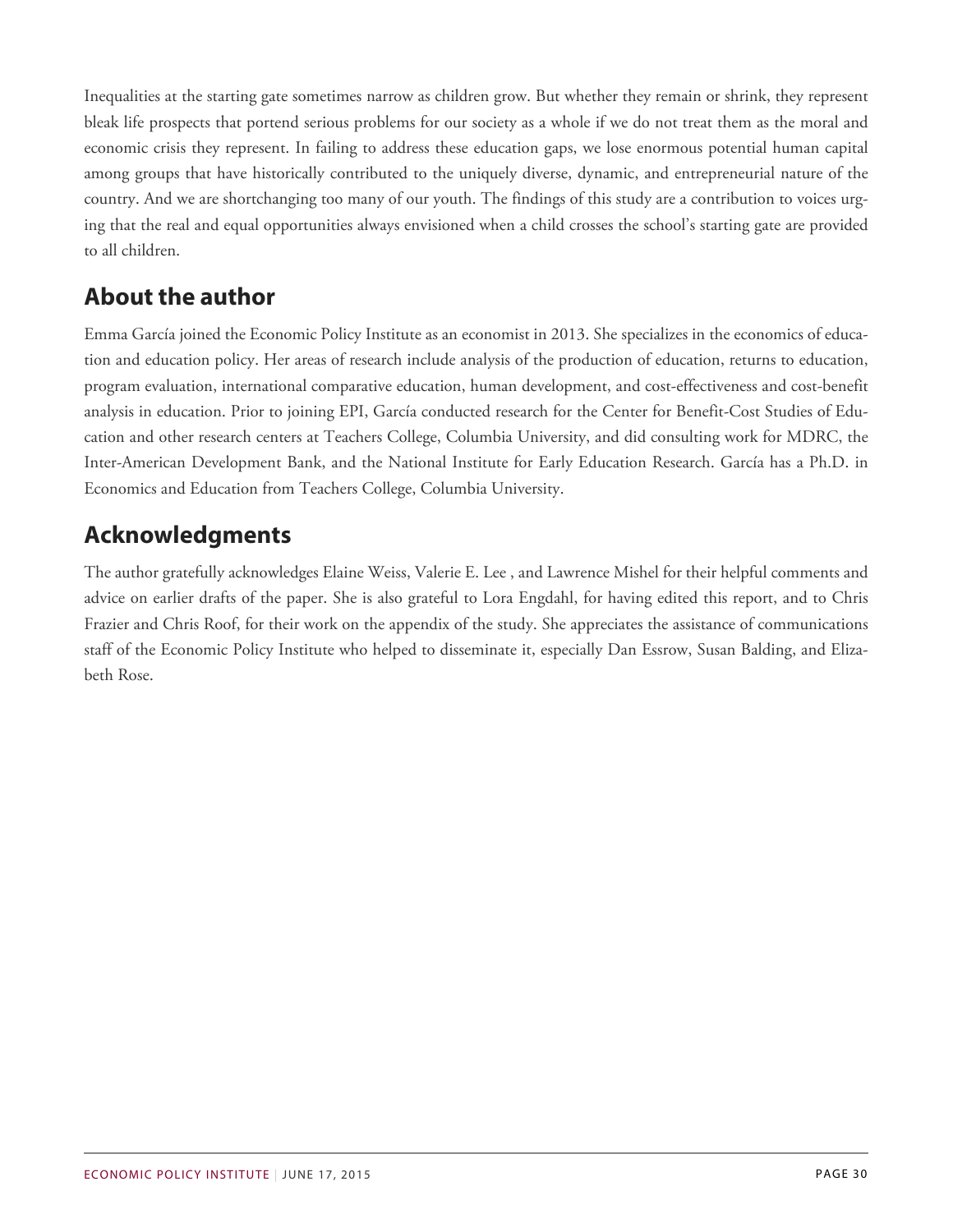# <span id="page-30-0"></span>**Appendix A**

### <span id="page-30-1"></span>*Race and socioeconomic gaps: specifications*

The expressions below show the specifications used to estimate the race-based and socioeconomic status–based (SESbased) performance gaps. Model 1 shows the unadjusted differences for children belonging to different racial/ethnic groups or SES quintiles (for race-based gaps the reference group is white children; for SES-based gaps, the reference group is children in the lowest SES quintile, "low SES"). Model 2 shows the differences adjusted for SES (in the case of race-based gaps) and race/ethnicity (in the case of SES-based gaps). Model 3 shows the fully adjusted differences (also adjusted for child and family characteristics, prekindergarten care arrangements, and early literacy practices at home). (Note: in the equations below "*i*" denotes child "*i*" and "*s*" deontes school "*s."*)

#### *Gaps by race (R)*[45](#page-82-13)

**Model 1R:** (baseline): unadjusted race/ethnicity gaps  $A^{c,nc}$ <sub>i,s</sub> =  $\beta_0$  +  $\beta_1$ Black<sub>i,s</sub> +  $\beta_2$ Hispanic<sub>i,s</sub> +  $\beta_3$ Asian<sub>i,s</sub> +  $\beta_4$ Other<sub>i,s</sub> +  $\alpha_s$  +  $\varepsilon_{i,s}$  (Equation AR.1)

**Model 2R:** race/ethnicity gaps adjusted for socioeconomic status

 $A^{c,nc}$ <sub>i,s</sub> =  $\beta_0$  +  $\beta_1$ Black<sub>i,s</sub> +  $\beta_2$ Hispanic<sub>i,s</sub> +  $\beta_3$ Asian<sub>i,s</sub> +  $\beta_4$ Other<sub>i,s</sub> +  $\delta_1$ SES2<sub>i,s</sub> +  $\delta_2$ SES3<sub>i,s</sub> +  $\delta_3$ SES4<sub>i,s</sub> +  $\delta_4$ SES5<sub>i,s</sub> +  $\alpha_s$  +  $\varepsilon$ <sub>i,s</sub> (Equation AR.2)

**Model 3R:** race/ethnicity gaps adjusted for child and family characteristics (SES and others, represented by F), prekindergarten care arrangements and early literacy practices at home.

 $A^{c,nc}$ <sub>i,s</sub> =  $\beta_0$  +  $\beta_1$ Black<sub>i,s</sub> +  $\beta_2$ Hispanic<sub>i,s</sub> +  $\beta_3$ Asian<sub>i,s</sub> +  $\beta_4$ Other<sub>i,s</sub> +  $\delta_1$ SES2<sub>i,s</sub> +  $\delta_2$ SES3<sub>i,s</sub> +  $\delta_3$ SES4<sub>i,s</sub> +  $\delta_4$ SES5<sub>i,s</sub> +  $\theta_1$ Girl<sub>i,s</sub> +  $\theta_2$ F<sub>i</sub> +  $\mu$ PreKcare<sub>i</sub> +  $\pi$ Practices<sub>i</sub> +  $\alpha_s$  +  $\varepsilon_{i,s}$  (Equation AR.3)

#### *Gaps by socioeconomic status (S)*

**Model 1S** (baseline): unadjusted socioeconomic gaps  $A^{c,nc}$ <sub>i,s</sub> =  $\beta_0 + \delta_1$ SES2<sub>i,s</sub> +  $\delta_2$ SES3<sub>i,s</sub> +  $\delta_3$ SES4<sub>i,s</sub> +  $\delta_4$ SES5<sub>i,s</sub> +  $\alpha_s$  +  $\varepsilon_{i,s}$  (Equation AS.1)

**Model 2S:** socioeconomic gaps adjusted for race/ethnicity  $A^{c,nc}$ <sub>i,s</sub> =  $\beta_0$  +  $\delta_1$ SES2<sub>i,s</sub> +  $\delta_2$ SES3<sub>i,s</sub> +  $\delta_3$ SES4<sub>i,s</sub> +  $\delta_4$ SES5<sub>i,s</sub> +  $\beta_1$ Black<sub>i,s</sub> +  $\beta_2$ Hispanic<sub>i,s</sub> +  $\beta_3$ Asian<sub>i,s</sub> +  $\beta_4$ Other<sub>i,s</sub> +  $\alpha_s$  +  $\varepsilon$ <sub>i.s</sub> (Equation AS.2)

**Model 3S:** socioeconomic gaps adjusted for race, child and family characteristics (race/ethnicity and others, represented by F), prekindergarten care arrangements and early literacy practices at home.

 $A^{c,nc}$ <sub>i,s</sub> =  $\beta_0$  +  $\delta_1$ SES2<sub>i,s</sub> +  $\delta_2$ SES3<sub>i,s</sub> +  $\delta_3$ SES4<sub>i,s</sub> +  $\delta_4$ SES5<sub>i,s</sub> +  $\beta_1$ Black<sub>i,s</sub> +  $\beta_2$ Hispanic<sub>i,s</sub> +  $\beta_3$ Asian<sub>i,s</sub> +  $\beta_4$ Other<sub>i,s</sub> +  $\theta_1$ Girl<sub>i,s</sub> +  $\theta_2$ F<sub>i</sub> + μPreKcare<sub>i</sub> +  $\pi$ Practices<sub>i</sub> +  $\alpha_s$  +  $\varepsilon_{i,s}$  (Equation AS.3)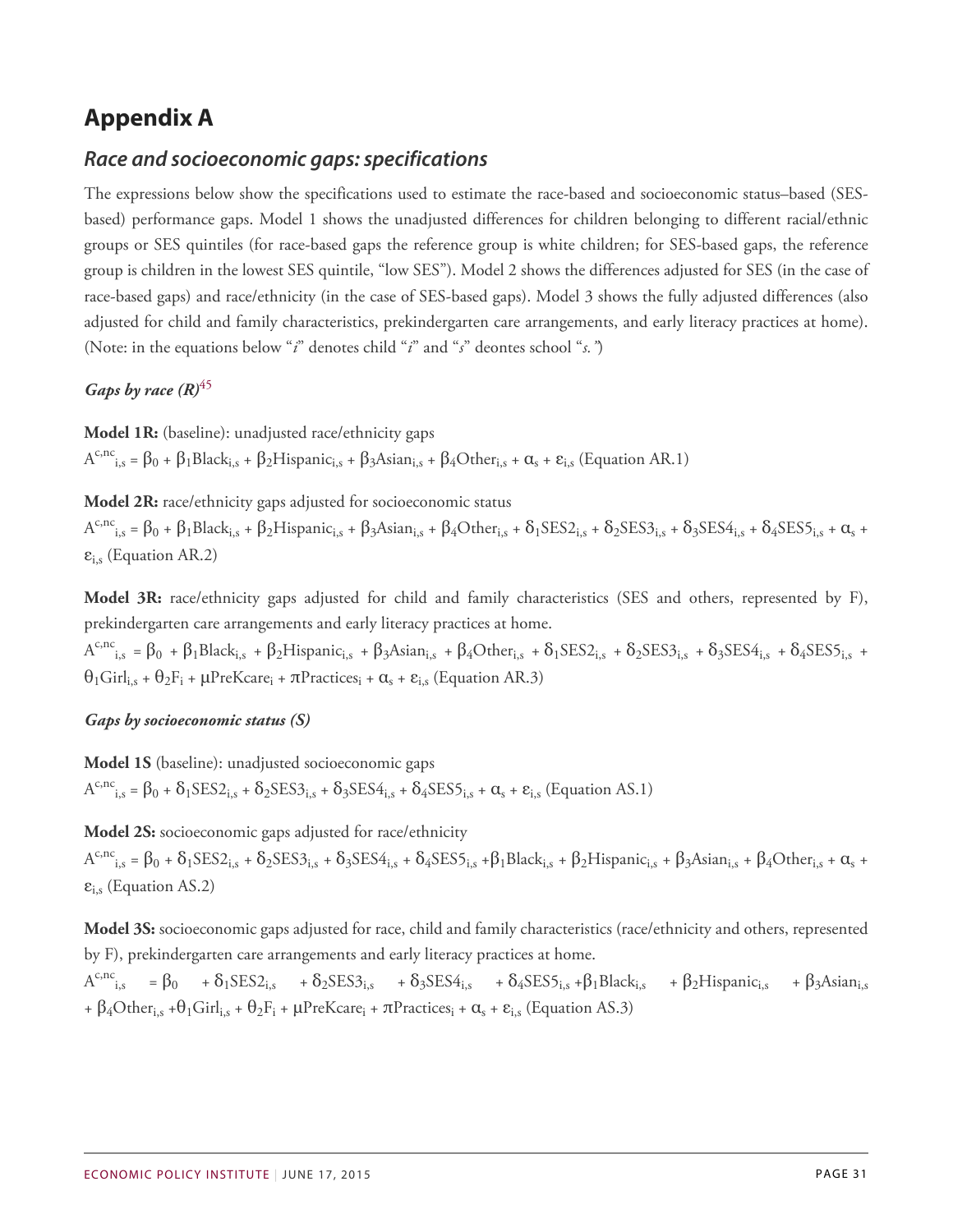# <span id="page-31-0"></span>**Appendix B**

### <span id="page-31-1"></span>*Data issues: Definition of variables, missing data, use of sample weights, and distribution of dependent variables*

The definitions that follow reproduce and summarize the information reported by Tourangeau et al. 2013. For the current analysis, we focus on measurements of the child's cognitive and noncognitive skills at the beginning of the school year. The child assessments were conducted from August through mid-December 2010. Both these outcome variables and the control variables (the individual child and family characteristics or "education inputs") that are used in the analysis are described below. (Note that page numbers in Tourangeau et al. follow a chapter-page number format whereby 2-4 refers to section 2 page 4.)

### <span id="page-31-2"></span>*Outcome variables*

#### **Cognitive assessment and executive function**

ECLS-K: 2010–2011 includes the following two basic educational skills (math and reading) and measures of "executive function" (cognitive flexibility and working memory), as outlined below:

- *Reading (language use and literacy).* The reading assessment includes questions on basic skills (such as print familiarity, letter recognition, beginning and ending sounds, rhyming words, and word recognition), vocabulary knowledge, and reading comprehension (Tourangeau et al. 2013, 2-4). The child was asked to identify information specifically stated in a text (for example, definitions, facts, or supporting details), to make complex inferences within and across texts, and to consider the text objectively and judge its appropriateness and quality (Tourangeau et al. 2013, 2-4).<sup>[46](#page-83-1)</sup> Reading IRT (Item Response Theory)<sup>[47](#page-83-2)</sup> scale scores measure the estimation of the number of correct items a child would have answered out of the total questions or items available in the reading domain.
- *Math*. This assessment measures skills in conceptual knowledge, procedural knowledge, and problem solving. The child was asked about number sense, properties, and operations; measurement; geometry and spatial sense; data analysis, statistics, and probability; and patterns, algebra, and functions (Tourangeau et al. 2013, 2-6).<sup>[48](#page-83-3)</sup> Math IRT scale scores measure the estimation of the number of correct items a child would have answered out of the total questions or items available in the math domain.
- *Executive function*. This assessment captures information on cognitive processes associated with learning: cognitive flexibility (Zelazo 2006) and working memory. Cognitive flexibility was measured by asking children to sort a series of picture cards according to different rules. For example, children were asked to sort the cards first by color and then by shape. For children who correctly sorted four of the six cards by shape, a third sorting rule consisted of looking at the border of the card: If the card had a black border, the child was to sort by color; if the card did not have a black border, the child was to sort by shape (Tourangeau et al. 2013, 2-6). Working memory was measured asking children to repeat increasingly long strings of orally presented numbers in reverse order.<sup>[49](#page-83-4)</sup>

#### **Noncognitive assessment**

ECLS-K: 2010–2011 provides a significant number of variables (indices) measuring children's socioemotional skills. As mentioned earlier, assessment of these skills was provided by teachers and parents, on different domains. Following our previous research, we select noncognitive skills that are relevant to the education process (in García 2014 we call these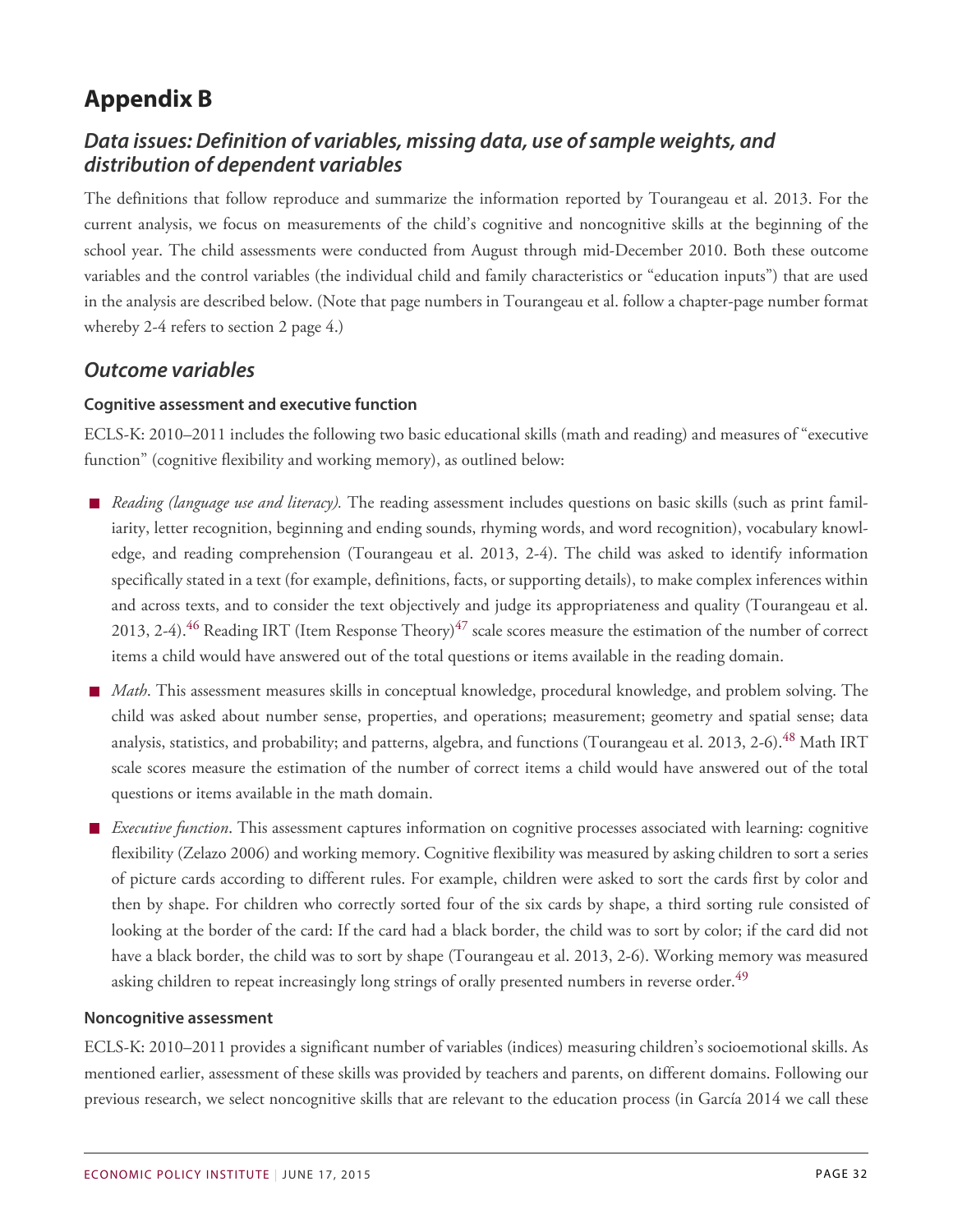skills "education-policy-relevant noncognitive skills," expanding on Rothstein, Jacobsen, and Wilder 2008 and several works by Pianta and colleagues).

Also, some of the skills selected to be analyzed in more detail are those that allow for a comparison with skills of the earlier kindergarten class studied by NCES (ECLS-K, Kindergarten Class of 1998–1999, see footnote 19). All variables are standardized, with a mean of 0 and a standard deviation equal to 1. Following are the skills examined in our analysis:

- *Approaches to learning, by teachers.* This assessment captures mean ratings of teachers' answers on how often (among four options on a frequency scale, from "never" to "very often") the student exhibits each of seven behaviors, including whether he keeps belongings organized, shows eagerness to learn new things, works independently, easily adapts to changes in routine, persists in completing tasks, pays attention well, and follows classroom rules. Higher scale scores indicate that the child exhibits positive learning behaviors with a high frequency (Tourangeau et al. 2013, 3-24). The aggregate index is included in this report in the tables and figures covering "principal" noncognitive skills as reported by teachers. Three components (eagerness to learn, persistence in completing tasks, attention) are included in the tables and figures covering "other noncognitive skills" as reported by teachers. The other components are available upon request but are not included in the tables and figures in this report.
- *Approaches to learning, by parents*. This assessment captures mean ratings of parents' answers about the frequency with which the child exhibits six behaviors, including whether she keeps working at something until finished, shows interest in a variety of things, concentrates on a task and ignores distractions, helps with chores, is eager to learn new things, and is creative in work and play. Higher scale scores indicate that the child exhibits positive learning behaviors with a high frequency (Tourangeau et al. 2013, 3-25). As before, this research will use both the aggregate index and some of its components. The aggregate index is included in the tables and figures covering principal noncognitive skills as reported by parents. Some components are included in the tables and figures covering other noncognitive skills as reported by parents: whether the child keeps working at something (which we have labeled as "persistence in completing tasks"), eagerness to learn, and creativity in work or play. The other components are available upon request but are not included in the tables and figures in this report.
- *Parent-reported social skills*. These assessments are based on parents' reports about how frequently (from "never" to "very often") their child exhibits certain behaviors or social skills. The items are based on the "Social Skills Rating System" (Gresham and Elliott 1990). Parents were asked about the child's social interaction (three items); sadness/ loneliness (four items); tendency toward impulsiveness/being overactive (two items); and self-control (five items). In all cases, higher scores indicate higher frequency in showing the particular behavior (Tourangeau et al. 2013, 3-23). The results for the social interaction and self-control measures appear in the tables and figures covering principal noncognitive skills as reported by parents. The others are available upon request but are not included in the tables and figures in this report.
- *Teacher-reported social skills*. These assessments are based on teachers' reports of how frequently (from "never" to "very often") the student exhibits certain social skills and behaviors. The items are based on the "Social Skills Rating System" (Gresham and Elliott 1990). Teachers were asked about the child's self-control (four items); tendency to internalize problem behaviors (four items); tendency to externalize problem behaviors (five items); and interpersonal relationships (five items). In all cases, higher scores suggest that the child shows that behavior more often (Tourangeau et al. 2013, 3-21). Note that the values in the behavioral problems skills are negative. When discussing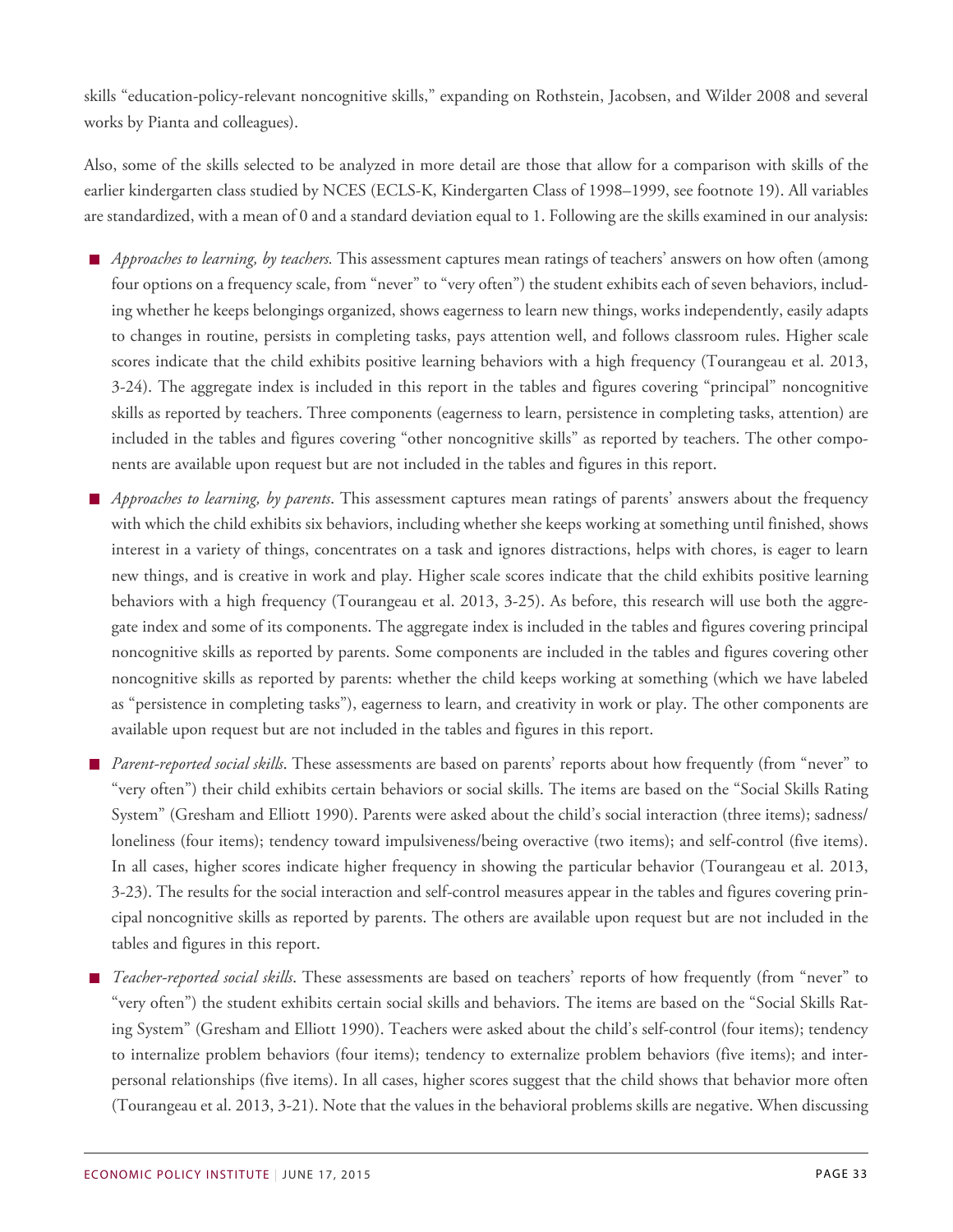these assessments, we report the size of the gaps and ignore the negative signs, as they represent fewer problems, i.e., better behaviors.

The results for the self-control, internalizing problem behaviors, and externalizing problem behaviors measures appear in the tables and figures covering principal noncognitive skills as reported by teachers. The interpersonal skills measure is included in the tables and figures covering "other noncognitive skills" as reported by teachers.

- *Student-teacher relationship scales.* These two scales are based on Pianta and Steinberg (1992) and derive from teachers' answers on a number of items. Teachers were asked whether certain statements about their relationship with the students apply, using a 5-point scale, ranging from "definitely does not apply" to "definitely applies." The closeness-to-teacher scale is based on seven items and measures the degree of affection, warmth, and open communication that the teacher experiences with the student. High scale scores on the closeness scale indicate that the teacher perceives that he or she has a close relationship with the child. This assessment appears in the tables and figures covering other noncognitive skills as reported by teachers. The conflict scale builds on eight items, including the teacher's perception of the negative and conflictual aspects of the teacher's relationship with the student. High scale scores on the conflict scale indicate that the teacher perceives his or her relationship with the child to be characterized by conflict (Tourangeau et al. 2013, 3-27). This assessment is available upon request but is not included in the tables and figures in this report.
- *Children's behavior*. Some assessments were performed and are available upon request but are not included in the tables and figures in this report. Among those are assessments of "attention focus" and "inhibitory control" (Putnam and Rothbart 2006). For the first measure, teachers assess whether it is true or untrue that students show six behaviors related to the ability to focus attention on cues in the environment that are relevant to the task in hand, with higher scale scores indicating a larger number of behaviors that demonstrate "attention focus." (Tourangeau et al. 3-26). Similarly, higher scale scores on the inhibitory control scale (also based on six items) indicate that the child exhibits a larger number of behaviors that demonstrate the ability to resist distractions and instead to do what is most appropriate or needed (Tourangeau et al. 2013, 3-26).

# <span id="page-33-0"></span>*Control variables (child and family characteristics or "education inputs")*

A set of variables describing the children are used as controls in our estimates. These variables include the following:

- *Race/ethnicity*. Our analysis includes dummy indicators of whether the race/ethnicity of the child is white, black, Hispanic, Asian, or other. Hispanic children are divided into two groups, those whose families speak English at home and those whose families do not. This decomposition is first described and utilized by Nores and Barnett (2014) and Nores and García (2014).
- *Socioeconomic status (SES).* Our analysis includes dummy indicators representing the child's family socioeconomic quintile (or "fifth"). The construct is based on five different components, including the educational attainment of parents or guardians, occupational prestige (determined by a score), and household income (see more details in Tourangeau et al. 2013, 7-56 to 7-60). We use the quintile indicators based on the continuous SES variable, and use the following labels in the tables and figures: "Low SES" indicates the first or bottom socioeconomic quintile, "Middle-low SES" indicates the second-lowest quintile, "Middle SES" is the third quintile, "High-middle SES" indicates the fourth quintile, and "High SES" represents the top quintile.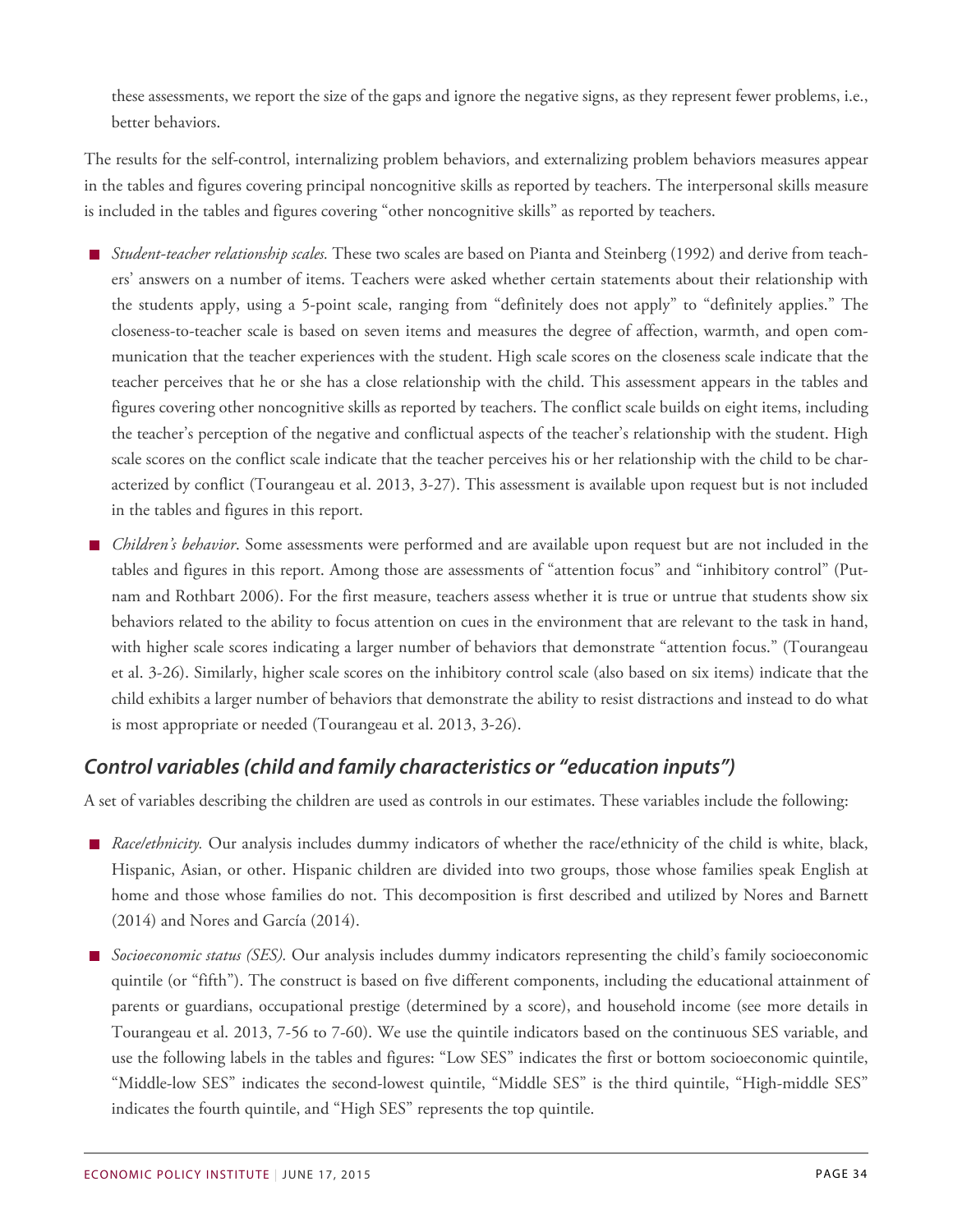- *Child living in poverty.* Whether a household lives in poverty is obtained from a household-level poverty variable. This variable indicates whether the household income is below 200 percent of the U.S. Census Bureau poverty threshold. More details are provided in Tourangeau et al. (2013), see pages 7-53 and 7-54.
- *Gender.* There is a dummy indicator representing whether the child is a boy or a girl.
- *Age* is expressed in months.
- *Language spoken at home.* Our analysis includes a dummy indicator of whether the language spoken in the child's home is not English (we call a child in this setting an English language learner, or ELL), versus whether the language spoken at home is English or two languages are spoken at home.
- *Immigrant.* There is a dummy indicator of whether the child or either of the child's parents is an immigrant, versus whether the child is native (i.e., U.S.-born with U.S.-born parents).
- *Disability*. There is a dummy indicator of whether the child has been diagnosed with some disability.
- *Type of family*. This variable indicates whether the child lives with both parents, compared with living with one parent or in another family composition.
- *Number of siblings.* This continuous variable measures the number of siblings the child has.
- *Prekindergarten care in a center-based setting.* Our analysis includes a dummy indicator of whether the child was cared for in a center-based setting during the year prior to the kindergarten year, compared with other options. These alternatives include no nonparental care arrangements and care provided through other means (by a relative or a nonrelative, at home or outside the home, or a combination of options). Any finding associated with this variable may be interpreted as the association between attending prekindergarten (pre-K) programs, compared with other options, but interpreted with caution. These coefficients should not be interpreted as the impact of pre-K schooling because the variable's information is limited and the model uses it as a control-only variable.<sup>[50](#page-83-5)</sup> For the extensive literature explaining the benefits of pre-K schooling, see Camilli et al. 2010.
- *Enrichment activities with parents.* We have created an index capturing the variance on a wide set of family early literacy practices, leisure activities, and rules and routines. This procedure overcomes potential problems of multicolinearity and therefore improves the properties of our specifications. (This index is labeled in the tables as "Enrichment activities," and has an alpha of 0.7605) In particular, parents are asked the frequency ("not at all," "once or twice a week," "three to six times a week," and "every day") with which they engage with the child in the following activities: reading books; telling stories; playing games or doing puzzles; building something or playing with construction toys; singing songs; doing arts and crafts; talking about nature or doing science projects; and practicing reading, writing, or working with numbers. Parents are also asked how often the child reads picture books outside of school, and reads to or pretends to read to himself or to others outside of school.

**Table B.1** shows the number of missing observations for each variable and that number as a share of total observations in the study. If the absence of some observations is not completely random, our ability to estimate the gaps could be hindered. Missing data can also negatively affect the estimation efficiency, thereby increasing the uncertainty associated with the point estimates. In essence, if the characteristics of the observed students were different from the characteristics of students who dropped out of the study or failed to report the necessary information (in terms of observable or unobservable characteristics), external validity and efficiency of the empirical findings would be compromised.<sup>[51](#page-83-6)</sup>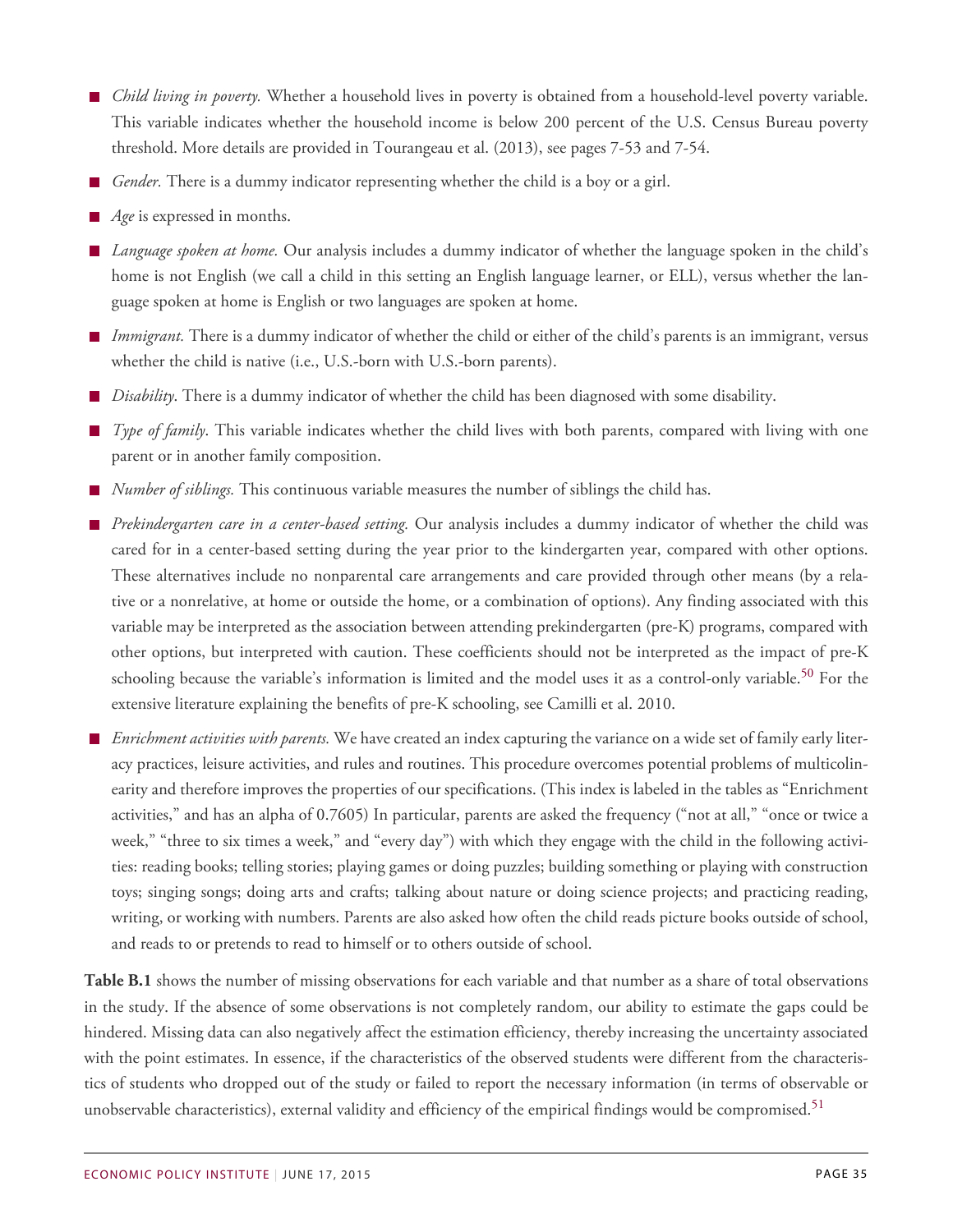According to the table, for the educational outcomes, the shares of missing data range from roughly 14 percent for cognitive outcomes to 25 percent or more for some of the noncognitive variables. There is negligible missing information on gender and race, but significant missing information on the language spoken at home and immigration status (about 12 percent and 25 percent respectively). Both variables affect our division of races by language and by immigration status in the analysis. Information of the child's SES is missing for about 12 percent of the total observations. In total missing data represent 43 percent of the weighted sample.

### <span id="page-35-0"></span>*Survey weights*

The complex design of the Early Childhood Longitudinal Study leads to the presence of multiple survey weights in the database.

All statistical analyses (descriptive and regression) included in this study use the children weights at the beginning of kindergarten (W1C0). The estimates provided in our results would be representative of the U.S. kindergarten population in 2010–2011 under the assumption that missing data follows a MCAR (missing completely at random) process.

### <span id="page-35-1"></span>*Distribution of outcomes*

Exploration of the distribution of the outcome variables suggested some non-normality in the distribution of their values, in both cognitive and noncognitive skills.

For the purposes of the analyses presented in this study, we choose to present the estimates for the standardized continuous variables for two reasons. First, it increases comparability across outcomes in the study. Second, it ensures comparability of our results with others in other studies, which, to a great extent, use the same measurements for the dependent variables as the current study. An example of a study using the recent ECLS-K 2010–2011 data is Magnuson and Duncan (2014).

In addition to outcomes measured in standardized terms, we estimate the gaps using different transformations of the dependent variables. These include Ordinary Least Squares estimates using the skills that are directly reported in ECLS-K 2010–2011. For non-normally distributed cognitive skills, we perform logarithmic transformation and square root transformation (as recommended by the Stata ladder command). For non-normally distributed executive function skills, we estimate ordinal logistic regressions (cognitive flexibility), and transform the outcome using a logarithmic and an inversed outcome transformation. Similarly, for non-normally distributed noncognitive skills, we also estimate ordinal logistic regressions and/or transform the outcome using a logarithmic transformation.

The results are only analyzed for the fully adjusted model (M3S or M3RL). As expected, the transformations and the estimates using different methods lead to different statistical results and to interpretations that are not comparable across specifications. The results support the patterns obtained by the fixed-effects estimation approach using standardized outcomes presented in this study.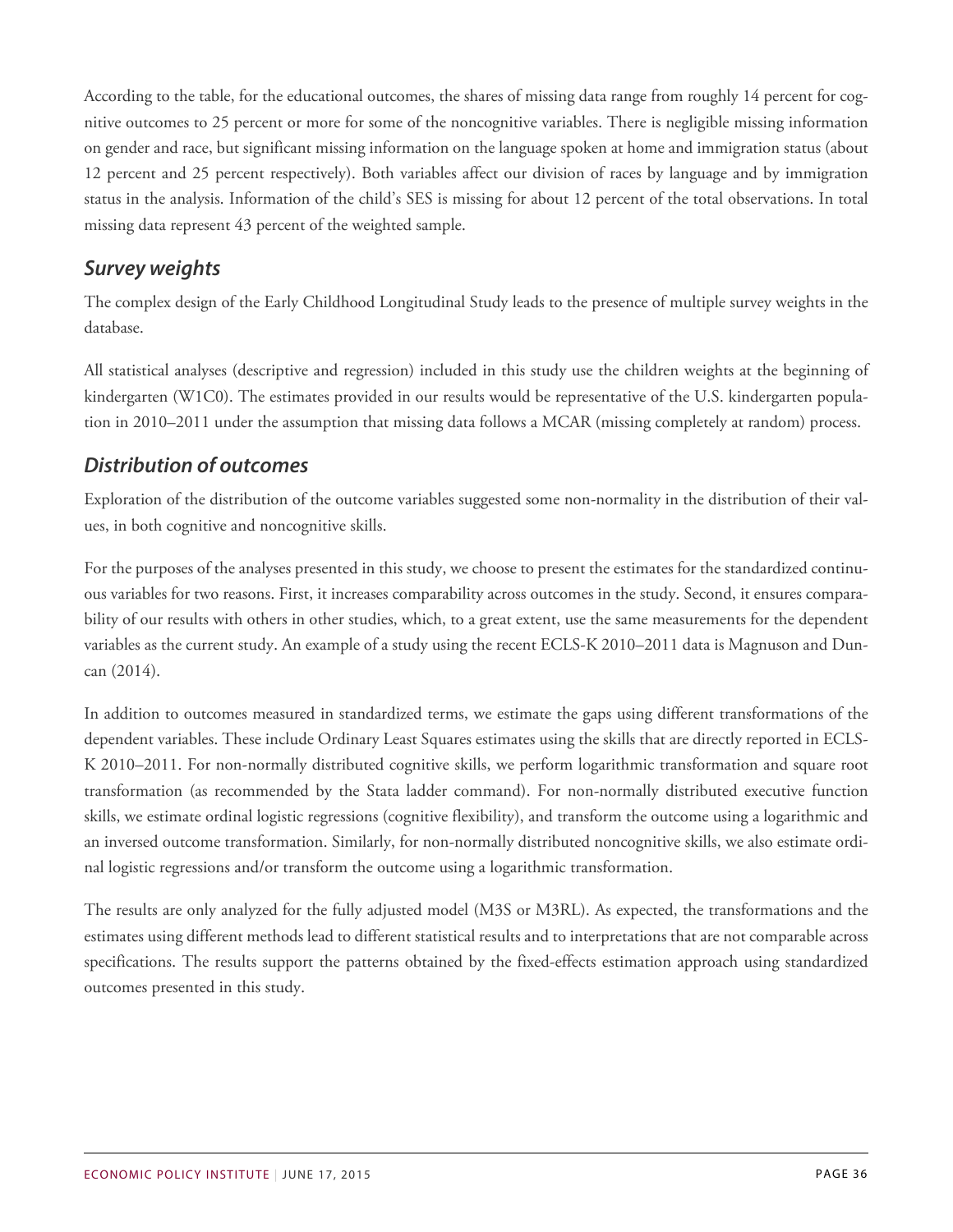#### **TABLE B1**

## **Missing data (share of total cases)**

| <b>Outcome variables</b>                         |              | <b>Predictors</b>                                  |              |  |  |  |
|--------------------------------------------------|--------------|----------------------------------------------------|--------------|--|--|--|
| Variable                                         | <b>Share</b> | <b>Variable</b>                                    | <b>Share</b> |  |  |  |
| Reading                                          | 13.8%        | Girl                                               | 0.4%         |  |  |  |
| <b>Math</b>                                      | 14.2         | <b>Black</b>                                       | 0.5          |  |  |  |
| <b>Cognitive flexibility</b>                     | 14.1         | <b>Hispanic</b>                                    | 0.5          |  |  |  |
| <b>Working memory</b>                            | 20.5         | <b>Hispanic ELL</b>                                | 11.8         |  |  |  |
| <b>Self-control (teachers)</b>                   | 25.4         | <b>Hispanic English</b>                            | 11.8         |  |  |  |
| <b>Approaches to learning</b><br>(teachers)      | 18.7         | <b>Asian</b>                                       | 0.5          |  |  |  |
| <b>Internalizing problems</b>                    | 21.7         | <b>Other</b>                                       | 0.5          |  |  |  |
| <b>Externalizing problems</b>                    | 20.8         | Age                                                | 13.2         |  |  |  |
| <b>Self-control (parents)</b>                    | 27.3         | <b>Has a disability</b>                            | 28.3         |  |  |  |
| <b>Approaches to learning</b><br>(parents)       | 27.3         | <b>Family type: not living</b><br>with two parents | 26.3         |  |  |  |
| <b>Social interactions</b><br>(parents)          | 27.2         | <b>Number of siblings</b>                          | 26.3         |  |  |  |
| Interpersonal<br>relationships                   | 24.6         | Language at home is<br>not English (ELL)           | 11.7         |  |  |  |
| <b>Closeness to teacher</b>                      | 12.2         | Language at home is<br><b>English</b>              | 11.7         |  |  |  |
| <b>Eagerness to learn</b>                        | 18.4         | <b>Native</b>                                      | 25.1         |  |  |  |
| <b>Attention</b>                                 | 18.4         | <b>Immigrant</b>                                   | 25.1         |  |  |  |
| Persistence in<br>completing tasks<br>(teachers) | 18.6         | SES (quintile 1 to 5)                              | 11.9         |  |  |  |
| Persistence in<br>completing tasks<br>(parents)  | 27.2         | <b>Center-based pre-K</b>                          | 17.4         |  |  |  |
| <b>Eagerness to learn new</b><br>things          | 27.3         | <b>Enrichment activities</b><br>with parents       | 26.4         |  |  |  |
| <b>Creativity in work or</b><br>play             | 27.3         |                                                    |              |  |  |  |

**Note:** The number of observations is rounded to the nearest multiple of 10. ELL stands for English-language learner. SES stands for socioeconomic status.

**Source:** EPI analysis of ECLS-K, Kindergarten Class of 2010–2011 (National Center for Education Statistics)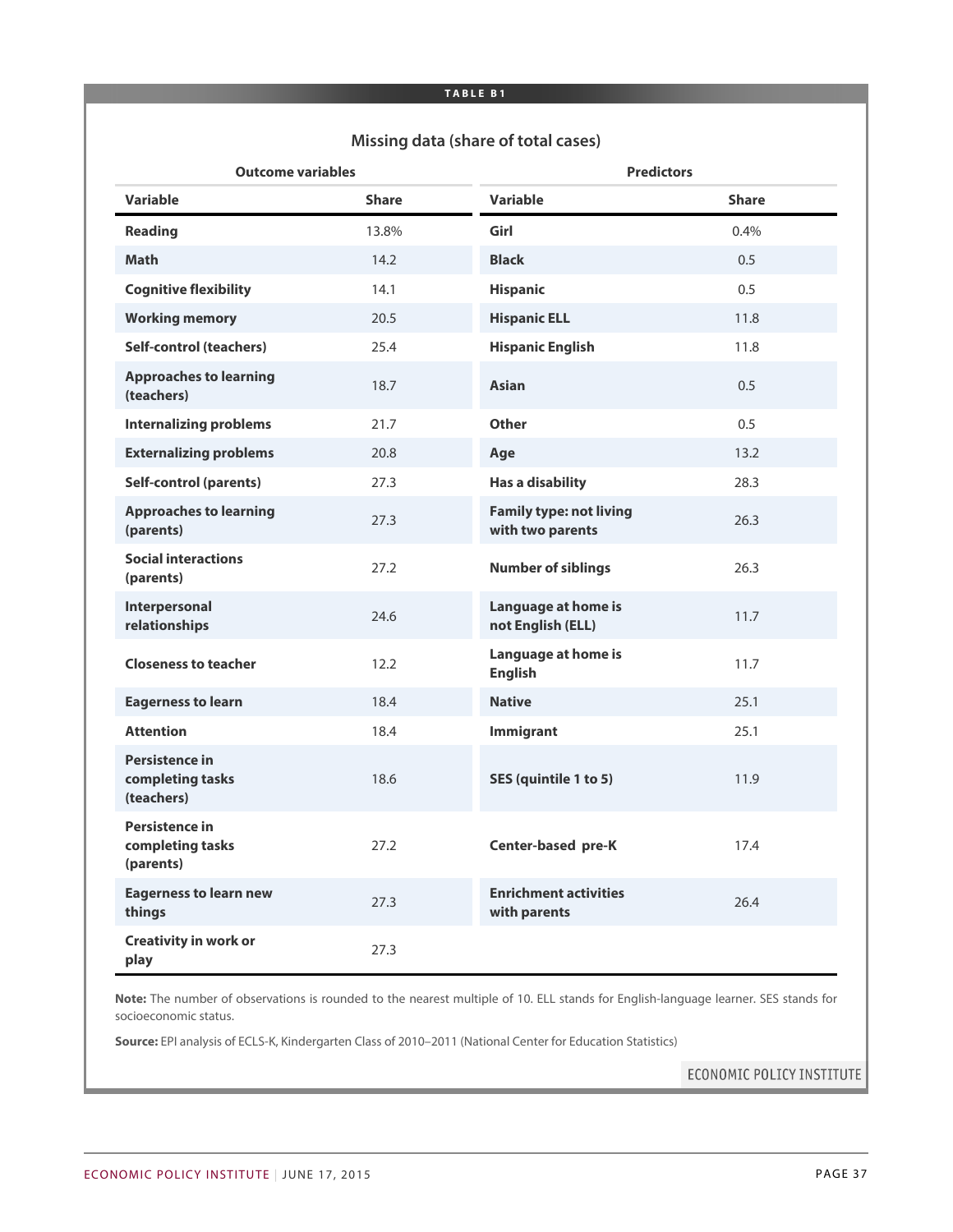|                                                                           | <b>TABLE C1</b> |                                 |
|---------------------------------------------------------------------------|-----------------|---------------------------------|
| Student and family characteristics of the kindergarten class of 2010-2011 |                 |                                 |
| <b>Student characteristics</b>                                            | <b>Mean</b>     | <b>Standard deviation (sd)</b>  |
| White                                                                     | 51.5%           |                                 |
| <b>Black</b>                                                              | 13.7%           |                                 |
| <b>Hispanic</b>                                                           | 24.9%           |                                 |
| <b>Hispanic ELL</b>                                                       | 11.4%           |                                 |
| <b>Hispanic English speaker</b>                                           | 12.6%           |                                 |
| <b>Asian</b>                                                              | 4.4%            |                                 |
| <b>Other</b>                                                              | 5.5%            |                                 |
| Girl                                                                      | 48.5%           |                                 |
| Age (in months)                                                           | 68.5            | 4.6                             |
| <b>Has a disability</b>                                                   | 20.5%           |                                 |
| <b>Family characteristics</b>                                             | <b>Mean</b>     | <b>Standard deviations (sd)</b> |
| <b>Family type: living with two parents</b>                               | 68.2%           |                                 |
| Family type: not living with two parents                                  | 31.8%           |                                 |
| <b>Number of siblings</b>                                                 | 1.5             | 1.1                             |
| Language at home is English                                               | 84.7%           |                                 |
| Language at home is not English (ELL)                                     | 15.3%           |                                 |
| <b>Native</b>                                                             | 74.0%           |                                 |
| Immigrant                                                                 | 26.0%           |                                 |
| <b>Living in poverty</b>                                                  | 25.5%           |                                 |
| Low SES (quintile 1)                                                      | 20.3%           |                                 |
| Low-middle SES (quintile 2)                                               | 20.5%           |                                 |
| <b>Middle SES (quintile 3)</b>                                            | 20.0%           |                                 |
| High-middle SES (quintile 4)                                              | 20.2%           |                                 |
| <b>High SES (quintile 5)</b>                                              | 18.9%           |                                 |
| <b>Early educational practices</b>                                        | <b>Mean</b>     | <b>Standard deviation (sd)</b>  |
| <b>Pre-K care</b>                                                         | 79.3%           |                                 |
| <b>Pre-K care: center-based</b>                                           | 55.1%           |                                 |
| <b>Enrichment activities with parents</b>                                 | $0.0\,$         |                                 |

**Note:** SES stands for socioeconomic status. ELL stands for English-language learner. Among Hispanic children, some do not report their language status (Hispanic children with language reported account for 24 percent of the Kindergarten Class of 2010–2011.)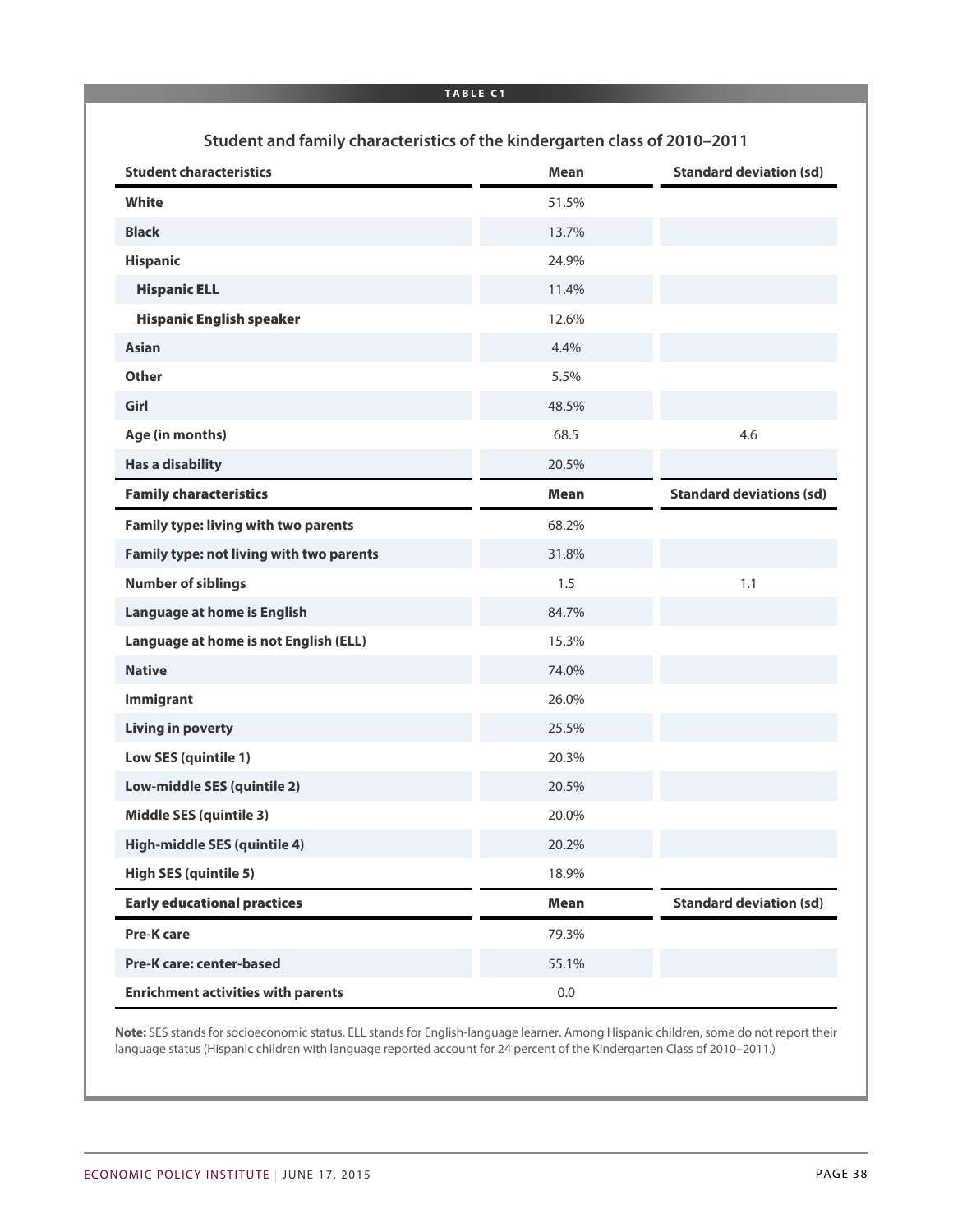## **TABLE C1 (CONTINUED)**

**Source:** EPI analysis of ECLS-K, Kindergarten Class of 2010–2011 (National Center for Education Statistics)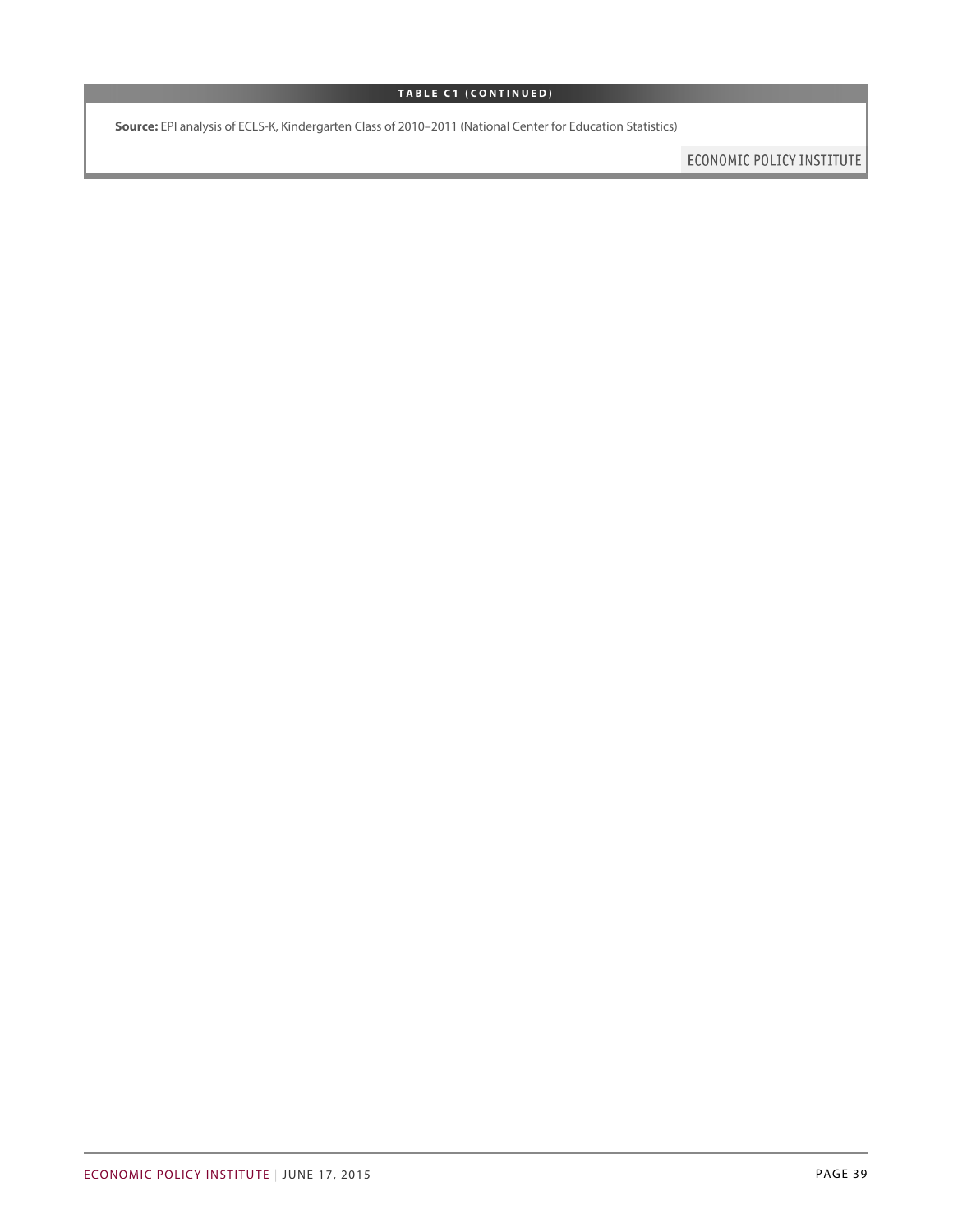## **TABLE C2**

## **Student and family characteristics of the kindergarten class of 2010 –2011, by race/ethnicity and by socioeconomic (SES) quintile**

| <b>By race/ethnicity</b>                           | <b>White</b> | <b>Black</b> | <b>Asian</b> | <b>Other</b> | <b>Hispanic</b> | <b>Hispanic</b><br><b>ELL</b> | <b>Hispanic</b><br><b>English</b> |
|----------------------------------------------------|--------------|--------------|--------------|--------------|-----------------|-------------------------------|-----------------------------------|
| Low SES (quintile 1)                               | 8.9%         | 30.3%        | 11.8%        | 15.9%        | 42.6%           | 64.2%                         | 23.0%                             |
| Low-middle SES (quintile 2)                        | 17.6%        | 26.5%        | 13.4%        | 23.1%        | 24.0%           | 21.4%                         | 26.4%                             |
| <b>Middle SES (quintile 3)</b>                     | 21.5%        | 20.4%        | 15.0%        | 24.6%        | 16.4%           | 9.1%                          | 22.9%                             |
| High-middle SES (quintile 4)                       | 26.4%        | 14.4%        | 21.1%        | 17.6%        | 10.3%           | 3.8%                          | 16.1%                             |
| <b>High SES (quintile 5)</b>                       | 25.6%        | 8.3%         | 38.8%        | 18.8%        | 6.8%            | 1.6%                          | 11.6%                             |
| Living in poverty                                  | 13.1%        | 45.5%        | 17.3%        | 24.7%        | 46.3%           | 62.5%                         | 30.5%                             |
| Has a disability                                   | 23.1%        | 17.7%        | 10.9%        | 22.5%        | 16.9%           | 12.7%                         | 21.0%                             |
| <b>Family type: not living with two</b><br>parents | 23.9%        | 64.5%        | 9.6%         | 42.4%        | 32.7%           | 25.6%                         | 38.2%                             |
| <b>Number of siblings</b>                          | 1.44         | 1.58         | 1.21         | 1.48         | 1.61            | 1.68                          | 1.57                              |
| <b>Immigrant</b>                                   | 7.5%         | 12.3%        | 92.9%        | 22.9%        | 65.0%           | 95.8%                         | 34.6%                             |
| Language at home is not English<br>(ELL)           | 1.8%         | 4.0%         | 54.5%        | 2.2%         | 47.5%           | 100.0%                        | $0.0\%$                           |
| <b>Pre-K care</b>                                  | 82.2%        | 80.7%        | 81.2%        | 81.3%        | 71.3%           | 63.1%                         | 78.8%                             |
| Pre-K care: center-based                           | 58.0%        | 55.5%        | 61.7%        | 57.6%        | 46.5%           | 41.3%                         | 51.2%                             |
| <b>Enrichment activities (index)</b>               | 0.078        | 0.010        | $-0.084$     | 0.082        | $-0.171$        | $-0.341$                      | $-0.037$                          |

| <b>By socioeconomic</b><br>quintile                         | <b>Low SES</b><br>(quintile 1) | Low-middle<br>SES (quintile 2) | <b>Middle SES</b><br>(quintile 3) | High-middle<br><b>SES (quintile 4)</b> | <b>High SES</b><br>(quintile 5) |
|-------------------------------------------------------------|--------------------------------|--------------------------------|-----------------------------------|----------------------------------------|---------------------------------|
| White                                                       | 23.1%                          | 45.5%                          | 56.8%                             | 69.0%                                  | 71.3%                           |
| <b>Black</b>                                                | 19.6%                          | 17.0%                          | 13.4%                             | 9.4%                                   | 5.8%                            |
| <b>Hispanic</b>                                             | 50.4%                          | 28.3%                          | 19.7%                             | 12.2%                                  | 8.6%                            |
| <b>Hispanic</b><br><b>English-language</b><br>learner (ELL) | 36.1%                          | 11.9%                          | 5.2%                              | 2.1%                                   | 0.9%                            |
| <b>Hispanic English</b><br>speaker                          | 14.3%                          | 16.3%                          | 14.4%                             | 10.1%                                  | 7.7%                            |
| <b>Asian</b>                                                | 2.5%                           | 2.8%                           | 3.2%                              | 4.4%                                   | 8.7%                            |
| <b>Other</b>                                                | 4.4%                           | 6.4%                           | 7.0%                              | 4.9%                                   | 5.6%                            |
| <b>Has a disability</b>                                     | 20.2%                          | 22.1%                          | 21.1%                             | 21.6%                                  | 17.5%                           |
| <b>Family type: not living</b><br>with two parents          | 54.9%                          | 41.7%                          | 34.1%                             | 19.3%                                  | 9.6%                            |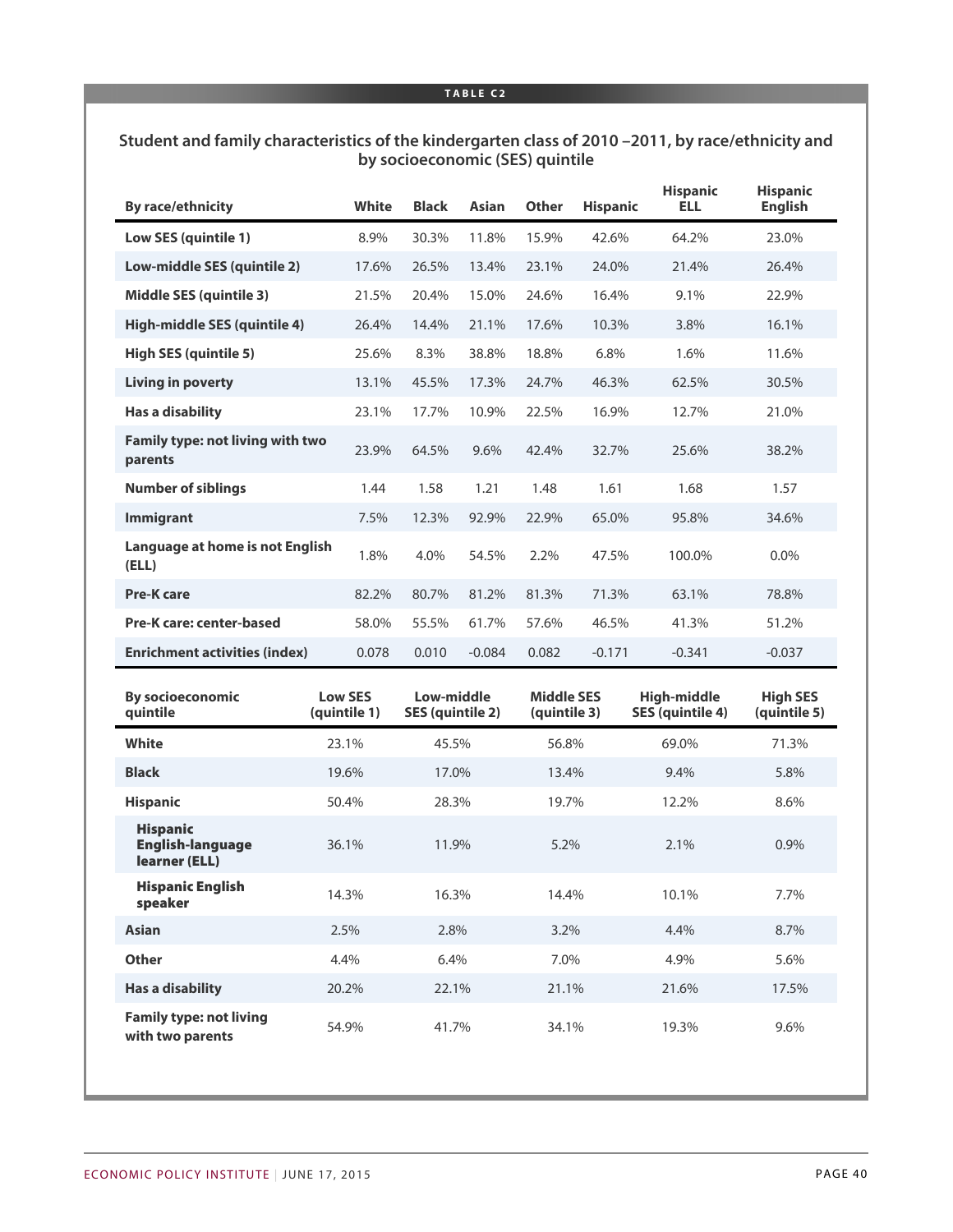|                                          |                                | TABLE C2 (CONTINUED)           |                            |                                        |                                 |
|------------------------------------------|--------------------------------|--------------------------------|----------------------------|----------------------------------------|---------------------------------|
| <b>By socioeconomic</b><br>quintile      | <b>Low SES</b><br>(quintile 1) | Low-middle<br>SES (quintile 2) | Middle SES<br>(quintile 3) | High-middle<br><b>SES (quintile 4)</b> | <b>High SES</b><br>(quintile 5) |
| <b>Number of siblings</b>                | 1.67                           | 1.46                           | 1.47                       | 1.41                                   | 1.45                            |
| Language at home is not<br>English (ELL) | 40.3%                          | 15.6%                          | 8.0%                       | 5.0%                                   | 7.0%                            |
| <b>Immigrant</b>                         | 49.8%                          | 25.7%                          | 18.9%                      | 17.2%                                  | 21.6%                           |
| Pre-K care                               | 66.6%                          | 75.6%                          | 81.6%                      | 85.0%                                  | 88.3%                           |
| Pre-K care: center-based                 | 44.3%                          | 47.0%                          | 53.1%                      | 61.6%                                  | 69.9%                           |
| <b>Enrichment activities</b><br>(index)  | $-0.163$                       | $-0.015$                       | 0.028                      | 0.065                                  | 0.109                           |

**Source:** EPI analysis of ECLS-K, Kindergarten Class of 2010–2011 (National Center for Education Statistics)

ECONOMIC POLICY INSTITUTE

## **TABLE D1**

## **Reading and math achievement at the beginning of kindergarten, by SES quintile, under unadjusted to fully adjusted models**

|                                              |                    | <b>Reading</b>    |                   |                    | <b>Math</b>       |                    |
|----------------------------------------------|--------------------|-------------------|-------------------|--------------------|-------------------|--------------------|
|                                              | M <sub>1</sub> S   | M <sub>2</sub> S  | M3S               | M <sub>1</sub> S   | M <sub>2</sub> S  | M3S                |
| Low-middle<br><b>SES</b>                     | $0.269***(0.032)$  | $0.208***(0.033)$ | $0.167***(0.032)$ | $0.240***(0.032)$  | $0.176***(0.032)$ | $0.153***(0.032)$  |
| <b>Middle SES</b>                            | $0.489***(0.034)$  | $0.407***(0.035)$ | $0.345***(0.034)$ | $0.504***(0.035)$  | $0.414***(0.036)$ | $0.372***(0.035)$  |
| <b>High-middle</b><br><b>SES</b>             | $0.739***$ (0.037) | $0.648***(0.037)$ | $0.555***(0.036)$ | $0.710***$ (0.036) | $0.604***(0.037)$ | $0.539***(0.037)$  |
| <b>High SES</b>                              | $0.996***(0.039)$  | $0.892***(0.040)$ | $0.784***(0.039)$ | $0.957***(0.039)$  | $0.841***(0.039)$ | $0.761***$ (0.038) |
| <b>Controlling</b><br>for race               | <b>No</b>          | Yes               | Yes               | <b>No</b>          | Yes               | Yes                |
| <b>Controlling</b><br>for other<br>variables | <b>No</b>          | <b>No</b>         | <b>Yes</b>        | <b>No</b>          | <b>No</b>         | Yes                |
| <b>Observations</b>                          | 10,240             | 10,240            | 10,240            | 10,220             | 10,220            | 10,220             |
| Adj.R2                                       | 0.276              | 0.286             | 0.339             | 0.285              | 0.297             | 0.362              |

Note: Robust standard errors are in parentheses. For statistical significance, \*\*\* denotes p<0.01, \*\* denotes p<0.05, and \* denotes p<0.1. The number of observations is rounded to the nearest multiple of 10. SES refers to socioeconomic status. See Appendix A, Figure D1, and Table F1.

**Source:** EPI analysis of ECLS-K, Kindergarten Class of 2010–2011 (National Center for Education Statistics)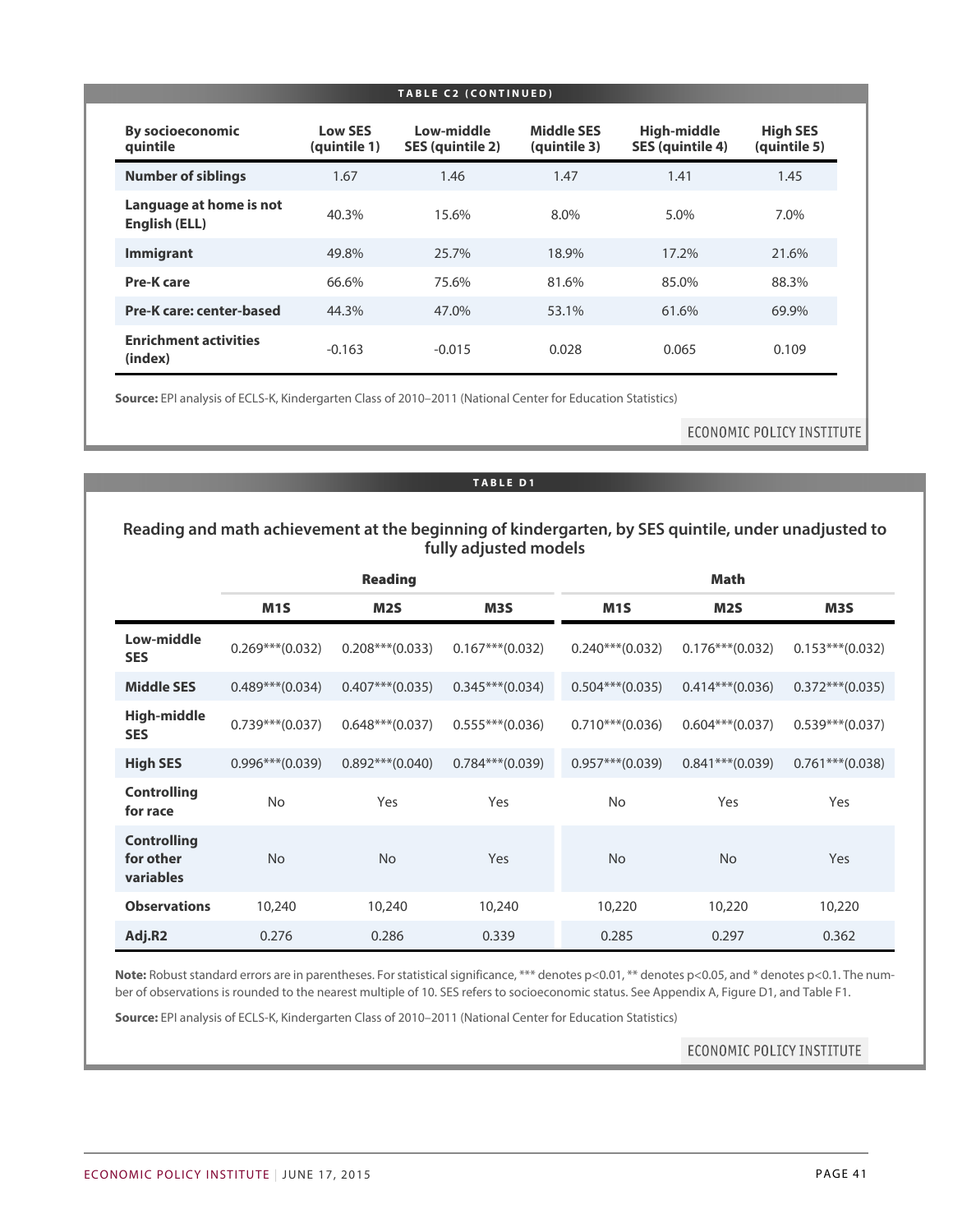### FIGURE D1

## **Reading and math achievement at the beginning of kindergarten, compared with low socioeconomic status achievement, by SES quintile**



**Note:** SES refers to socioeconomic status. Model 1 (M1S) shows the baseline unadjusted standard deviation score for each socioeconomic group, relative to low-SES children. Model 2 (M2S) shows each group's relative performance after controlling for race/ethnicity. Model 3 (M3S) shows relative performance after adjusting for all family and child characteristics, pre-K schooling, and enrichment activities with parents. See Appendix A and Tables D1 and F1.

**Source:** EPI analysis of ECLS-K, Kindergarten Class of 2010–2011 (National Center for Education Statistics)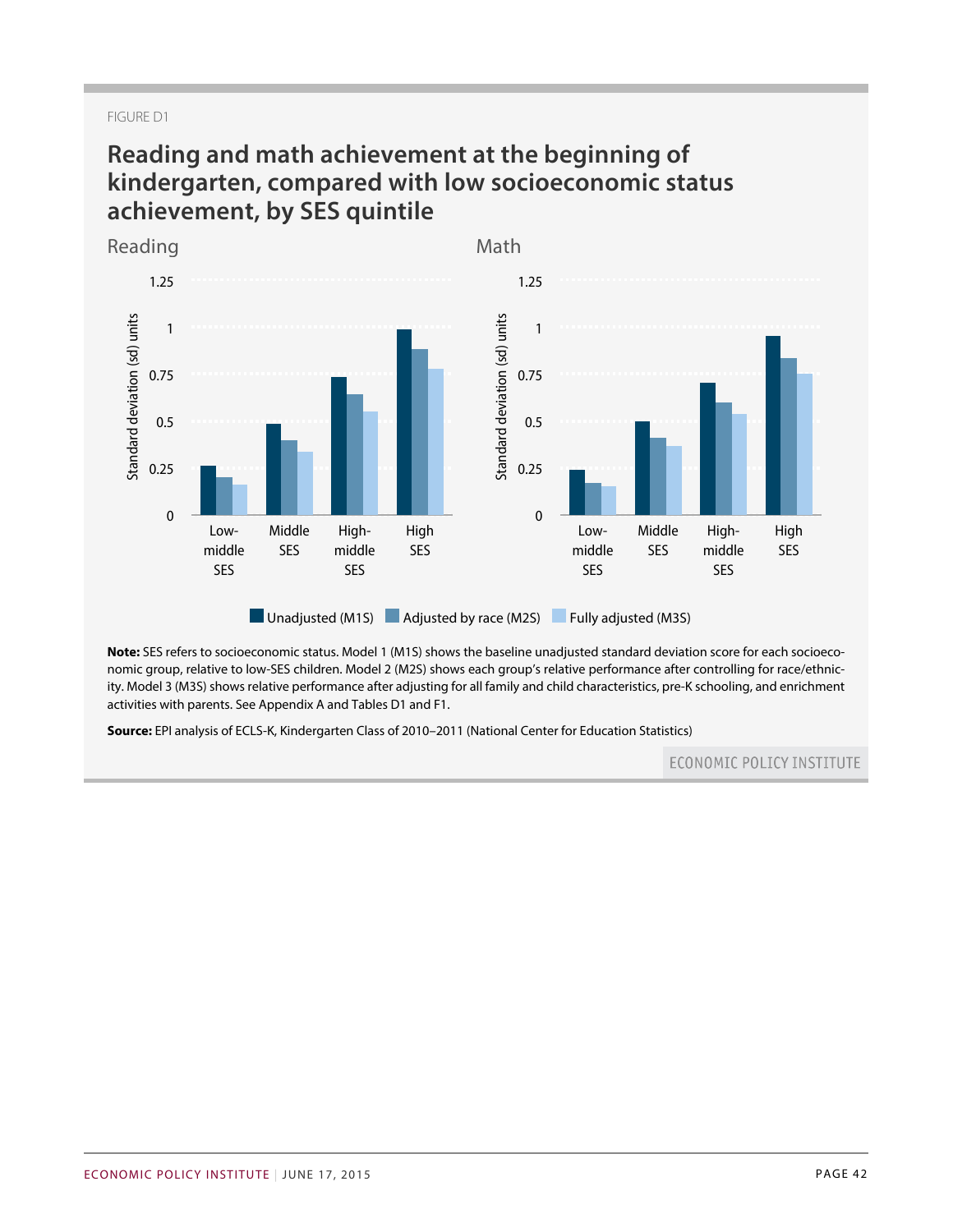#### **TABLE D2**

## **Executive function at the beginning of kindergarten, by SES quintile, under unadjusted to fully adjusted models**

|                                              |                       | <b>Cognitive flexibility</b> |                       | <b>Working memory</b> |                       |                       |  |  |
|----------------------------------------------|-----------------------|------------------------------|-----------------------|-----------------------|-----------------------|-----------------------|--|--|
|                                              | M <sub>1</sub> S      | M2S                          | M <sub>3</sub> S      | M <sub>1</sub> S      | M <sub>25</sub>       | M <sub>3</sub> S      |  |  |
| Low-middle<br><b>SES</b>                     | $0.144***$<br>(0.047) | $0.100**$<br>(0.048)         | $0.098**$<br>(0.049)  | $0.201***$<br>(0.039) | $0.145***$<br>(0.040) | $0.101***$<br>(0.037) |  |  |
| <b>Middle SES</b>                            | $0.264***$<br>(0.048) | $0.201***$<br>(0.049)        | $0.192***$<br>(0.051) | $0.399***$<br>(0.042) | $0.318***$<br>(0.043) | $0.259***$<br>(0.041) |  |  |
| <b>High-middle</b><br><b>SES</b>             | $0.266***$<br>(0.047) | $0.192***$<br>(0.049)        | $0.182***$<br>(0.051) | $0.582***$<br>(0.043) | $0.489***$<br>(0.045) | $0.416***$<br>(0.043) |  |  |
| <b>High SES</b>                              | $0.346***$<br>(0.047) | $0.272***$<br>(0.048)        | $0.254***$<br>(0.051) | $0.705***$<br>(0.045) | $0.608***$<br>(0.046) | $0.513***$<br>(0.045) |  |  |
| <b>Controlling</b><br>for race               | <b>No</b>             | Yes                          | Yes                   | <b>No</b>             | Yes                   | Yes                   |  |  |
| <b>Controlling</b><br>for other<br>variables | N <sub>o</sub>        | No                           | Yes                   | <b>No</b>             | <b>No</b>             | Yes                   |  |  |
| <b>Observations</b>                          | 10,220                | 10,220                       | 10,220                | 9,570                 | 9,570                 | 9,570                 |  |  |
| Adj.R2                                       | 0.0803                | 0.0860                       | 0.0974                | 0.168                 | 0.176                 | 0.255                 |  |  |

Note: Robust standard errors are in parentheses. For statistical significance, \*\*\* denotes p<0.01, \*\* denotes p<0.05, and \* denotes p<0.1. The number of observations is rounded to the nearest multiple of 10. SES refers to socioeconomic status. See Appendix A, Figure D2, and Table F2.

**Source:** EPI analysis of ECLS-K, Kindergarten Class of 2010-2011 (National Center for Education Statistics)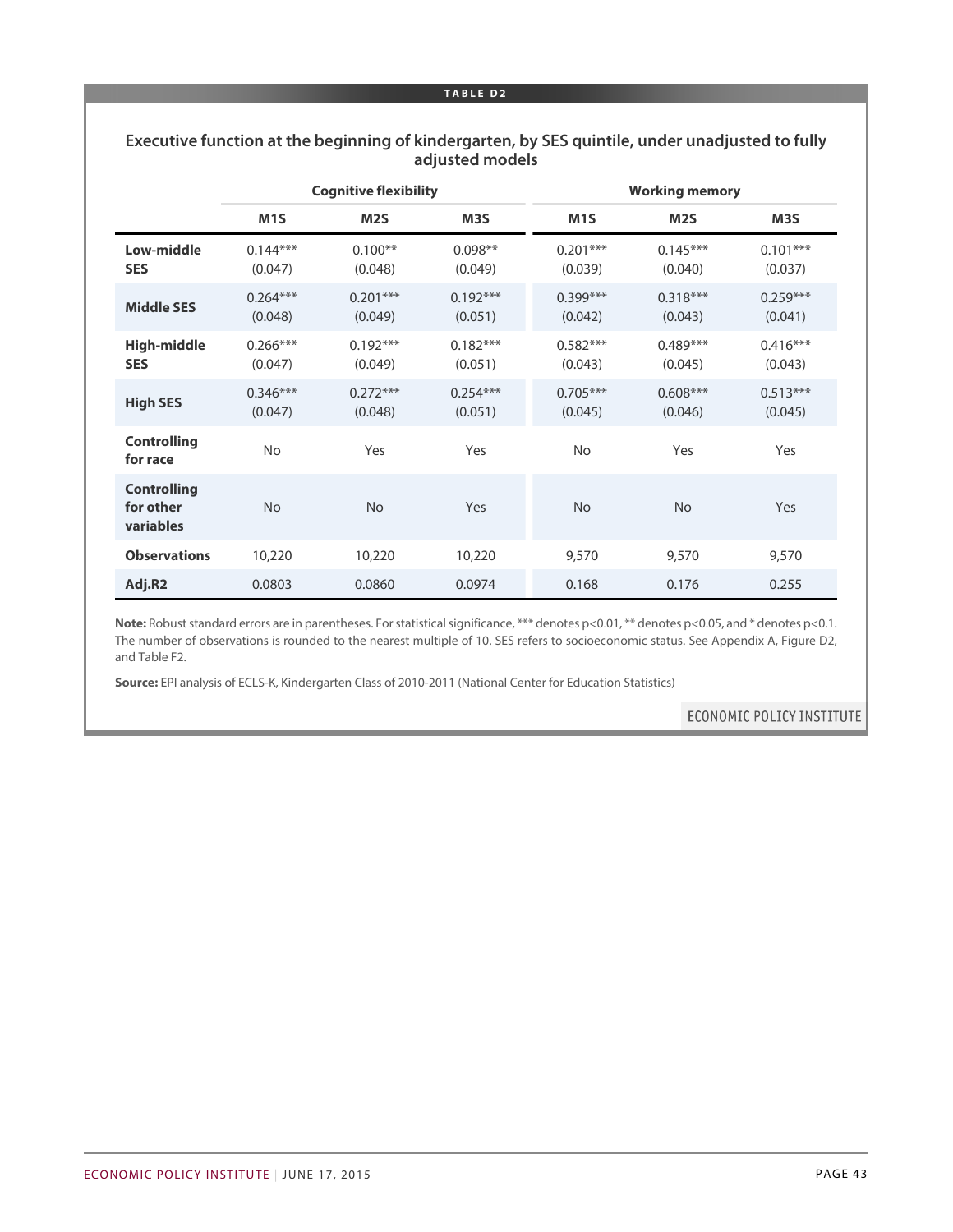## FIGURE D2

# **Executive function at the beginning of kindergarten, compared with low socioeconomic status executive function, by SES quintile**



**Note:** SES refers to socioeconomic status. Model 1 (M1S) shows the baseline unadjusted standard deviation score for each socioeconomic group, relative to low-SES children. Model 2 (M2S) shows each group's relative performance after controlling for rache/ethnicity. Model 3 (M3S) shows relative performance after adjusting for all family and child characteristics, pre-K schooling, and enrichment activities with parents. See Appendix A and Tables D2 and F2.

**Source:** EPI analysis of ECLS-K, Kindergarten Class of 2010–2011 (National Center for Education Statistics)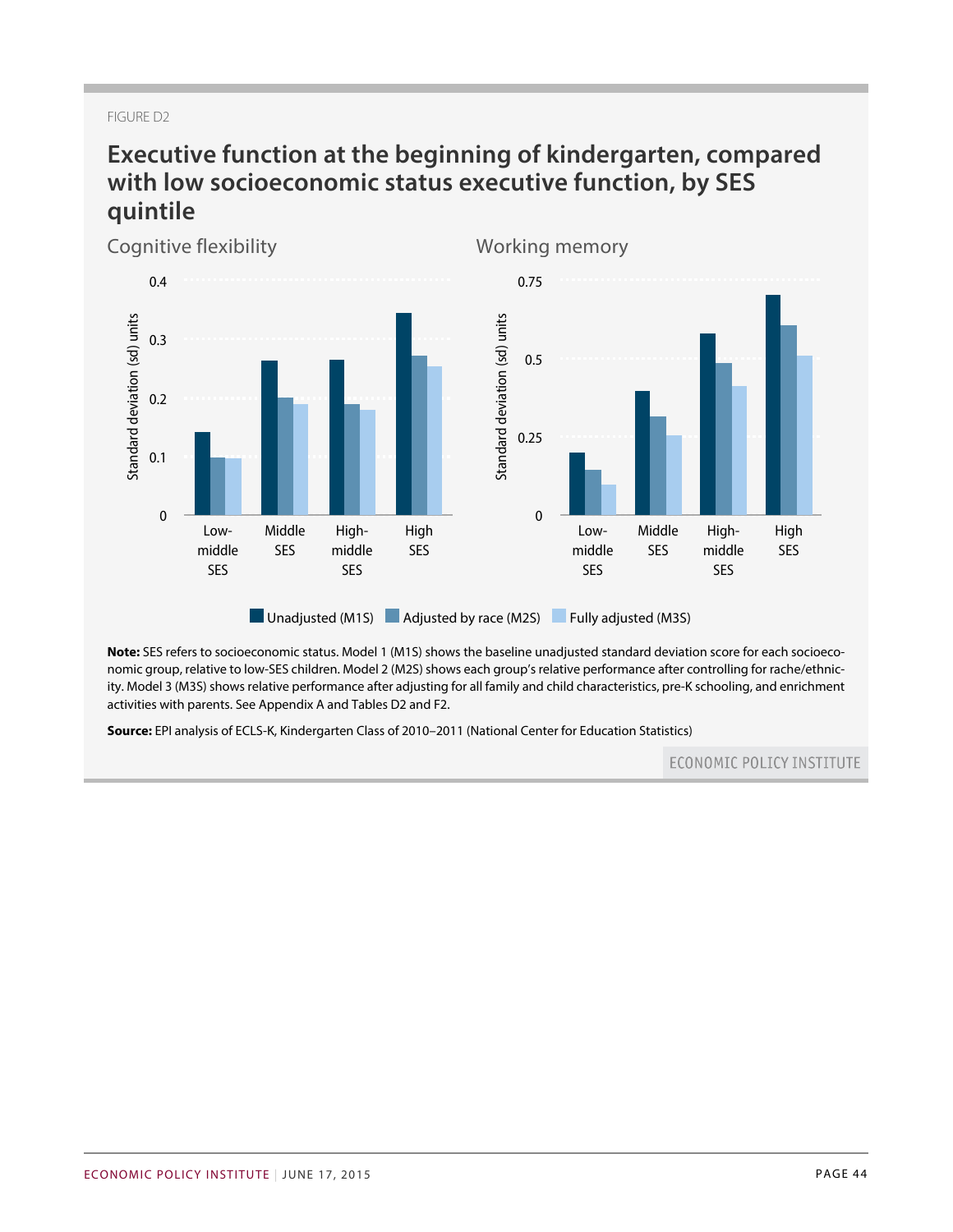#### **TABLE D3**

#### **Principal noncognitive skills at the beginning of kindergarten, as reported by teachers, by SES quintile, under unadjusted to fully adjusted models**

|                                              |                       | Self-control          |                       | <b>Approaches to learning</b> |                       |                       |                        | <b>Internalizing problems</b> |                        |                        | <b>Externalizing problems</b> |                        |  |
|----------------------------------------------|-----------------------|-----------------------|-----------------------|-------------------------------|-----------------------|-----------------------|------------------------|-------------------------------|------------------------|------------------------|-------------------------------|------------------------|--|
|                                              | M <sub>1</sub> S      | M <sub>2</sub> S      | M3S                   | M <sub>1</sub> S              | M2S                   | M <sub>3</sub> S      | M <sub>1</sub> S       | M <sub>25</sub>               | M3S                    | M <sub>1</sub> S       | M <sub>2</sub> S              | M3S                    |  |
| Low-middle<br><b>SES</b>                     | $0.085*$<br>(0.045)   | $0.110**$<br>(0.047)  | 0.073<br>(0.045)      | $0.148***$<br>(0.040)         | $0.172***$<br>(0.042) | $0.132***$<br>(0.040) | $-0.046$<br>(0.045)    | $-0.073$<br>(0.045)           | $-0.043$<br>(0.045)    | $-0.000$<br>(0.046)    | $-0.030$<br>(0.048)           | 0.016<br>(0.046)       |  |
| <b>Middle SES</b>                            | $0.201***$<br>(0.047) | $0.228***$<br>(0.048) | $0.162***$<br>(0.047) | $0.278***$<br>(0.043)         | $0.305***$<br>(0.044) | $0.230***$<br>(0.043) | $-0.127***$<br>(0.045) | $-0.162***$<br>(0.046)        | $-0.110**$<br>(0.046)  | $-0.111**$<br>(0.050)  | $-0.147***$<br>(0.052)        | $-0.066$<br>(0.050)    |  |
| High-middle<br><b>SES</b>                    | $0.352***$<br>(0.047) | $0.375***$<br>(0.050) | $0.286***$<br>(0.048) | $0.512***$<br>(0.043)         | $0.531***$<br>(0.045) | $0.432***$<br>(0.043) | $-0.188***$<br>(0.046) | $-0.224***$<br>(0.048)        | $-0.151***$<br>(0.048) | $-0.218***$<br>(0.048) | $-0.250***$<br>(0.051)        | $-0.150***$<br>(0.049) |  |
| <b>High SES</b>                              | $0.396***$<br>(0.048) | $0.417***$<br>(0.051) | $0.311***$<br>(0.050) | $0.618***$<br>(0.044)         | $0.632***$<br>(0.046) | $0.507***$<br>(0.045) | $-0.224***$<br>(0.048) | $-0.257***$<br>(0.049)        | $-0.163***$<br>(0.050) | $-0.284***$<br>(0.049) | $-0.313***$<br>(0.052)        | $-0.191***$<br>(0.051) |  |
| <b>Controlling</b><br>for race               | <b>No</b>             | Yes                   | Yes                   | <b>No</b>                     | Yes                   | Yes                   | <b>No</b>              | Yes                           | Yes                    | <b>No</b>              | Yes                           | Yes                    |  |
| <b>Controlling</b><br>for other<br>variables | <b>No</b>             | <b>No</b>             | Yes                   | <b>No</b>                     | No                    | Yes                   | <b>No</b>              | <b>No</b>                     | Yes                    | <b>No</b>              | <b>No</b>                     | Yes                    |  |
| <b>Observations</b>                          | 8,910                 | 8,910                 | 8,910                 | 9,690                         | 9,690                 | 9,690                 | 9,360                  | 9,360                         | 9,360                  | 9,440                  | 9,440                         | 9,440                  |  |
| Adj.R2                                       | 0.112                 | 0.116                 | 0.176                 | 0.105                         | 0.109                 | 0.202                 | 0.084                  | 0.085                         | 0.103                  | 0.067                  | 0.071                         | 0.147                  |  |

Note: Robust standard errors are in parentheses. For statistical significance, \*\*\* denotes p<0.01, \*\* denotes p<0.05, and \* denotes p<0.1. The number of observations is rounded to the nearest multiple of 10. SES refers to socioeconomic status. See Appendix A, Figure D3, and Table F3.

**Source:** EPI analysis of ECLS-K, Kindergarten Class of 2010-2011 (National Center for Education Statistics)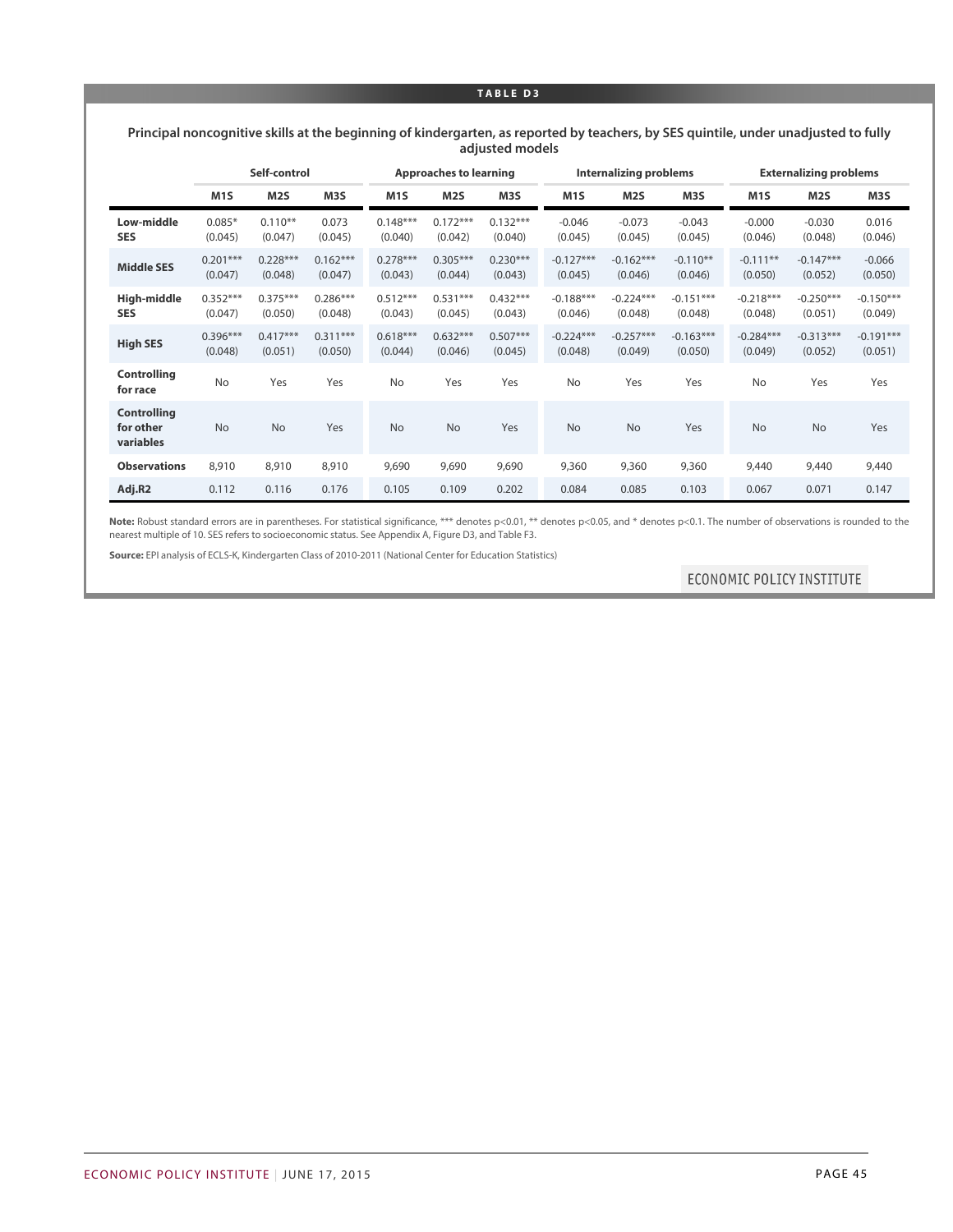### FIGURE D3

# **Principal noncognitive skills at the beginning of kindergarten, as reported by teachers, compared with teachers' reports of low socioeconomic status achievement, by SES quintile**



## Internalizing behavioral problems





## Approaches to learning

Externalizing behavioral problems



[Unadjusted \(M1S\)](#page-0-0) [Adjusted by race \(M2S\)](#page-0-0) [Fully adjusted \(M3S\)](#page-0-0)

**Note:** SES refers to socioeconomic status. Model 1 (M1S) shows the baseline unadjusted standard deviation score for each socioeconomic group, relative to low-SES. Model 2 (M2S) shows each group's relative performance after controlling for race/ethnicity. Model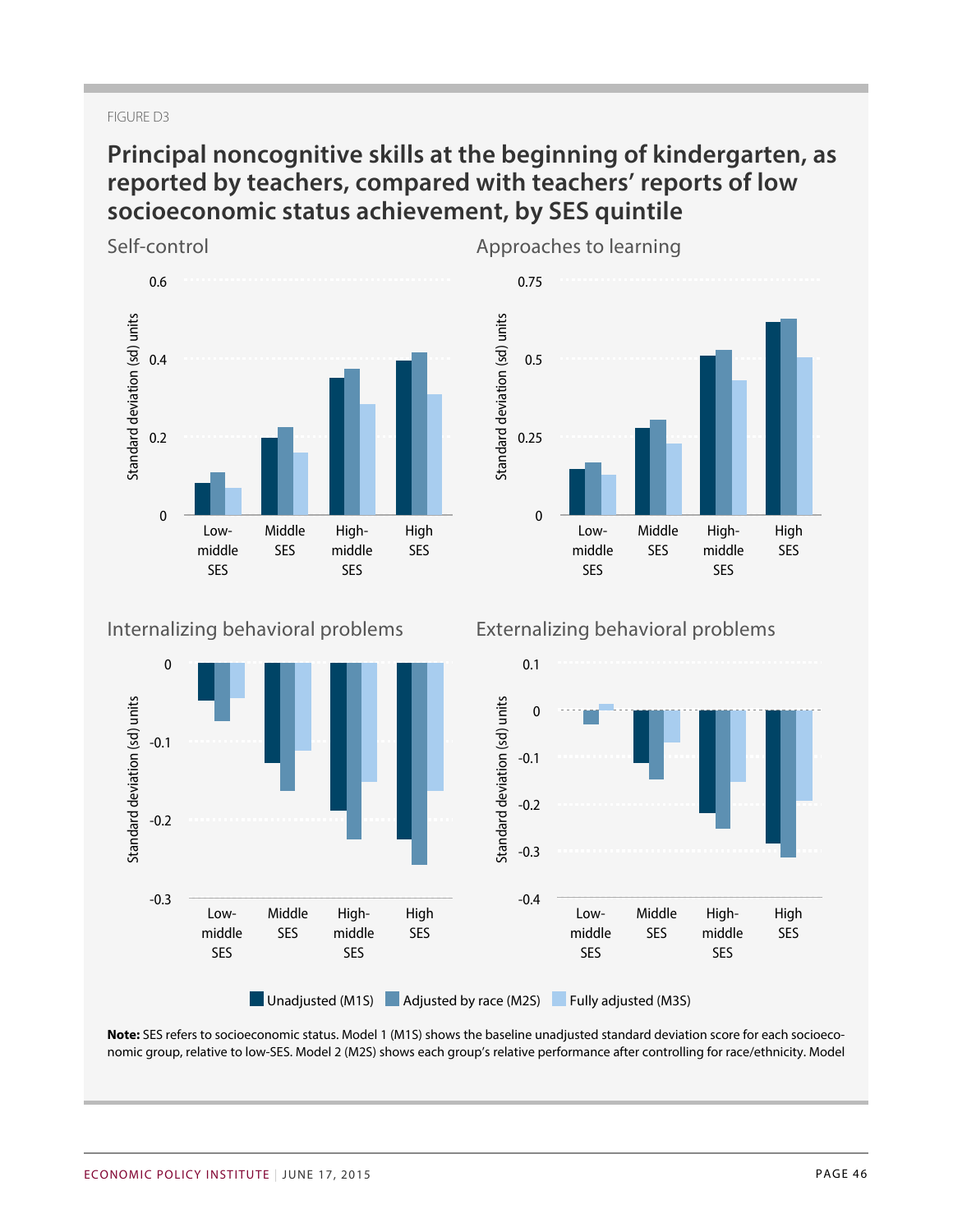3 (M3S) shows relative performance after adjusting for all family and child characteristics, pre-K schooling, and enrichment activities with parents. See Appendix A and Tables D3 and F3.

**Source:** EPI analysis of ECLS-K, Kindergarten Class of 2010–2011 (National Center for Education Statistics)

## **ECONOMIC POLICY INSTITUTE**

#### **TABLE D4**

**Principal noncognitive skills at the beginning of kindergarten, as reported by parents, by SES quintile, under unadjusted to fully adjusted models**

|                                              |                       | Self-control          |                       |                       | <b>Approaches to learning</b> |                       |                       | <b>Social interactions</b> |                       |  |  |
|----------------------------------------------|-----------------------|-----------------------|-----------------------|-----------------------|-------------------------------|-----------------------|-----------------------|----------------------------|-----------------------|--|--|
|                                              | M <sub>1</sub> S      | M <sub>2</sub> S      | M3S                   | M <sub>1</sub> S      | M <sub>2</sub> S              | M3S                   | M <sub>1</sub> S      | M <sub>2</sub> S           | M3S                   |  |  |
| Low-middle<br><b>SES</b>                     | $0.110**$<br>(0.048)  | $0.110**$<br>(0.049)  | 0.068<br>(0.048)      | $0.265***$<br>(0.041) | $0.202***$<br>(0.043)         | $0.151***$<br>(0.040) | $0.271***$<br>(0.042) | $0.188***$<br>(0.042)      | $0.163***$<br>(0.041) |  |  |
| <b>Middle SES</b>                            | $0.224***$<br>(0.047) | $0.227***$<br>(0.050) | $0.175***$<br>(0.050) | $0.321***$<br>(0.043) | $0.243***$<br>(0.045)         | $0.175***$<br>(0.043) | $0.323***$<br>(0.044) | $0.219***$<br>(0.044)      | $0.184***$<br>(0.044) |  |  |
| High-middle<br><b>SES</b>                    | $0.250***$<br>(0.049) | $0.257***$<br>(0.052) | $0.192***$<br>(0.051) | $0.419***$<br>(0.044) | $0.339***$<br>(0.047)         | $0.259***$<br>(0.044) | $0.324***$<br>(0.044) | $0.216***$<br>(0.045)      | $0.177***$<br>(0.045) |  |  |
| <b>High SES</b>                              | $0.335***$<br>(0.050) | $0.342***$<br>(0.052) | $0.258***$<br>(0.052) | $0.492***$<br>(0.045) | $0.416***$<br>(0.048)         | $0.302***$<br>(0.046) | $0.344***$<br>(0.046) | $0.245***$<br>(0.047)      | $0.186***$<br>(0.047) |  |  |
| <b>Controlling</b><br>for race               | <b>No</b>             | Yes                   | Yes                   | <b>No</b>             | Yes                           | Yes                   | <b>No</b>             | Yes                        | Yes                   |  |  |
| <b>Controlling</b><br>for other<br>variables | No                    | <b>No</b>             | Yes                   | <b>No</b>             | No                            | Yes                   | <b>No</b>             | <b>No</b>                  | <b>Yes</b>            |  |  |
| <b>Observations</b>                          | 10,240                | 10,240                | 10,240                | 10,260                | 10,260                        | 10,260                | 10,260                | 10,260                     | 10,260                |  |  |
| Adj.R2                                       | 0.0296                | 0.0311                | 0.0682                | 0.0641                | 0.0717                        | 0.186                 | 0.0537                | 0.0677                     | 0.112                 |  |  |

Note: Robust standard errors are in parentheses. For statistical significance, \*\*\* denotes p<0.01, \*\* denotes p<0.05, and \* denotes p<0.1. The number of observations is rounded to the nearest multiple of 10. SES refers to socioeconomic status. See Appendix A, Figure D4, and Table F4.

**Source:** EPI analysis of ECLS-K, Kindergarten Class of 2010-2011 (National Center for Education Statistics)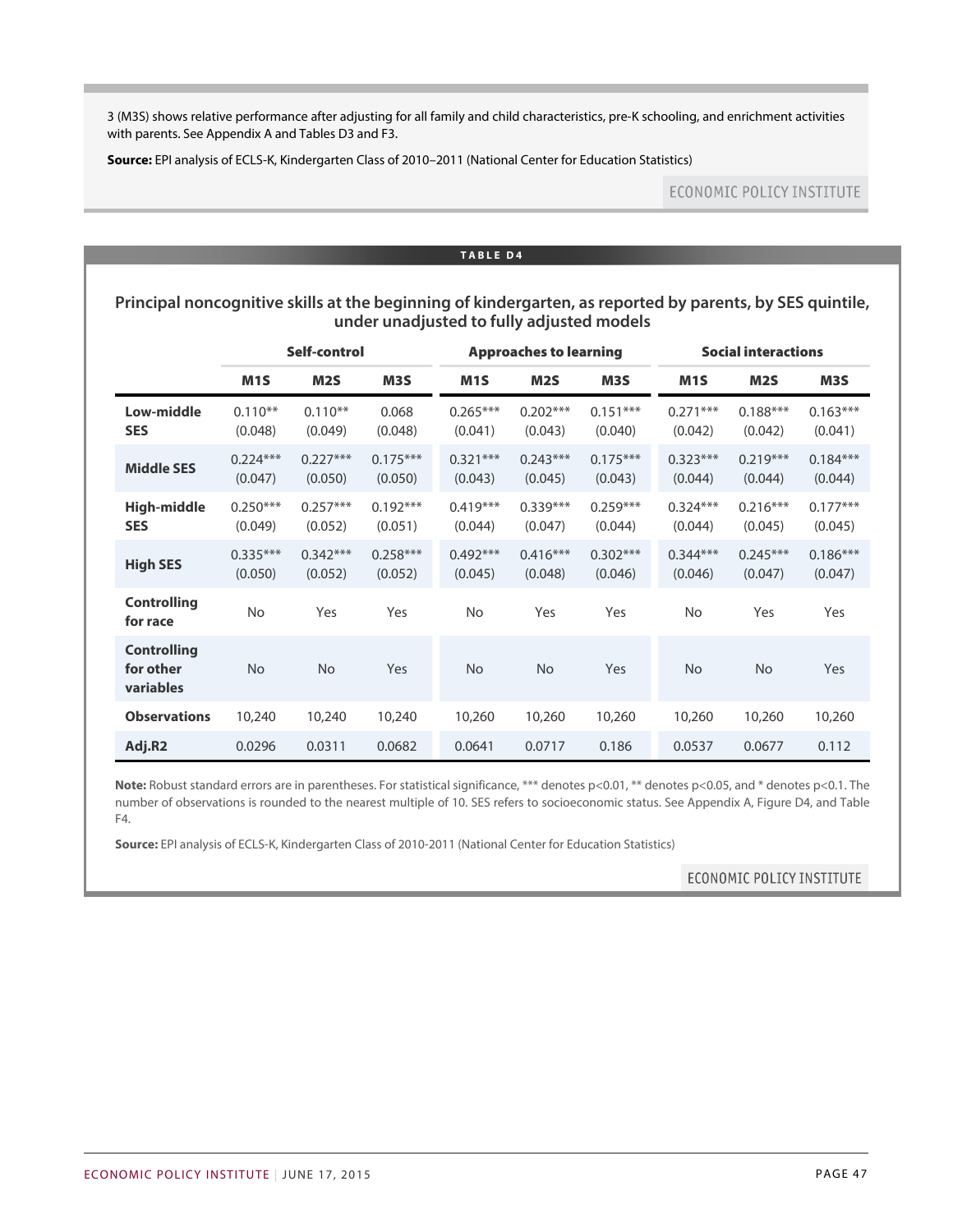### FIGURE D4

# **Principal noncognitive skills at the beginning of kindergarten, as reported by parents, compared with parents' reports of low socioeconomic status achievement, by SES quintile**

Self-control





## Social interactions



**Note:** SES refers to socioeconomic status. Model 1 (M1S) shows the baseline unadjusted standard deviation score for each group, relative to low-SES children. Model 2 (M2S) shows each group's relative performance after controlling for race/ethnicity. Model 3 (M3S)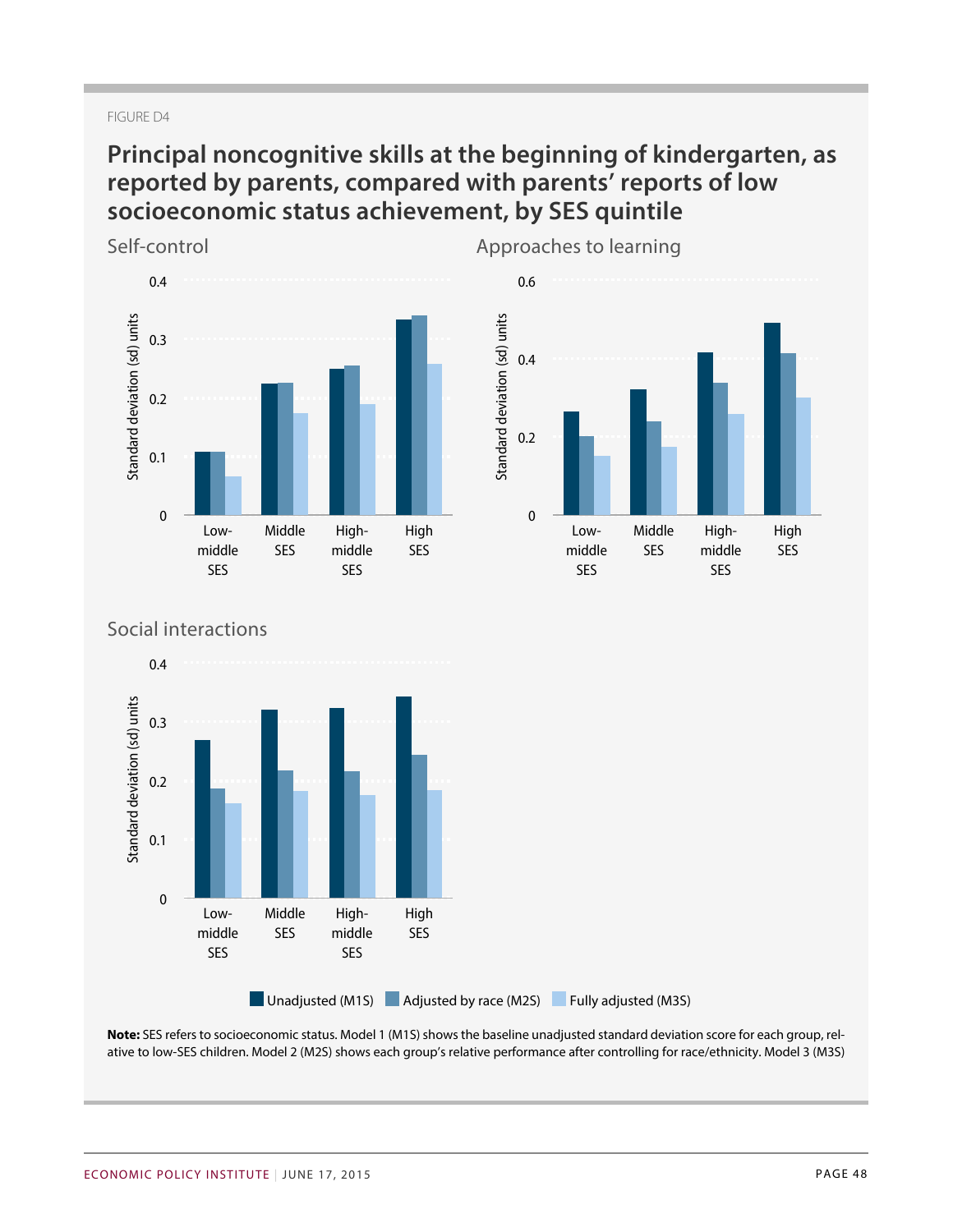shows relative performance after adjusting for all family and child characteristics, pre-K schooling, and enrichment activities with parents. See Appendix A and Tables D4 and F4.

**Source:** EPI analysis of ECLS-K, Kindergarten Class of 2010–2011 (National Center for Education Statistics)

## ECONOMIC POLICY INSTITUTE

|                                       |                       |                                    |                       |                       |                             |                       | <b>TABLE D5</b>       |                           |                       |                       |                            |                                                                                                                                                 |                       |                                        |                       |
|---------------------------------------|-----------------------|------------------------------------|-----------------------|-----------------------|-----------------------------|-----------------------|-----------------------|---------------------------|-----------------------|-----------------------|----------------------------|-------------------------------------------------------------------------------------------------------------------------------------------------|-----------------------|----------------------------------------|-----------------------|
|                                       |                       |                                    |                       |                       |                             |                       |                       |                           |                       |                       |                            | Other noncognitive skills at the beginning of kindergarten, as reported by teachers, by SES guintile, under unadjusted to fully adjusted models |                       |                                        |                       |
|                                       |                       | <b>Interpersonal relationships</b> |                       |                       | <b>Closeness to teacher</b> |                       |                       | <b>Eagerness to learn</b> |                       |                       | <b>Pays attention well</b> |                                                                                                                                                 |                       | <b>Persistence in completing tasks</b> |                       |
|                                       | M <sub>1</sub> S      | M2S                                | M3S                   | M <sub>1</sub> S      | M2S                         | M3S                   | M <sub>1</sub> S      | M <sub>2</sub> S          | M3S                   | M <sub>1</sub> S      | M <sub>2</sub> S           | M3S                                                                                                                                             | M <sub>1</sub> S      | M2S                                    | M3S                   |
| Low-middle<br><b>SES</b>              | $0.123***$<br>(0.044) | $0.130***$<br>(0.045)              | $0.088**$<br>(0.044)  | $0.091**$<br>(0.042)  | $0.078*$<br>(0.043)         | 0.046<br>(0.043)      | $0.116***$<br>(0.042) | $0.130***$<br>(0.043)     | $0.092**$<br>(0.043)  | $0.118***$<br>(0.040) | $0.141***$<br>(0.040)      | $0.104***$<br>(0.039)                                                                                                                           | $0.118***$<br>(0.040) | $0.144***$<br>(0.041)                  | $0.116***$<br>(0.041) |
| <b>Middle SES</b>                     | $0.248***$<br>(0.046) | $0.250***$<br>(0.047)              | $0.176***$<br>(0.047) | $0.191***$<br>(0.044) | $0.168***$<br>(0.046)       | $0.120***$<br>(0.046) | $0.237***$<br>(0.044) | $0.249***$<br>(0.045)     | $0.189***$<br>(0.046) | $0.229***$<br>(0.043) | $0.254***$<br>(0.045)      | $0.185***$<br>(0.043)                                                                                                                           | $0.200***$<br>(0.041) | $0.229***$<br>(0.043)                  | $0.177***$<br>(0.043) |
| High-middle<br><b>SES</b>             | $0.415***$<br>(0.045) | $0.410***$<br>(0.047)              | $0.319***$<br>(0.046) | $0.280***$<br>(0.044) | $0.247***$<br>(0.046)       | $0.192***$<br>(0.046) | $0.430***$<br>(0.044) | $0.434***$<br>(0.046)     | $0.355***$<br>(0.047) | $0.430***$<br>(0.043) | $0.449***$<br>(0.045)      | $0.360***$<br>(0.044)                                                                                                                           | $0.392***$<br>(0.041) | $0.416***$<br>(0.043)                  | $0.346***$<br>(0.044) |
| <b>High SES</b>                       | $0.461***$<br>(0.047) | $0.456***$<br>(0.049)              | $0.348***$<br>(0.049) | $0.324***$<br>(0.046) | $0.295***$<br>(0.047)       | $0.229***$<br>(0.048) | $0.502***$<br>(0.046) | $0.502***$<br>(0.047)     | $0.407***$<br>(0.048) | $0.534***$<br>(0.044) | $0.549***$<br>(0.046)      | $0.438***$<br>(0.045)                                                                                                                           | $0.497***$<br>(0.043) | $0.512***$<br>(0.046)                  | $0.422***$<br>(0.046) |
| Controlling<br>for race               | No                    | Yes                                | Yes                   | No                    | Yes                         | Yes                   | No                    | Yes                       | Yes                   | <b>No</b>             | Yes                        | Yes                                                                                                                                             | No                    | Yes                                    | Yes                   |
| Controlling<br>for other<br>variables | No                    | <b>No</b>                          | Yes                   | <b>No</b>             | No                          | Yes                   | <b>No</b>             | <b>No</b>                 | Yes                   | <b>No</b>             | No                         | Yes                                                                                                                                             | No                    | <b>No</b>                              | Yes                   |
| <b>Observations</b>                   | 9,020                 | 9,020                              | 9.020                 | 9,640                 | 9,640                       | 9,640                 | 9,730                 | 9,730                     | 9,730                 | 9,730                 | 9,730                      | 9,730                                                                                                                                           | 9,710                 | 9,710                                  | 9,710                 |
| Adj.R2                                | 0.120                 | 0.124                              | 0.181                 | 0.127                 | 0.133                       | 0.170                 | 0.109                 | 0.112                     | 0.146                 | 0.0879                | 0.0909                     | 0.163                                                                                                                                           | 0.121                 | 0.125                                  | 0.174                 |

ard errors are in parentheses. For statistical significance, \*\*\* denotes p<0.01, \*\* denotes p<0.05, and \* denotes p<0.05, and \* denotes p<0.05, and \* denotes p<0.07. The number of observations is rounded to the nearest mul Note: R

**Source:** EPI analysis of ECLS-K, Kindergarten Class of 2010-2011 (National Center for Education Statistics)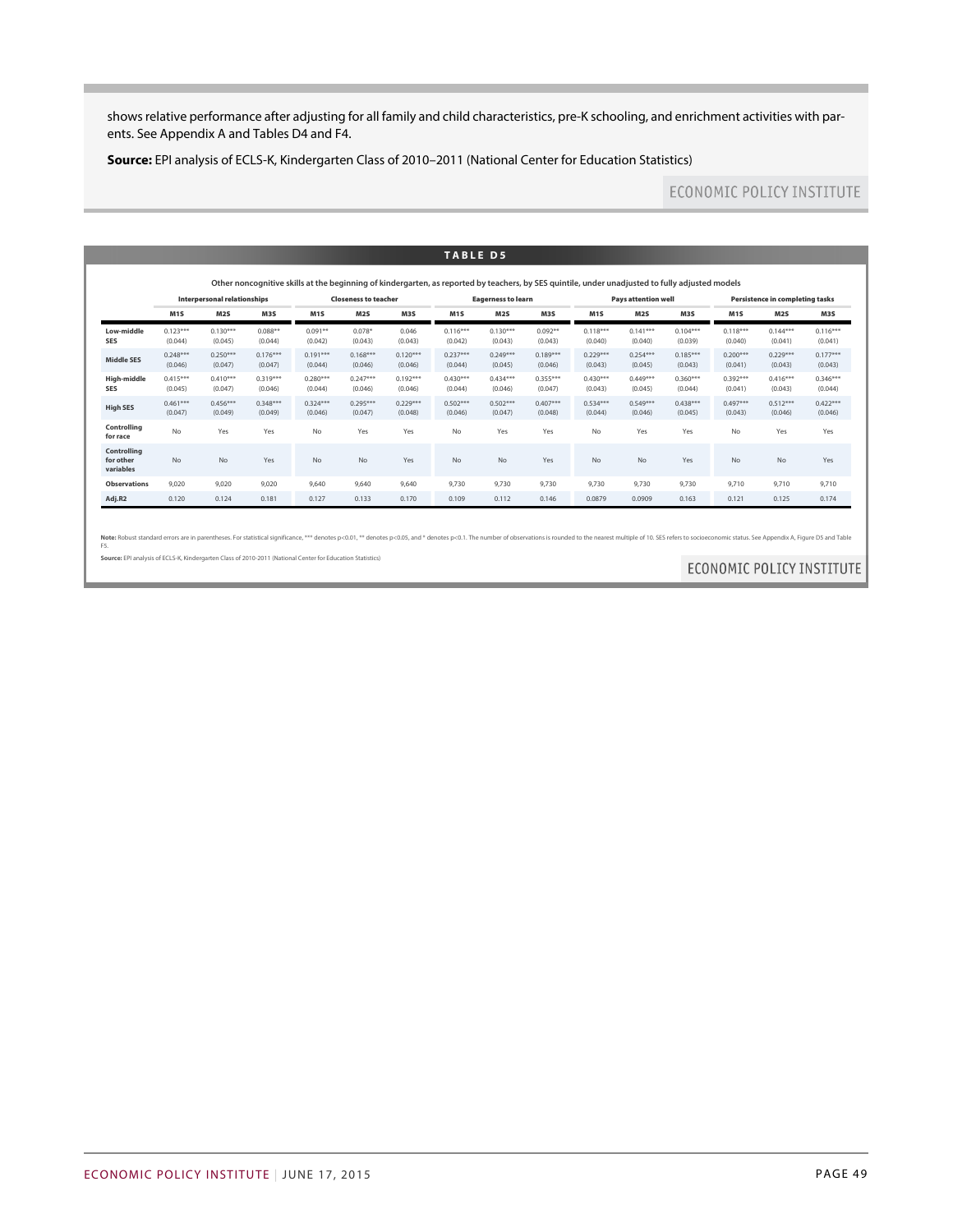### FIGURE D5

# **Other noncognitive skills at the beginning of kindergarten, as reported by teachers, compared with teachers' reports of low socioeconomic status students' skills, by SES quintile**



Closeness to teacher



Eagerness to learn



## Persistence in completing tasks

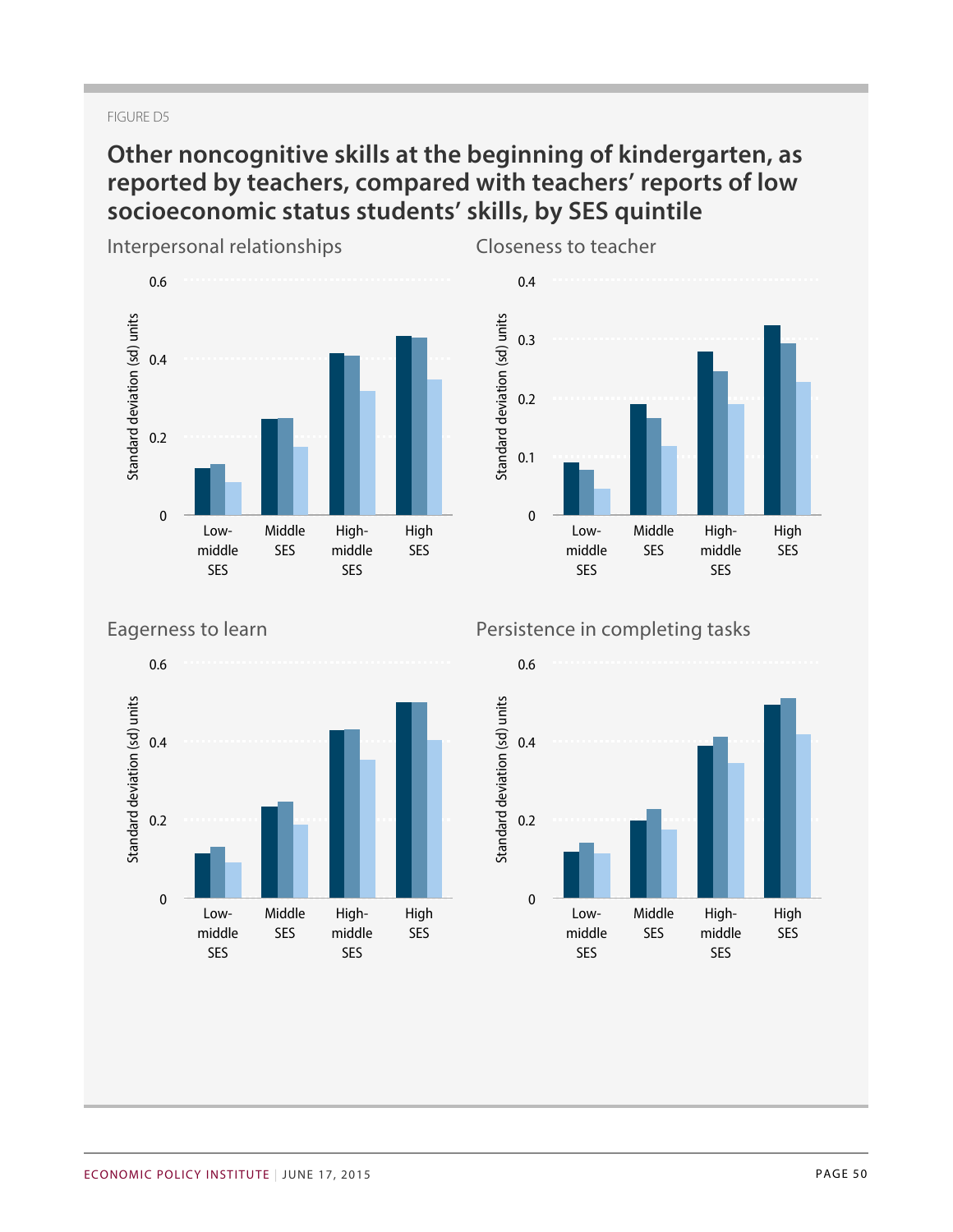

**Note:** SES refers to socioeconomic status. Model 1 (M1S) shows the baseline unadjusted standard deviation score for each group, relative to low-SES children. Model 2 (M2S) shows each group's relative performance after controlling for race/ethnicity. Model 3 (M3S) showsrelative performance after adjusting for all family and child characteristics, pre-K schooling, and enrichment activities with parents. See Appendix A and Tables D5 and F5.

**Source:** EPI analysis of ECLS-K, Kindergarten Class of 2010–2011 (National Center for Education Statistics)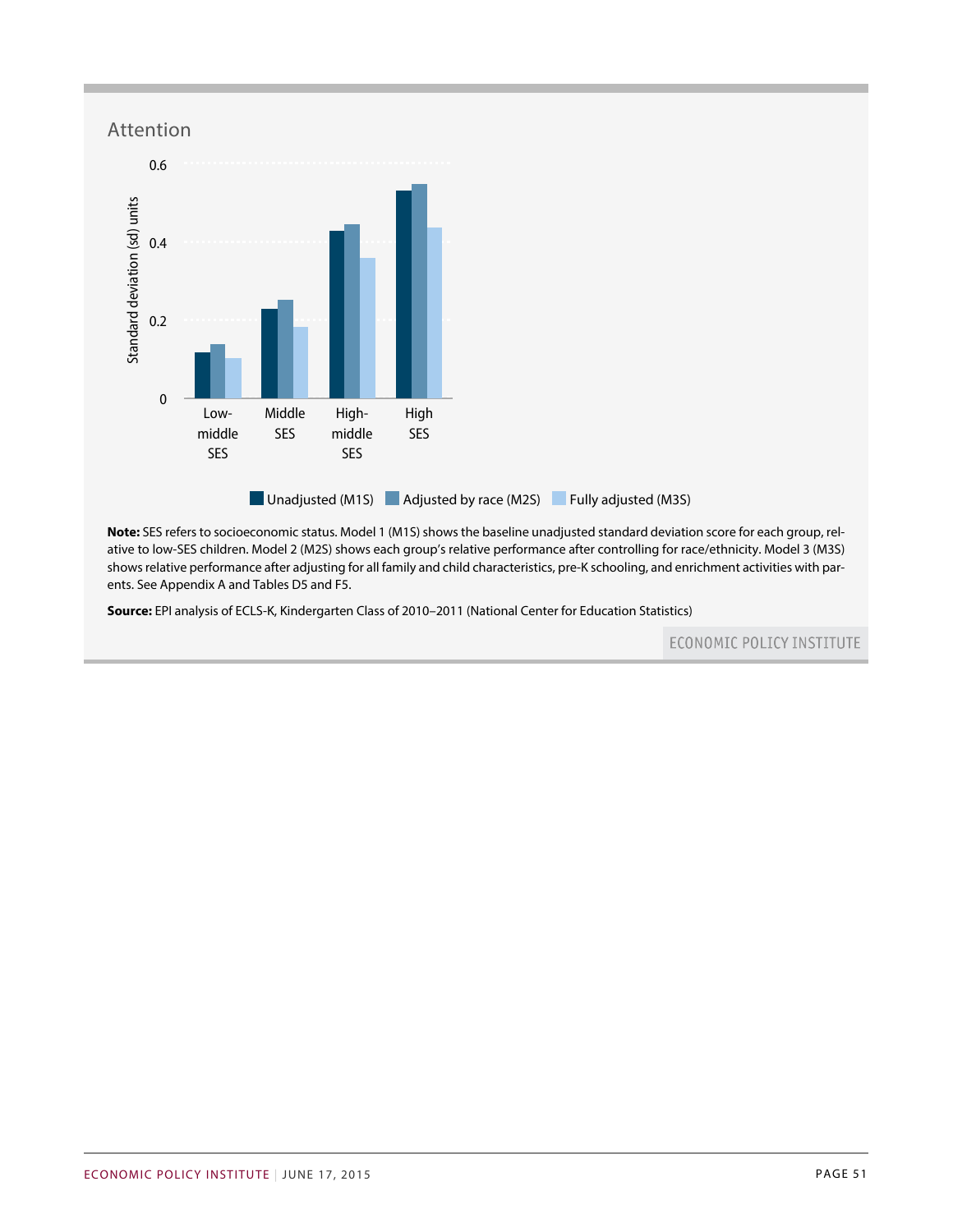#### **TABLE D6**

## **Other noncognitive skills at the beginning of kindergarten, as reported by parents, by SES quintile, under unadjusted to fully adjusted models**

|                                              |                       | <b>Persistence</b>    |                       |                       | <b>Eagerness to learn</b> |                       | <b>Creativity in work or play</b> |                       |                       |  |
|----------------------------------------------|-----------------------|-----------------------|-----------------------|-----------------------|---------------------------|-----------------------|-----------------------------------|-----------------------|-----------------------|--|
|                                              | M <sub>1</sub> S      | <b>M2S</b>            | M3S                   | M <sub>1</sub> S      | M <sub>2</sub> S          | M3S                   | M <sub>1</sub> S                  | M <sub>2</sub> S      | M3S                   |  |
| Low-middle<br><b>SES</b>                     | $0.149***$<br>(0.043) | $0.117***$<br>(0.045) | $0.076*$<br>(0.043)   | $0.248***$<br>(0.044) | $0.204***$<br>(0.046)     | $0.166***$<br>(0.045) | $0.198***$<br>(0.042)             | $0.130***$<br>(0.043) | $0.081**$<br>(0.041)  |  |
| <b>Middle SES</b>                            | $0.198***$<br>(0.045) | $0.159***$<br>(0.048) | $0.099**$<br>(0.047)  | $0.295***$<br>(0.045) | $0.241***$<br>(0.047)     | $0.189***$<br>(0.047) | $0.213***$<br>(0.044)             | $0.125***$<br>(0.046) | 0.062<br>(0.044)      |  |
| <b>High-middle</b><br><b>SES</b>             | $0.284***$<br>(0.046) | $0.246***$<br>(0.049) | $0.169***$<br>(0.048) | $0.292***$<br>(0.046) | $0.237***$<br>(0.048)     | $0.174***$<br>(0.048) | $0.276***$<br>(0.045)             | $0.184***$<br>(0.046) | $0.109**$<br>(0.045)  |  |
| <b>High SES</b>                              | $0.343***$<br>(0.047) | $0.306***$<br>(0.050) | $0.203***$<br>(0.050) | $0.371***$<br>(0.048) | $0.319***$<br>(0.050)     | $0.232***$<br>(0.050) | $0.320***$<br>(0.046)             | $0.232***$<br>(0.048) | $0.136***$<br>(0.047) |  |
| <b>Controlling</b><br>for race               | No                    | Yes                   | Yes                   | No                    | Yes                       | Yes                   | <b>No</b>                         | Yes                   | Yes                   |  |
| <b>Controlling</b><br>for other<br>variables | <b>No</b>             | <b>No</b>             | Yes                   | <b>No</b>             | <b>No</b>                 | Yes                   | <b>No</b>                         | <b>No</b>             | Yes                   |  |
| <b>Observations</b>                          | 10,260                | 10,260                | 10,260                | 10,260                | 10,260                    | 10,260                | 10,250                            | 10,250                | 10,250                |  |
| Adj.R2                                       | 0.0298                | 0.0315                | 0.0771                | 0.0435                | 0.0469                    | 0.0987                | 0.0489                            | 0.0598                | 0.132                 |  |

**Note:** Robust standard errors are in parentheses. For statistical significance, \*\*\* denotes p<0.01, \*\* denotes p<0.05, and \* denotes p<0.1. The number of observations is rounded to the nearest multiple of 10. SES refers to socioeconomic status. See Appendix A, Figure D6, and Table F6.

**Source:** EPI analysis of ECLS-K, Kindergarten Class of 2010-2011 (National Center for Education Statistics)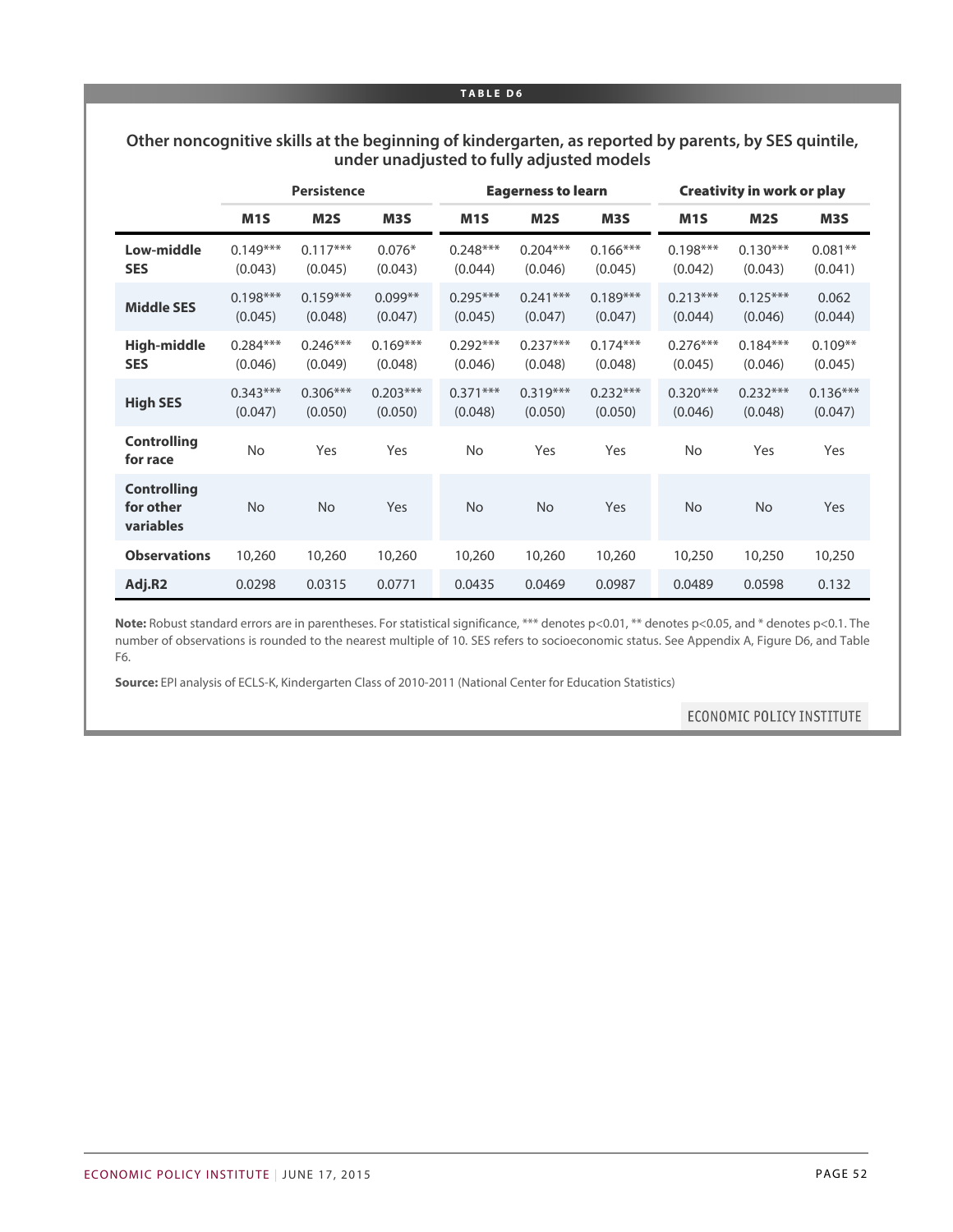### FIGURE D6

# **Other noncognitive skills at the beginning of kindergarten, as reported by parents, compared with parents' reports of low socioeconomic status achievement, by SES quintile**



Eagerness to learn *Low-middle SES Middle SES* 0.295\*\*\* (0.045) 0.241\*\*\*  $\overline{\mathcal{O}}$ 0.189\*\*\* (0.047) *High-middle* 0.2 *SES* 0.292\*\*\*  $\overline{\phantom{0}}$ 0.237\*\*\* (0.048) 0.174\*\*\*  $\overline{\phantom{0}}$ *High SES* 0.371\*\*\* (0.048) 0.319\*\*\* (0.050) 0.232\*\*\* (0.050) Standard deviation (sd) units Lowmiddle SES Middle SES Highmiddle SES High SES 0 0.1 0.3 0.4

## Creativity in work or play



**Note:** SES refers to socioeconomic status. Model 1 (M1S) shows the baseline unadjusted standard deviation score for each group, relative to low-SES children. Model 2 (M2S) shows each group's relative performance after controlling for race/ethnicity. Model 3 (M3S)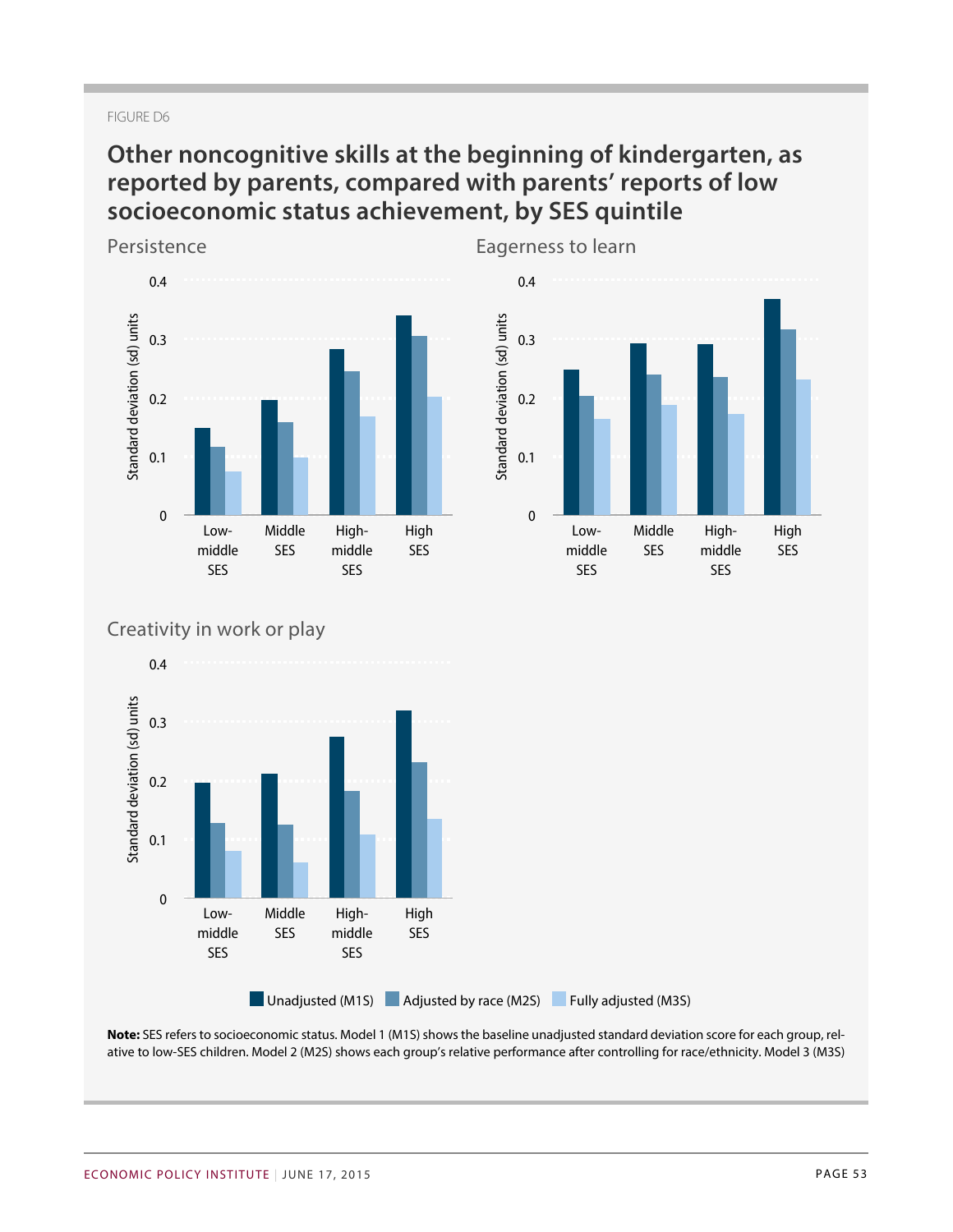showsrelative performance after adjusting for all family and child characteristics, pre-K schooling, and enrichment activities with parents. See Appendix A and Tables D6 and F6.

**Source:** EPI analysis of ECLS-K, Kindergarten Class of 2010–2011 (National Center for Education Statistics)

## **ECONOMIC POLICY INSTITUTE**

#### **TABLE E1**

## **Reading and math achievement at the beginning of kindergarten, compared with white achievement, by race and ethnicity (Hispanic ELL and English)**

|                                       |                        | <b>Reading</b>         |                        |                        | <b>Math</b>            |                        |
|---------------------------------------|------------------------|------------------------|------------------------|------------------------|------------------------|------------------------|
|                                       | M <sub>1</sub> R       | M <sub>2R</sub>        | M3R                    | M <sub>1</sub> R       | M <sub>2R</sub>        | M3R                    |
| <b>Black</b>                          | $-0.235***$<br>(0.045) | $-0.114***$<br>(0.043) | $-0.069*$<br>(0.042)   | $-0.386***$<br>(0.042) | $-0.271***$<br>(0.041) | $-0.236***$<br>(0.039) |
| <b>Hispanic ELL</b>                   | $-0.661***$<br>(0.047) | $-0.369***$<br>(0.047) | $-0.200***$<br>(0.074) | $-0.688***$<br>(0.044) | $-0.408***$<br>(0.045) | $-0.256***$<br>(0.070) |
| <b>Hispanic</b><br>English            | $-0.222***$<br>(0.036) | $-0.124***$<br>(0.035) | $-0.083**$<br>(0.034)  | $-0.291***$<br>(0.036) | $-0.198***$<br>(0.035) | $-0.155***$<br>(0.033) |
| Asian                                 | $0.319***$<br>(0.058)  | $0.301***$<br>(0.056)  | $0.373***$<br>(0.062)  | $0.200***$<br>(0.054)  | $0.183***$<br>(0.052)  | $0.267***$<br>(0.059)  |
| <b>Other</b>                          | $-0.003$<br>(0.047)    | 0.053<br>(0.045)       | 0.060<br>(0.044)       | $-0.060$<br>(0.046)    | $-0.008$<br>(0.045)    | 0.006<br>(0.043)       |
| Controlling<br>for SES                | No                     | Yes                    | Yes                    | <b>No</b>              | Yes                    | Yes                    |
| Controlling<br>for other<br>variables | <b>No</b>              | <b>No</b>              | Yes                    | <b>No</b>              | <b>No</b>              | Yes                    |
| <b>Observations</b>                   | 10,240                 | 10,240                 | 10,240                 | 10,220                 | 10,220                 | 10,220                 |
| Adj.R2                                | 0.231                  | 0.286                  | 0.339                  | 0.247                  | 0.297                  | 0.362                  |

Note: Robust standard errors are in parentheses. For statistical significance, \*\*\* denotes p<0.01, \*\* denotes p<0.05, and \* denotes p<0.1. The number of observations is rounded to the nearest multiple of 10. ELL stands for English-language learner. English refers to Englishlanguage speaker. SES refers to socioeconomic status. See Appendix A, Figure E1, and Table F1.

**Source:** EPI analysis of ECLS-K, Kindergarten Class of 2010–2011 (National Center for Education Statistics)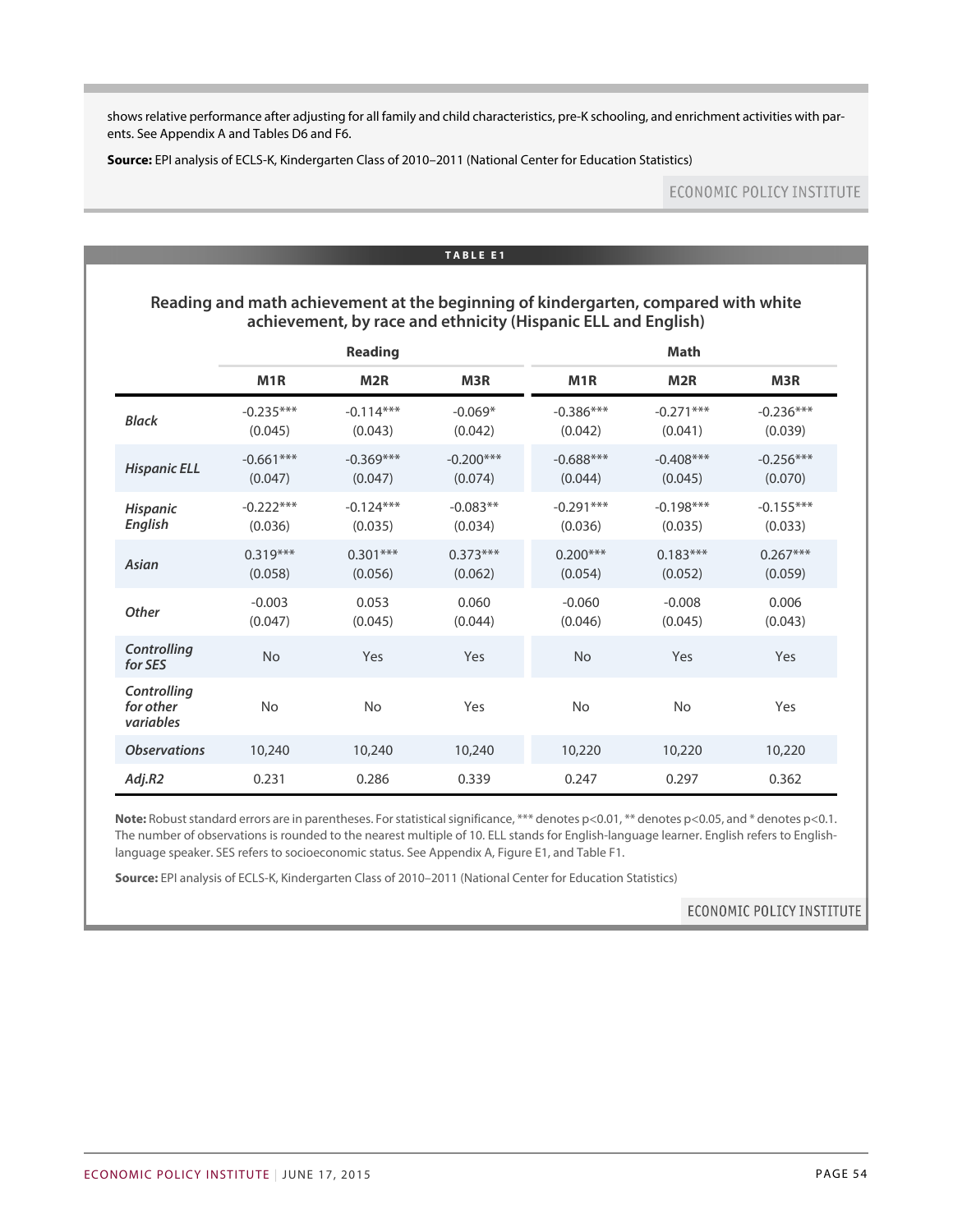### FIGURE E1

## **Reading and math achievement at the beginning of kindergarten, compared with white achievement, by race and ethnicity (Hispanic ELL and English)**



**Note:** ELL stands for English-language learner. English refers to English-language speaker. Model 1 (M1R) shows the baseline unadjusted standard deviation score for each group, relative to white children. Model 2 (M2R) shows each group's relative performance after controlling for socioeconomic status (SES). Model 3 (M3R) shows relative performance after adjusting for all family and child characteristics, pre-K schooling, and enrichment activities with parents. See Appendix A and Tables E1 and F1.

**Source:** EPI analysis of ECLS-K, Kindergarten Class of 2010–2011 (National Center for Education Statistics)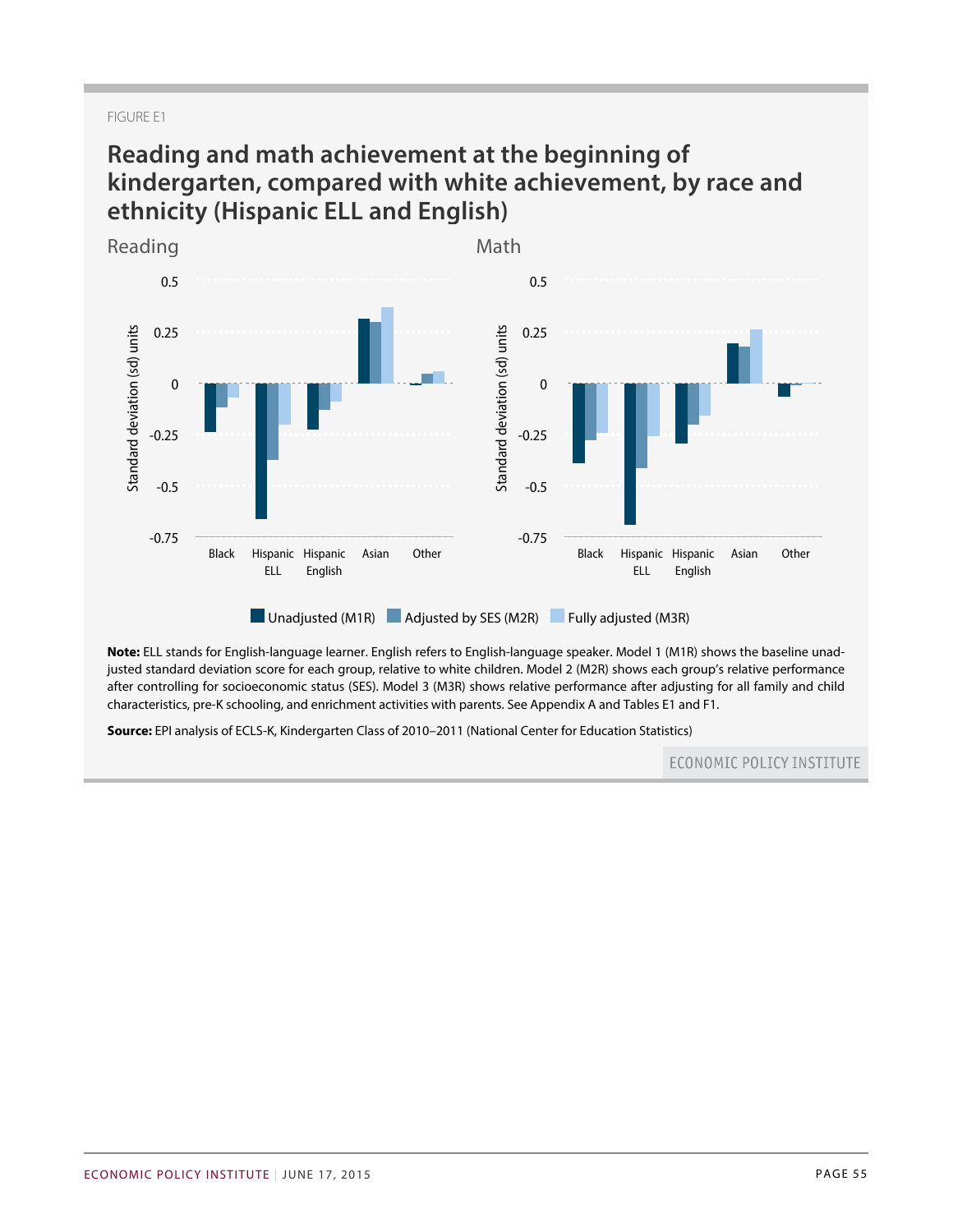#### **TABLE E2**

| Executive function at the beginning of kindergarten, by race and ethnicity (Hispanic ELL and |  |
|----------------------------------------------------------------------------------------------|--|
| English), under unadjusted to fully adjusted models                                          |  |

|                                              |                        | <b>Cognitive flexibility</b> |                        |                        | <b>Working memory</b>  |                        |
|----------------------------------------------|------------------------|------------------------------|------------------------|------------------------|------------------------|------------------------|
|                                              | M <sub>1</sub> R       | M <sub>2R</sub>              | M <sub>3</sub> R       | M <sub>1</sub> R       | M <sub>2</sub> R       | M3R                    |
| <b>Black</b>                                 | $-0.265***$<br>(0.057) | $-0.233***$<br>(0.057)       | $-0.240***$<br>(0.057) | $-0.373***$<br>(0.052) | $-0.285***$<br>(0.051) | $-0.291***$<br>(0.048) |
| <b>Hispanic ELL</b>                          | $-0.383***$<br>(0.062) | $-0.283***$<br>(0.064)       | $-0.077$<br>(0.094)    | $-0.570***$<br>(0.051) | $-0.349***$<br>(0.053) | $-0.361***$<br>(0.086) |
| <b>Hispanic</b><br><b>English</b>            | $-0.114***$<br>(0.040) | $-0.086**$<br>(0.039)        | $-0.079**$<br>(0.039)  | $-0.217***$<br>(0.040) | $-0.147***$<br>(0.040) | $-0.167***$<br>(0.038) |
| <b>Asian</b>                                 | $-0.132***$<br>(0.049) | $-0.134***$<br>(0.049)       | $-0.038$<br>(0.060)    | $-0.003$<br>(0.063)    | $-0.009$<br>(0.062)    | $-0.015$<br>(0.067)    |
| <b>Other</b>                                 | $-0.102**$<br>(0.044)  | $-0.089**$<br>(0.043)        | $-0.090**$<br>(0.044)  | 0.008<br>(0.051)       | 0.047<br>(0.051)       | 0.047<br>(0.050)       |
| <b>Controlling</b><br>for SES                | <b>No</b>              | Yes                          | Yes                    | <b>No</b>              | Yes                    | Yes                    |
| <b>Controlling</b><br>for other<br>variables | <b>No</b>              | <b>No</b>                    | Yes                    | <b>No</b>              | <b>No</b>              | Yes                    |
| <b>Observations</b>                          | 10,220                 | 10,220                       | 10,220                 | 9,570                  | 9,570                  | 9,570                  |
| Adj.R2                                       | 0.0809                 | 0.0860                       | 0.0974                 | 0.149                  | 0.176                  | 0.255                  |

Note: Robust standard errors are in parentheses. For statistical significance, \*\*\* denotes p<0.01, \*\* denotes p<0.05, and \* denotes p<0.1. The number of observations is rounded to the nearest multiple of 10. ELL stands for English-language learner. English refers to Englishlanguage speaker. SES refers to socioeconomic status. See Appendix A, Figure E2, and Table F2.

**Source:** EPI analysis of ECLS-K, Kindergarten Class of 2010-2011 (National Center for Education Statistics)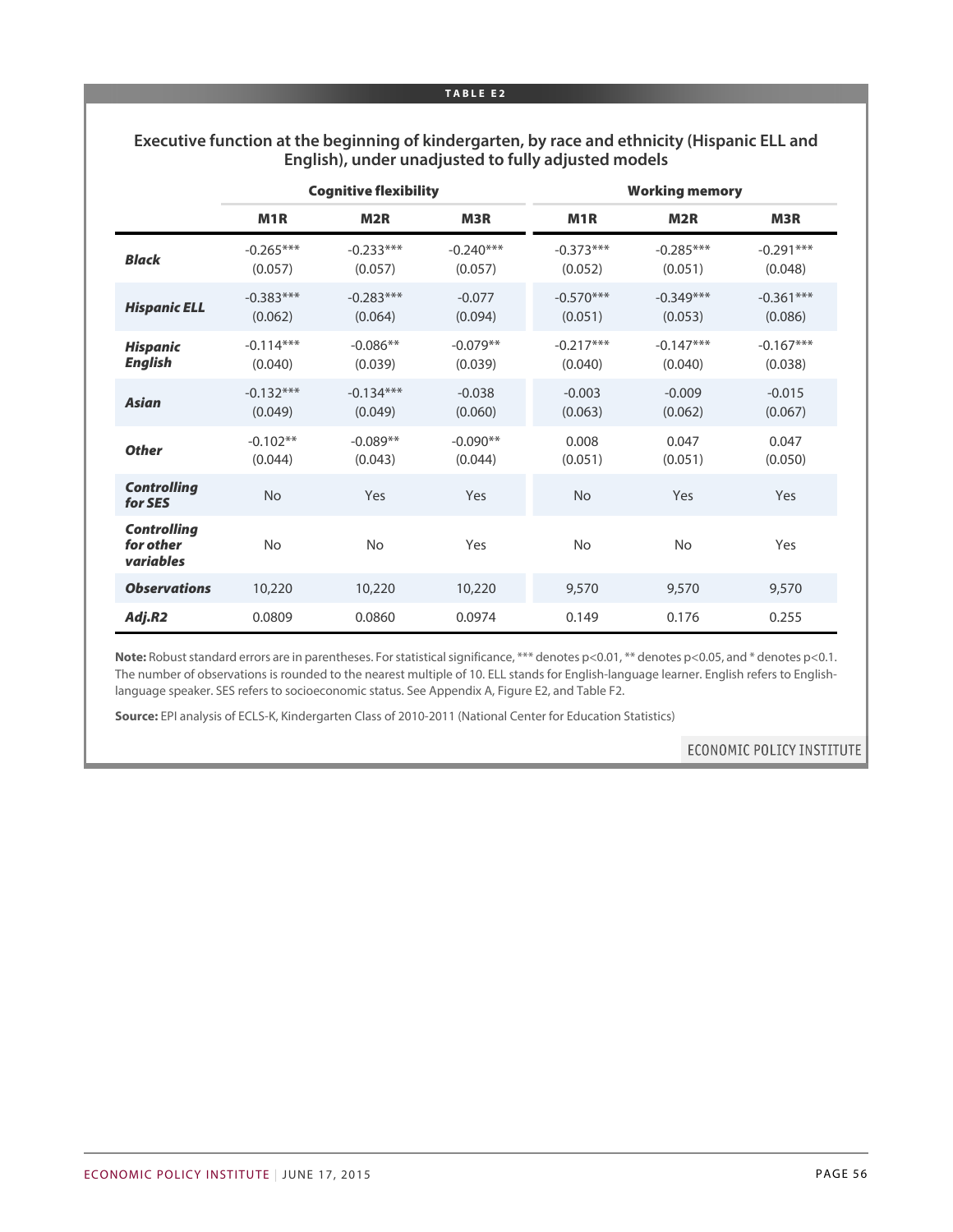### FIGURE E2

# **Executive function at the beginning of kindergarten, compared with white executive function, by race and ethnicity (Hispanic ELL and English)**



**Note:** ELL stands for English-language learner. English refers to English-language speaker. Model 1 (M1R) shows the baseline unadjusted standard deviation /percentile score for each group, relative to white children. Model 2 (M2R) shows each group's relative performance after controlling for socioeconomic status (SES). Model 3 (M3R) shows relative performance after adjusting for all family and child characteristics, pre-K schooling, and enrichment activities with parents. See Appendix A and Tables E2 and F2.

**Source:** EPI analysis of ECLS-K, Kindergarten Class of 2010–2011 (National Center for Education Statistics)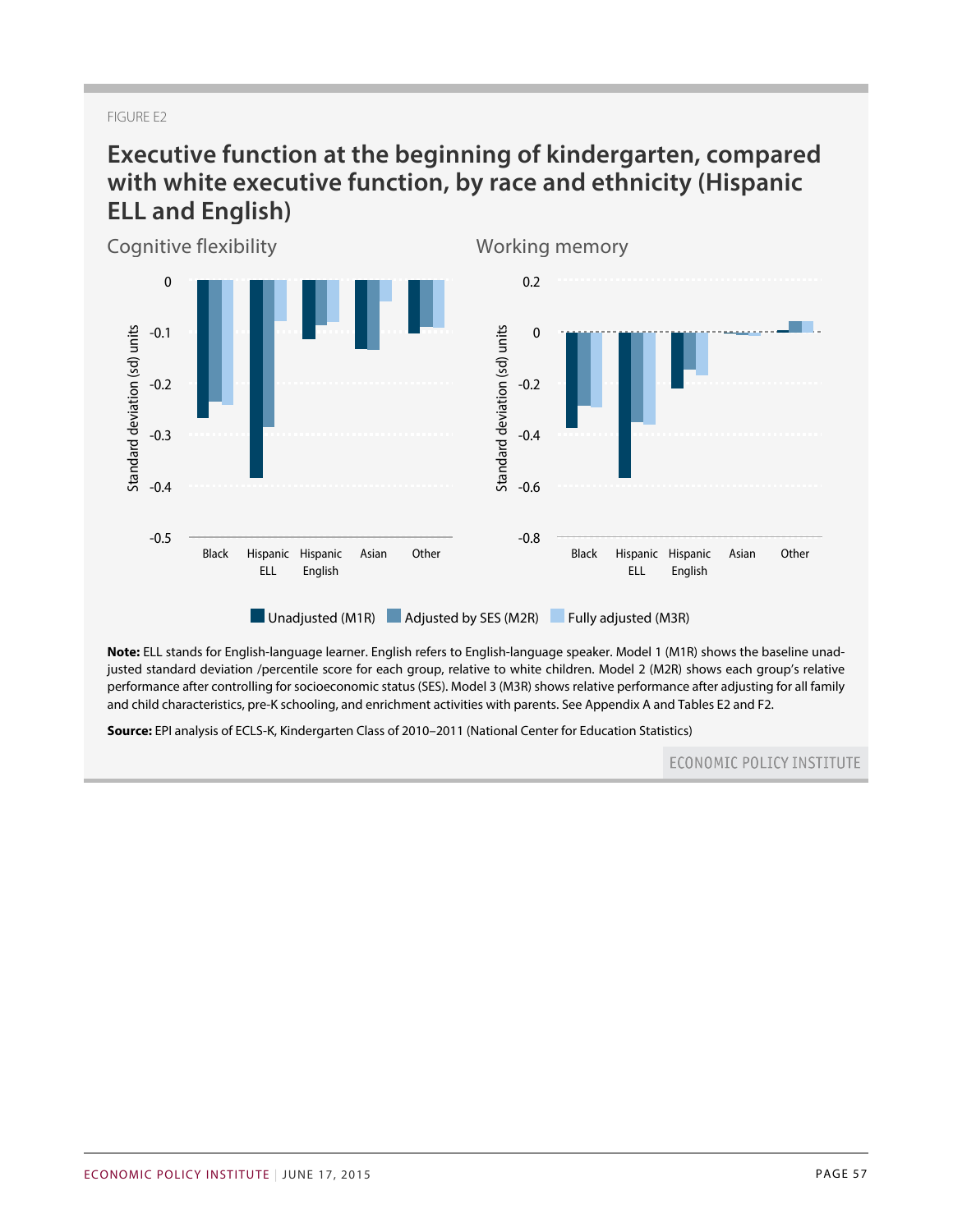#### **TABLE E3**

#### **Principal noncognitive skills at the beginning of kindergarten, as reported by teachers, by race and ethnicity (Hispanic ELL and English), under unadjusted to fully adjusted models**

|                                              |                        | Self-control           |                        |                        | <b>Approaches to learning</b> |                        |                       | <b>Internalizing problems</b> |                     |                       | <b>Externalizing problems</b> |                       |
|----------------------------------------------|------------------------|------------------------|------------------------|------------------------|-------------------------------|------------------------|-----------------------|-------------------------------|---------------------|-----------------------|-------------------------------|-----------------------|
|                                              | M1R                    | M <sub>2</sub> R       | M3R                    | M1R                    | M2R                           | M3R                    | M1R                   | M <sub>2</sub> R              | M3R                 | M1R                   | M <sub>2</sub> R              | M3R                   |
| <b>Black</b>                                 | $-0.288***$<br>(0.054) | $-0.231***$<br>(0.053) | $-0.194***$<br>(0.052) | $-0.318***$<br>(0.053) | $-0.228***$<br>(0.052)        | $-0.185***$<br>(0.049) | 0.011<br>(0.059)      | $-0.024$<br>(0.059)           | $-0.043$<br>(0.058) | $0.239***$<br>(0.055) | $0.192***$<br>(0.054)         | $0.160***$<br>(0.052) |
| <b>Hispanic ELL</b>                          | $-0.019$<br>(0.057)    | $0.137**$<br>(0.060)   | 0.075<br>(0.088)       | $-0.094*$<br>(0.054)   | $0.130**$<br>(0.056)          | 0.051<br>(0.086)       | $-0.059$<br>(0.058)   | $-0.156***$<br>(0.059)        | $-0.052$<br>(0.086) | $-0.075$<br>(0.060)   | $-0.183***$<br>(0.064)        | $-0.040$<br>(0.087)   |
| <b>Hispanic</b><br><b>English</b>            | $-0.025$<br>(0.042)    | 0.022<br>(0.042)       | 0.005<br>(0.042)       | $-0.123***$<br>(0.042) | $-0.051$<br>(0.042)           | $-0.038$<br>(0.039)    | 0.044<br>(0.045)      | 0.014<br>(0.045)              | 0.007<br>(0.046)    | $-0.027$<br>(0.043)   | $-0.065$<br>(0.044)           | $-0.043$<br>(0.043)   |
| <b>Asian</b>                                 | 0.044<br>(0.056)       | 0.039<br>(0.056)       | $-0.010$<br>(0.066)    | $0.139**$<br>(0.055)   | $0.131**$<br>(0.056)          | 0.079<br>(0.062)       | $-0.136**$<br>(0.055) | $-0.135**$<br>(0.055)         | $-0.090$<br>(0.065) | $-0.120**$<br>(0.055) | $-0.113**$<br>(0.056)         | $-0.031$<br>(0.065)   |
| <b>Other</b>                                 | $-0.074$<br>(0.056)    | $-0.041$<br>(0.057)    | $-0.052$<br>(0.056)    | $-0.086$<br>(0.053)    | $-0.042$<br>(0.053)           | $-0.049$<br>(0.051)    | 0.017<br>(0.058)      | $-0.001$<br>(0.059)           | $-0.003$<br>(0.058) | 0.068<br>(0.059)      | 0.045<br>(0.059)              | 0.051<br>(0.058)      |
| <b>Controlling</b><br>for SES                | No                     | Yes                    | Yes                    | <b>No</b>              | Yes                           | Yes                    | <b>No</b>             | Yes                           | Yes                 | <b>No</b>             | Yes                           | Yes                   |
| <b>Controlling</b><br>for other<br>variables | <b>No</b>              | <b>No</b>              | Yes                    | <b>No</b>              | <b>No</b>                     | Yes                    | <b>No</b>             | <b>No</b>                     | Yes                 | <b>No</b>             | <b>No</b>                     | Yes                   |
| <b>Observations</b>                          | 8,910                  | 8,910                  | 8,910                  | 9,690                  | 9,690                         | 9,690                  | 9,360                 | 9,360                         | 9,360               | 9,440                 | 9,440                         | 9,440                 |
| Adj.R2                                       | 0.103                  | 0.116                  | 0.176                  | 0.0795                 | 0.109                         | 0.202                  | 0.0804                | 0.0851                        | 0.103               | 0.0627                | 0.0710                        | 0.147                 |

Note: Robust standard errors are in parentheses. For statistical significance, \*\*\* denotes p<0.01, \*\* denotes p<0.05, and \* denotes p<0.1. The number of observations is rounded to the nearest multiple of 10. ELL stands for English-language learner. English refers to English-language speaker. SES refers to socioeconomic status. See Appendix A, Figure E3, and Table F3.

**Source:** EPI analysis of ECLS-K, Kindergarten Class of 2010-2011 (National Center for Education Statistics)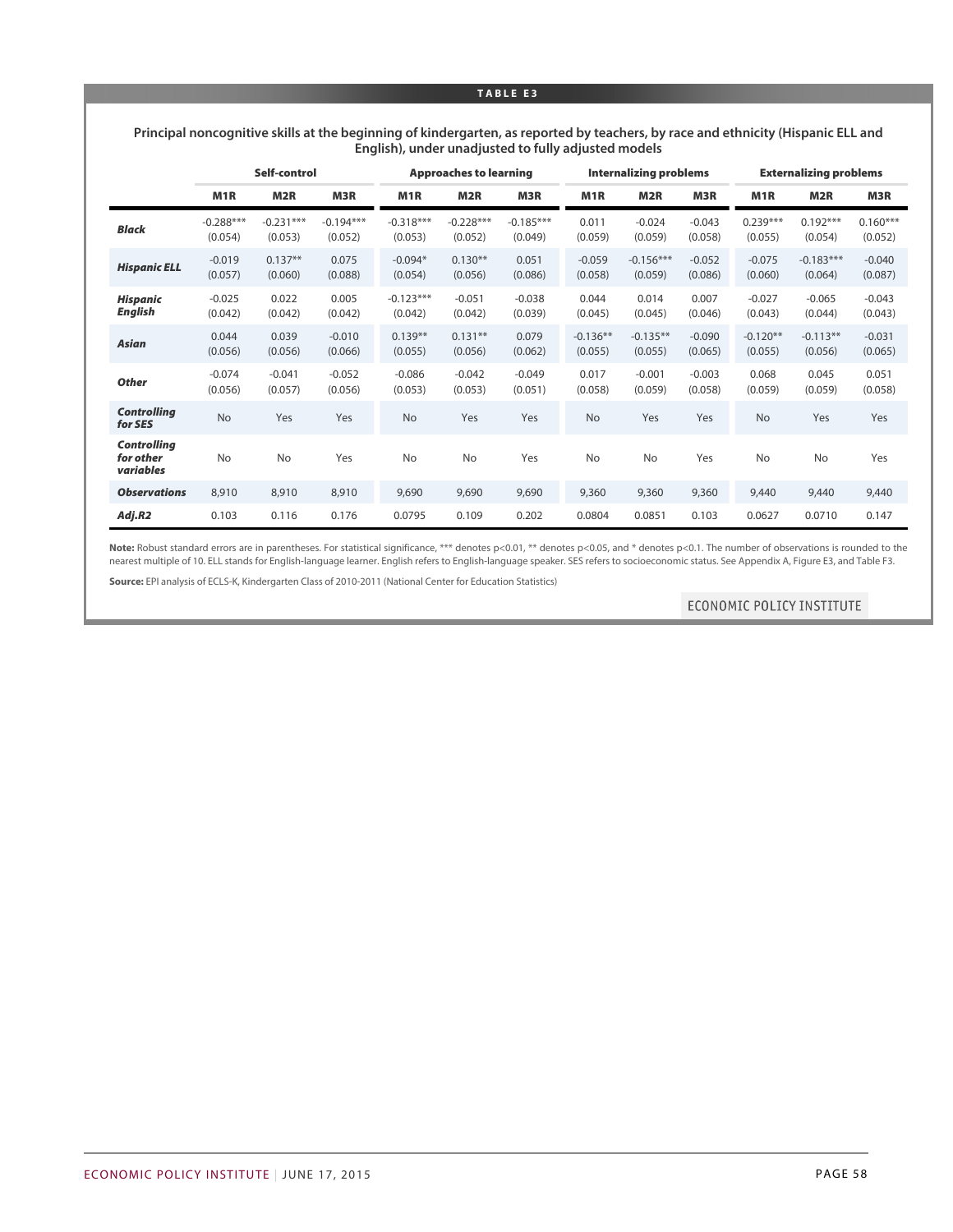### FIGURE E3

# **Principal noncognitive skills at the beginning of kindergarten, as reported by teachers, compared with teachers' reports of white students' skills, by race and ethnicity (Hispanic ELL and English)**



**Note:** ELL stands for English-language learner. English refers to English-language speaker. Model 1 (M1R) shows the baseline unadjusted standard deviation score for each group, relative to white children. Model 2 (M2R) shows each group's relative performance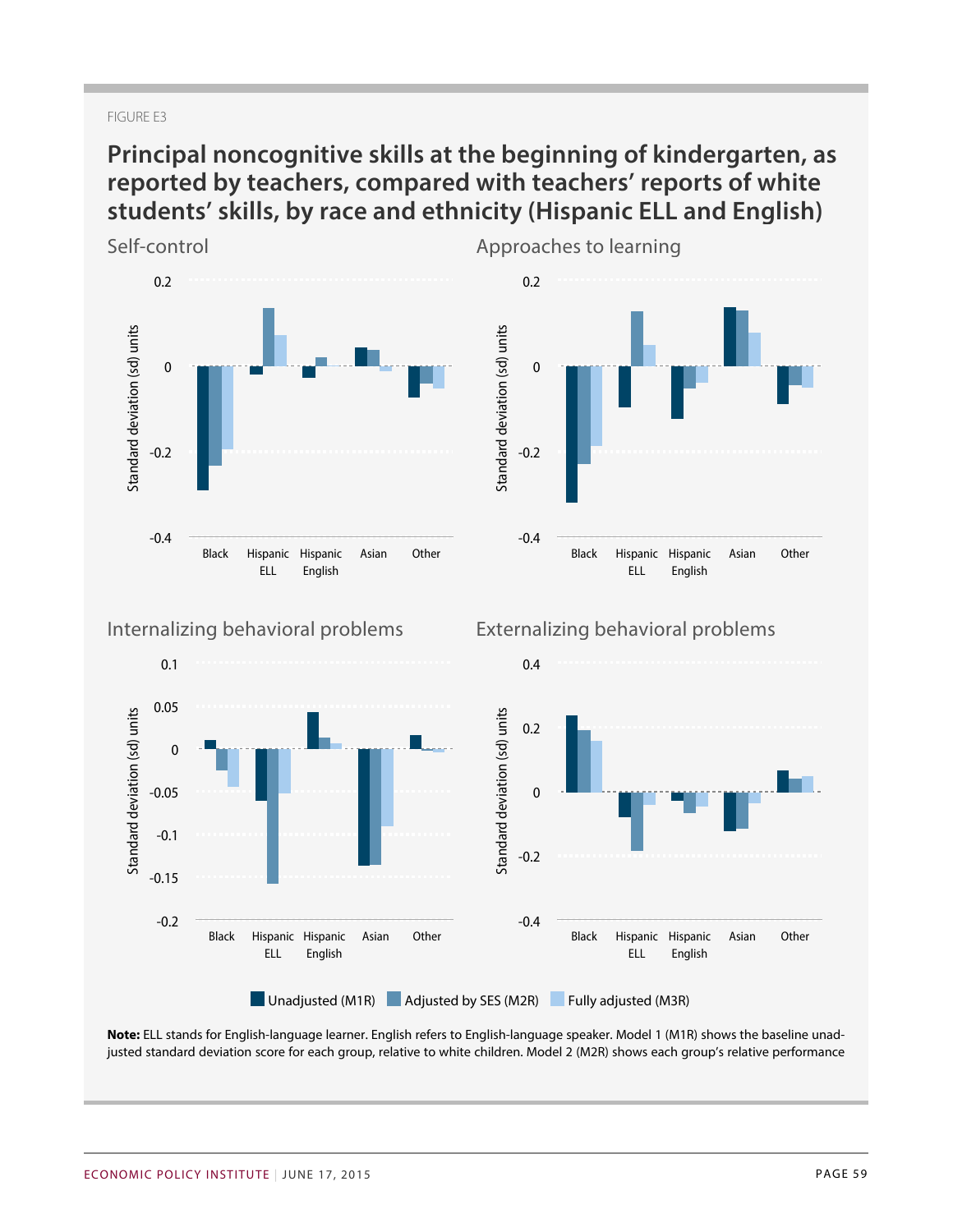after controlling for socioeconomic status (SES). Model 3 (M3R) shows relative performance after adjusting for all family and child characteristics, pre-K schooling, and enrichment activities with parents. See Appendix A and Tables E3 and F3.

**Source:** EPI analysis of ECLS-K, Kindergarten Class of 2010–2011 (National Center for Education Statistics)

## **ECONOMIC POLICY INSTITUTE**

#### **TABLE E4**

**Principal noncognitive skills at the beginning of kindergarten, as reported by parents, compared with parents' reports of white students' skills, by race and ethnicity (Hispanic ELL and English)**

|                                              |                       | Self-control          |                       |                        | <b>Approaches to learning</b> |                        |                        | <b>Social interactions</b> |                        |  |  |
|----------------------------------------------|-----------------------|-----------------------|-----------------------|------------------------|-------------------------------|------------------------|------------------------|----------------------------|------------------------|--|--|
|                                              | M <sub>1</sub> R      | M <sub>2R</sub>       | <b>M3R</b>            | M <sub>1</sub> R       | M <sub>2R</sub>               | <b>M3R</b>             | M <sub>1</sub> R       | M <sub>2R</sub>            | M3R                    |  |  |
| <b>Black</b>                                 | $0.106**$<br>(0.054)  | $0.151***$<br>(0.053) | $0.174***$<br>(0.051) | $-0.059$<br>(0.052)    | $-0.009$<br>(0.051)           | 0.009<br>(0.048)       | $-0.020$<br>(0.049)    | 0.006<br>(0.050)           | 0.002<br>(0.049)       |  |  |
| <b>Hispanic ELL</b>                          | $-0.127**$<br>(0.057) | $-0.002$<br>(0.060)   | $-0.066$<br>(0.092)   | $-0.499***$<br>(0.056) | $-0.346***$<br>(0.060)        | $-0.172**$<br>(0.084)  | $-0.580***$<br>(0.058) | $-0.475***$<br>(0.060)     | $-0.212**$<br>(0.092)  |  |  |
| <b>Hispanic</b><br><b>English</b>            | $-0.094**$<br>(0.045) | $-0.056$<br>(0.044)   | $-0.029$<br>(0.045)   | $-0.016$<br>(0.040)    | 0.029<br>(0.040)              | 0.057<br>(0.039)       | $-0.058$<br>(0.041)    | $-0.033$<br>(0.041)        | $-0.007$<br>(0.041)    |  |  |
| <b>Asian</b>                                 | 0.006<br>(0.057)      | 0.004<br>(0.057)      | $-0.022$<br>(0.074)   | $-0.221***$<br>(0.053) | $-0.222***$<br>(0.053)        | $-0.154***$<br>(0.059) | $-0.388***$<br>(0.063) | $-0.383***$<br>(0.063)     | $-0.255***$<br>(0.071) |  |  |
| <b>Other</b>                                 | 0.045<br>(0.050)      | 0.065<br>(0.049)      | 0.062<br>(0.049)      | 0.022<br>(0.047)       | 0.046<br>(0.048)              | 0.025<br>(0.044)       | $-0.031$<br>(0.051)    | $-0.019$<br>(0.051)        | $-0.027$<br>(0.050)    |  |  |
| <b>Controlling</b><br>for SES                | No                    | Yes                   | Yes                   | <b>No</b>              | Yes                           | Yes                    | <b>No</b>              | Yes                        | Yes                    |  |  |
| <b>Controlling</b><br>for other<br>variables | <b>No</b>             | <b>No</b>             | Yes                   | <b>No</b>              | <b>No</b>                     | Yes                    | <b>No</b>              | <b>No</b>                  | Yes                    |  |  |
| <b>Observations</b>                          | 10,240                | 10,240                | 10,240                | 10,260                 | 10,260                        | 10,260                 | 10,260                 | 10,260                     | 10,260                 |  |  |
| Adj.R2                                       | 0.0235                | 0.0311                | 0.0682                | 0.0610                 | 0.0717                        | 0.186                  | 0.0636                 | 0.0677                     | 0.112                  |  |  |

Note: Robust standard errors are in parentheses. For statistical significance, \*\*\* denotes p<0.01, \*\* denotes p<0.05, and \* denotes p<0.1. The number of observations is rounded to the nearest multiple of 10. ELL stands for English-language learner. English refers to English-language speaker. SES refers to socioeconomic status. See Appendix A, Figure E4, and Table F4.

**Source:** EPI analysis of ECLS-K, Kindergarten Class of 2010–2011 (National Center for Education Statistics)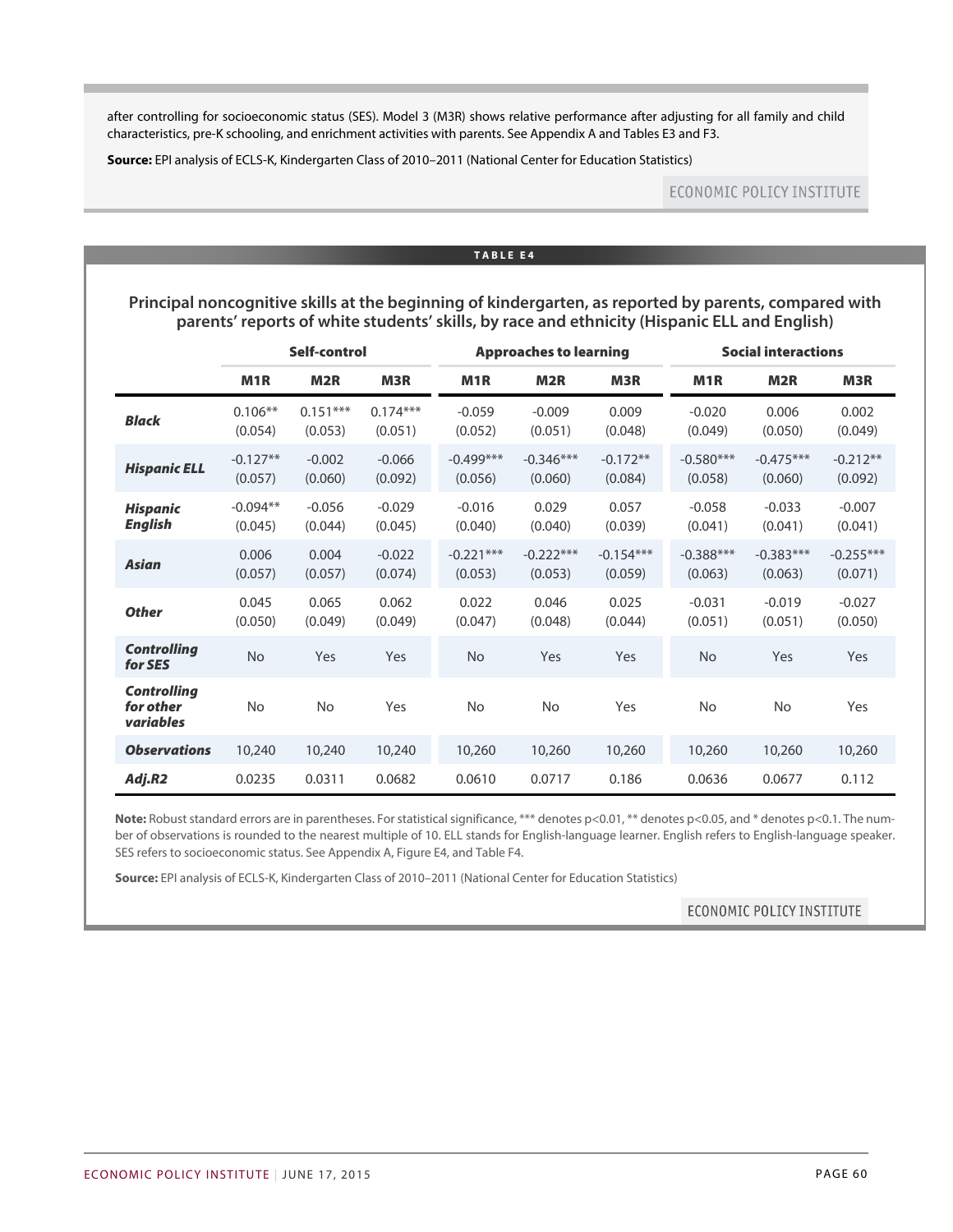### FIGURE E4

# **Principal noncognitive skills at the beginning of kindergarten, as reported by parents, compared with parents' reports of white students' skills, by race and ethnicity (Hispanic ELL and English)**



**Note:** ELL stands for English-language learner. English refers to English-language speaker. Model 1 (M1R) shows the baseline unadjusted standard deviation score for each group, relative to white children. Model 2 (M2R) shows each group's relative performance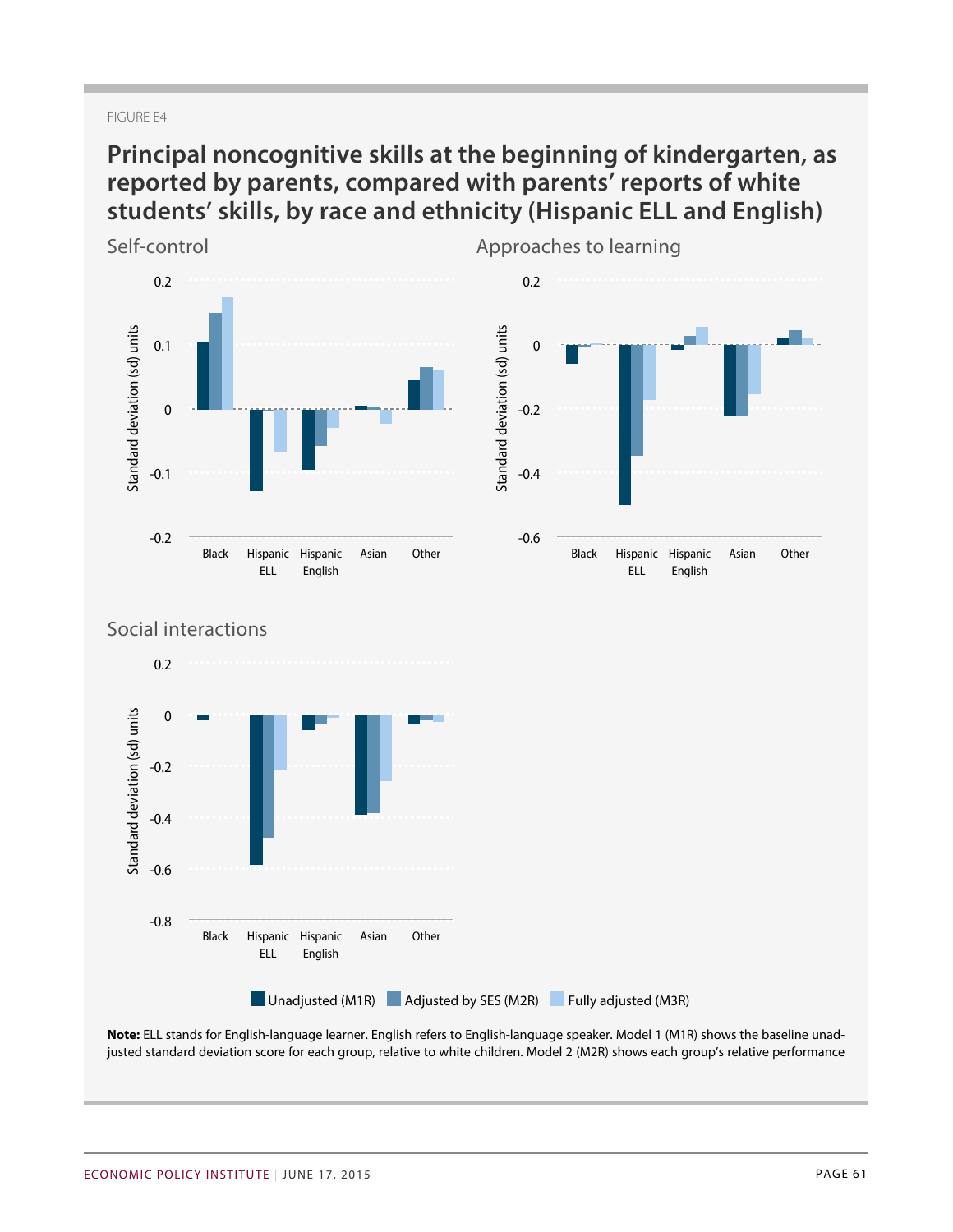after controlling for socioeconomic status (SES). Model 3 (M3R) shows relative performance after adjusting for all family and child characteristics, pre-K schooling, and enrichment activities with parents. See Appendix A and Tables E4 and F4.

**Source:** EPI analysis of ECLS-K, Kindergarten Class of 2010–2011 (National Center for Education Statistics)

## **ECONOMIC POLICY INSTITUTE**

|                                       |                        | Interpersonal relationships |                        |                        | <b>Closeness to teacher</b> |                        |                        | <b>Eagerness to learn</b> |                        |                        | <b>Attention</b>       |                        |                        | Persistence in completing tasks |                        |
|---------------------------------------|------------------------|-----------------------------|------------------------|------------------------|-----------------------------|------------------------|------------------------|---------------------------|------------------------|------------------------|------------------------|------------------------|------------------------|---------------------------------|------------------------|
|                                       | M <sub>1</sub> R       | M <sub>2R</sub>             | M3R                    | M1R                    | M <sub>2R</sub>             | M3R                    | M <sub>1</sub> R       | M <sub>2R</sub>           | M3R                    | M <sub>1</sub> R       | M <sub>2R</sub>        | M3R                    | M <sub>1</sub> R       | M <sub>2R</sub>                 | M3R                    |
| <b>Black</b>                          | $-0.306***$<br>(0.054) | $-0.244***$<br>(0.053)      | $-0.200***$<br>(0.052) | $-0.305***$<br>(0.051) | $-0.263***$<br>(0.050)      | $-0.246***$<br>(0.050) | $-0.299***$<br>(0.051) | $-0.227***$<br>(0.050)    | $-0.188***$<br>(0.049) | $-0.248***$<br>(0.053) | $-0.173***$<br>(0.052) | $-0.136***$<br>(0.050) | $-0.243***$<br>(0.049) | $-0.174***$<br>(0.049)          | $-0.144***$<br>(0.048) |
| <b>Hispanic ELL</b>                   | $-0.151***$<br>(0.058) | 0.019<br>(0.061)            | 0.061<br>(0.089)       | $-0.208***$<br>(0.056) | $-0.099*$<br>(0.059)        | 0.015<br>(0.089)       | $-0.125**$<br>(0.056)  | 0.055<br>(0.058)          | 0.061<br>(0.084)       | $-0.076$<br>(0.055)    | $0.113***$<br>(0.057)  | 0.061<br>(0.086)       | $-0.042$<br>(0.056)    | $0.134***$<br>(0.058)           | 0.027<br>(0.087)       |
| <b>Hispanic</b><br>English            | $-0.080*$<br>(0.042)   | $-0.026$<br>(0.042)         | $-0.020$<br>(0.041)    | $-0.053$<br>(0.038)    | $-0.017$<br>(0.038)         | $-0.003$<br>(0.039)    | $-0.151***$<br>(0.042) | $-0.092**$<br>(0.042)     | $-0.069$<br>(0.042)    | $-0.127***$<br>(0.042) | $-0.064$<br>(0.042)    | $-0.055$<br>(0.040)    | $-0.139***$<br>(0.043) | $-0.081*$<br>(0.043)            | $-0.071*$<br>(0.041)   |
| Asian                                 | $-0.074$<br>(0.062)    | $-0.079$<br>(0.062)         | $-0.047$<br>(0.067)    | $-0.241***$<br>(0.062) | $-0.241***$<br>(0.063)      | $-0.193***$<br>(0.072) | 0.035<br>(0.054)       | 0.030<br>(0.054)          | 0.031<br>(0.064)       | $0.088*$<br>(0.053)    | 0.080<br>(0.054)       | 0.040<br>(0.064)       | $0.202***$<br>(0.055)  | $0.195***$<br>(0.057)           | $0.132***$<br>(0.064)  |
| Other                                 | $-0.088$<br>(0.056)    | $-0.054$<br>(0.056)         | $-0.050$<br>(0.056)    | $-0.191***$<br>(0.050) | $-0.171***$<br>(0.050)      | $-0.164***$<br>(0.049) | $-0.060$<br>(0.050)    | $-0.023$<br>(0.050)       | $-0.019$<br>(0.050)    | $-0.095*$<br>(0.054)   | $-0.057''$<br>(0.053)  | $-0.063$<br>(0.053)    | $-0.036$<br>(0.051)    | $-0.002$<br>(0.050)             | $-0.008$<br>(0.049)    |
| Controlling<br>for SES                | No                     | Yes                         | Yes                    | No                     | Yes                         | Yes                    | No                     | Yes                       | Yes                    | No                     | Yes                    | Yes                    | No                     | Yes                             | Yes                    |
| Controlling<br>for other<br>variables | <b>No</b>              | No                          | Yes                    | <b>No</b>              | <b>No</b>                   | Yes                    | No                     | <b>No</b>                 | Yes                    | No                     | No                     | Yes                    | No                     | No                              | Yes                    |
| <b>Observations</b>                   | 9,020                  | 9,020                       | 9,020                  | 9,640                  | 9,640                       | 9,640                  | 9,730                  | 9,730                     | 9,730                  | 9,730                  | 9,730                  | 9,730                  | 9,710                  | 9,710                           | 9,710                  |
| Adj.R2                                | 0.107                  | 0.124                       | 0.181                  | 0.126                  | 0.133                       | 0.170                  | 0.0929                 | 0.112                     | 0.146                  | 0.0687                 | 0.0909                 | 0.163                  | 0.107                  | 0.125                           | 0.174                  |

Note: Robust standard errors are in parentheses. For statistical significance, \*\*\* denotes p<0.01, \*\* denotes p<0.05, and \* denotes p<0.0. The number of observations is rounded to the nearest multiple of 10. ELL stands for guage learner. English refers to English-language speaker. SES refers to socioeconomic status. See Appendix A, Figure E5, and Table F5.

**Source:** EPI analysis of ECLS-K, Kindergarten Class of 2010-2011 (National Center for Education Statistics)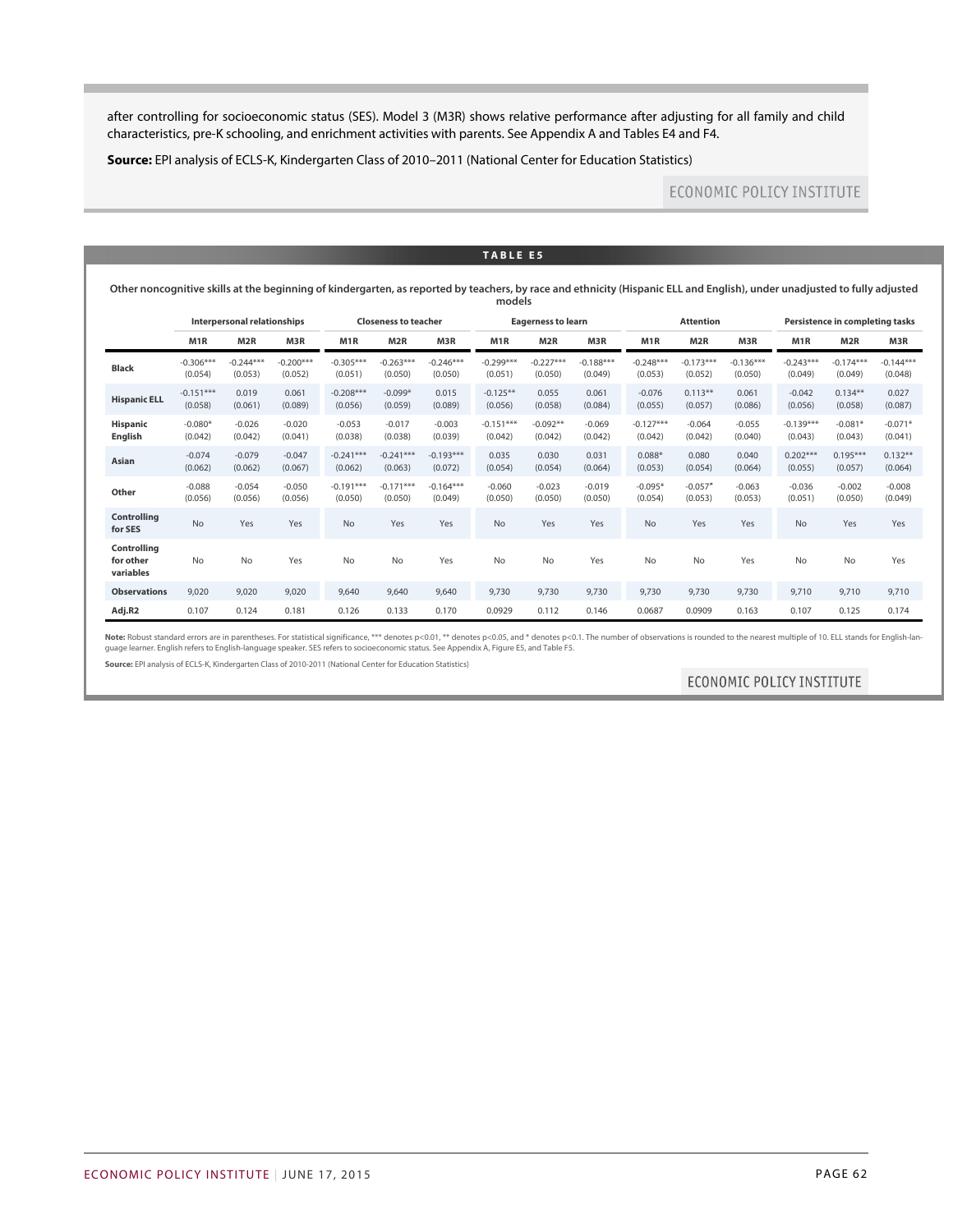### FIGURE E5

# **Other noncognitive skills at the beginning of kindergarten, as reported by teachers, compared with teachers' reports of white students' skills, by race and ethnicity (Hispanic ELL and English)**







## Persistence in completing tasks

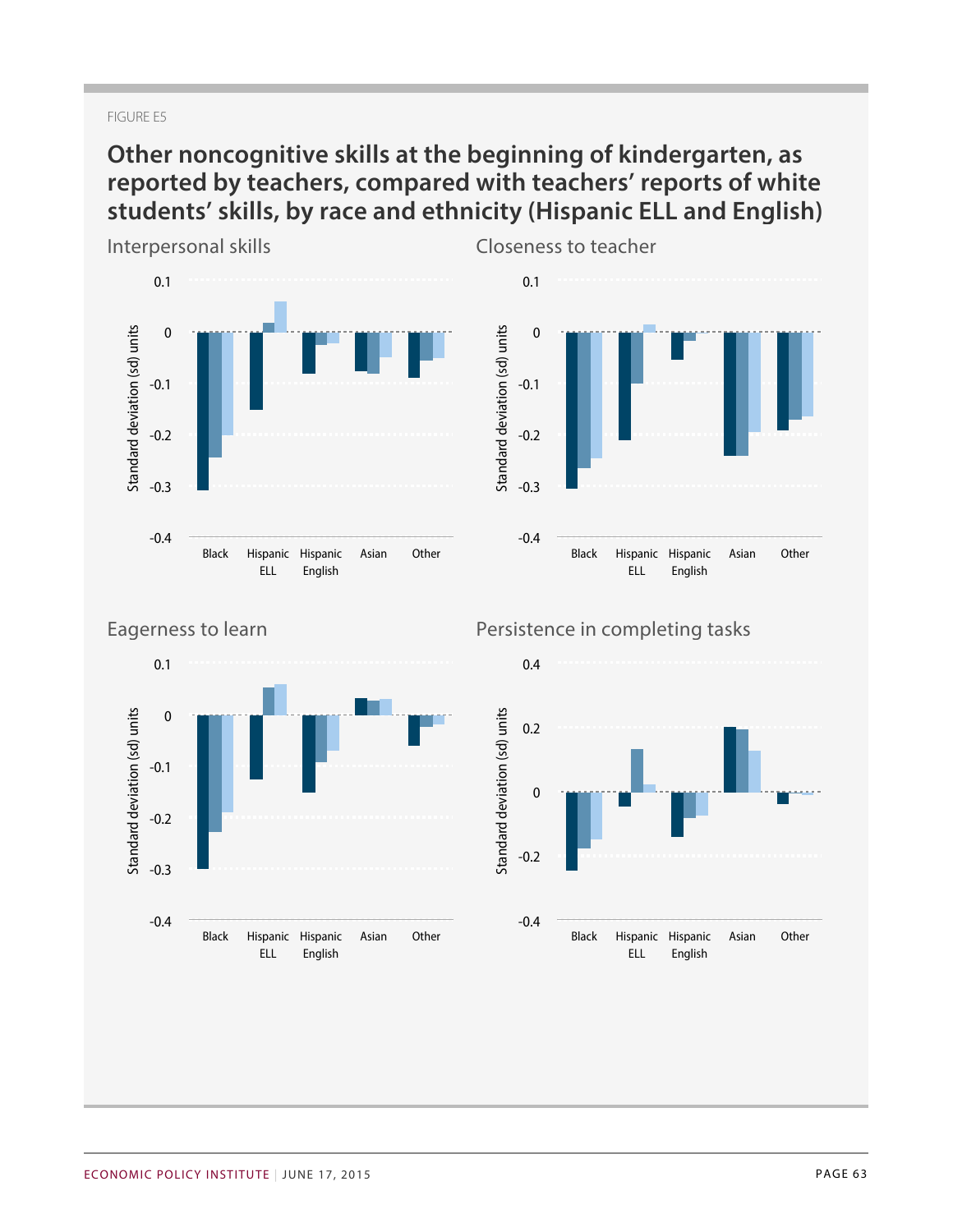

**Note:** ELL stands for English-language learner. English refers to English-language speaker. Model 1 (M1R) shows the baseline unadjusted standard deviation score for each group, relative to white children. Model 2 (M2R) shows each group's relative performance after controlling for socioeconomic status (SES). Model 3 (M3R) shows relative performance after adjusting for all family and child characteristics, pre-K schooling, and enrichment activities with parents. See Appendix A and Tables E5 and F5.

**Source:** EPI analysis of ECLS-K, Kindergarten Class of 2010–2011 (National Center for Education Statistics)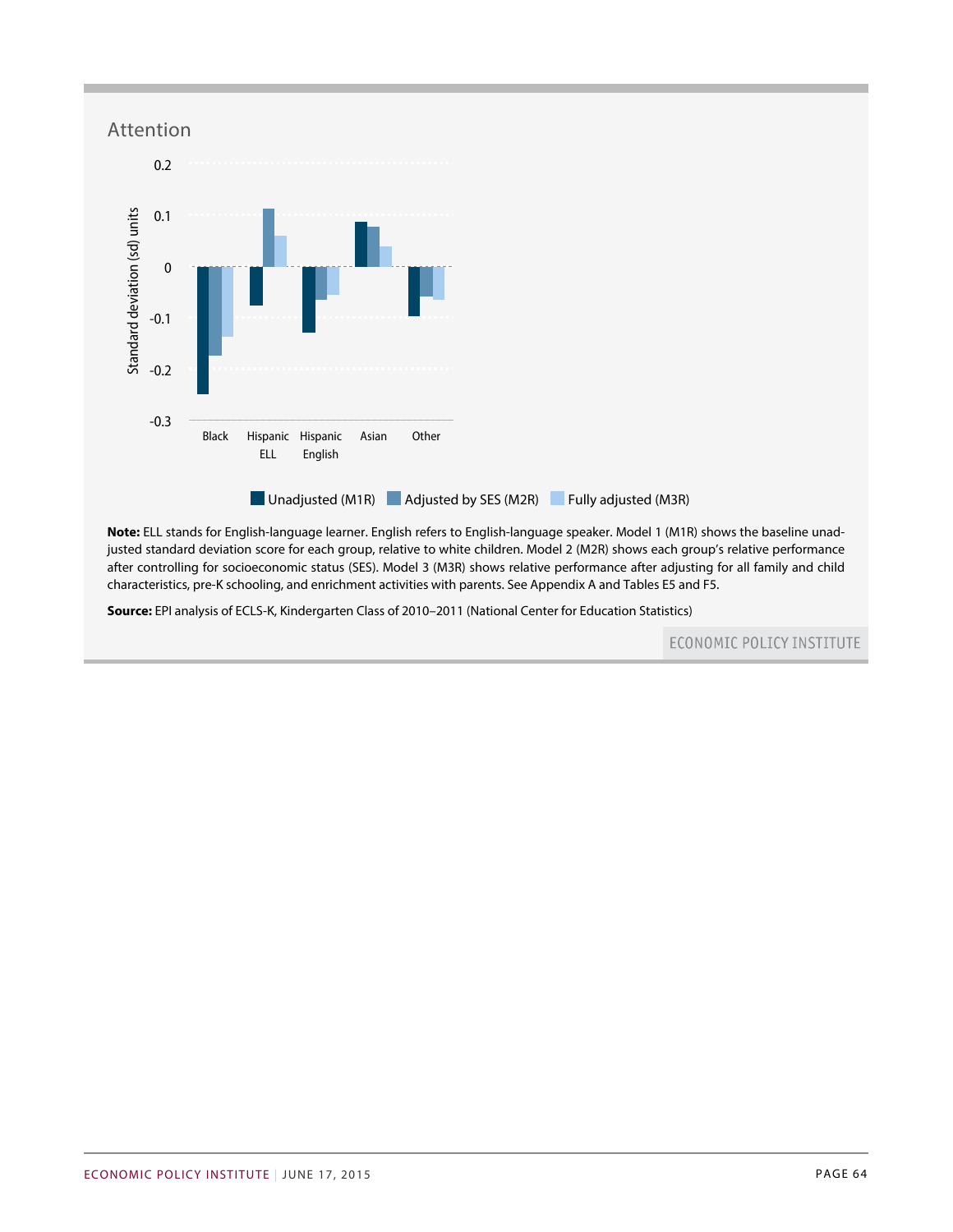#### **TABLE E6**

## **Other noncognitive skills at the beginning of kindergarten, as reported by parents, by race and ethnicity (Hispanic ELL and English), under unadjusted to fully adjusted models**

|                                              |                        | Persistence            |                      |                        | <b>Eagerness to learn</b> |                     | <b>Creativity in work or play</b> |                        |                       |  |
|----------------------------------------------|------------------------|------------------------|----------------------|------------------------|---------------------------|---------------------|-----------------------------------|------------------------|-----------------------|--|
|                                              | M <sub>1</sub> R       | M <sub>2R</sub>        | M3R                  | M <sub>1</sub> R       | M <sub>2R</sub>           | M3R                 | M <sub>1</sub> R                  | M <sub>2R</sub>        | M3R                   |  |
| <b>Black</b>                                 | 0.011<br>(0.054)       | 0.051<br>(0.054)       | 0.071<br>(0.052)     | $-0.021$<br>(0.052)    | 0.012<br>(0.052)          | 0.026<br>(0.051)    | $-0.173***$<br>(0.050)            | $-0.147***$<br>(0.051) | $-0.112**$<br>(0.049) |  |
| <b>Hispanic ELL</b>                          | $-0.285***$<br>(0.058) | $-0.177***$<br>(0.062) | $-0.178*$<br>(0.093) | $-0.358***$<br>(0.059) | $-0.237***$<br>(0.063)    | $-0.080$<br>(0.089) | $-0.456***$<br>(0.059)            | $-0.374***$<br>(0.061) | $-0.082$<br>(0.090)   |  |
| <b>Hispanic</b><br><b>English</b>            | $-0.045$<br>(0.041)    | $-0.011$<br>(0.042)    | 0.007<br>(0.042)     | 0.017<br>(0.040)       | 0.047<br>(0.040)          | $0.072*$<br>(0.040) | 0.037<br>(0.039)                  | 0.060<br>(0.039)       | $0.091**$<br>(0.039)  |  |
| <b>Asian</b>                                 | $-0.101*$<br>(0.059)   | $-0.104*$<br>(0.058)   | $-0.105$<br>(0.069)  | $-0.123**$<br>(0.056)  | $-0.122**$<br>(0.056)     | $-0.056$<br>(0.063) | $-0.275***$<br>(0.057)            | $-0.276***$<br>(0.057) | $-0.151**$<br>(0.065) |  |
| <b>Other</b>                                 | 0.011<br>(0.052)       | 0.030<br>(0.052)       | 0.022<br>(0.051)     | $-0.025$<br>(0.051)    | $-0.011$<br>(0.051)       | $-0.022$<br>(0.050) | 0.037<br>(0.048)                  | 0.050<br>(0.048)       | 0.043<br>(0.046)      |  |
| <b>Controlling</b><br>for SES                | <b>No</b>              | Yes                    | Yes                  | No                     | Yes                       | Yes                 | <b>No</b>                         | Yes                    | Yes                   |  |
| <b>Controlling</b><br>for other<br>variables | <b>No</b>              | <b>No</b>              | Yes                  | <b>No</b>              | <b>No</b>                 | Yes                 | <b>No</b>                         | <b>No</b>              | Yes                   |  |
| <b>Observations</b>                          | 10,260                 | 10,260                 | 10,260               | 10,260                 | 10,260                    | 10,260              | 10,250                            | 10,250                 | 10,250                |  |
| Adj.R2                                       | 0.0257                 | 0.0315                 | 0.0771               | 0.0409                 | 0.0469                    | 0.0987              | 0.0567                            | 0.0598                 | 0.132                 |  |

Note: Robust standard errors are in parentheses. For statistical significance, \*\*\* denotes p<0.01, \*\* denotes p<0.05, and \* denotes p<0.1. The number of observations is rounded to the nearest multiple of 10. ELL stands for English-language learner. English refers to English-language speaker. SES refers to socioeconomic status. See Appendix A, Figure E6, and Table F6.

**Source:** EPI analysis of ECLS-K, Kindergarten Class of 2010-2011 (National Center for Education Statistics)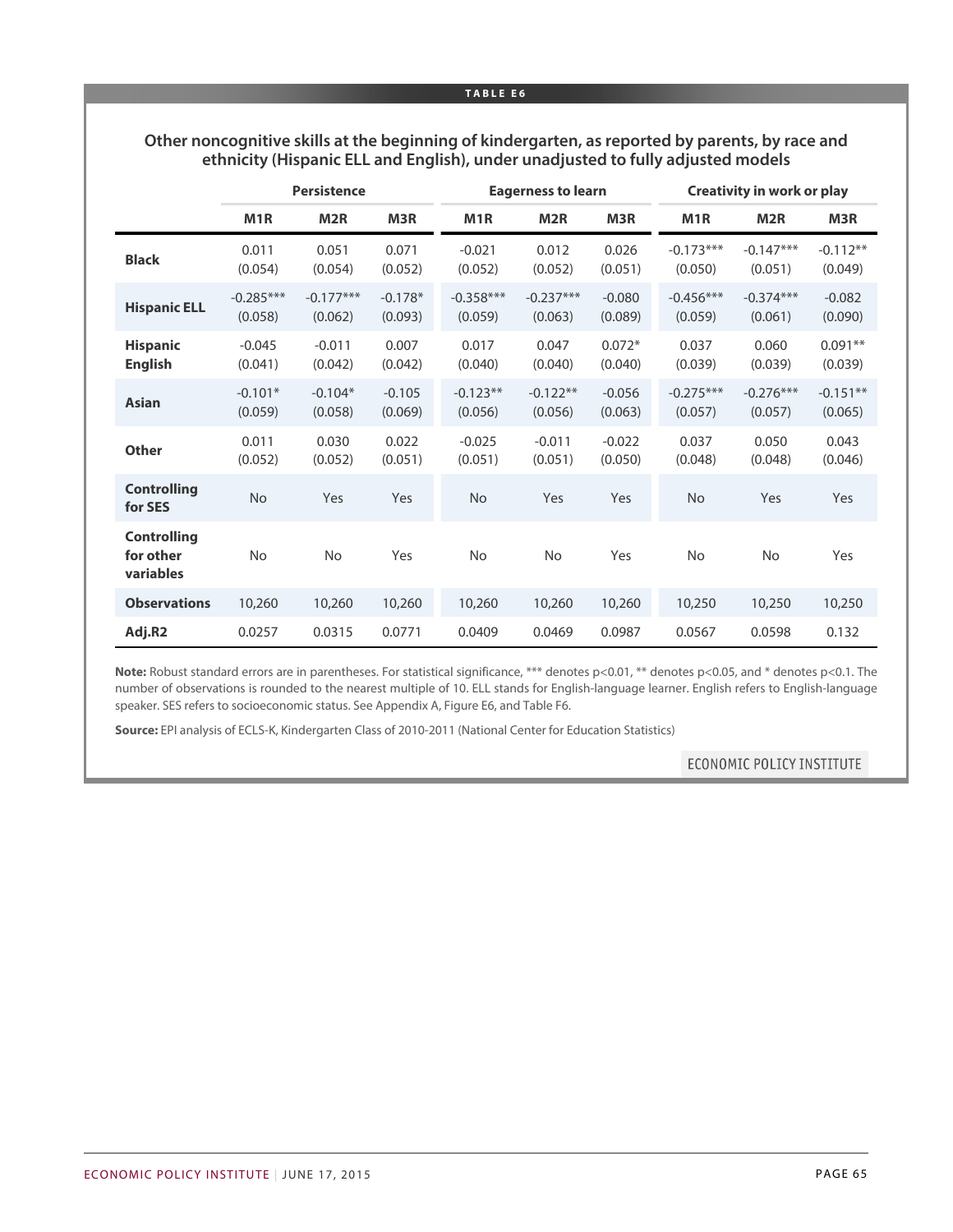### FIGURE E6

# **Other noncognitive skills at the beginning of kindergarten, as reported by parents, compared with parents' reports of white students' skills, by race and ethnicity (Hispanic ELL and English)**



**Note:** ELL stands for English-language learner. English refers to English-language speaker. Model 1 (M1R) shows the baseline unadjusted standard deviation score for each group, relative to white children. Model 2 (M2R) shows each group's relative performance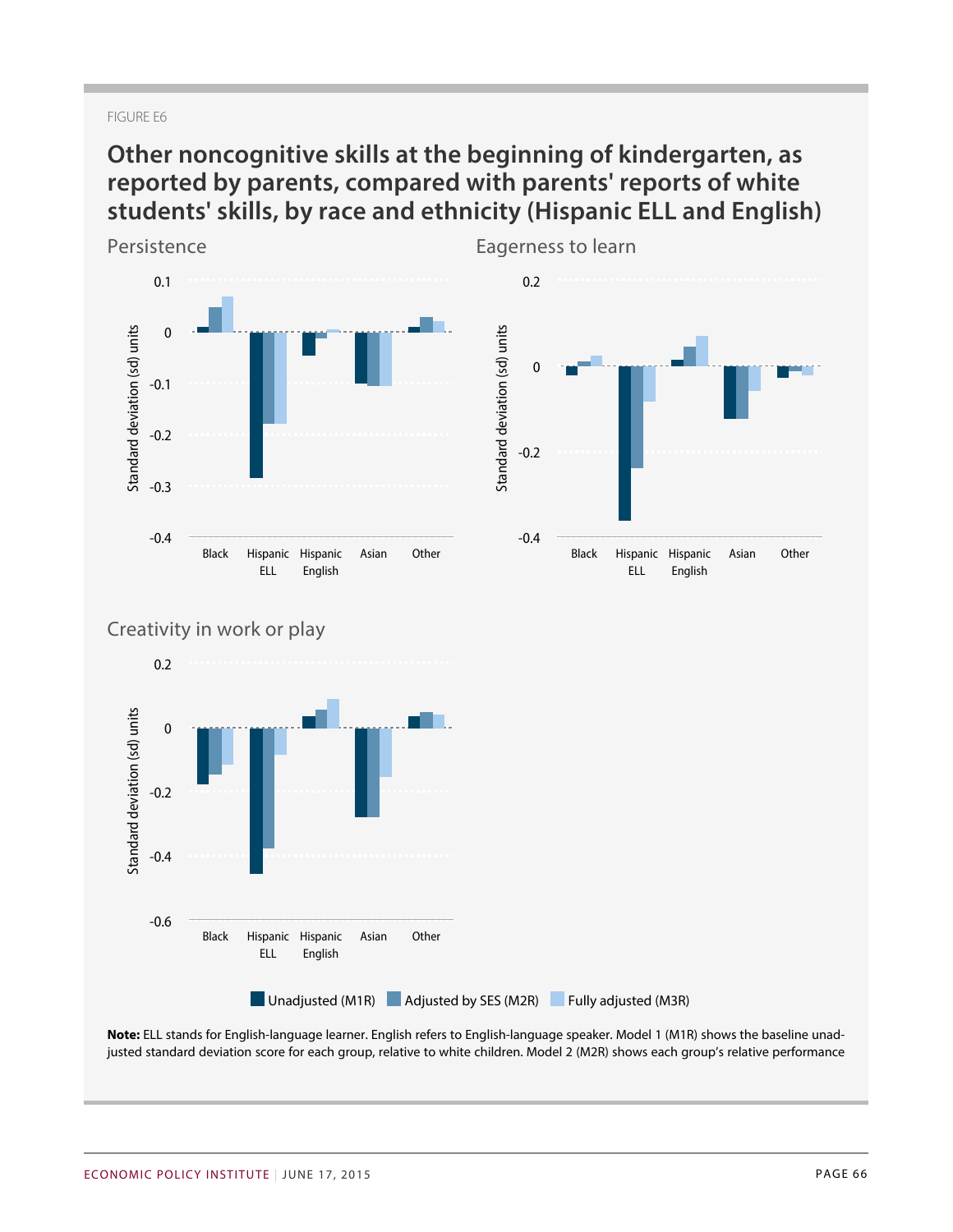after controlling for socioeconomic status (SES). Model 3 (M3R) shows relative performance after adjusting for all family and child characteristics, pre-K schooling, and enrichment activities with parents. See Appendix A and Tables E6 and F6.

**Source:** EPI analysis of ECLS-K, Kindergarten Class of 2010–2011 (National Center for Education Statistics)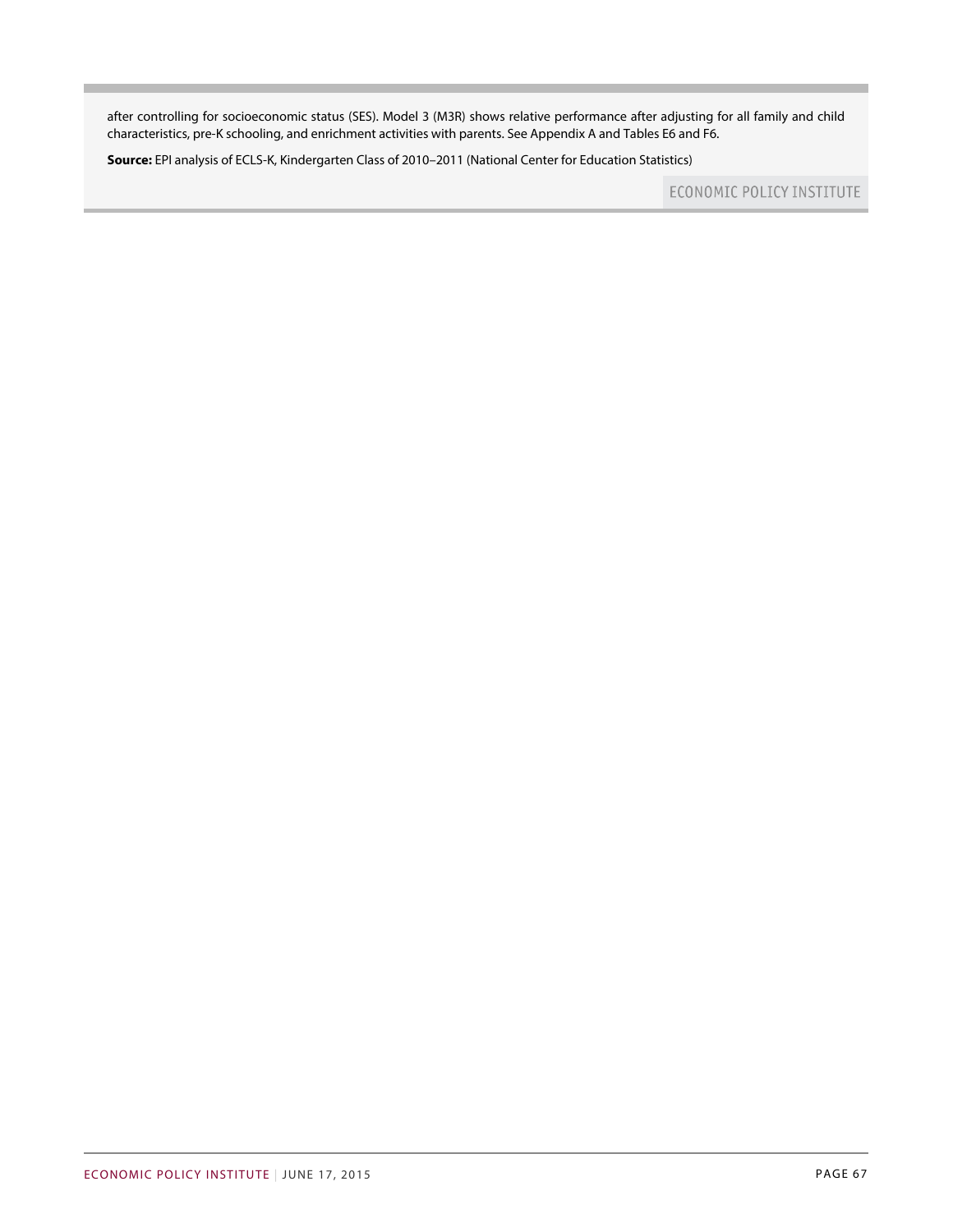### **APPENDIX TABLE F1**

|                                              | Reading                | Math                   |
|----------------------------------------------|------------------------|------------------------|
|                                              | M3R/M3S                | M3R/M3S                |
| <b>Black</b>                                 | $-0.069*$<br>(0.042)   | $-0.236***$<br>(0.039) |
| <b>Hispanic ELL</b>                          | $-0.200***$<br>(0.074) | $-0.256***$<br>(0.070) |
| Hispanic<br><b>English</b>                   | $-0.083**$<br>(0.034)  | $-0.155***$<br>(0.033) |
| Asian                                        | $0.373***$<br>(0.062)  | $0.267***$<br>(0.059)  |
| Other                                        | 0.060<br>(0.044)       | 0.006<br>(0.043)       |
| Low-middle<br><b>SES</b>                     | $0.167***$<br>(0.032)  | $0.153***$<br>(0.032)  |
| <b>Middle SES</b>                            | $0.345***$<br>(0.034)  | $0.372***$<br>(0.035)  |
| High-middle<br><b>SES</b>                    | $0.555***$<br>(0.036)  | $0.539***$<br>(0.037)  |
| <b>High SES</b>                              | $0.784***$<br>(0.039)  | $0.761***$<br>(0.038)  |
| Girl                                         | $0.069***$<br>(0.019)  | $-0.075***$<br>(0.018) |
| Age of<br>student                            | $0.039***$<br>(0.002)  | $0.052***$<br>(0.002)  |
| Has a<br>disability                          | $-0.243***$<br>(0.025) | $-0.283***$<br>(0.025) |
| Language at<br>home is not<br><b>English</b> | $-0.122*$<br>(0.064)   | $-0.102*$<br>(0.060)   |
| <b>Not living</b><br>with two<br>parents     | $-0.141***$<br>(0.023) | $-0.117***$<br>(0.024) |
| Number of<br>siblings                        | $-0.080***$<br>(0.008) | $-0.051***$<br>(0.008) |
| <b>Immigrant</b>                             | $-0.016$<br>(0.032)    | $-0.030$<br>(0.031)    |
| Center-based<br>pre-K                        | $0.108***$<br>(0.020)  | $0.069***$<br>(0.019)  |

**Reading and math achievement at the beginning of kindergarten, under fully adjusted models**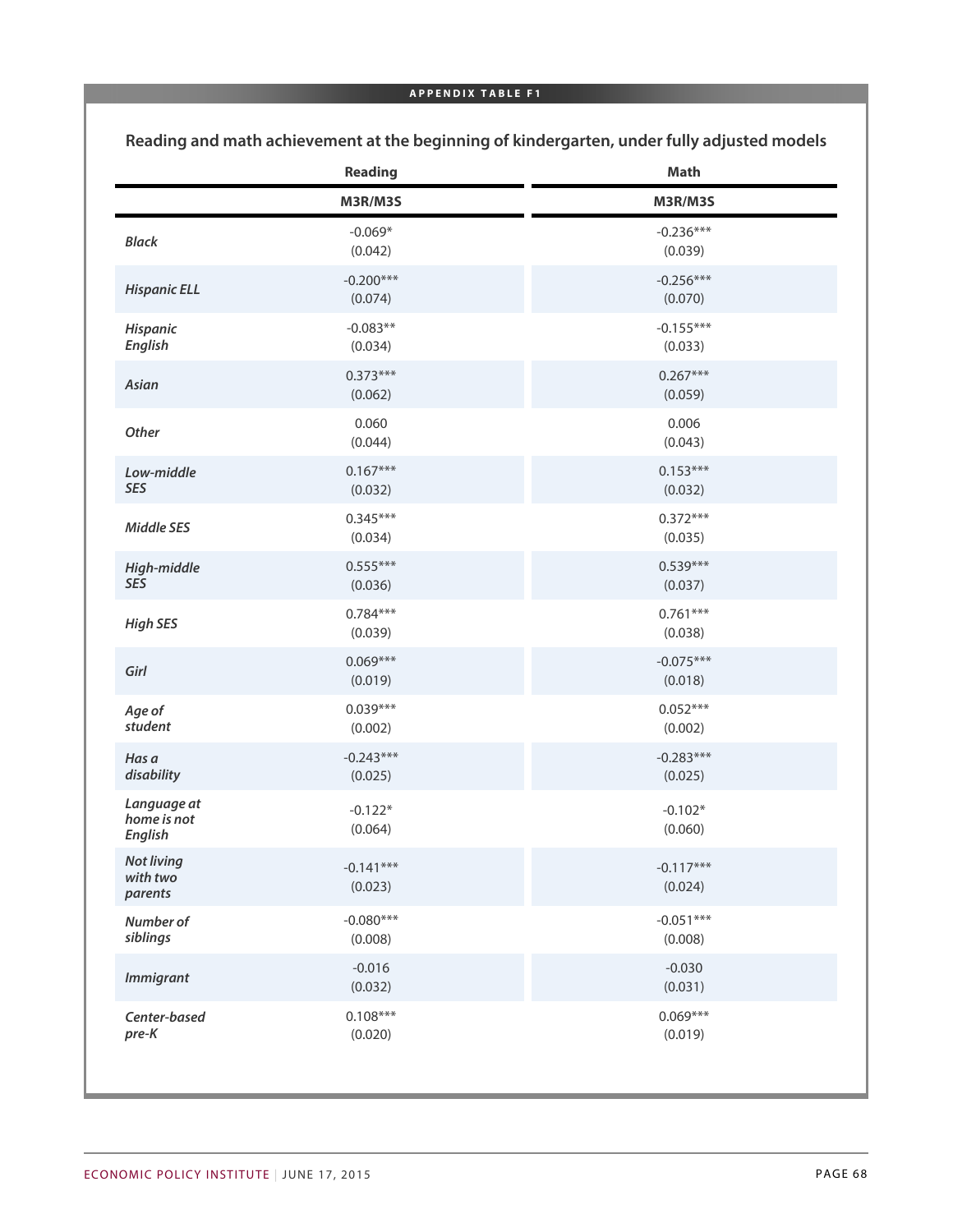#### **APPENDIX TABLE F1 (CONTINUED)**

|                                                 | <b>Reading</b>         | <b>Math</b>            |
|-------------------------------------------------|------------------------|------------------------|
|                                                 | M3R/M3S                | M3R/M3S                |
| Enrichment<br><i>activities</i><br>with parents | $0.144***$<br>(0.017)  | $0.094***$<br>(0.017)  |
| Constant                                        | $-2.850***$<br>(0.164) | $-3.595***$<br>(0.171) |
| <b>Observations</b>                             | 10,240                 | 10,220                 |
| Adj.R2                                          | 0.339                  | 0.362                  |

Note: Robust standard errors are in parentheses. For statistical significance, \*\*\* denotes p<0.01, \*\* denotes p<0.05, and \* denotes p<0.1. The number of observations is rounded to the nearest multiple of 10. ELL stands for English-language learner. English refers to Englishlanguage speaker. SES refers to socioeconomic status. See Appendix A.

**Source:** EPI analysis of ECLS-K, Kindergarten Class of 2010-2011 (National Center for Education Statistics)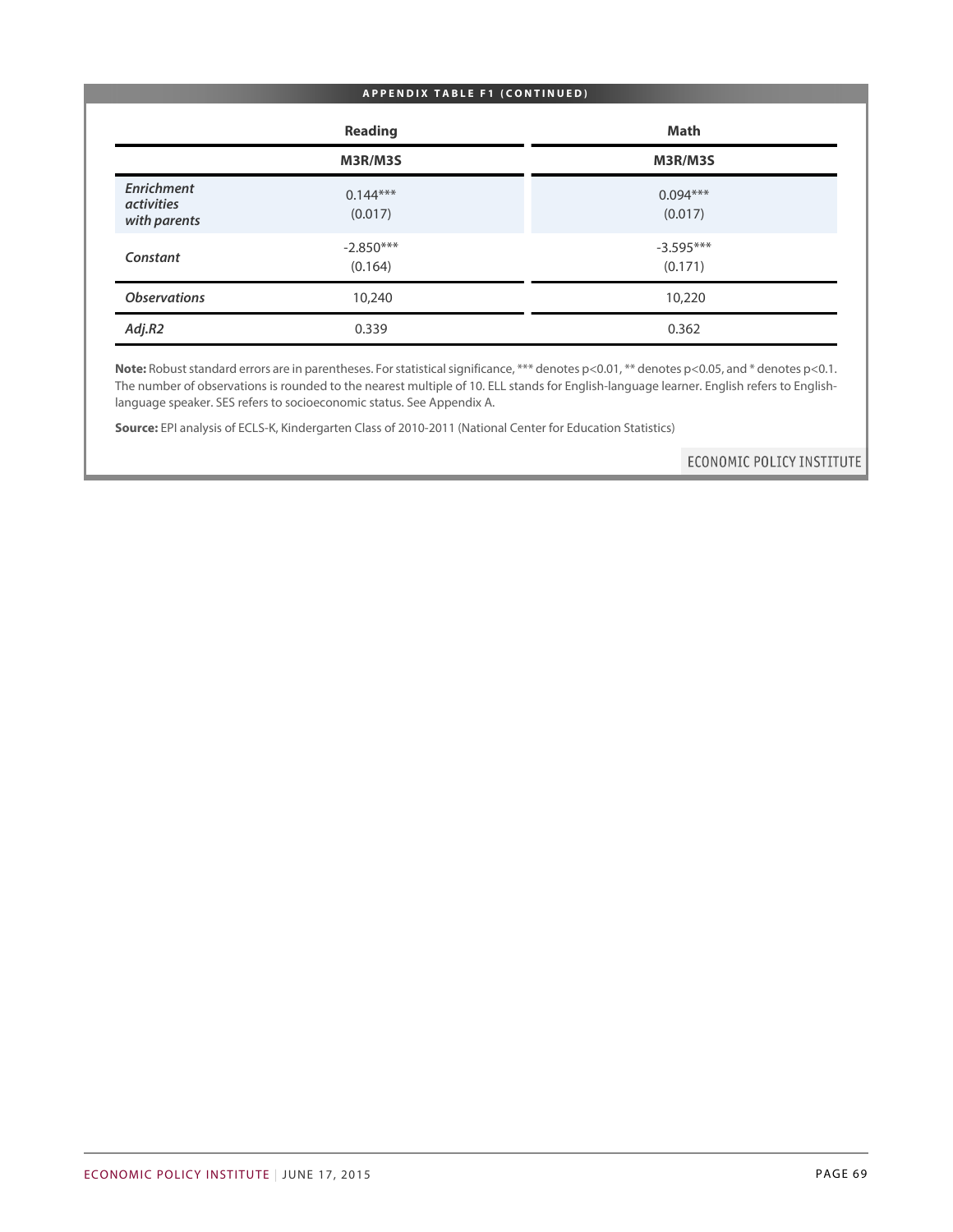## **APPENDIX TABLE F2**

|                                              | <b>Cognitive flexibility</b> | <b>Working memory</b>  |
|----------------------------------------------|------------------------------|------------------------|
|                                              | M3R/M3S                      | M3R/M3S                |
| <b>Black</b>                                 | $-0.240***$<br>(0.057)       | $-0.291***$<br>(0.048) |
| <b>Hispanic ELL</b>                          | $-0.077$<br>(0.094)          | $-0.361***$<br>(0.086) |
| Hispanic<br><b>English</b>                   | $-0.079**$<br>(0.039)        | $-0.167***$<br>(0.038) |
| Asian                                        | $-0.038$<br>(0.060)          | $-0.015$<br>(0.067)    |
| Other                                        | $-0.090**$<br>(0.044)        | 0.047<br>(0.050)       |
| Low-middle<br>SES                            | $0.098**$<br>(0.049)         | $0.101***$<br>(0.037)  |
| <b>Middle SES</b>                            | $0.192***$<br>(0.051)        | $0.259***$<br>(0.041)  |
| High-middle<br>SES                           | $0.182***$<br>(0.051)        | $0.416***$<br>(0.043)  |
| <b>High SES</b>                              | $0.254***$<br>(0.051)        | $0.513***$<br>(0.045)  |
| Girl                                         | $0.055***$<br>(0.021)        | 0.023<br>(0.021)       |
| Age of<br>student                            | $0.012***$<br>(0.003)        | $-0.060***$<br>(0.003) |
| Has a<br>disability                          | $-0.198***$<br>(0.029)       | $-0.280***$<br>(0.027) |
| Language at<br>home is not<br><b>English</b> | $-0.180**$<br>(0.072)        | $-0.014$<br>(0.073)    |
| <b>Not living</b><br>with two<br>parents     | 0.006<br>(0.029)             | $-0.042$<br>(0.027)    |
| Number of<br>siblings                        | 0.008<br>(0.011)             | $-0.023**$<br>(0.009)  |
| <b>Immigrant</b>                             | $-0.036$<br>(0.035)          | $-0.043$<br>(0.036)    |
| Center-based<br>pre-K                        | 0.012<br>(0.022)             | 0.032<br>(0.022)       |

**Executive function at the beginning of kindergarten, under fully adjusted models**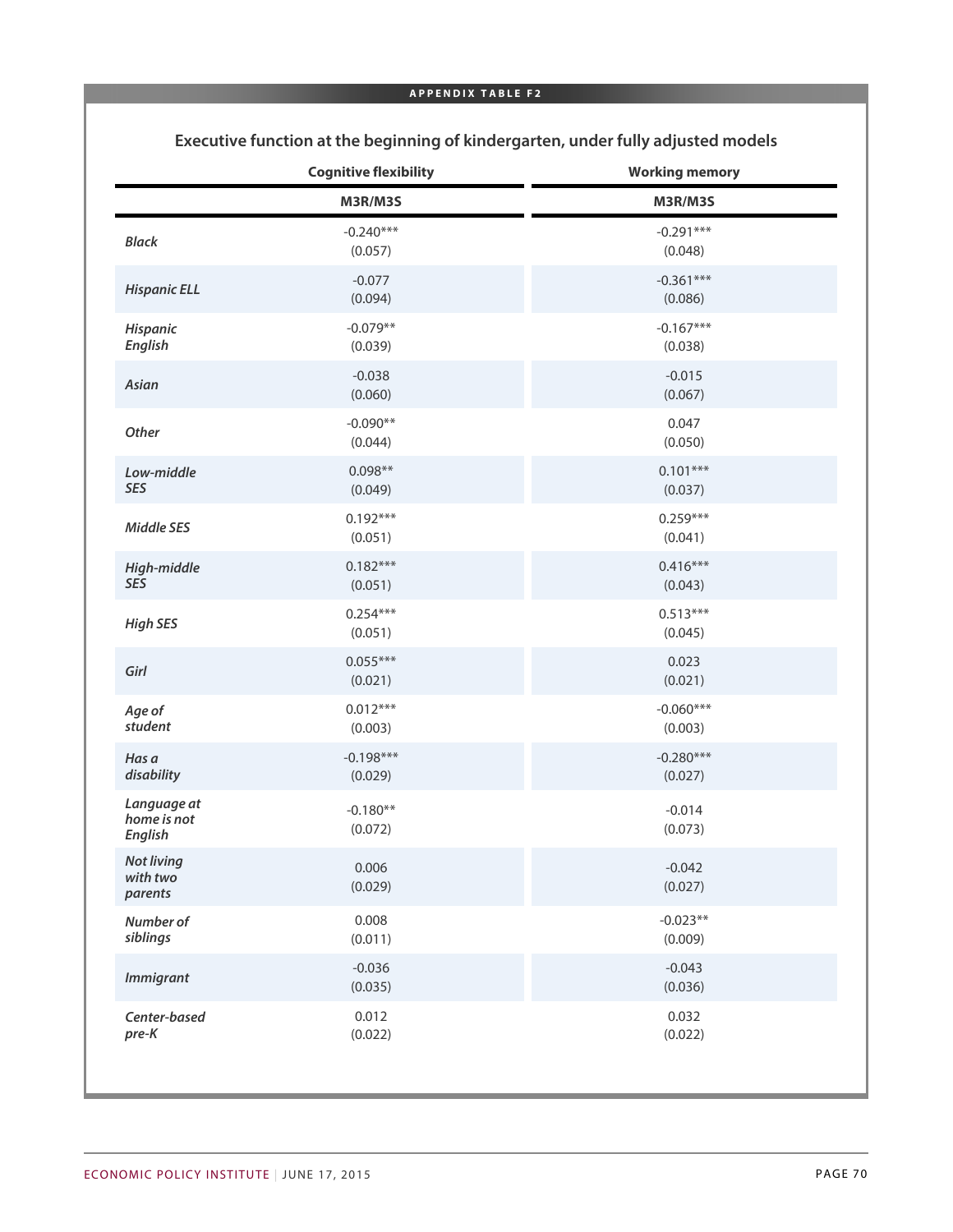#### **APPENDIX TABLE F2 (CONTINUED)**

|                                                 | <b>Cognitive flexibility</b> | <b>Working memory</b> |
|-------------------------------------------------|------------------------------|-----------------------|
|                                                 | M3R/M3S                      | M3R/M3S               |
| Enrichment<br><i>activities</i><br>with parents | $0.044**$<br>(0.021)         | $0.073***$<br>(0.020) |
| Constant                                        | $-0.868***$<br>(0.198)       | $4.064***$<br>(0.191) |
| <b>Observations</b>                             | 10,220                       | 9,570                 |
| Adj.R2                                          | 0.0974                       | 0.255                 |

Note: Robust standard errors are in parentheses. For statistical significance, \*\*\* denotes p<0.01, \*\* denotes p<0.05, and \* denotes p<0.1. The number of observations is rounded to the nearest multiple of 10. ELL stands for English-language learner. English refers to Englishlanguage speaker. SES refers to socioeconomic status. See Appendix A.

**Source:** EPI analysis of ECLS-K, Kindergarten Class of 2010-2011 (National Center for Education Statistics)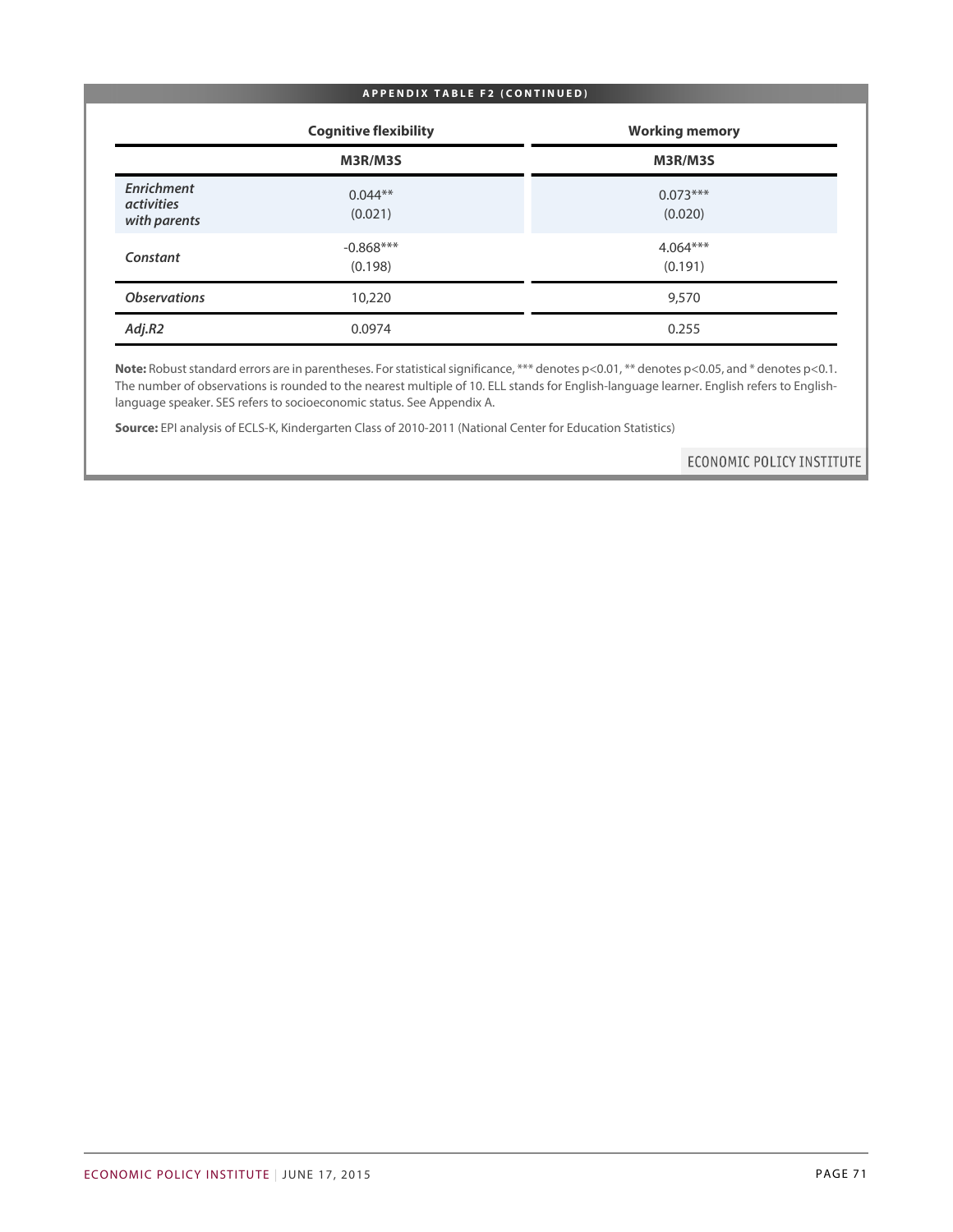## **Principal noncognitive skills at the beginning of kindergarten, as reported by teachers, under fully adjusted models**

|                           | Self-control | <b>Approaches to</b><br>learning | <b>Internalizing</b><br>problems | <b>Externalizing</b><br>problems |
|---------------------------|--------------|----------------------------------|----------------------------------|----------------------------------|
|                           | M3R/M3S      | M3R/M3S                          | M3R/M3S                          | M3R/M3S                          |
| <b>Black</b>              | $-0.194***$  | $-0.185***$                      | $-0.043$                         | $0.160***$                       |
|                           | (0.052)      | (0.049)                          | (0.058)                          | (0.052)                          |
| <b>Hispanic ELL</b>       | 0.075        | 0.051                            | $-0.052$                         | $-0.040$                         |
|                           | (0.088)      | (0.086)                          | (0.086)                          | (0.087)                          |
| <b>Hispanic English</b>   | 0.005        | $-0.038$                         | 0.007                            | $-0.043$                         |
|                           | (0.042)      | (0.039)                          | (0.046)                          | (0.043)                          |
| Asian                     | $-0.010$     | 0.079                            | $-0.090$                         | $-0.031$                         |
|                           | (0.066)      | (0.062)                          | (0.065)                          | (0.065)                          |
| Other                     | $-0.052$     | $-0.049$                         | $-0.003$                         | 0.051                            |
|                           | (0.056)      | (0.051)                          | (0.058)                          | (0.058)                          |
| Low-middle SES            | 0.073        | $0.132***$                       | $-0.043$                         | 0.016                            |
|                           | (0.045)      | (0.040)                          | (0.045)                          | (0.046)                          |
| <b>Middle SES</b>         | $0.162***$   | $0.230***$                       | $-0.110**$                       | $-0.066$                         |
|                           | (0.047)      | (0.043)                          | (0.046)                          | (0.050)                          |
| <b>High-middle SES</b>    | $0.286***$   | $0.432***$                       | $-0.151***$                      | $-0.150***$                      |
|                           | (0.048)      | (0.043)                          | (0.048)                          | (0.049)                          |
| <b>High SES</b>           | $0.311***$   | $0.507***$                       | $-0.163***$                      | $-0.191***$                      |
|                           | (0.050)      | (0.045)                          | (0.050)                          | (0.051)                          |
| Girl                      | $0.325***$   | $0.414***$                       | $-0.045**$                       | $-0.386***$                      |
|                           | (0.023)      | (0.021)                          | (0.023)                          | (0.022)                          |
| Age of student            | $0.011***$   | $0.028***$                       | $-0.003$                         | $-0.005$                         |
|                           | (0.003)      | (0.003)                          | (0.003)                          | (0.003)                          |
| Has a disability          | $-0.270***$  | $-0.342***$                      | $0.289***$                       | $0.274***$                       |
|                           | (0.031)      | (0.029)                          | (0.032)                          | (0.032)                          |
| Language at home          | $-0.034$     | 0.033                            | $-0.066$                         | $-0.012$                         |
| is not English            | (0.072)      | (0.069)                          | (0.068)                          | (0.068)                          |
| Not living with two       | $-0.221***$  | $-0.233***$                      | $0.144***$                       | $0.255***$                       |
| parents                   | (0.030)      | (0.029)                          | (0.032)                          | (0.032)                          |
| <b>Number of siblings</b> | $0.046***$   | 0.009                            | 0.016                            | $-0.050***$                      |
|                           | (0.011)      | (0.010)                          | (0.012)                          | (0.011)                          |
| <b>Immigrant</b>          | 0.036        | 0.011                            | 0.010                            | $-0.048$                         |
|                           | (0.040)      | (0.036)                          | (0.038)                          | (0.039)                          |
| Center-based pre-K        | $-0.062***$  | $-0.006$                         | $-0.047*$                        | $0.098***$                       |
|                           | (0.024)      | (0.022)                          | (0.025)                          | (0.024)                          |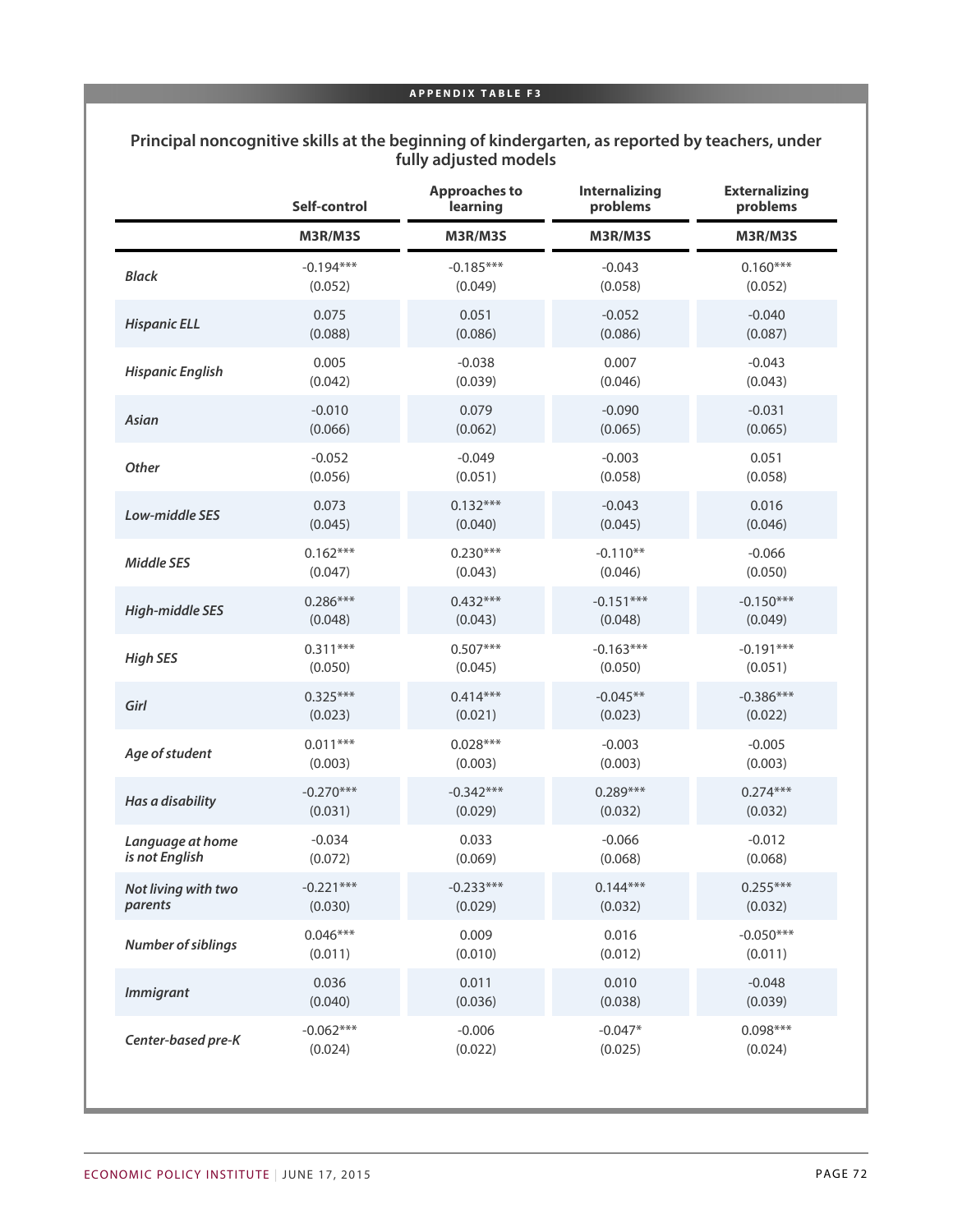| <b>APPENDIX TABLE F3 (CONTINUED)</b>     |                        |                                  |                                  |                                  |
|------------------------------------------|------------------------|----------------------------------|----------------------------------|----------------------------------|
|                                          | Self-control           | <b>Approaches to</b><br>learning | <b>Internalizing</b><br>problems | <b>Externalizing</b><br>problems |
|                                          | M3R/M3S                | M3R/M3S                          | M3R/M3S                          | M3R/M3S                          |
| Enrichment<br>activities with<br>parents | $0.084***$<br>(0.022)  | $0.104***$<br>(0.020)            | $-0.020$<br>(0.023)              | $-0.075***$<br>(0.023)           |
| Constant                                 | $-0.949***$<br>(0.199) | $-2.237***$<br>(0.192)           | 0.211<br>(0.218)                 | $0.466**$<br>(0.214)             |
| <b>Observations</b>                      | 8,910                  | 9,690                            | 9,360                            | 9,440                            |
| Adj.R2                                   | 0.176                  | 0.202                            | 0.103                            | 0.147                            |

Note: Robust standard errors are in parentheses. For statistical significance, \*\*\* denotes p<0.01, \*\* denotes p<0.05, and \* denotes p<0.1. The number of observations is rounded to the nearest multiple of 10. ELL stands for English-language learner. English refers to Englishlanguage speaker. SES refers to socioeconomic status. See Appendix A.

**Source:** EPI analysis of ECLS-K, Kindergarten Class of 2010-2011 (National Center for Education Statistics)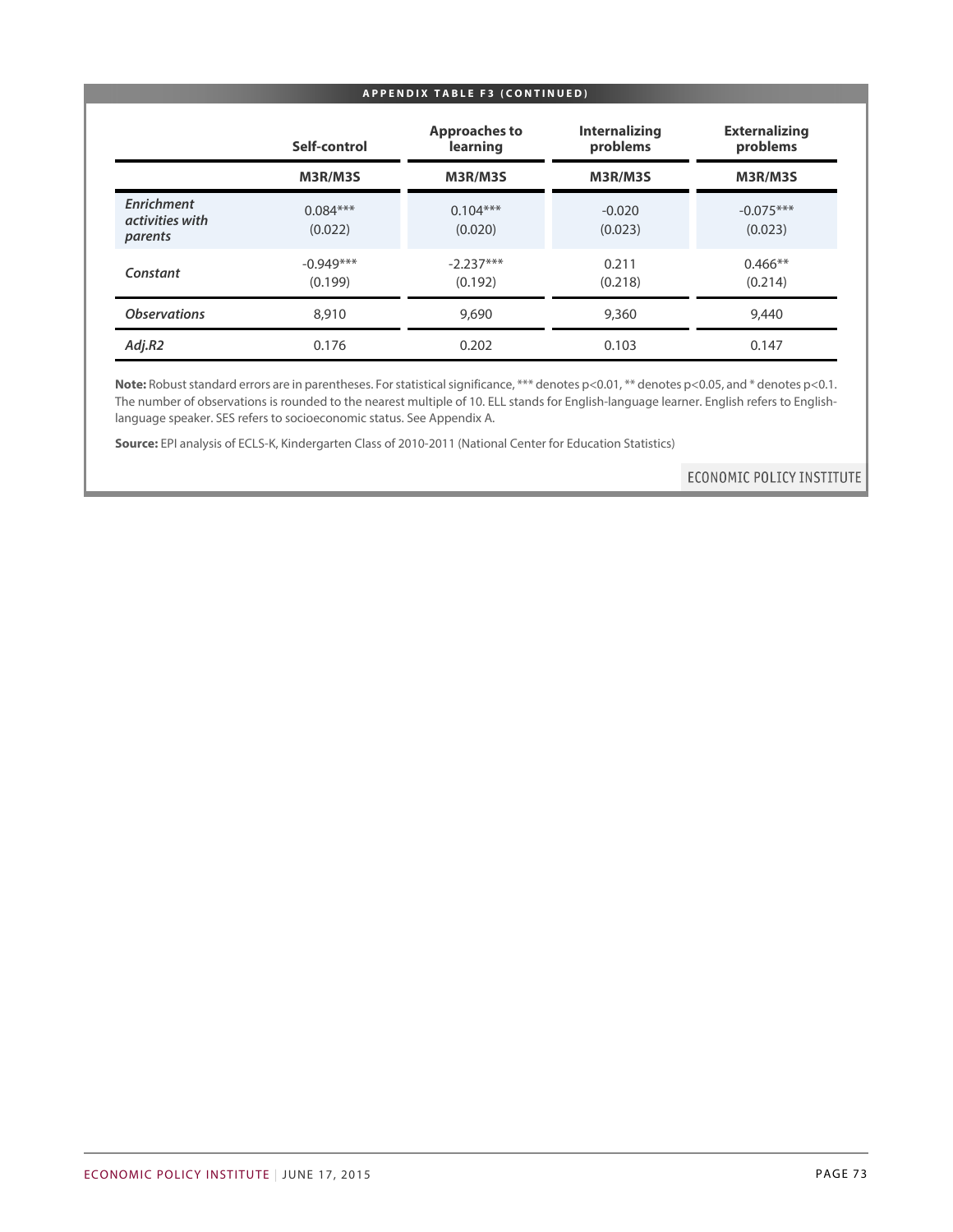## **Principal noncognitive skills at the beginning of kindergarten, as reported by parents, under fully adjusted models**

|                                              | Self-control     | <b>Approaches</b><br>to learning | <b>Social interactions</b> |
|----------------------------------------------|------------------|----------------------------------|----------------------------|
|                                              | M3R/M3S          | M3R/M3S                          | M3R/M3S                    |
| <b>Black</b>                                 | $0.174***$       | 0.009                            | 0.002                      |
|                                              | (0.051)          | (0.048)                          | (0.049)                    |
| <b>Hispanic ELL</b>                          | $-0.066$         | $-0.172**$                       | $-0.212**$                 |
|                                              | (0.092)          | (0.084)                          | (0.092)                    |
| <b>Hispanic</b>                              | $-0.029$         | 0.057                            | $-0.007$                   |
| <b>English</b>                               | (0.045)          | (0.039)                          | (0.041)                    |
| <b>Asian</b>                                 | $-0.022$         | $-0.154***$                      | $-0.255***$                |
|                                              | (0.074)          | (0.059)                          | (0.071)                    |
| <b>Other</b>                                 | 0.062            | 0.025                            | $-0.027$                   |
|                                              | (0.049)          | (0.044)                          | (0.050)                    |
| <b>Low-middle</b>                            | 0.068            | $0.151***$                       | $0.163***$                 |
| <b>SES</b>                                   | (0.048)          | (0.040)                          | (0.041)                    |
| <b>Middle SES</b>                            | $0.175***$       | $0.175***$                       | $0.184***$                 |
|                                              | (0.050)          | (0.043)                          | (0.044)                    |
| <b>High-middle</b>                           | $0.192***$       | $0.259***$                       | $0.177***$                 |
| <b>SES</b>                                   | (0.051)          | (0.044)                          | (0.045)                    |
| <b>High SES</b>                              | $0.258***$       | $0.302***$                       | $0.186***$                 |
|                                              | (0.052)          | (0.046)                          | (0.047)                    |
| Girl                                         | $0.092***$       | $0.176***$                       | $0.123***$                 |
|                                              | (0.022)          | (0.020)                          | (0.021)                    |
| Age of student                               | 0.004            | $0.006**$                        | 0.002                      |
|                                              | (0.003)          | (0.003)                          | (0.003)                    |
| <b>Has a disability</b>                      | $-0.270***$      | $-0.271***$                      | $-0.275***$                |
|                                              | (0.031)          | (0.027)                          | (0.029)                    |
| Language at<br>home is not<br><b>English</b> | 0.122<br>(0.075) | $-0.043$<br>(0.068)              | $-0.139*$<br>(0.077)       |
| <b>Not living with</b>                       | $-0.087***$      | $-0.036$                         | 0.030                      |
| two parents                                  | (0.031)          | (0.027)                          | (0.028)                    |
| <b>Number of</b>                             | $-0.058***$      | $-0.010$                         | $-0.017*$                  |
| siblings                                     | (0.013)          | (0.011)                          | (0.010)                    |
| <b>Immigrant</b>                             | $-0.029$         | $-0.007$                         | $-0.077**$                 |
|                                              | (0.038)          | (0.035)                          | (0.037)                    |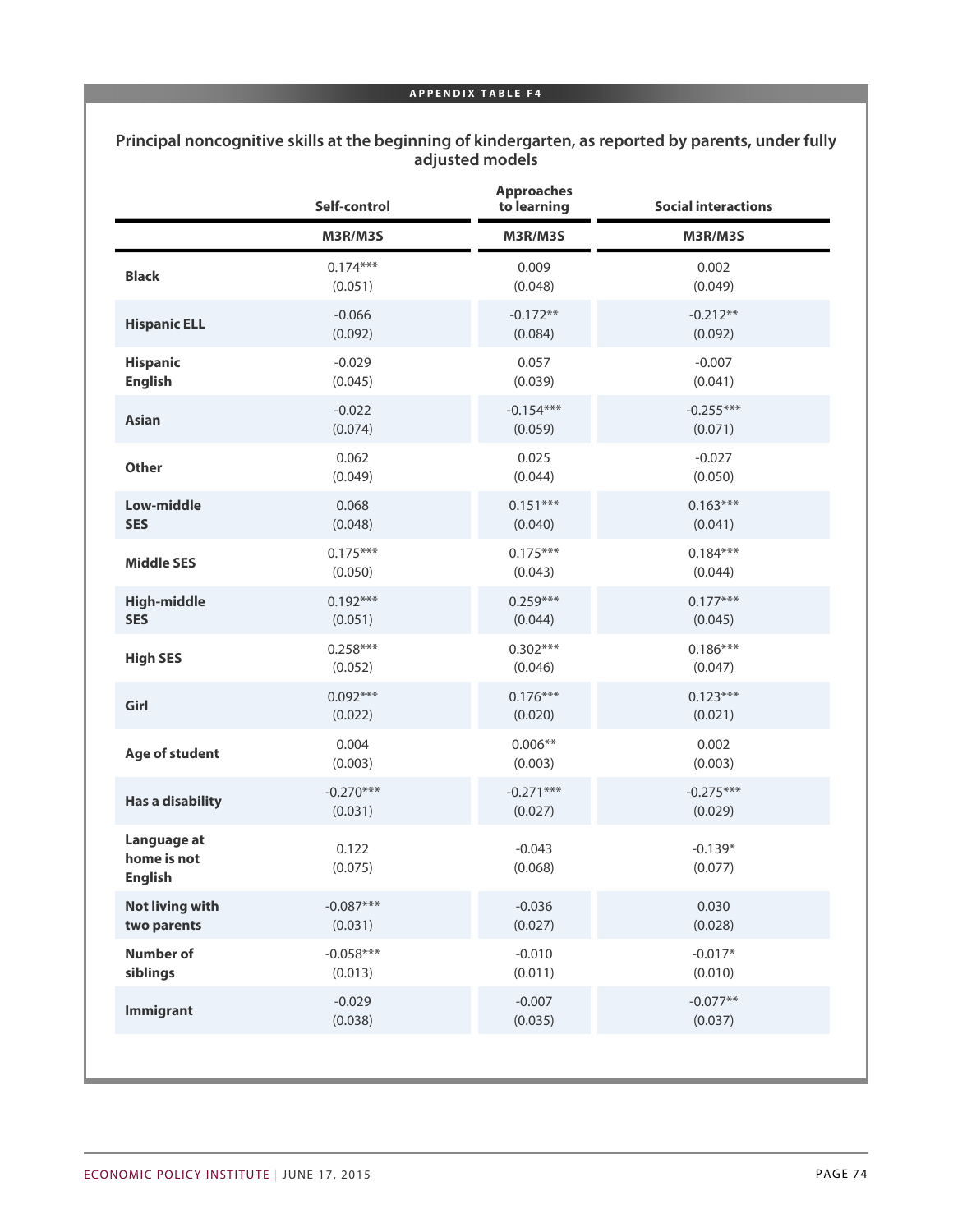### **APPENDIX TABLE F4 (CONTINUED)**

|                                                 | Self-control          | <b>Approaches</b><br>to learning | <b>Social interactions</b> |
|-------------------------------------------------|-----------------------|----------------------------------|----------------------------|
|                                                 | M3R/M3S               | M3R/M3S                          | M3R/M3S                    |
| <b>Center-based</b><br>pre-K                    | $-0.029$<br>(0.024)   | 0.028<br>(0.022)                 | $0.060***$<br>(0.023)      |
| <b>Enrichment</b><br>activities with<br>parents | $0.241***$<br>(0.022) | $0.548***$<br>(0.020)            | $0.280***$<br>(0.021)      |
| Constant                                        | $-0.320$<br>(0.199)   | $-0.561***$<br>(0.176)           | $-0.189$<br>(0.194)        |
| <b>Observations</b>                             | 10,240                | 10,260                           | 10,260                     |
| Adj.R2                                          | 0.0682                | 0.186                            | 0.112                      |

Note: Robust standard errors are in parentheses. For statistical significance, \*\*\* denotes p<0.01, \*\* denotes p<0.05, and \* denotes p<0.1. The number of observations is rounded to the nearest multiple of 10. ELL stands for English-language learner. English refers to Englishlanguage speaker. SES refers to socioeconomic status. See Appendix A.

**Source:** EPI analysis of ECLS-K, Kindergarten Class of 2010-2011 (National Center for Education Statistics)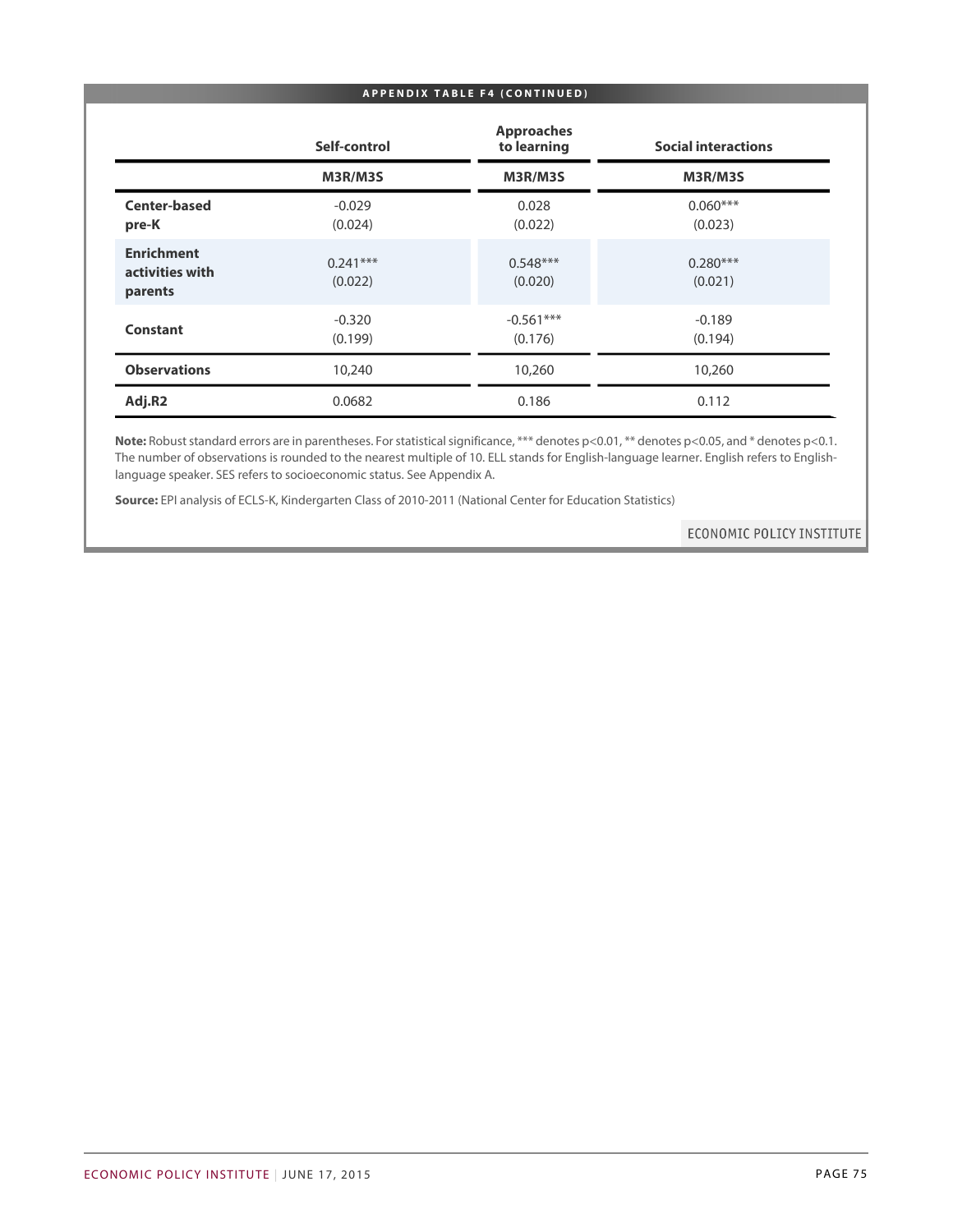| Other noncognitive skills at the beginning of kindergarten, as reported by teachers, under fully |
|--------------------------------------------------------------------------------------------------|
| adjusted models                                                                                  |

|                           | Interpersonal<br>relationships | <b>Closeness to</b><br>teacher | <b>Eagerness to</b><br>learn | <b>Attention</b>      | <b>Persistence</b><br>in<br>completing<br>tasks |
|---------------------------|--------------------------------|--------------------------------|------------------------------|-----------------------|-------------------------------------------------|
|                           | M3R/M3S                        | M3R/M3S                        | M3R/M3S                      | M3R/M3S               | M3R/M3S                                         |
| <b>Black</b>              | $-0.200***$                    | $-0.246***$                    | $-0.188***$                  | $-0.136***$           | $-0.144***$                                     |
|                           | (0.052)                        | (0.050)                        | (0.049)                      | (0.050)               | (0.048)                                         |
| <b>Hispanic ELL</b>       | 0.061                          | 0.015                          | 0.061                        | 0.061                 | 0.027                                           |
|                           | (0.089)                        | (0.089)                        | (0.084)                      | (0.086)               | (0.087)                                         |
| <b>Hispanic English</b>   | $-0.020$                       | $-0.003$                       | $-0.069$                     | $-0.055$              | $-0.071*$                                       |
|                           | (0.041)                        | (0.039)                        | (0.042)                      | (0.040)               | (0.041)                                         |
| <b>Asian</b>              | $-0.047$                       | $-0.193***$                    | 0.031                        | 0.040                 | $0.132**$                                       |
|                           | (0.067)                        | (0.072)                        | (0.064)                      | (0.064)               | (0.064)                                         |
| <b>Other</b>              | $-0.050$                       | $-0.164***$                    | $-0.019$                     | $-0.063$              | $-0.008$                                        |
|                           | (0.056)                        | (0.049)                        | (0.050)                      | (0.053)               | (0.049)                                         |
| <b>Low-middle SES</b>     | $0.088**$<br>(0.044)           | 0.046<br>(0.043)               | $0.092**$<br>(0.043)         | $0.104***$<br>(0.039) | $0.116***$                                      |
| <b>Middle SES</b>         | $0.176***$                     | $0.120***$                     | $0.189***$                   | $0.185***$            | $0.177***$                                      |
|                           | (0.047)                        | (0.046)                        | (0.046)                      | (0.043)               | (0.043)                                         |
| <b>High-middle SES</b>    | $0.319***$                     | $0.192***$                     | $0.355***$                   | $0.360***$            | $0.346***$                                      |
|                           | (0.046)                        | (0.046)                        | (0.047)                      | (0.044)               | (0.044)                                         |
| <b>High SES</b>           | $0.348***$                     | $0.229***$                     | $0.407***$                   | $0.438***$            | $0.422***$                                      |
|                           | (0.049)                        | (0.048)                        | (0.048)                      | (0.045)               | (0.046)                                         |
| Girl                      | $0.345***$                     | $0.318***$                     | $0.210***$                   | $0.385***$            | $0.270***$                                      |
|                           | (0.023)                        | (0.021)                        | (0.022)                      | (0.022)               | (0.022)                                         |
| Age of student            | $0.014***$                     | $-0.001$                       | $0.018***$                   | $0.023***$            | $0.026***$                                      |
|                           | (0.003)                        | (0.003)                        | (0.003)                      | (0.003)               | (0.003)                                         |
| <b>Has a disability</b>   | $-0.254***$                    | $-0.124***$                    | $-0.217***$                  | $-0.287***$           | $-0.279***$                                     |
|                           | (0.031)                        | (0.028)                        | (0.029)                      | (0.029)               | (0.029)                                         |
| Language at home is       | $-0.065$                       | $-0.066$                       | 0.005                        | 0.009                 | 0.064                                           |
| not English               | (0.073)                        | (0.074)                        | (0.066)                      | (0.069)               | (0.070)                                         |
| Not living with two       | $-0.221***$                    | $-0.074**$                     | $-0.162***$                  | $-0.209***$           | $-0.172***$                                     |
| parents                   | (0.030)                        | (0.029)                        | (0.029)                      | (0.029)               | (0.029)                                         |
| <b>Number of siblings</b> | $0.024**$                      | $-0.026**$                     | $-0.029***$                  | 0.016                 | 0.004                                           |
|                           | (0.011)                        | (0.011)                        | (0.010)                      | (0.010)               | (0.010)                                         |
| <b>Immigrant</b>          | $-0.053$                       | $-0.066*$                      | $-0.021$                     | 0.010                 | 0.023                                           |
|                           | (0.039)                        | (0.036)                        | (0.039)                      | (0.036)               | (0.037)                                         |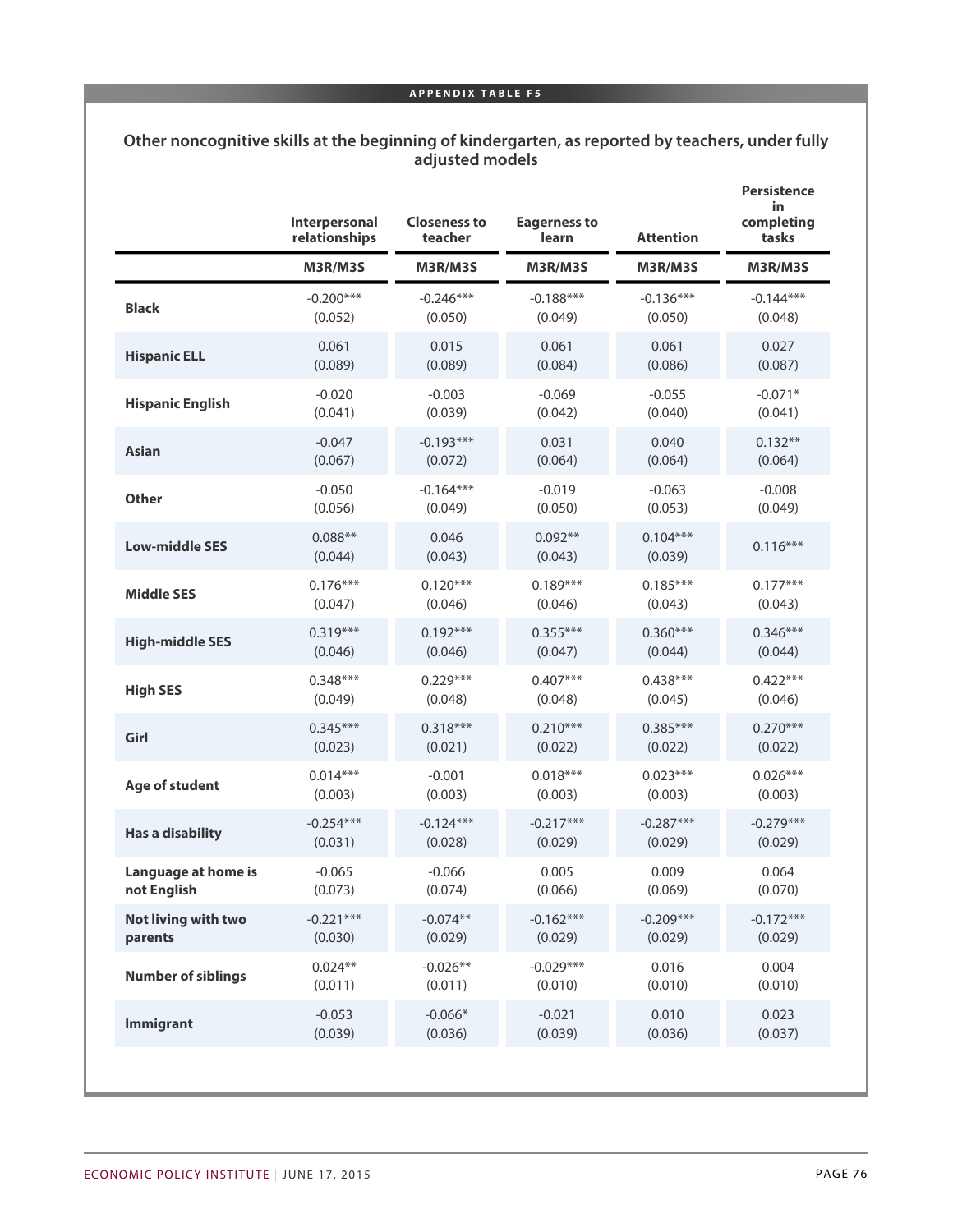#### **APPENDIX TABLE F5 (CONTINUED)**

|                                              | Interpersonal<br>relationships | <b>Closeness to</b><br>teacher | <b>Eagerness to</b><br>learn | <b>Attention</b>       | <b>Persistence</b><br>in<br>completing<br>tasks |
|----------------------------------------------|--------------------------------|--------------------------------|------------------------------|------------------------|-------------------------------------------------|
|                                              | M3R/M3S                        | M3R/M3S                        | M3R/M3S                      | M3R/M3S                | M3R/M3S                                         |
| <b>Center-based pre-K</b>                    | $-0.032$<br>(0.024)            | 0.019<br>(0.022)               | 0.005<br>(0.023)             | $-0.012$<br>(0.023)    | $-0.002$<br>(0.023)                             |
| <b>Enrichment activities</b><br>with parents | $0.065***$<br>(0.022)          | $0.086***$<br>(0.021)          | $0.115***$<br>(0.021)        | $0.099***$<br>(0.021)  | $0.069***$<br>(0.021)                           |
| Constant                                     | $-1.123***$<br>(0.203)         | 0.012<br>(0.188)               | $-1.373***$<br>(0.196)       | $-1.811***$<br>(0.191) | $-1.987***$<br>(0.190)                          |
| <b>Observations</b>                          | 9,020                          | 9,640                          | 9,730                        | 9,730                  | 9,710                                           |
| Adj.R2                                       | 0.181                          | 0.170                          | 0.146                        | 0.163                  | 0.174                                           |

Note: Robust standard errors are in parentheses. For statistical significance, \*\*\* denotes p<0.01, \*\* denotes p<0.05, and \* denotes p<0.1. The number of observations is rounded to the nearest multiple of 10. ELL stands for English-language learner. English refers to Englishlanguage speaker. SES refers to socioeconomic status. See Appendix A.

**Source:** EPI analysis of ECLS-K, Kindergarten Class of 2010-2011 (National Center for Education Statistics)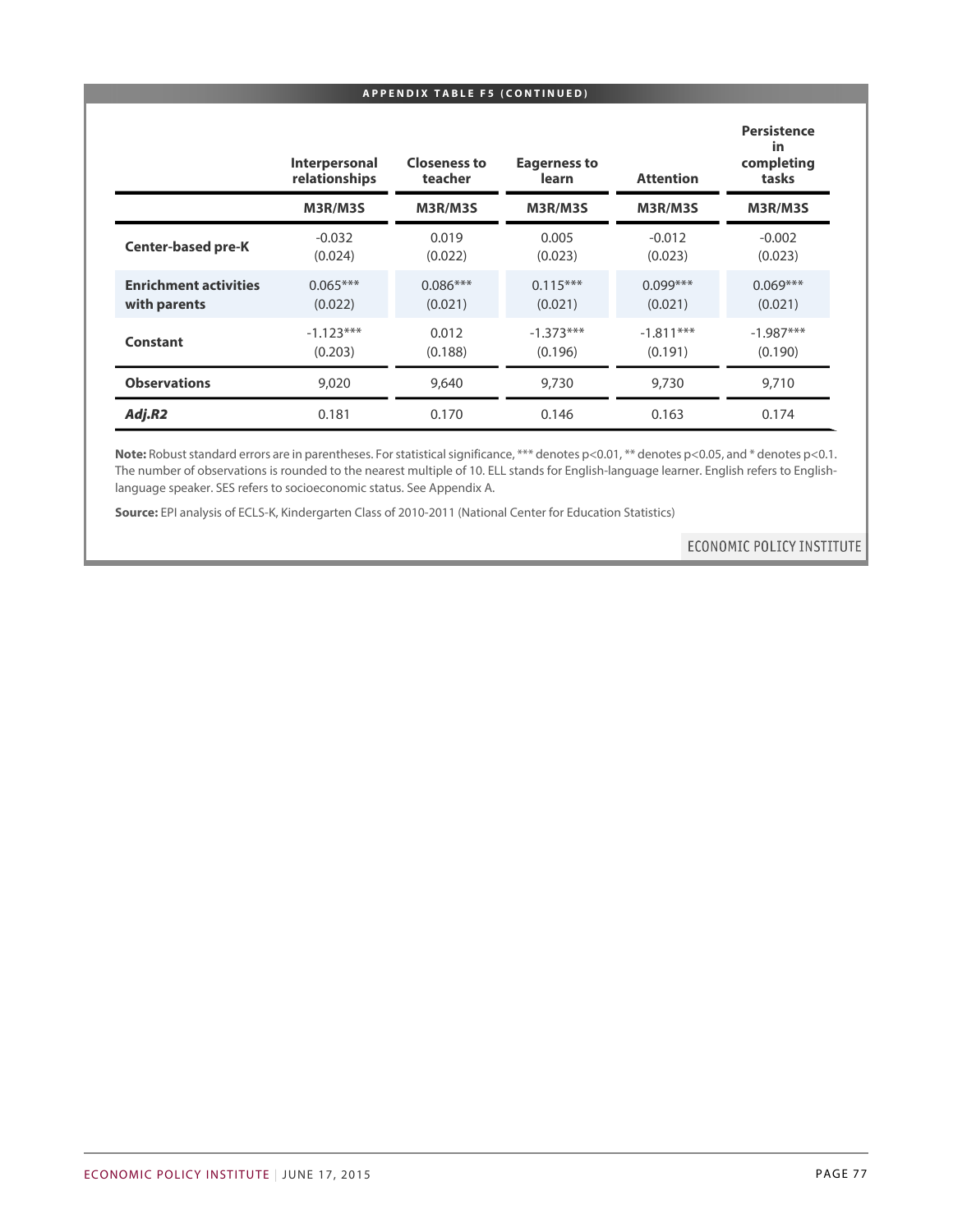## **Other noncognitive skills at the beginning of kindergarten, as reported by parents, under fully adjusted models**

|                                              | Persistence            | <b>Eagerness to learn</b> | Creativity in work or play |
|----------------------------------------------|------------------------|---------------------------|----------------------------|
|                                              | M3R/M3S                | M3R/M3S                   | M3R/M3S                    |
| <b>Black</b>                                 | 0.071                  | 0.026                     | $-0.112**$                 |
|                                              | (0.052)                | (0.051)                   | (0.049)                    |
| <b>Hispanic ELL</b>                          | $-0.178*$              | $-0.080$                  | $-0.082$                   |
|                                              | (0.093)                | (0.089)                   | (0.090)                    |
| <b>Hispanic</b>                              | 0.007                  | $0.072*$                  | $0.091**$                  |
| <b>English</b>                               | (0.042)                | (0.040)                   | (0.039)                    |
| Asian                                        | $-0.105$               | $-0.056$                  | $-0.151**$                 |
|                                              | (0.069)                | (0.063)                   | (0.065)                    |
| Other                                        | 0.022                  | $-0.022$                  | 0.043                      |
|                                              | (0.051)                | (0.050)                   | (0.046)                    |
| Low-middle                                   | $0.076*$               | $0.166***$                | $0.081**$                  |
| <b>SES</b>                                   | (0.043)                | (0.045)                   | (0.041)                    |
| <b>Middle SES</b>                            | $0.099**$              | $0.189***$                | 0.062                      |
|                                              | (0.047)                | (0.047)                   | (0.044)                    |
| High-middle                                  | $0.169***$             | $0.174***$                | $0.109**$                  |
| <b>SES</b>                                   | (0.048)                | (0.048)                   | (0.045)                    |
| <b>High SES</b>                              | $0.203***$             | $0.232***$                | $0.136***$                 |
|                                              | (0.050)                | (0.050)                   | (0.047)                    |
| Girl                                         | $0.133***$             | $0.122***$                | $0.187***$                 |
|                                              | (0.022)                | (0.022)                   | (0.021)                    |
| Age of                                       | $0.005*$               | 0.002                     | $0.008***$                 |
| student                                      | (0.003)                | (0.003)                   | (0.003)                    |
| Has a                                        | $-0.225***$            | $-0.221***$               | $-0.115***$                |
| disability                                   | (0.029)                | (0.030)                   | (0.027)                    |
| Language at<br>home is not<br><b>English</b> | 0.058<br>(0.075)       | $-0.053$<br>(0.070)       | $-0.168**$<br>(0.074)      |
| <b>Not living</b><br>with two<br>parents     | $-0.099***$<br>(0.030) | $-0.028$<br>(0.028)       | $-0.057**$<br>(0.028)      |
| Number of                                    | 0.007                  | $-0.025**$                | $-0.038***$                |
| siblings                                     | (0.011)                | (0.011)                   | (0.010)                    |
| <b>Immigrant</b>                             | $-0.009$               | $-0.028$                  | $-0.027$                   |
|                                              | (0.038)                | (0.038)                   | (0.035)                    |
| Center-based                                 | 0.021                  | $0.057**$                 | 0.016                      |
| pre-K                                        | (0.023)                | (0.024)                   | (0.022)                    |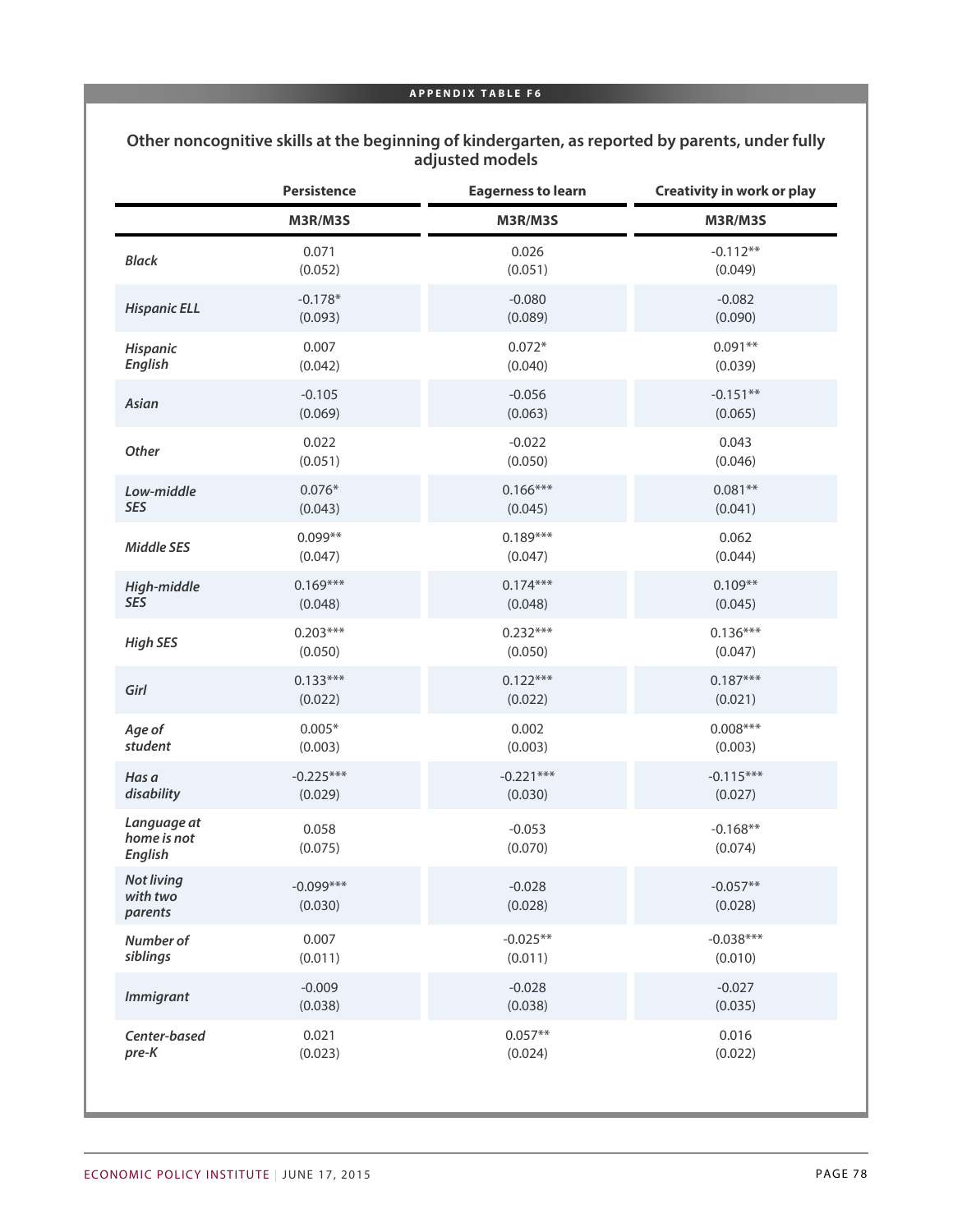#### **APPENDIX TABLE F6 (CONTINUED)**

|                                                 | Persistence           | <b>Eagerness to learn</b> | <b>Creativity in work or play</b> |
|-------------------------------------------------|-----------------------|---------------------------|-----------------------------------|
|                                                 | M3R/M3S               | M3R/M3S                   | M3R/M3S                           |
| Enrichment<br><i>activities</i><br>with parents | $0.318***$<br>(0.021) | $0.354***$<br>(0.022)     | $0.427***$<br>(0.020)             |
| Constant                                        | $-0.446**$<br>(0.204) | $-0.279$<br>(0.195)       | $-0.543***$<br>(0.184)            |
| <b>Observations</b>                             | 10,260                | 10,260                    | 10,250                            |
| Adj.R2                                          | 0.0771                | 0.0987                    | 0.132                             |

Note: Robust standard errors are in parentheses. For statistical significance, \*\*\* denotes p<0.01, \*\* denotes p<0.05, and \* denotes p<0.1. The number of observations is rounded to the nearest multiple of 10. ELL stands for English-language learner. English refers to Englishlanguage speaker. SES refers to socioeconomic status. See Appendix A.

**Source:** EPI analysis of ECLS-K, Kindergarten Class of 2010-2011 (National Center for Education Statistics)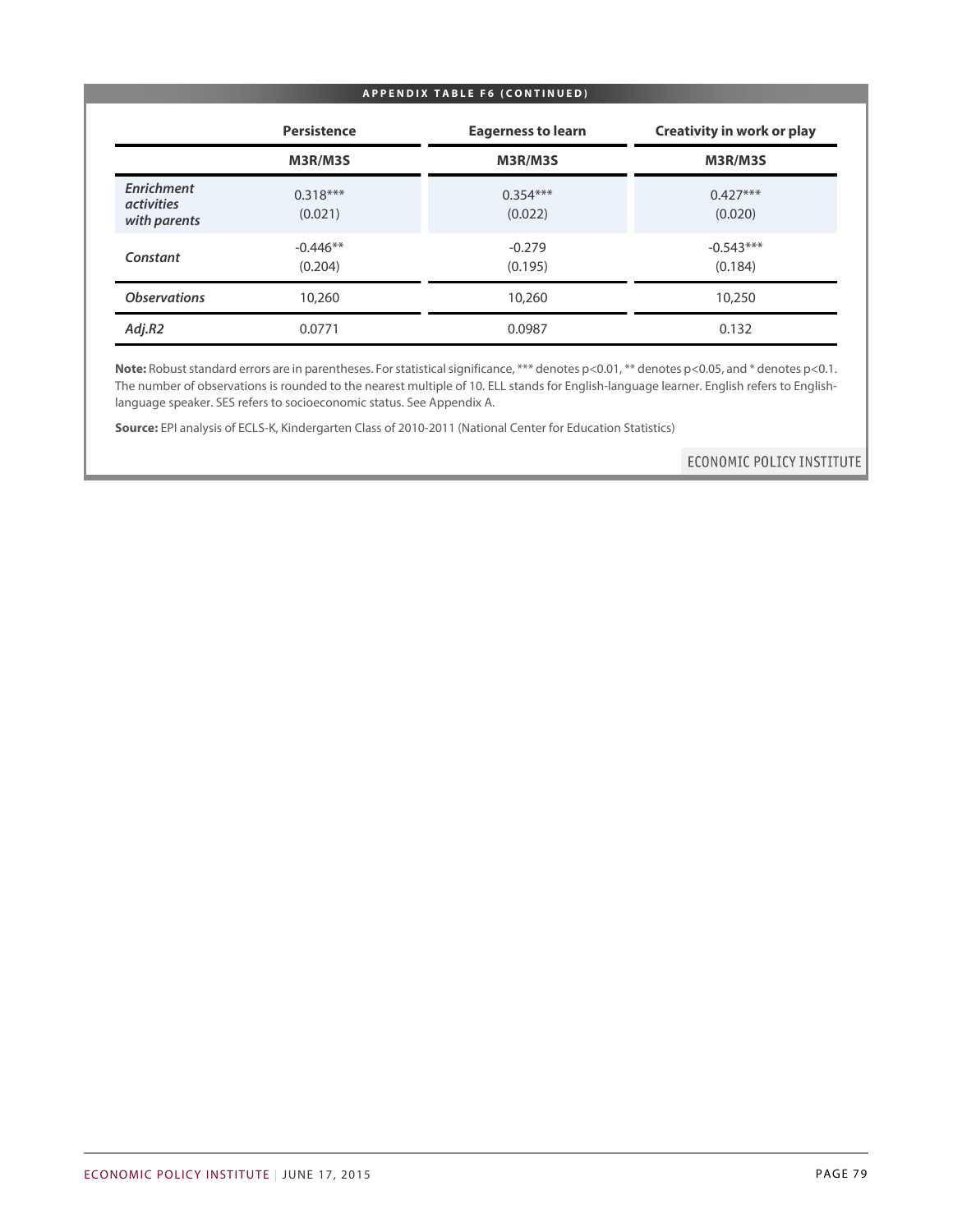# **Endnotes**

- [1.](#page-2-0) Their study drew on the National Center for Education Statistics' Early Childhood Longitudinal Study, Kindergarten Class of 1998–1999 (ECLS-K, NCES), and addressed inequalities at the 1998–1999 starting gate (for children born five years prior). Gaps certainly arise at earlier ages, as research on neuroscience and developmental psychology shows (Shonkoff 2010; Shonkoff and Levitt 2010). Rothstein (2004) explains different factors that boost them. Lee and Burkam's work was further used to motivate other analyses of the causes of the gaps. Some of this literature is also summarized in the current study.
- [2.](#page-2-1) For example, for the school population, the proportion of minority students outweighed the proportion of white students in the current academic year (see projected enrollments in NCES 2014). Changes in the demographic composition are discussed in Robert Putnam's recent book, *Our Kids: The American Dream in Crisis* (Putnam 2015).
- [3.](#page-3-0) Unfortunately, data availability limits our ability to assess how much inequalities changed over the cohort's passage. However, the study also sets up the framework for future projects to analyze which changes in the determinants of inequalities over the cohort's school passage contributed to narrowing, or not narrowing, the gaps. Upon data availability, a companion study to this will focus on how the gaps have evolved over time, and specifically how and why they have changed in the last decade, for the two kindergarten cohorts mentioned in this introduction, the classes of 1998 and 2010. See "Dataset and Methodology" section for more details.
- [4.](#page-5-0) A fourth area would cover the policies and programs to address/close the gaps. Since this paper focuses on size of the gaps and how they are generated at very early stages in children's development, to call attention on the need of policies, we will refer to some of these studies in later sections.
- [5.](#page-5-1) Coleman and colleagues' seminal 1966 report helped shape subsequent policies, including the Elementary and Secondary Education Act of 1965, school desegregation, and the general "War on Poverty" strategy begun in the 1960s.
- [6.](#page-5-2) See references in the introduction section.
- [7.](#page-6-0) The convergence was also the result of the effects of policies enacted to combat poverty and inequality in the 1960s, as mentioned in the previous footnote. Scholars would tend to largely attribute this closing to a combination of such policies, which helped improve the employment, income, and education statuses of black parents.
- [8.](#page-6-1) The current paper uses the methodology proposed in Nores and García (2014) for creating different groups of the population according to more homogeneous, educationally relevant characteristics. This methodology is also used by Nores and Barnett (2014) and applied to the study of educational gaps using the ECLS-K, class of 2010–2011 study as well. We build on this work by expanding some of their analyses regarding the cognitive skills and incorporating the study of noncognitive skills. See more details in the "Dataset and methodology" section and Appendix A.
- [9.](#page-7-0) Besides income status or level, inequality, as an index summarizing the distribution of economic (dis)advantage, correlates with lower absolute levels of performance, although it is not statistically significantly associated with gaps or changes in the gaps (Magnuson, Rosenbaum, and Waldfogel 2008).
- [10.](#page-7-1) This is very clearly argued in Nisbett's book, *Intelligence and How to Get It,* which starts by explaining how new evidence on psychology, genetics, neuroscience, and effectiveness of education interventions has "overturned" the genetic position on intelligence. A few paragraphs later, he says that intelligence and education and professional success depend on environmental factors "that have nothing to do with genes" (Nisbett 2009, p. 2). Flynn (2007) also dismisses the genetic mediated relationship.
- [11.](#page-7-2) We also note that these works have been expanded upon by multiple researchers who followed these lines of thought.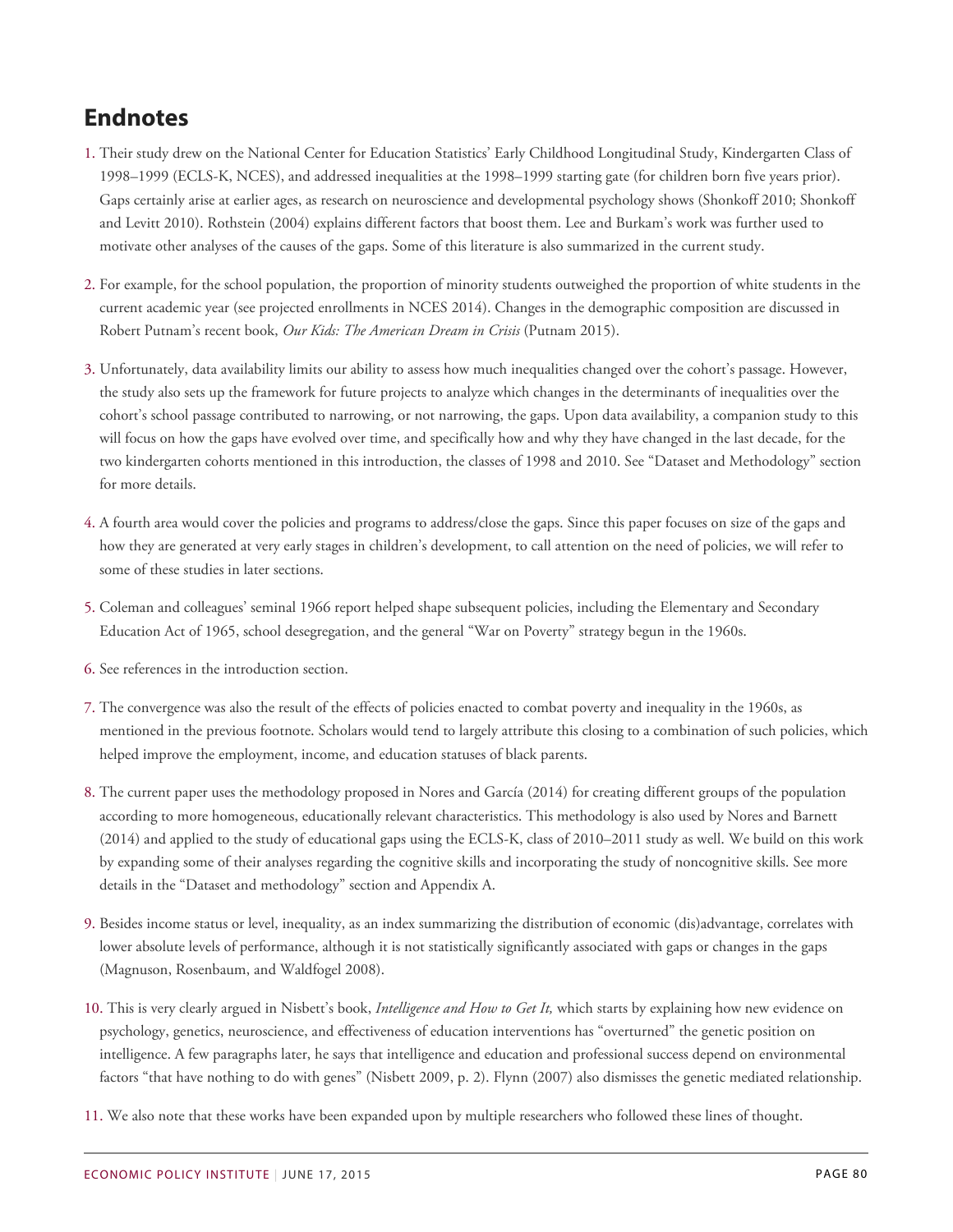- [12.](#page-7-3) Updated research on this, and overviews of it, include Olson (2012), Knudsen et al. (2006), Nisbett (2009), Putnam (2015), and Tough (2012). Also, seminal research was published by Bloom (1964): his book not only acknowledged the importance of the environment, but also clarified that understanding the environment is key to more fully explaining the development and change in human characteristics.
- [13.](#page-8-0) In constant dollars of 2008.
- [14.](#page-9-0) A repercussion for this finding is that using noncognitive skills to explain cognitive skill development helps explain performance gaps between black and white children, as argued by Grissmer and Eiseman (2008).
- [15.](#page-9-1) Because they have lower baseline odds of graduating from high school, black and Hispanic students who do not read well in third grade are twice as likely as their white peers to fail to graduate. This disadvantage is further exacerbated if the student grows up in poverty, as is true of a range of other academic outcomes (Hernandez 2011). Researchers suggest that third grade is the time at which school transitions from a place in which students are "learning to read" to one that expects them to be "reading to learn," and those who cannot do so thus experience behavioral and other problems that lead to diminished odds of subsequently completing high school (Miles and Stipek 2006; Griffin, Burns, and Snow 1998).
- [16.](#page-9-2) While largely acknowledged in other disciplines, noncognitive skills have been relatively ignored in the economics area, at least when considered from an empirical point of view. Major recent compendiums studying individuals' personality skills in economics are Borghans et al. (2008) and Almlund et al. (2011). The interest in this area is in great expansion and includes a long lifetime perspective. Better earlier skills can affect the success on the education ladder, but also be consequential for the work and well-being of the individuals. Some of these associations are also covered in Heckman and Kautz (2012).
- [17.](#page-9-3) "Self-productivity" of skills means that current levels of skills increase the skills attained at later stages. "Dynamic complementarity" between investments in the two types of skills implies that current levels raise the productivity of investment at later stages (see Cunha and Heckman 2007 for more details).
- [18.](#page-9-4) ECLS-K: 2010–2011 includes assessments of the children's cognitive performance and knowledge, interviews with parents, and information on teachers and schools, completed by teachers and administrators. The announced calendar for the successive waves of the 2010–2011 cohort study is as follows: kindergarten, in the 2010–11 school year, through fifth grade, in the 2015–16 school year. Over 18,000 (18,174) children studied were enrolled in nearly 1,000 (968) schools. Children, their parents, teachers, school administrators, and before- and after-school care providers participated in the study during the fall and spring data collections of the 2010–2011 school year. The sample design used to select the individuals in the study was a three-stage process that involved using primary sampling units and schools with probabilities proportional to the number of children and the selection of a fixed number of children per school. In the last stage, children enrolled in kindergarten or ungraded schools were selected within each sampled school. A clustered design was used to limit the number of geographic areas and minimize schools and costs (Tourangeau et al. 2013, 4–1).
- [19.](#page-10-0) This feature will be exploited in the second paper of this project (forthcoming). As Tourangeau et al. 2013 note, "It must be emphasized that the assessment scores described below are not directly comparable with those developed for the Early Childhood Longitudinal Study, Kindergarten Class of 1998–99 (ECLS-K). Although the IRT procedures used in the analysis of data were similar in the ECLS-K and in the ECLS-K: 2011, each study incorporated different items and the resulting scales are different. A subsequent release of the ECLS-K: 2010–2011 data will include IRT scores that are comparable with the ECLS-K cohort." Up to the point of publication of the current study, this information had not been yet released.
- [20.](#page-10-1) Tourangeau et al. (2013, 2-4). Children who speak Spanish and did not pass the basic reading skills language-screener were administered the assessments in reading, mathematics, and executive function in Spanish. For instance, the reading assessment measured the child's Spanish early reading skills (Tourangeau et al. 2013, 2-5 and 2-6).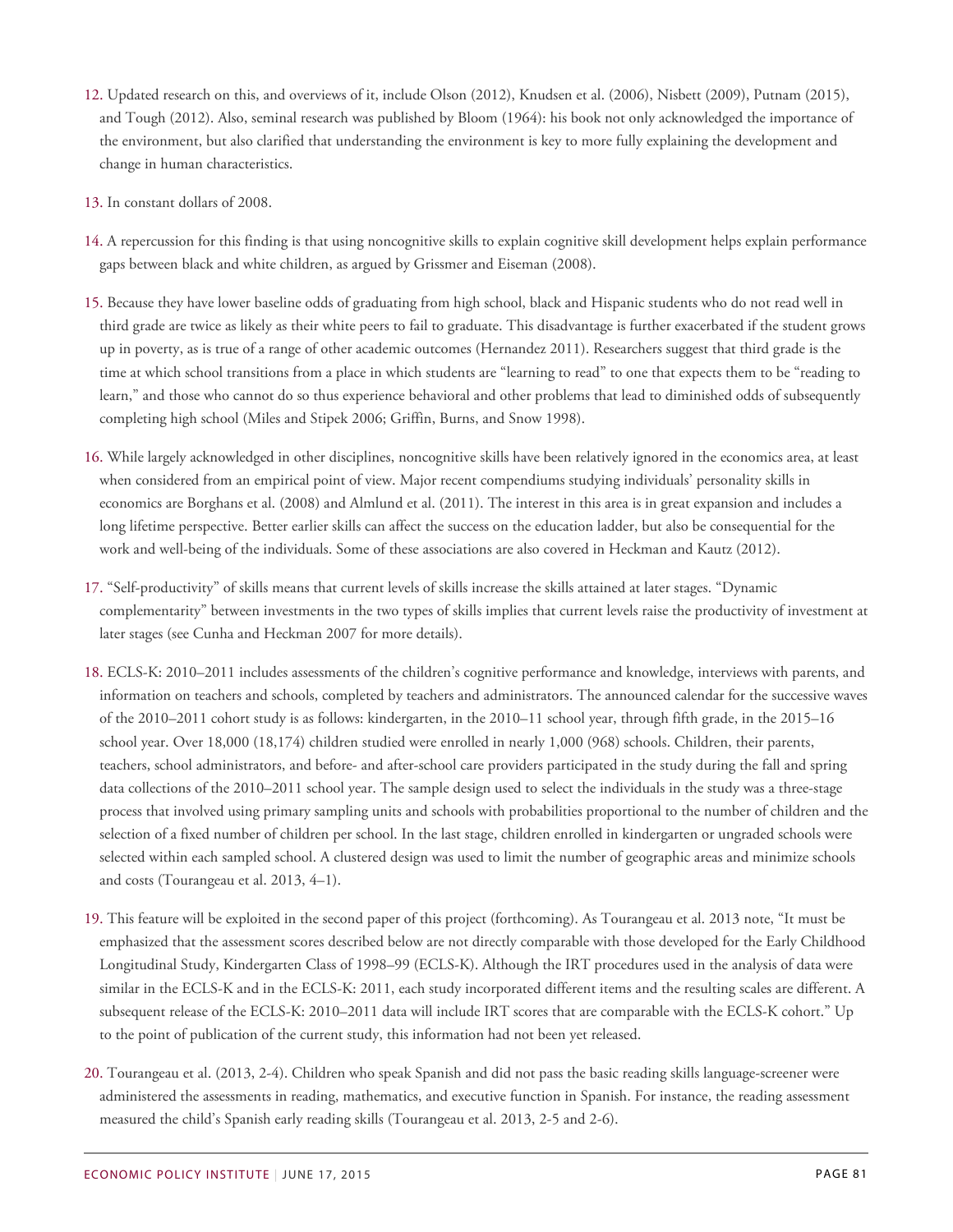- [21.](#page-11-0) For a discussion on the distribution of these variables see Appendix B.
- [22.](#page-11-1) As explained earlier, Nores and García (2014) also divided Hispanic children into two groups depending on their immigrant status (immigrant versus native). Their results show that educationally, relative to immigrant status, the ELL or non-ELL status is more important for children at the earlier school years. However, the immigration status becomes more important in middle school years. For this reason, the estimates of most interest in this paper are the ELL/English groups. Estimates for immigrant/ native Hispanic children are available upon request.
- [23.](#page-12-0) Compared with other options. These alternatives include no nonparental care arrangements; being looked after by a relative, a nonrelative, at home or outside; or a combination of options. Any finding associated with this variable may be interpreted as the association between attending prekindergarten programs, compared with other options, but must be interpreted with caution. In other words, the child may have attended a high-quality prekindergarten program, which could have been either private or public, or a low-quality one, which would have different impacts. He or she might have been placed in (non-educational) child care, either private or public, high- or low-quality, for few or many hours per day, with very different implications for his or her development (Barnett 2011; Nores and Barnett 2010; Barnett 2008; Magnuson, Ruhm, and Waldfogel 2007; Magnuson et al. 2004). For the extensive literature explaining the benefits of pre-K schooling see Camilli et al. (2010) and for a meta-analysis of results, see Duncan and Magnuson (2013).
- [24.](#page-12-1) These include reading books, telling stories to the child, playing games or doing puzzles, building something while playing with construction toys, singing songs with the child, helping the child with arts and crafts, talking about nature or doing science projects, practicing reading, practicing writing, working with numbers, reading picture books outside of school, and reading to or pretending to read to himself or to others outside of school (alpha 0.7605).
- [25.](#page-12-2) To identify each gap, the race and SES variables are normally included as dummies or indicator variables representing each group of interest, which are in turn compared with a chosen reference group (white and bottom quintile/low SES group, respectively).
- [26.](#page-12-3) The school fixed effect is represented by in the equations in Appendix A, where *s* indicates the child *i*'s school.
- [27.](#page-12-4) Alternatively, the specifications above are estimated using ordinary least squares with clustered standard errors at the school level (to account for lack of independence of observations of students who attend the same school). See Appendix B for other details on alternative estimation methods. These estimates are available upon request.
- [28.](#page-12-5) This statistical drawback is present in multiple sources of data, including the earlier ECLS-K study (1998–1999). Limitations associated with lack of response are well known, especially when some sort of pattern in the missing observations is suspected. Some references are Allison (2002), McKnight et al. (2007), Graham (2009).
- [29.](#page-13-0) The poverty variable indicates whether the household income is below 200 percent of the U.S. Census Bureau poverty threshold. More details are provided in Tourangeau et al. (2013), see pages 7-53 and 7-54.
- [30.](#page-15-0) Compared with low SES students, the relative advantage in reading of children in the low-middle SES quintile is a substantial 0.27 sd, climbing to nearly half a standard deviation (0.49 sd) in the middle SES group, to virtually three quarters (0.74) for the high-middle SES group, and a full sd for the high SES students. These very large gaps are almost equivalent in math at each step up in the SES distribution: 0.24, 0.50, 0.71, and 0.96 sd respectively, before controls are included.
- [31.](#page-15-1) Low-SES children's reading performance is, on average, 0.17 sd below performance of students in the low-middle quintile, 0.35 sd below students in the middle quintile, 0.56 sd below students in high-middle quintile and 0.78 sd below the average student in the high SES quintile. Again, the differences in math are comparable, with low-SES children at 0.15, 0.37, 0.54, and 0.76 sd below students in each of the subsequent quintiles up in the distribution.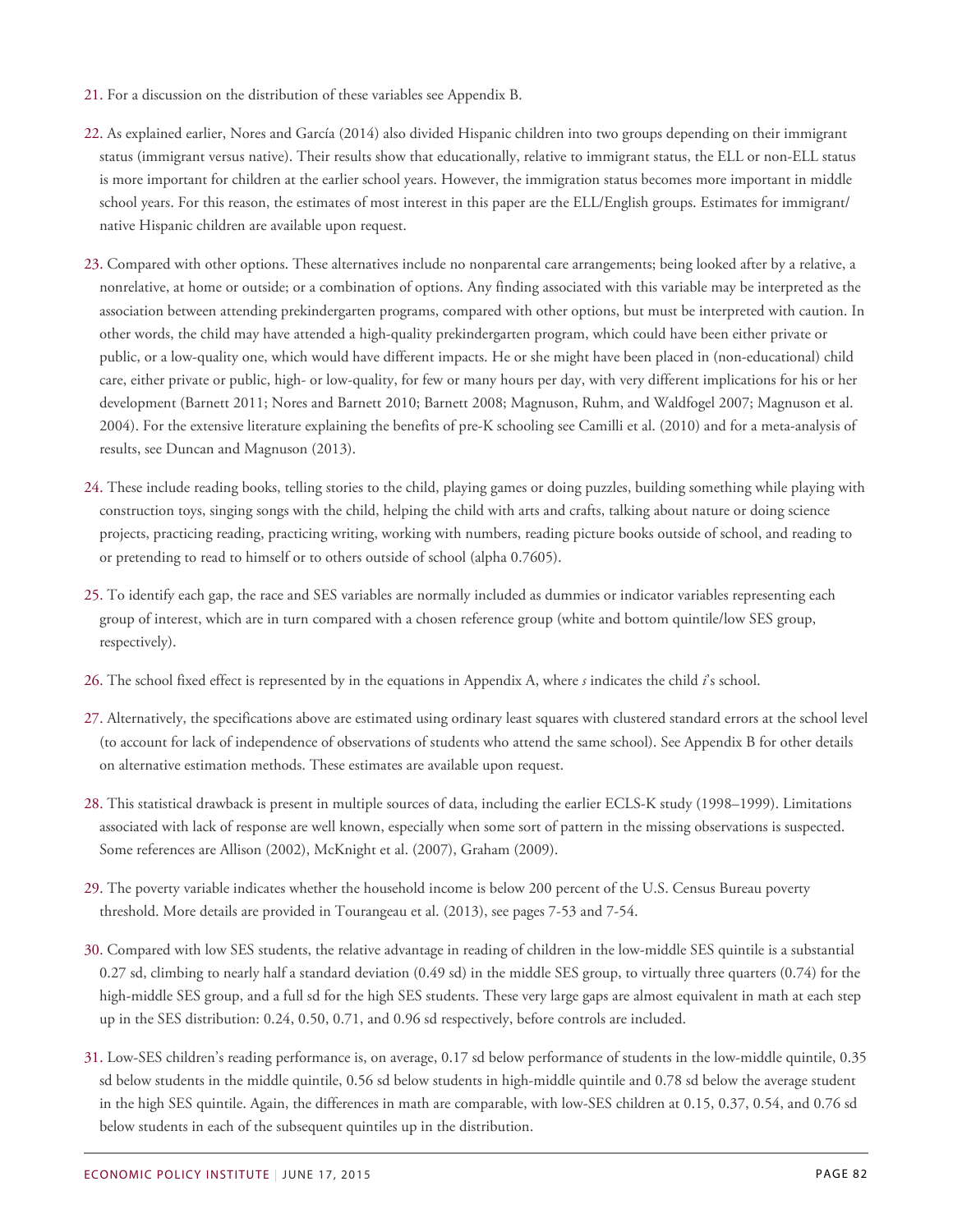- [32.](#page-18-0) Although the references are scarce for across-group comparisons (of assessments by SES, race/ethnicity, or relationship with the student), the literature has identified differences in assessment of socioemotional variables across countries. According to this research, differences across countries can be explained by differences in response styles of individuals in different countries (due to cultural, linguistic, or other references) and differences in the reference groups they may use when reporting their views (called "reference bias"). See details in Kyllonen and Bertling (2013) and Duckworth and Yeager (2015). Table 1 in Duckworth and Yeager (2015) also includes a list of limitations in teacher-reported assessments.
- [33.](#page-18-1) In all of our comments, the white children group is the reference group. Education gaps of minorities included in the group called "other" races are not reported in the text. Interested audience can find more information on these gaps in the tables.
- [34.](#page-20-0) From the unadjusted to the fully adjusted model, black children increase from 0.11 to 0.17 standard deviations ahead of white children on self-control, as reported by parents.
- [35.](#page-20-1) That is, under the fully adjusted model, Asian parents' ratings of their children's approaches to learning, social interactions, and creativity are between 0.15 and 0.26 standard deviations worse than white parents' ratings of their children on these noncognitive skills.
- [36.](#page-20-2) Adjusted differences are 0.27 sd in math and as high as 0.37 sd in reading.
- [37.](#page-21-0) We have also looked at Hispanic children depending on their immigrant status. The estimates suggest that Hispanic immigrant children perform better than Hispanic ELL children in all cognitive and executive function skill measures studied (with the exception of cognitive flexibility). This is consistent with findings by Nores and García (2014), who use the earlier ECLS-K study. Their study shows that as they grow up, Hispanic ELL children perform better but Hispanic immigrant children perform worse. Tables and figures of findings by immigrant status are available from the author upon request.
- [38.](#page-21-1) English speakers have a small relative advantage compared with whites, of 0.09 sd in creativity and of 0.07 sd in eagerness to learn new things as perceived by parents and a relative disadvantage compared with whites, of 0.07 sd, in persistence as perceived by teachers.
- [39.](#page-21-2) Fully adjusted gaps are -0.21, -0.17 , and -0.18 sd respectively.
- [40.](#page-21-3) Unadjusted differences are -0.13 and -0.46 sd respectively.
- [41.](#page-27-0) The problem of wage stagnation extends far beyond the lowest-paid workers. Hourly wages of the vast majority of American workers have either stagnated or declined since 1979, with the exception of a period of strong across-the-board wage growth in the late 1990s (Bivens et al. 2014).
- [42.](#page-27-1) The federal minimum wage has failed to keep up with inflation and productivity; by a wide range of measures, the current federal minimum wage of \$7.25 per hour is well below the historical peak reached in 1968 (Cooper, Schmitt, and Mishel 2015).
- [43.](#page-27-2) The EITC also provides an effective incentive to enter the workforce, especially for single mothers (Hungerford and Thiess 2013).
- [44.](#page-28-0) Research shows it would also benefit states economically.
- [45.](#page-30-0) There are two analyses focused on the child's race/ethnicity: In this report, we discuss the model dividing Hispanic children into English speaking and non-English speaking children. In companion estimates, we divide Hispanic children into children with immigrant origin and children with native origin; figures and tables of results of these companion estimates are available upon request.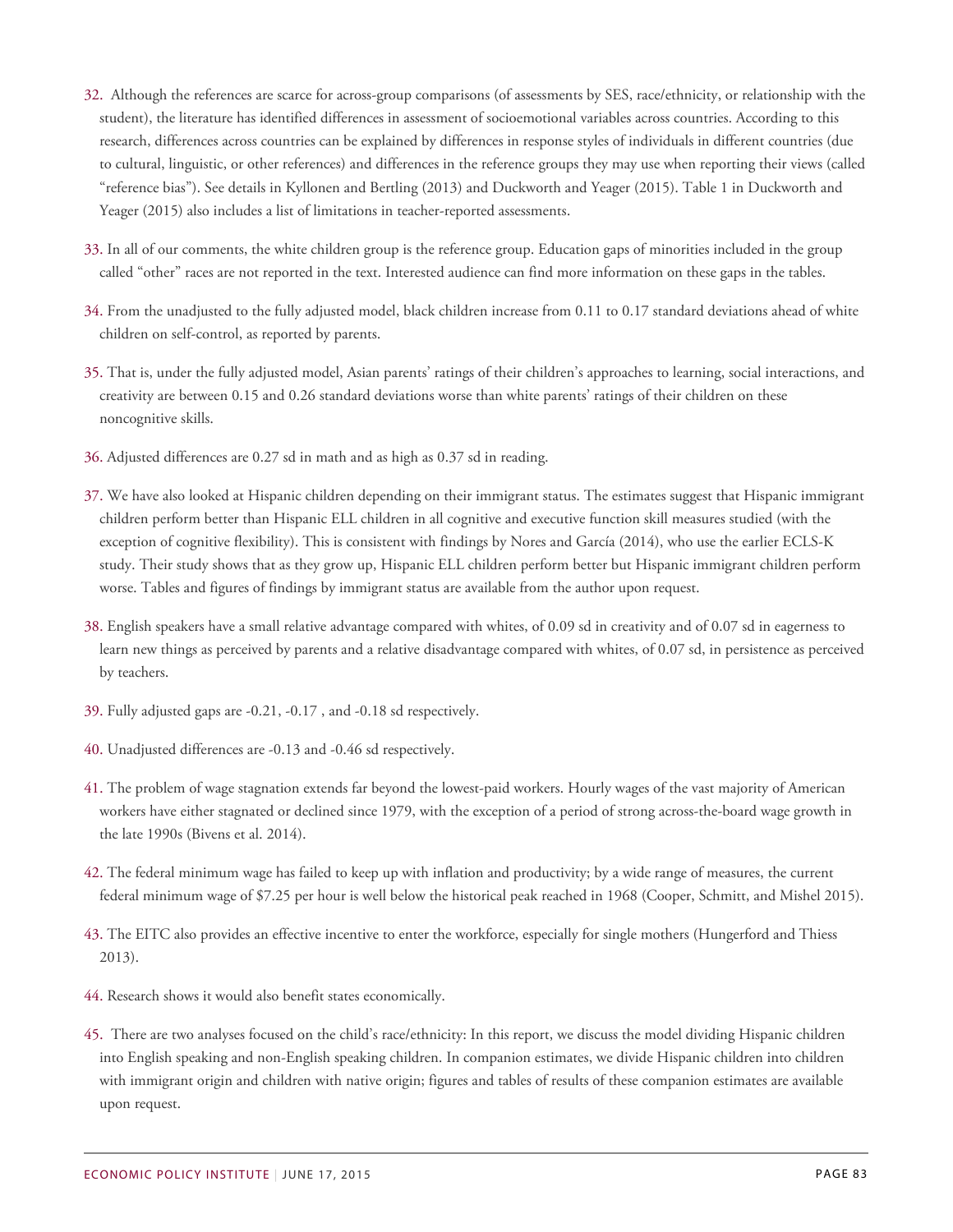- [46.](#page-31-0) Children who speak Spanish and did not pass the basic reading skills language-screener were administered the assessments in reading, mathematics, and executive function in Spanish. For instance, the reading assessment measured the child's Spanish early reading skills (Tourangeau et al., 2-5 and 2-6).
- [47.](#page-31-0) Cognitive assessment scores are calculated using Item Response Theory procedures. IRT is a method used to model assessment data that ensures that scores for any domain—mathematics, reading, etc.—are comparable across students even when students were administered different items. As explained by Tourangeau et al. 2013, the IRT method uses the patterns of correct and incorrect responses as well as the characteristics of each item, in terms of difficulty, to assess the child's ability. IRT also make possible longitudinal measurement of gain in achievement (Tourangeau et al. 2013, 3-2).
- [48.](#page-31-1) Spanish-speaking children who did not pass the language screener completed the full mathematics assessment administered in Spanish (Tourangeau et al. 2013, 2-6).
- [49.](#page-31-2) Spanish-speaking children who did not pass the language screener completed the full executive function assessment administered in Spanish (Tourangeau et al. 2013, 2-6 and 2-7).
- [50.](#page-34-0) In other words, the child may have attended a high-quality prekindergarten program, which could have been either private or public, or a low-quality one. Or the child might have been placed in non-educational child care, either private or public, and of high- or low-quality, for few hours or long periods per day, and all of these factors would affect the child's development (Barnett 2008, 2011; Magnuson et al. 2004; Magnuson, Ruhm, and Waldfogel 2007; Nores and Barnett 2010).
- [51.](#page-34-1) The traditional solutions for this problem are to impute values using multiple imputation techniques or conduct analyses for subgroups, rather than an average analysis. This second option is not possible in our study because of the need to compare students from different groups.

## **References**

Adamson, Frank, and Linda Darling-Hammond. 2012. "Funding Disparities and the Inequitable Distribution of Teachers: Evaluating Sources and Solutions." *Education Policy Analysis Archives* no. 20 (37).

Allison, P.D. 2002. "Missing Data: Quantitative Applications in the Social Sciences." *British Journal of Mathematical and Statistical Psychology* no. 55:193–196.

Almlund, Mathilde, Angela Lee Duckworth, James J. Heckman, and Tim Kautz. 2011. "Personality Psychology and Economics." In *Handbook of the Economics of Education*, Eric A. Hanushek, Stephen Machin, and Ludger Woessmann, eds*.* Amsterdam: Elsevier.

Altonji, Joseph G., and Rebecca M. Blank. 1999. "Race and Gender in the Labor Market." *Handbook of Labor Economics* no. 3:3143–3259.

Baker, Bruce D., and Sean P. Corcoran. 2012. *The Stealth Inequities of School Funding*. Washington, DC: The Center for American Progress.

Barbarin, O.A., J. Downer, E. Odom, and D. Head. 2010. "Home–School Differences in Beliefs, Support, and Control during Public Pre-kindergarten and Their Link to Children's Kindergarten Readiness." *Early Childhood Research Quarterly* no. 25 (3):358–372.

Barnett, W. Steven. 1985. "Benefit-Cost Analysis of the Perry Preschool Program and Its Policy Implications." *Educational Evaluation and Policy Analysis* no. 7 (4):333–342.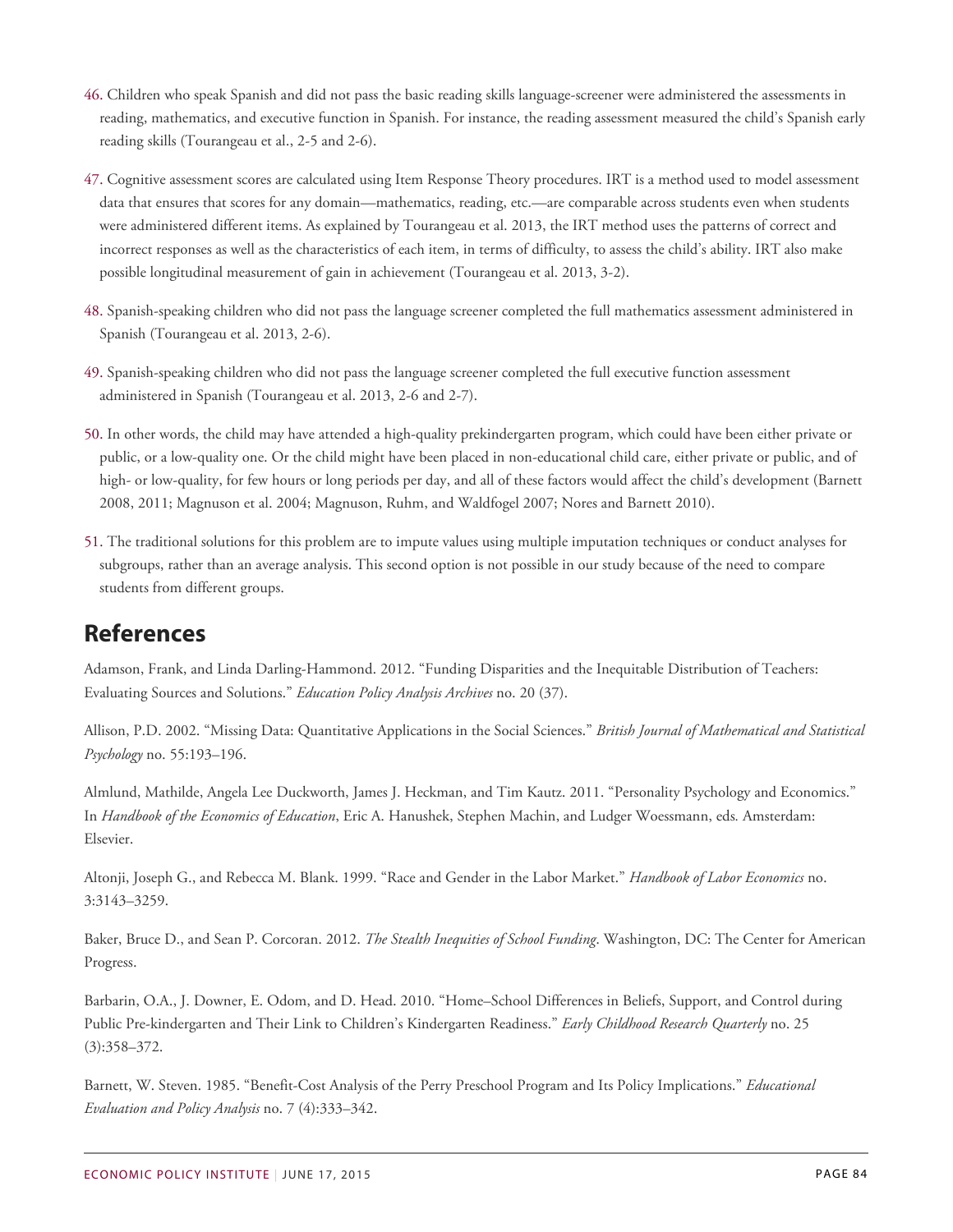Barnett, W. Steven. 2008. *Preschool Education and Its Lasting Effects: Research and Policy Implications*. East Lansing, MI: Great Lakes Center for Education Research and Practice.

Barnett, W. Steven. 2010. "Universal and Targeted Approaches to Preschool Education in the United States." *International Journal of Child Care and Education Policy* no. 4 (1):1–12.

Barnett, W. Steven. 2011. "Effectiveness of Early Educational Intervention." *Science* no. 333 (6045):975–978. doi: 10.1126/ science.1204534.

Barnett, W. Steven. 2013. *Expanding Access to Quality Pre-K is Sound Public Policy*. New Brunswick, NJ: National Institute for Early Education.

Barnett, W. Steven, and Clive R. Belfield. 2006. "Early Childhood Development and Social Mobility." *The Future of Children* no. 16 (2):73–98.

Barnett, W. Steven, and Leonard N. Masse. 2007. "Comparative Benefit–Cost Analysis of the Abecedarian Program and Its Policy Implications." *Economics of Education Review* no. 26 (1):113–125.

Barnett, W. Steven, and Donald J. Yarosz. 2007. "Who Goes to Preschool and Why Does It Matter?" *Preschool Policy Brief* no. 7, New Brunswick, NJ: National Institute for Early Education Research.

Bartik, Timothy J. 2011. *Investing in Kids: Early Childhood Programs and Local Economic Development*. Kalamazoo, MI: W.E. Upjohn Institute for Employment Research.

Bartik, Timothy J. 2014. *From Preschool to Prosperity: The Economic Payoff to Early Childhood Education*, *WE Focus Series*. Kalamazoo, MI: W.E. Upjohn Institute for Employment Research.

Barton, Paul E., and Richard J. Coley. 2010. "The Black-White Achievement Gap: When Progress Stopped. Policy Information Report." Princeton, NJ: Educational Testing Service.

Belfield, Clive R., and Emma García. 2013. "Parental Notions of School Readiness: How Have They Changed and Has Preschool Made a Difference?" *The Journal of Educational Research* no. 107(2):138–151.

Bernier, Annie, Stephanie M. Carlson, and Natasha Whipple. 2010. "From External Regulation to Self‐Regulation: Early Parenting Precursors of Young Children's Executive Functioning." *Child Development* no. 81(1):326–339.

Bivens, Josh, Elise Gould, Lawrence Mishel, and Heidi Shierholz. 2014. *Raising America's Pay: Why It's Our Central Economic Policy Challenge*. Washington, DC: Economic Policy Institute.

Bloom, Benjamin S. 1964. *Stability and Change in Human Characteristics*. New York: John Wiley & Sons.

Borghans, Lex, Angela L. Duckworth, James J. Heckman, and Bas ter Weel. 2008. "The Economics and Psychology of Personality Traits." *Journal of Human Resources* no. 43 (4):972–1059.

Bridges, Margaret, Bruce Fuller, Russell Rumberger, and Loan Tran. 2004. "Preschool for California's Children: Promising Benefits, Unequal Access." Policy Brief 04-3. Oakland, CA: Professional Association for Childhood Education and the University of California Linguistic Minority Research Institute.

Brooks-Gunn, Jeanne, and Lisa Markman. 2005. "The Contribution of Parenting to Ethnic and Racial Gaps in School Readiness." *The Future of Children* no. 15 (1):139–168.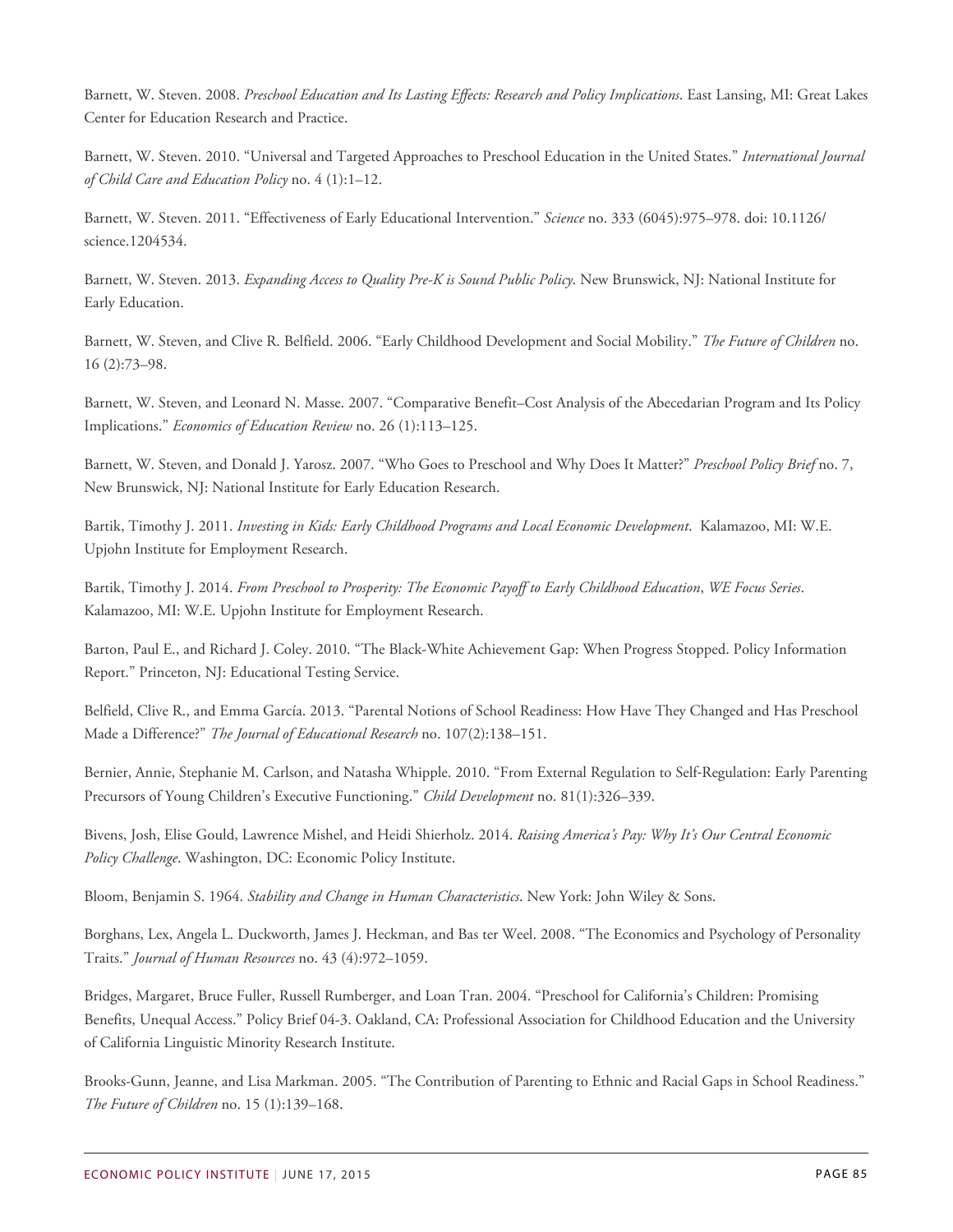Cabell, Sonia Q., Laura M. Justice, Timothy R. Konold, and Anita S. McGinty. 2011. "Profiles of Emergent Literacy Skills among Preschool Children Who Are at Risk for Academic Difficulties." *Early Childhood Research Quarterly* no. 26(1):1–14.

Camilli, Gregory, Sadako Vargas, Sharon Ryan, and W. Steven Barnett. 2010. "Meta-Analysis of the Effects of Early Education Interventions on Cognitive and Social Development." *The Teachers College Record* no. 112(3).

Carbone, June, and Naomi Cahn. 2014. "A Class Act? Stability and Instability in Children's Lives." Council on Contemporary Families.

Carnoy, Martin, Richard Rothstein, Emma García, and Tatiana Khavenson. 2015. "Are Some U.S. States' School Systems More Effective Than Others? An Exploratory Analysis Using NAEP Data." Paper presented at the Association for Education Finance and Policy Annual Conference, Washington, DC, February 27.

Coleman, J.S., E. Campbell, C. Hobson, J. McPartland, A. Mood, F. Weinfeld, and R. York. 1966. *Equality of Educational Opportunity* ("The Coleman Report"). Washington, DC: U.S. Office of Education.

Coley, Richard J., and Bruce Baker. 2013. *Poverty and Education: Finding the Way Forward*. Princeton, NJ: Education Testing Service, ETS Center for Research on Human Capital and Education.

Cooper, Dave. 2014. *Raising the Federal Minimum Wage to \$10.10 Would Save Safety Net Programs Billions and Help Ensure Businesses Are Doing Their Fair Share*. Washington, DC: Economic Policy Institute.

Cooper, Dave, John Schmitt, and Lawrence Mishel. 2015. *We Can Afford a \$12.00 Federal Minimum Wage in 2020*. Washington, DC: Economic Policy Institute.

Cunha, Flavio, and James J. Heckman. 2007. "The Technology of Skill Formation." *The American Economic Review* no. 97(2):31–47.

Currie, Janet. 2009. "Healthy, Wealthy, and Wise: Socioeconomic Status, Poor Health in Childhood, and Human Capital Development." *Journal of Economic Literature* no. 47(1):87–122.

Currie, Janet. 2011. "Inequality at Birth: Some Causes and Consequences." *The American Economic Review*:1–22.

Currie, Janet, and Douglas Almond. 2011. "Human Capital Development Before Age Five." *Handbook of Labor Economics* no. 4:1315–1486.

Currie, Janet, and Joshua Goodman. 2010. "Parental Socioeconomic Status, Child Health and Human Capital." In *Economics of Education*, Dominic J. Brewer and Patrick J. McEwan, eds. Oxford, UK and San Diego: Elsevier, 156–162.

Cutler, David M., and Adriana Lleras-Muney. 2010. "Understanding Differences in Health Behaviors by Education." *Journal of Health Economics* no. 29(1):1–28.

Diamond, K.E., L.M. Justice, R.S. Siegler, and P.A. Snyder. 2013. *Synthesis of IES Research on Early Intervention and Early Childhood Education (NCSER 2013–3001)*. Washington, DC: National Center for Special Education Research, Institute of Education Sciences. U.S. Department of Education.

Dube, Arindrajit. 2013. "Minimum Wages and the Distribution of Family Incomes" in *A Paper Series Commemorating the 75th Anniversary of the Fair Labor Standards Act*, commissioned by the U.S. Department of Labor in collaboration with the Institute for Research on Labor and Employment at the University of California, Berkeley, 172.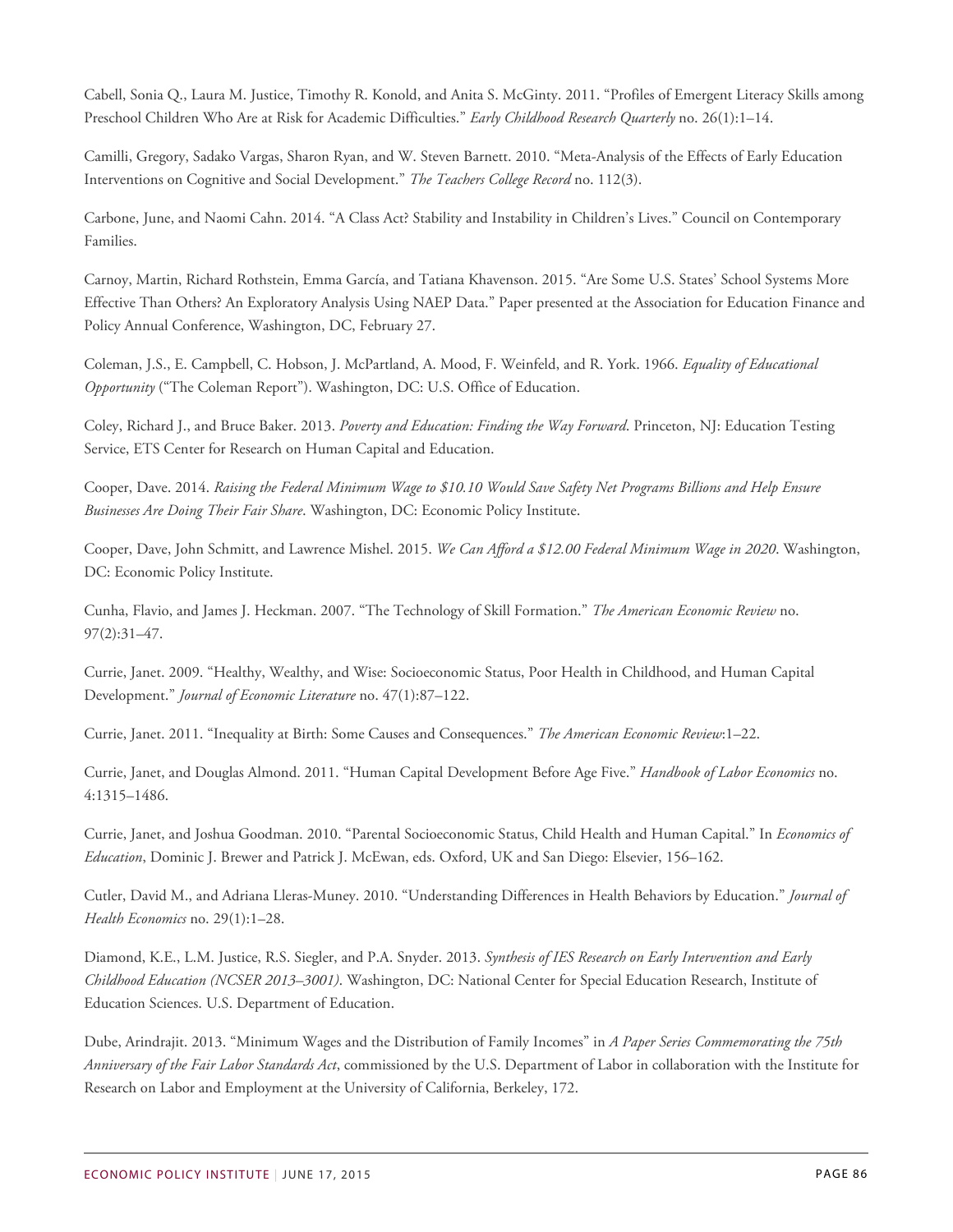Duckworth, Angela L., and David Scott Yeager. 2015. "Measurement Matters: Assessing Personal Qualities Other Than Cognitive Ability for Educational Purposes." *Educational Researcher* no. 44(4):237–251.

Duncan, Greg J., Chantelle J. Dowsett, Amy Claessens, Katherine A. Magnuson, Aletha C. Huston, Pamela Klebanov, Linda S. Pagani, Leon Feinstein, Mimi Engel, and Jeanne Brooks-Gunn. 2007. "School Readiness and Later Achievement." *Developmental Psychology* no. 43(6):1428.

Duncan, Greg J., and Katherine A. Magnuson. 2011. "The Nature and Impact of Early Achievement Skills, Attention Skills, and Behavior Problems." In *Whither Opportunity? Rising Inequality, Schools, and Children's Life Chances*, eds. Greg J. Duncan and Richard Murnane. New York: Russell Sage Foundation, 47–69.

Duncan, Greg J., and Katherine Magnuson. 2013. "Investing in Preschool Programs." *The Journal of Economic Perspectives* no. 27(2):109–132.

Duncan, Greg J., Katherine A. Magnuson, and Elizabeth Votruba-Drzal. 2014. "Boosting Family Income to Promote Child Development." *Future Child* no. 24(1):99–120.

Duncan, Greg J., and Richard J. Murnane. 2011a. *Whither Opportunity? Rising Inequality, Schools, and Children's Life Chances*. New York: Russell Sage Foundation.

Duncan, Gregory J., and Richard Murnane. 2011b. "Introduction: The American Dream, Then and Now." In *WhitherOpportunity: Rising Inequality, Schools, and Children's Life Chances,* eds. Greg J. Duncan and Richard Murnane. New York: Russell Sage Foundation.

Duncan, Greg J., and Richard J. Murnane. 2014. *Restoring Opportunity. The Crisis of Inequality and the Challenge for American Education*. Cambridge, MA and New York: Harvard Education Press and Russell Sage Foundation.

Economic Policy Institute. 2015. "The Agenda to Raise America's Pay."

Entwisle, Doris R., Karl L. Alexander, and Linda Steffel Olson. 1994. "The Gender Gap in Math: Its Possible Origins in Neighborhood Effects." *American Sociological Review* 59(6)822–838.

Fiester, Leila. 2010. *Early Warning! Why Reading by the End of Third Grade Matters. KIDS COUNT Special Report*. Baltimore: Annie E. Casey Foundation.

Flynn, James R. 2007. *What is Intelligence? Beyond the Flynn Effect*. Cambridge University Press.

García, Emma. 2013. *What We Learn in School: Cognitive and Non-cognitive Skills in the Educational Production Function*. New York: Columbia University.

García, Emma. 2014. *The Need to Address Noncognitive Skills in the Education Policy Agenda*. Washington, DC: Economic Policy Institute.

García, Emma, and Elaine Weiss. 2014. *Segregation and Peers' Characteristics in the 2010–2011 Kindergarten Class: 60 Years after Brown v. Board*. Washington, DC: Economic Policy Institute.

Gormley, William T., Deborah Phillips, and Ted Gayer. 2008. "Preschool Programs Can Boost School Readiness." *Science* no. 320 (5884):1723–1724.

Graham, J.W. 2009. "Missing Data Analysis: Making It Work in the Real World." *Annual Review of Psychology* no. 60:549–576.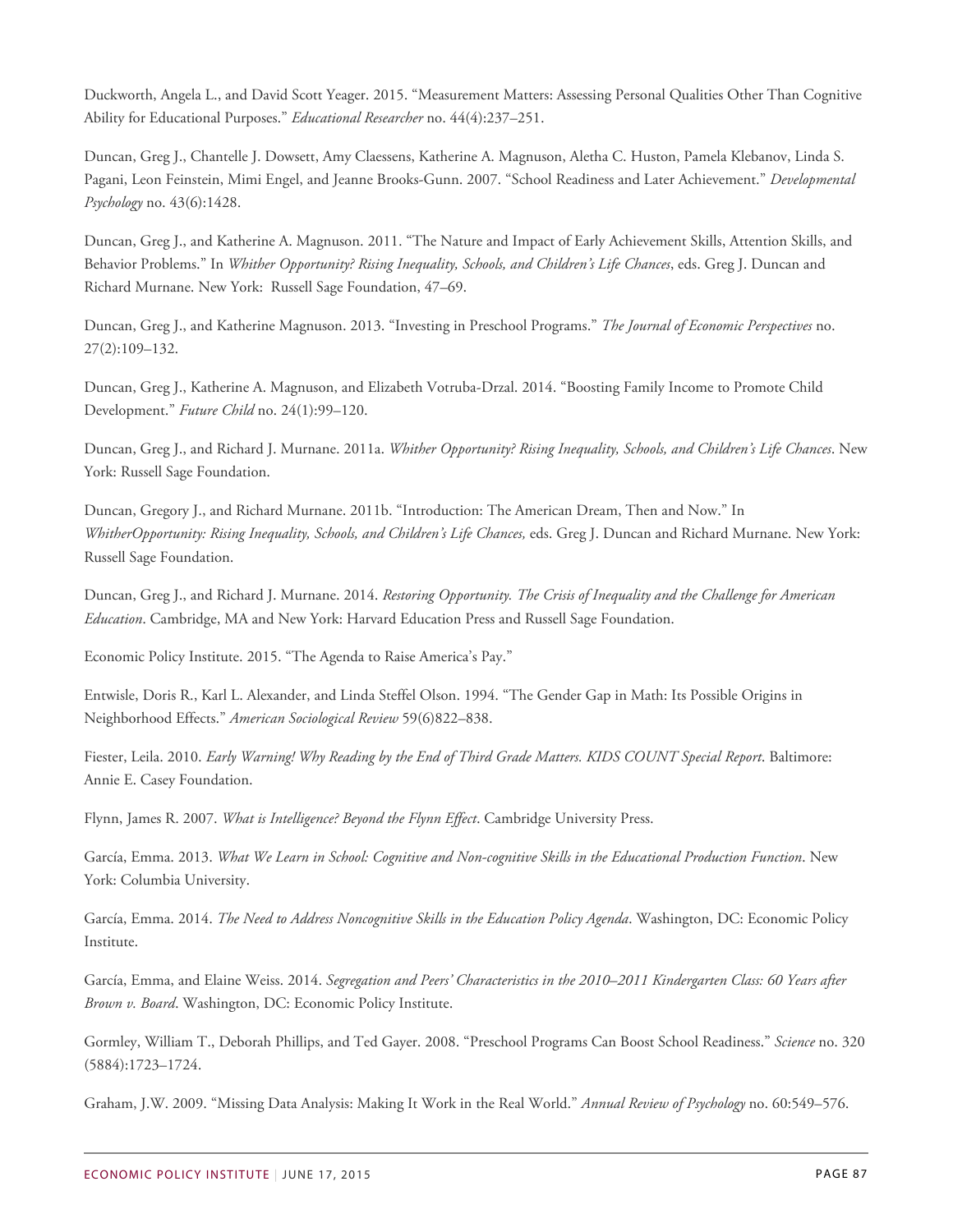Gresham, Frank M., and Stephen N. Elliott. 1990. *Social Skills Rating System: Manual.* Circle Pines, MN: American Guidance Service.

Griffin, Peg, M. Susan Burns, and Catherine E. Snow. 1998. *Preventing Reading Difficulties in Young Children*. Washington, DC: National Academies Press.

Grissmer, David W., and Elizabeth Eiseman. 2008. "Can Gaps in the Quality of Early Environments and Noncognitive Skills Help Explain Persisting Black-White Achievement Gaps?" In *Steady Gains and Stalled Progress: Inequality and the Black-White Test Score Gap,* edited by K.A. Magnuson and J. Waldfogel. New York: Russell Sage Foundation, 139–180.

Grissmer, David W., Sheila Nataraj Kirby, Mark Berends, Stephanie Williamson, and Lilly Endowment. 1994. *Student Achievement and the Changing American Family*. Santa Monica, CA: Rand.

Gudrais, Elizabeth. 2013. "The Prison Problem." *Harvard Magazine*. March–April.

Hart, Betty, and Todd R. Risley. 1995. *Meaningful Differences in the Everyday Experience of Young American Children.* Baltimore: Paul H. Brookes Publishing.

Heckman, James J. 2000. "Policies to Foster Human Capital." *Research in Economics* no. 54(1):3–56.

Heckman, James J. 2004. "Invest in the Very Young." *Encyclopedia on Early Childhood Development*. R.E. Tremblay, R.G. Barr, R. DeV. Peters, eds. Montreal, Quebec: Centre of Excellence for Early Childhood Development.

Heckman, James J. 2006. "Skill Formation and the Economics of Investing in Disadvantaged Children." *Science* no. 312 (5782):1900–1902.

Heckman, James J. 2008. "Schools, Skills, and Synapses." *Economic Inquiry* no. 46(3):289–324.

Heckman, James J., and Tim Kautz. 2012. "Hard Evidence on Soft Skills." *Labour Economics*.

Heckman, James J., Seong Hyeok Moon, Rodrigo Pinto, Peter A. Savelyev, and Adam Yavitz. 2010. "The Rate of Return to the HighScope Perry Preschool Program." *Journal of Public Economics* no. 94(1-2):114–128.

Hernandez, Donald J. 2011. *Double Jeopardy: How Third-Grade Reading Skills and Poverty Influence High School Graduation*. Baltimore: Annie E. Casey Foundation.

Hungerford, Thomas, and Rebecca Thiess. 2013. *The Earned Income Tax Credit and the Child Tax Credit: History, Purpose, Goals, and Effectiveness*. Washington, DC: Economic Policy Institute.

Jargowsky, Paul. 2013. *Concentration of Poverty in the New Millenium: Changes in Prevalence, Composition, and Location of High-Poverty Neighborhoods.* New York and Camden, NJ: The Century Foundation and Rutgers Center for Urban Research and Education.

Jencks, Christopher, and Meredith Phillips. 1998. *The Black White Test Score Gap*: Washington, DC: Brookings Institution Press.

Jennings, J.L., and T.A. DiPrete. 2010. "Teacher Effects on Social and Behavioral Skills in Early Elementary School." *Sociology of Education* no. 83(2):135.

Kagan, Sharon Lynn. 2009. *American Early Childhood Education: Preventing or Perpetuating Inequity*. New York: Teachers College, Columbia University.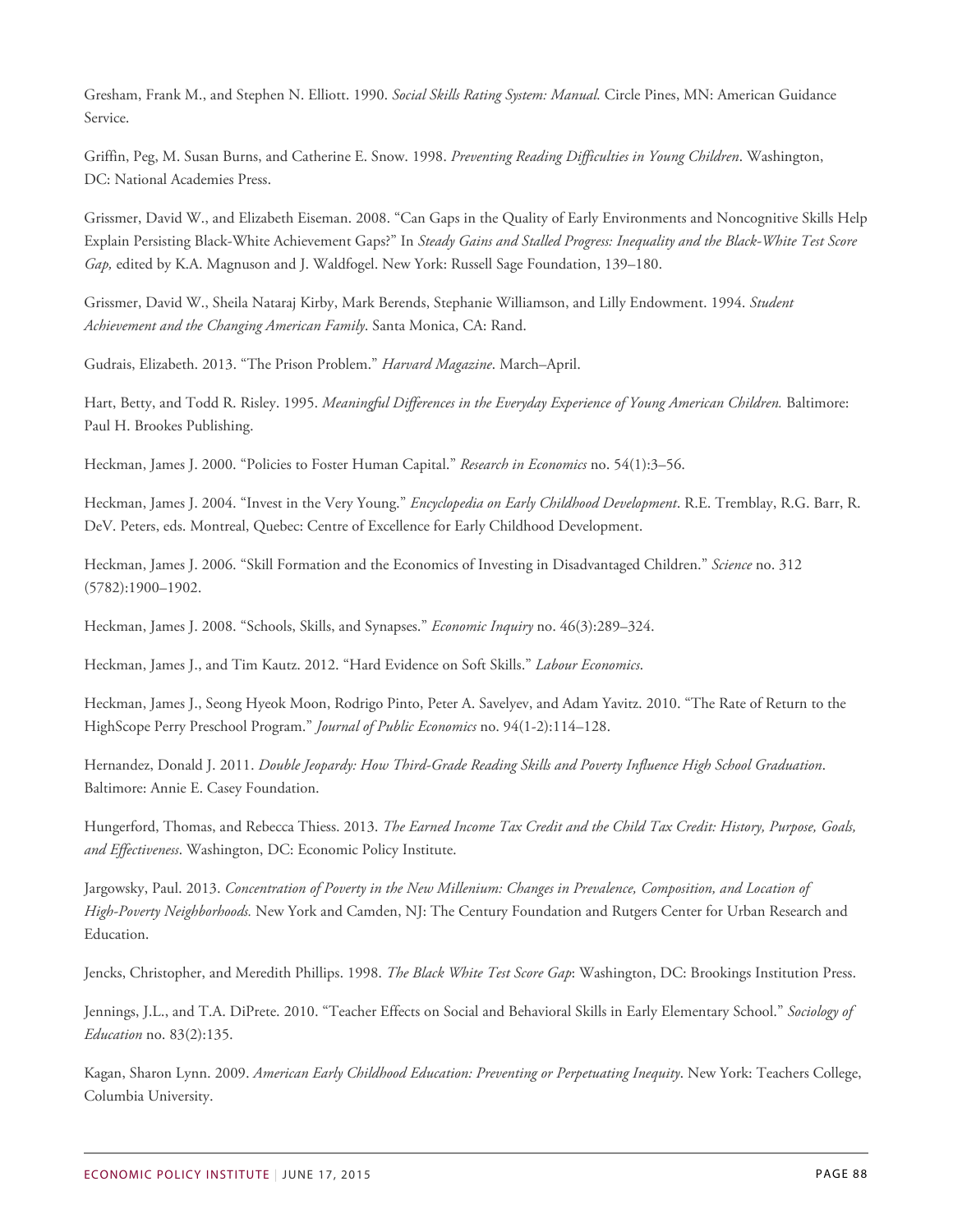Kagan, Sharon Lynn, and Kristie Kauerz. 2012. *Early Childhood Systems: Transforming Early Learning*. New York: Teachers College Press.

Knudsen, Eric I., James J. Heckman, Judy L. Cameron, and Jack P. Shonkoff. 2006. "Economic, Neurobiological, and Behavioral Perspectives on Building America's Future Workforce." *Proceedings of the National Academy of Sciences* no. 103 (27):10155–10162.

Kyllonen, Patrick C., and Jonas P. Bertling. 2013. "Innovative Questionnaire Assessment Methods to Increase Cross-Country Comparability." In *Handbook of International Large-scale Assessment: Background, Technical Issues, and Methods of Data Analysis*, Leslie Rutkowski, Matthias von Davier, and David Rutkowski, eds. Boca Raton, FL: CRC Press, 277–285.

Ladd, Helen F. 2012. "Education and Poverty: Confronting the Evidence." *Journal of Policy Analysis and Management* no. 31 (2):203–227.

Lee, Valerie E., and David T. Burkam. 2002. *Inequality at the Starting Gate*. Washington, DC: Economic Policy Institute.

Magnuson, Katherine A., and Greg J. Duncan. 2004. "Parent-Versus Child-based Intervention Strategies for Promoting Children's Well-Being." In *Family Investments in Children's Potential: Resources and Parenting Behaviors That Promote Success*, Ariel Kalil and Thomas DeLeire, eds. Mahwah, NJ: Lawrence Erlbaum Associates, Inc., 209–231.

Magnuson, Katherine A., and Greg J. Duncan. 2014. *Can Early Childhood Interventions Decrease Inequality of Economic Opportunity*.

Magnuson, Katherine A., M.K. Meyers, C.J. Ruhm, and Jane Waldfogel. 2004. "Inequality in Preschool Education and School Readiness." *American Educational Research Journal* no. 41(1):115–157.

Magnuson, Katherine A., Dan T. Rosenbaum, and Jane Waldfogel. 2008. "Inequality and Black-White Achievement Trends in the NAEP." In *Steady Gains and Stalled Progress: Inequality and the Black-White Test Score Gap*, Katherine Magnuson and Jane Waldfogel, eds*.* New York: Russell Sage Foundation, 33–65.

Magnuson, Katherine A., Christopher Ruhm, and Jane Waldfogel. 2007. "Does Prekindergarten Improve School Preparation and Performance?" *Economics of Education Review* no. 26(1):33–51.

Magnuson, Katherine A., and Jane Waldfogel. 2008. *Steady Gains and Stalled Progress: Inequality and the Black-White Test Score Gap.* New York: Russell Sage Foundation.

McKnight, P.E., K.M. McKnight, S. Sidani, and A.J. Figueredo. 2007. *Missing Data: A Gentle Introduction*. New York: The Guilford Press.

Miles, Sarah B., and Deborah Stipek. 2006. "Contemporaneous and Longitudinal Associations between Social Behavior and Literacy Achievement in a Sample of Low‐Income Elementary School Children." *Child Development* no. 77(1):103–117.

Mishel, Lawrence, Josh Bivens, Elise Gould, and Heidi Shierholz. 2012. *The State of Working America, 12th Edition.* An Economic Policy Institute Book. Ithaca, NY: Cornell University Press.

National Center for Education Statistics (NCES) (U.S. Department of Education). Early Childhood Longitudinal Study, Kindergarten Class of 2010–11 (ECLS-K:2011). Restricted-Use Data File.

National Center for Education Statistics (NCES) (U.S. Department of Education). 2014. "Table 203.50: Enrollment and Percentage Distribution of Enrollment in Public Elementary and Secondary Schools, by Race/Ethnicity and Region: Selected Years, Fall 1995 through Fall 2023," in the *Digest of Education Statistics.*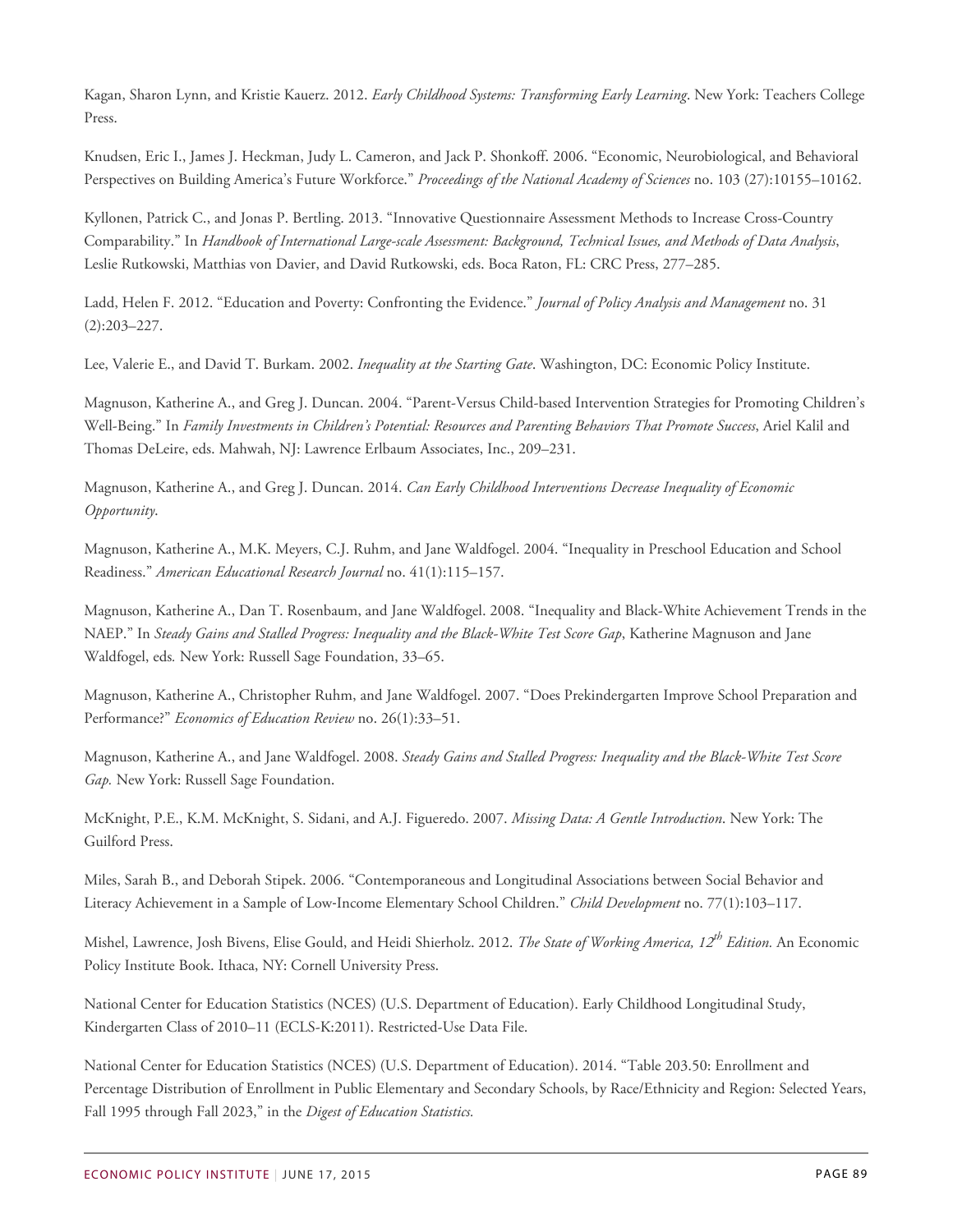Neidell, Matthew, and Jane Waldfogel. 2010. "Cognitive and Noncognitive Peer Effects in Early Education." *The Review of Economics and Statistics* no. 92 (3):562–576.

Nisbett, Richard E. 2009. *Intelligence and How To Get It: Why Schools and Cultures Count*. New York: W.W. Norton & Company.

Nores, Milagros, and W. Steven Barnett. 2010. "Benefits of Early Childhood Interventions across the World: (Under) Investing in the Very Young." *Economics of Education Review* no. 29(2):271–282.

Nores, Milagros, and W. Steven Barnett. 2014. *Access to High Quality Early Care and Education: Readiness and Opportunity Gaps in America*. New Brunswick, NJ: Center on Enhancing Early Learning Outcomes.

Nores, Milagros, Clive R. Belfield, W. Steven Barnett, and Lawrence Schweinhart. 2005. "Updating the Economic Impacts of the High/Scope Perry Preschool Program." *Educational Evaluation and Policy Analysis* no. 27(3):245–261.

Nores, Milagros, and Emma García. 2014. "Language, Immigration and Hispanics. Understanding Achievement Gaps in the Early Years." Paper presented at the Association for Public Policy Analysis and Management Fall Research Conference, Nov.6–8, Albuquerque, NM.

Office of Mayor Martin J. Walsh. 2014. "Mayor Walsh Announces Universal Pre-Kindergarten Advisory Committee" (press release), May 6.

Olds, David, Charles R. Henderson Jr., Robert Cole, John Eckenrode, Harriet Kitzman, Dennis Luckey, Lisa Pettitt, Kimberly Sidora, Pamela Morris, and Jane Powers. 1998. "Long-Term Effects of Nurse Home Visitation on Children's Criminal and Antisocial Behavior: 15-year Follow-Up of a Randomized Controlled Trial." *Journal of the American Medical Association*, no. 280 (14): 1238–1244.

Olson, S. 2012. *From Neurons to Neighborhoods: An Update: Workshop Summary*. Washington, DC: National Academies Press.

Orfield, Gary. 1978. *Must We Bus? Segregated Schools and National Policy*. Washington, DC: The Brookings Institution.

Orfield, Gary. 2013. "Housing Segregation Produces Unequal Schools: Causes and Solutions." In *Closing the Opportunity Gap: What America Must Do To Give Every Child an Even Chance*, Prudence L. Carter and Kevin G. Welner, eds. New York: Oxford University Press, 40–60.

Peterson, T.K. 2013. *Expanding Minds and Opportunities: Leverage the Power of Afterschool and Summer Learning for Student Success.* Washington, DC: Collaborate Communications Group.

Phillips, Meredith. 2011. "Parenting, Time Use, and Disparities in Academic Outcomes." In *Whither Opportunity? Rising Inequality, Schools, and Children's Life Chances,* Greg J. Duncan and Richard Murnane, eds. New York: Russell Sage Foundation, 207–228.

Pianta, Robert C., W. Steven Barnett, Margaret Burchinal, and Kathy R. Thornburg. 2009. "The Effects of Preschool Education: What We Know, How Public Policy Is or Is Not Aligned with the Evidence Base, and What We Need to Know." *Psychological Science in the Public Interest* no. 10(2):49–88.

Pianta, Robert C., Martha J. Cox, and Kyle L. Snow. 2007. *School Readiness and the Transition to Kindergarten in the Era of Accountability*. Baltimore: Paul H. Brookes Publishing.

Pianta, Robert C., and Michael Steinberg. 1992. "Teacher‐Child Relationships and the Process of Adjusting to School." *New Directions for Child and Adolescent Development, 1992*(57), 61–80.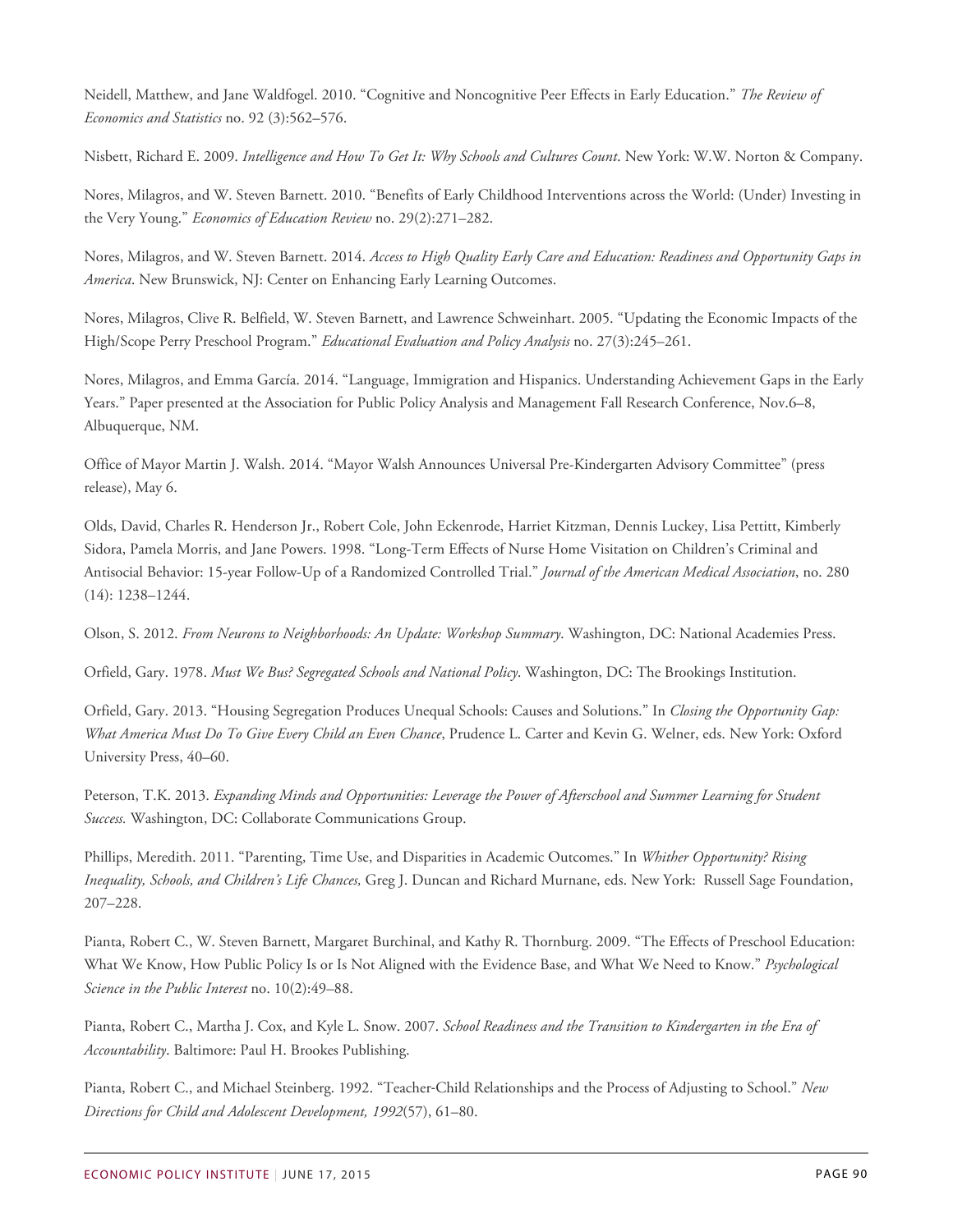Potter, Halley. 2015. *Lessons from New York City's Universal Pre-K Expansion*. New York: The Century Foundation.

Putnam, Robert. 2015. *Our Kids: The American Dream in Crisis*. New York: Simon & Schuster.

Putnam, Samuel P., and Mary K. Rothbart. 2006. "Development of Short and Very Short Forms of the Children's Behavior Questionnaire." *Journal of Personality Assessment, 87*(1), 102–112.

Reardon, Sean F. 2011. "The Widening Academic Achievement Gap between the Rich and the Poor: New Evidence and Possible Explanations." In *Whither Opportunity? Rising Inequality, Schools, and Children's Life Chances,* Greg J. Duncan and Richard Murnane, eds. New York: Russell Sage Foundation, 91–116.

Rolnick, Art, and Rob Grunewald. 2003. "Early Childhood Development: Economic Development with a High Public Return." *The Region* no. 17(4):6–12.

Rothstein, Richard. 2004. *Class and Schools: Using Social, Economic, and Educational Reform to Close the Achievement Gap*. Washington, DC and New York: Economic Policy Institute and Comumbia University Teachers College.

Rothstein, Richard. 2013. *For Public Schools, Segregation Then, Segregation Since: Education and the Unfinished March*. Washington, DC: Economic Policy Institute.

Rothstein, Richard. 2014. *The Making of Ferguson: Public Policies at the Root of Its Troubles*. Washington, DC: Economic Policy Institute.

Rothstein, Richard, Rebecca Jacobsen, and Tamara Wilder. 2008. *Grading Education: Getting Accountability Right.* Washington, DC and New York: Economic Policy Institute and Teachers College Press.

Salzinger, Suzanne, Sandra Kaplan, David Pelcovitz, Carol Samit, and Renee Krieger. 1984. "Parent and Teacher Assessment of Children's Behavior in Child Maltreating Families." *Journal of the American Academy of Child Psychiatry* no. 23(4):458–464.

Schultz, T.W. 1980. "Nobel Lecture: The Economics of Being Poor." *The Journal of Political Economy* 88(4): 639–651.

Sharkey, Patrick. 2013. *Stuck in Place: Urban Neighborhoods and the End of Progress toward Racial Equality.* University of Chicago Press.

Shonkoff, Jack P. 2010. "Building a New Biodevelopmental Framework to Guide the Future of Early Childhood Policy." *Child Development* no. 81(1):357–367.

Shonkoff, Jack P., and Pat Levitt. 2010. "Neuroscience and the Future of Early Childhood Policy: Moving from Why to What and How." *Neuron* no. 67(5):689–691.

Shonkoff, J.P., and D.A. Phillips. 2000. *From Neurons to Neighborhoods: The Science of Early Childhood Development*. Washington, DC: National Academies Press.

Steinberg, Sarah. 2014. *The Safety Net is Good Economic Policy*. Washington, DC: Center for American Progress.

The Sentencing Project. 2013. *Report of The Sentencing Project to the United Nations Human Rights Committee Regarding Racial Disparities in the United States Criminal Justice System*. Washington, DC: The Sentencing Project.

Todd, P. E., and K. I. Wolpin. 2003. "On the Specification and Estimation of the Production Function for Cognitive Achievement." *The Economic Journal* no. 113 (485):F3–F33.